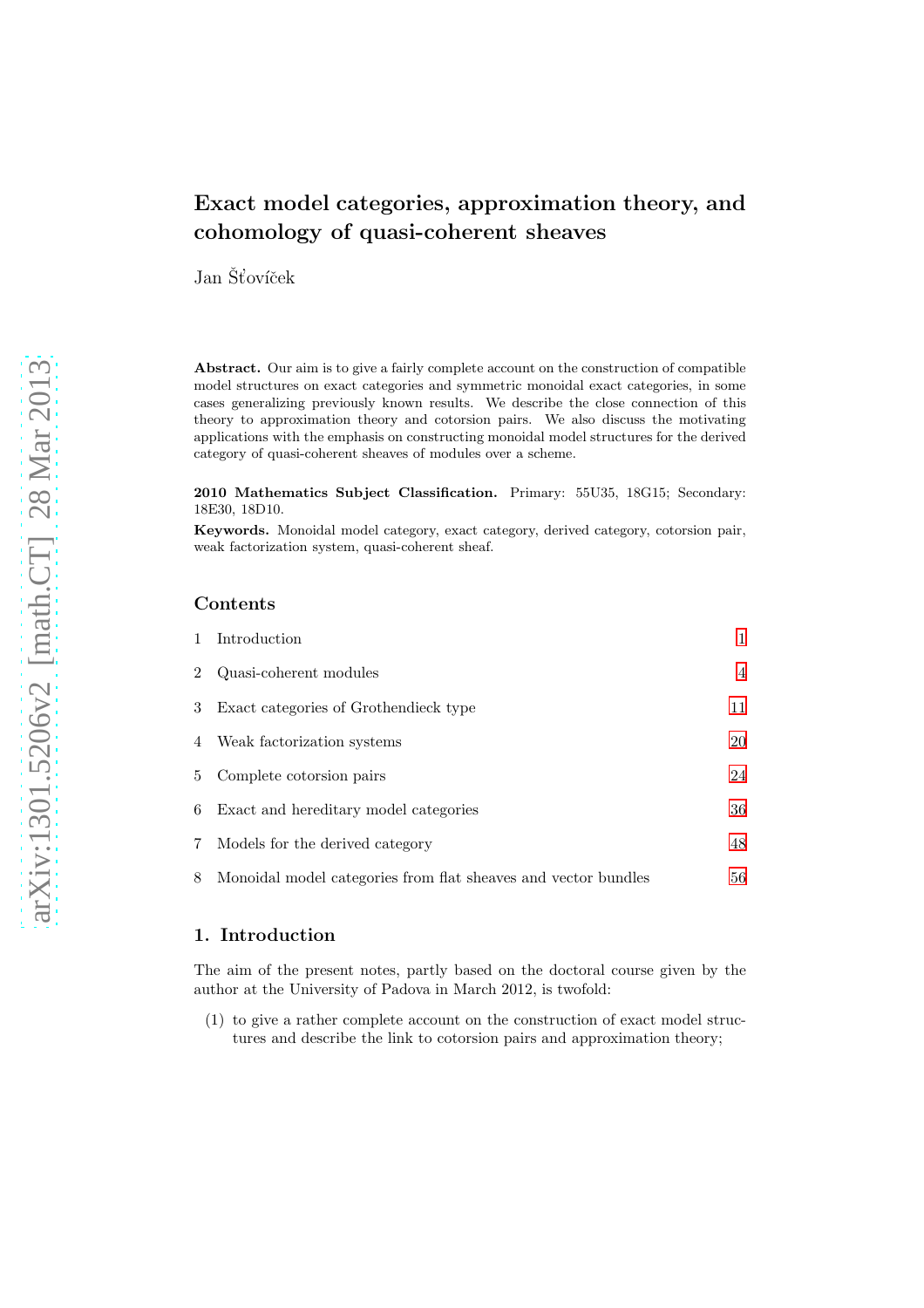(2) to generalize the theory so that it applies to interesting recently studied classes of examples.

The parts of the paper related to (1) are mostly not new, except for the presentation and various improvements. However, there does not seem to be a suitable reference containing all the story and, as the adaptation to the algebraic setting sometimes requires small changes in the available definitions related to model categories, it seemed desirable to write up the construction at a reasonable level of details. Some results related to (2), on the other hand, are to our best knowledge original.

The concept of a model category [\[60,](#page-68-0) [41,](#page-67-0) [38\]](#page-67-1) has existed for half a century. Despite being intensively studied by topologists, it has not attracted much attention in the theory of algebraic triangulated categories. There are probably two reasons for this development: The foundation of the theory of abelian and exact model categories has been only given a decade ago by Hovey [\[42\]](#page-67-2) (see also [\[43\]](#page-67-3) for a nice overview), and the "implementation details" for their construction are rather recent, see [\[23,](#page-66-0) [27,](#page-66-1) [28,](#page-66-2) [29,](#page-66-3) [30,](#page-66-4) [65,](#page-68-1) [71\]](#page-69-0). In the meantime, a successful theory for algebraic triangulated categories has been developed, based on dg algebras and dg categories.

The exact model categories give in many respects a complementary approach to that of dg algebras, with different advantages and weaknesses, and it has a good potential for instance in Gorenstein homological algebra [\[39\]](#page-67-4), homological algebra in the category of quasi-coherent sheaves [\[22,](#page-66-5) [23,](#page-66-0) [28\]](#page-66-2), or in connection with recent developments regarding the Grothendieck duality [\[45,](#page-67-5) [56,](#page-68-2) [57,](#page-68-3) [58,](#page-68-4) [59\]](#page-68-5). Interestingly, although model structures in connection with singularity categories are first explicitly mentioned in [\[6\]](#page-65-0) by Becker, Murfet [\[56\]](#page-68-2) and Neeman [\[57,](#page-68-3) [58,](#page-68-4) [59\]](#page-68-5) still implicitly use parts of the theory which we are going to present.

While dg algebras provide perfect tools for constructing functors from single objects (say tilting or Koszul equivalences), the approach via models gives advantage in several theoretical questions. It may for example happen as in [\[45,](#page-67-5) [57\]](#page-68-3) that a dg model for a given triangulated category is too complicated to understand, but the category itself has a rather easy description. There is, however, another important aspect—the model theoretic approach links the theory of triangulated categories to approximation theory [\[32\]](#page-67-6), allowing deep insights on both sides. This is by no means to say that the dg and model techniques exclude each other—Keller in his seminal paper [\[47\]](#page-67-7) in fact constructed two model structures for the derived category of a small dg category, and this point of view has been for example used to prove non-trivial results about triangulated torsion pairs in [\[68,](#page-68-6) §3.2].

Approximation theory is roughly speaking concerned with approximating general objects (modules, sheaves, complexes) by objects from special classes. Cofibrant and fibrant replacements in model categories are often exactly this kind of approximations. The central notion in that context is that of a cotorsion pair [\[64\]](#page-68-7), whose significance has been recognized both in abstract module theory [\[32\]](#page-67-6) and representation theory of finite dimensional algebras [\[4,](#page-65-1) Chapter 8]. The approach to construct approximations which we follow here started in [\[15\]](#page-66-6), and the connection to model categories and Quillen's small object argument have been noticed in [\[42,](#page-67-2) [62\]](#page-68-8) and in some form also in [\[7\]](#page-65-2). It was soon realized that similar results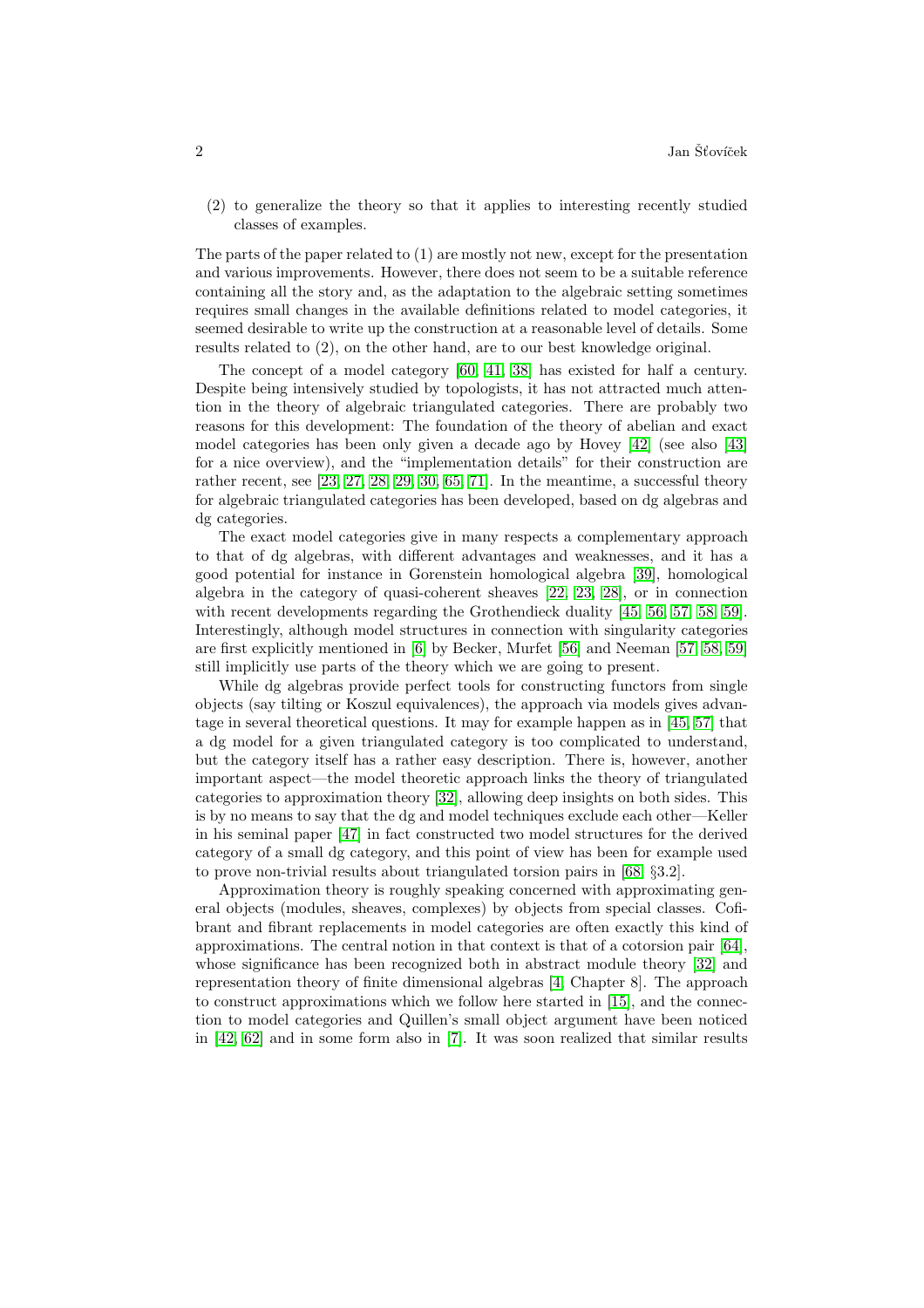hold also for sheaf categories, for instance in [\[17,](#page-66-7) [18,](#page-66-8) [19\]](#page-66-9).

It is fair to remark that there is an alternative approach to approximation theory, namely Bican's and El Bashir's proof of the Flat Cover Conjecture in [\[8\]](#page-65-3) and its follow ups [\[16,](#page-66-10) [20,](#page-66-11) [40,](#page-67-8) [63\]](#page-68-9), which does not seem to fit in our framework.

The first aim of ours, partly inspired by [\[21\]](#page-66-12), but at a more advanced level, is to collect the essentials of the theory in one place together with a motivating and guiding example from  $[28, 23]$  $[28, 23]$ : to construct for an arbitrary scheme X a model structure for  $\mathbf{D}(\mathrm{Qcoh}(X))$ , the unbounded derived category of quasi-coherent sheaves, which is compatible with the tensor product. Of course,  $\mathbf{D}(\mathrm{Qcoh}(X))$  may not be the category we wish to work with as we also have the subcategory of the derived category of all sheaves consisting of objects with quasi-coherent cohomology, but for many schemes the two categories are equivalent by [\[9,](#page-65-4) Corollary 5.5].

In order to achieve the goal, we also discuss in detail an equivalent description of  $Qcoh(X)$  as the category of certain modules over a representation of a poset in the category of rings. The description is due to Enochs and Estrada [\[17\]](#page-66-7) and, although not very well suited for direct computations with coherent sheaves, it is excellent for theoretical questions regarding big sheaves. For example, it is a relatively straightforward task to prove that  $Qcoh(X)$  always is a Grothendieck category—compare to [\[69,](#page-68-10) B.2, p. 409]! This presentation is also quite accessible to the readers not acquainted with algebraic geometry.

As mentioned above, the other goal of the paper is to generalize the theory so that it is strong enough to apply to model structures in exact categories "appearing in the nature." Our motivation involves in particular an interpretation of recent results about singularity categories [\[45,](#page-67-5) [56,](#page-68-2) [57,](#page-68-3) [58,](#page-68-4) [59\]](#page-68-5) and using models in conjunction with dg categories [\[68\]](#page-68-6).

This program has been started by Saorín and the author in [\[65,](#page-68-1) [67\]](#page-68-11) and it follows the spirit of [\[31\]](#page-66-13). It is also, in a way, not a compulsory part for the reader, as it should be manageable to read the paper as if it were written only for, say, module categories instead of more general exact categories. Even in this restriction the presented results are relevant.

The main problem which we address here is a suitable axiomatics for exact categories which allows to use Quillen's small object argument and deconstructibility techniques to construct cotorsion pairs and model structures. The best suited concept so far seems to be an exact category of Grothendieck type defined in this text, although the theory is not optimal yet. The main problem is that we do not know whether the important Hill Lemma (Proposition [3.14\)](#page-15-0) holds for these exact categories or in which way we should adjust the axioms to make it hold. As a consequence, some of our results including Proposition [3.19,](#page-19-1) Corollary [5.18](#page-35-1) or Theorem [7.11](#page-52-0) cannot be stated in as theoretically clean way as we would have wished. This is left as a possible direction for future research, where the promising directions include Enochs' filtration shortening techniques [\[20\]](#page-66-11), or Lurie's colimit rearrangements from [\[49,](#page-67-9) §A.1.5] or [\[52\]](#page-68-12).

**Acknowledgments.** This research was supported by grant GA  $\text{\r{CR}}$  P201/12/G028 from Czech Science Foundation.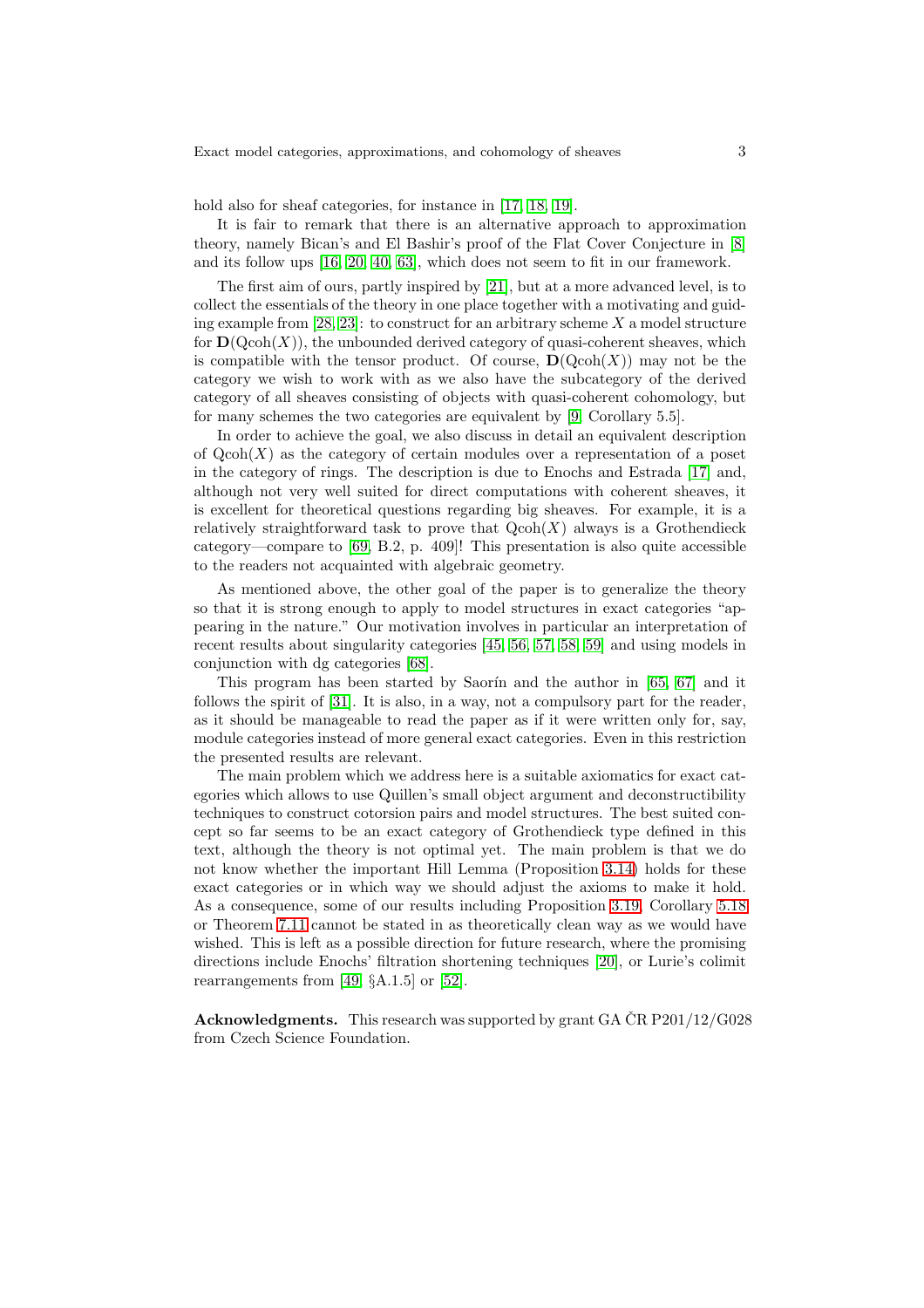#### <span id="page-3-0"></span>2. Quasi-coherent modules

In order to have classes of examples at hand, we start with describing the categories of quasi-coherent modules over schemes and diagrams of rings.

2.1. Grothendieck categories. Although the construction of model structures described later in this text has been motivated from the beginning by homological algebra in module and sheaf categories, several constructions work easily more abstractly for Grothendieck categories and, as we will discuss in Section [3,](#page-10-0) even for nice enough exact categories. Thus we start with the definition and basic properties of Grothendieck categories.

<span id="page-3-2"></span>**Definition 2.1.** [\[34\]](#page-67-10) An abelian category  $\mathcal{G}$  is called a *Grothendieck category* if

(Gr1)  $\mathcal G$  has all small coproducts (equivalently:  $\mathcal G$  is a cocomplete category).

 $(Gr2)$  G has exact direct limits. That is, given a direct system

$$
(0 \longrightarrow X_j \xrightarrow{i_j} Y_j \xrightarrow{p_j} Z_j \longrightarrow 0)_{j \in I}
$$

of short exact sequences, then the colimit diagram

$$
0 \longrightarrow \varinjlim_{j \in I} X_j \longrightarrow \varinjlim_{j \in I} Y_j \longrightarrow \varinjlim_{j \in I} Z_j \longrightarrow 0
$$

is again a short exact sequence in  $G$ . This is sometimes called the AB5 condition following an equivalent requirement in [\[34,](#page-67-10) p. 129].

(Gr3) G has a generator. That is, there is an object  $G \in \mathcal{G}$  such that every  $X \in \mathcal{G}$ admits an epimorphism  $G^{(I)} \to X \to 0$ . Here,  $G^{(I)}$  stands for the coproduct  $\coprod_{j\in I} G_j$  of copies  $G_j$  of  $G$ .

An important property of a Grothendieck category is that it always has enough injective objects, which is very good from the point of view of homological algebra. This is in fact a good reason to consider infinitely generated modules or sheaves of infinitely generated modules: injective objects are often infinitely generated in any reasonable sense. We summarize the comment in a theorem:

<span id="page-3-1"></span>**Theorem 2.2.** Let G be a Grothendieck category. Then each  $X \in \mathcal{G}$  admits an injective envelope  $X \to E(X)$ . Moreover, G admits all small products (equivalently: it is complete) and has an injective cogenerator  $C$ . That is,  $C$  is injective in  $\mathcal G$  and each  $X \in \mathcal{G}$  admits a monomorphism of the form  $0 \to X \to C^I$ .

*Proof.* The fact that every object  $X \in \mathcal{G}$  admits a monomorphism  $0 \to X \to E$ with  $E$  injective was shown already in [\[34,](#page-67-10) Théorème 1.10.1]. The existence of injective envelopes and an injective cogenerator is proved in [\[55,](#page-68-13) Theorem 2.9] and [\[55,](#page-68-13) Corollary 2.11], respectively. The fact that  $G$  has products and many other properties of G are clear from the Popescu-Gabriel theorem, see e.g. [\[66,](#page-68-14)] Theorem X.4.1]. $\Box$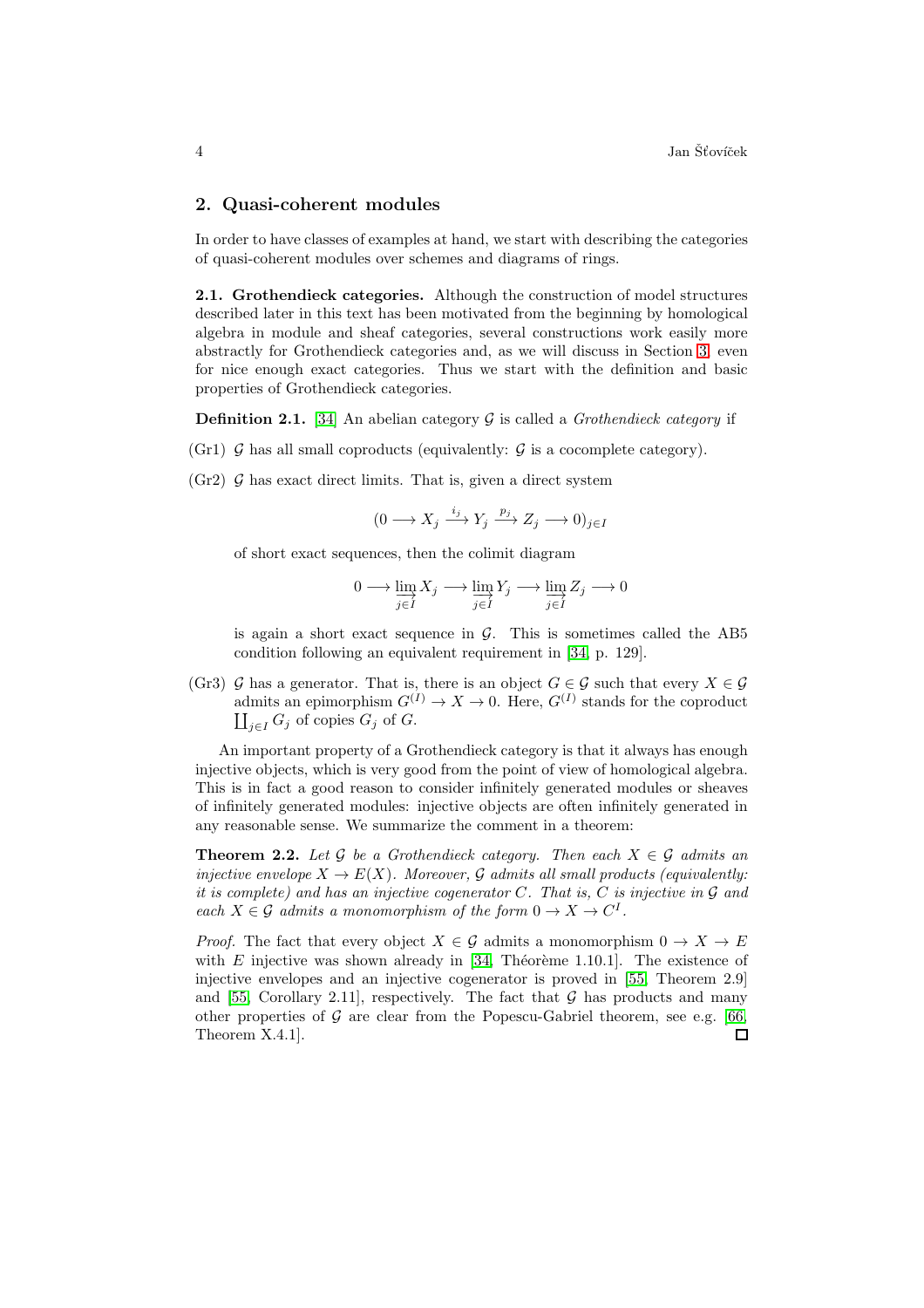<span id="page-4-2"></span>2.2. Quasi-coherent modules over diagrams of rings. The simplest examples of Grothendieck categories are module categories  $\mathcal{G} = \text{Mod-}R$ . In this section we construct more complicated examples, involving diagrams of rings and diagrams of modules over these rings. In fact, for suitable choices we obtain a category equivalent to the category of quasi-coherent sheaves over any given scheme. The presentation here is an adjusted version of [\[17,](#page-66-7) §2]. Since the discussion in [\[17,](#page-66-7) §2] is rather brief and many details are omitted, we will also discuss in §[2.3](#page-8-0) the translation between quasi-coherent sheaves and the Grothendieck categories which we describe here.

<span id="page-4-0"></span>**Definition 2.3.** Let  $(I, \leq)$  be a partially ordered set. Then a representation R of the poset  $I$  in the category of rings is given by the following data:

- (1) for every  $i \in I$ , we have a ring  $R(i)$ ,
- (2) for every  $i \leq j$ , we have a ring homomorphism  $R_j^i : R(i) \to R(j)$ , and
- (3) we require that for every triple  $i \leq j \leq k$  the morphism  $R_k^i: R(i) \to R(k)$ coincides with the composition  $R_k^j \circ R_j^i$ , and also that  $R_i^i = 1_{R(i)}$ .

Remark 2.4. If we view I as a thin category in the usual way, then R is none other than a covariant functor

 $R: I \longrightarrow$  Rings.

Remark 2.5. Although all of our examples and the geometrically minded motivation will involve only representations of posets in the category of commutative rings, non-commutative rings can be potentially useful too. For instance, one can consider sheaves of algebras of differential operators and ring representations coming from them. In any case, the commutativity is not necessary for the basic properties which we discuss in this section, so we do not include it in our definition.

<span id="page-4-1"></span>Having defined representations of  $I$  in the category of rings, we can define modules over such representations in a straightforward manner.

**Definition 2.6.** Let R be a representation of a poset I in the category of rings. A right R-module is

- (1) a collection  $(M(i))_{i\in I}$ , where  $M(i) \in Mod-R(i)$  for each  $i \in I$
- (2) together with morphisms of the additive groups  $M_j^i$ :  $M(i) \to M(j)$  for each  $i \leq j$
- (3) satisfying the compatibility conditions  $M_k^i = M_k^j \circ M_j^i$  and  $M_i^i = 1_{M(i)}$  for every triple  $i \leq j \leq k$ , and such that
- (4) the ring actions are respected in the following way: Given  $x \in R(i)$  and  $m \in M(i)$  for  $i \in I$ , then for any  $j \geq i$  we have the equality

$$
M_j^i(m \cdot x) = M_j^i(m) \cdot R_j^i(x).
$$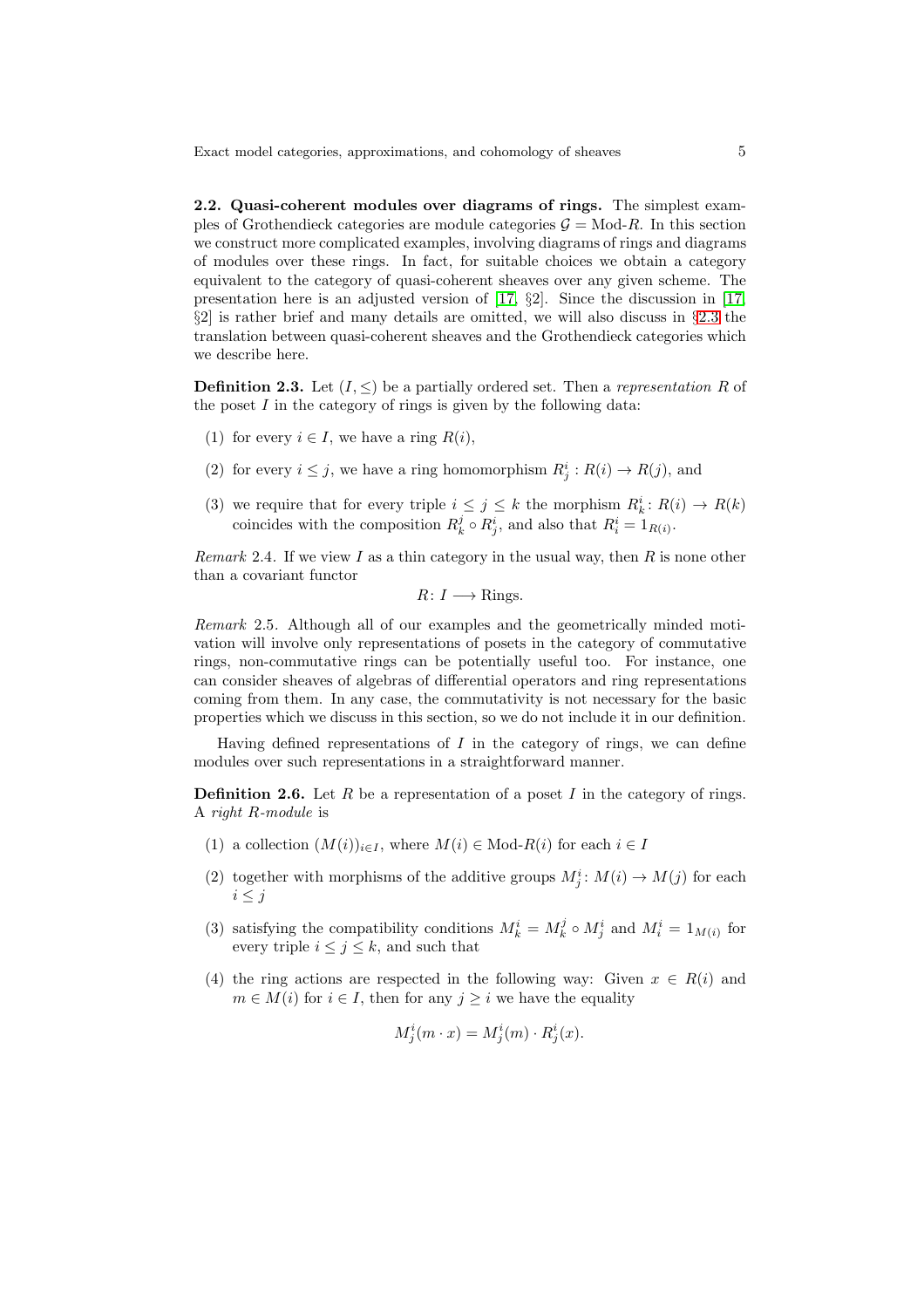All our modules in the rest of the text are going to be right modules unless explicitly stated otherwise, so we will omit usually the adjective "right". In order to obtain a category, it remains to define morphisms of R-modules. The definition is the obvious one.

**Definition 2.7.** Let  $R$  be a representation of a poset  $I$  in the category of rings and M, N be R-modules. A morphism  $f: M \to N$  is a collection of  $(f(i): M(i) \to$  $N(i)$ <sub>i∈I</sub>, where  $f(i)$  is a morphism of  $R(i)$ -modules for every  $i \in I$ , and the square

$$
M(i) \xrightarrow{f(i)} N(i)
$$
  
\n
$$
M_j^i \downarrow \qquad \qquad N_j^i
$$
  
\n
$$
M(j) \xrightarrow{f(j)} N(j)
$$

commutes for every  $i < j$ .

Let us denote the category of all R-modules by Mod-R. As we quickly observe:

**Proposition 2.8.** Let  $(I, \leq)$  be a poset and R a representation of I in the category of rings. Then Mod-R is a Grothendieck category. Moreover limits and colimits of diagrams of modules are computed component wise—we compute the corresponding (co)limit in Mod-R(i) for each  $i \in I$  and connect these by the (co)limit morphisms.

Proof. Everything is very easy to check except for the existence of a generator in Mod-R. In fact, there is a generating set  $\{P_i \mid i \in I\}$  of projective modules described as follows:

$$
P_i(j) = \begin{cases} R(j) & \text{if } j \ge i, \\ 0 & \text{otherwise} \end{cases}
$$

and the homomorphism  $P_i(j) \to P_i(k)$  for  $j \leq k$  either coincides with  $R(j) \to R(k)$ if  $i \leq j \leq k$  or vanishes otherwise.

One directly checks that there is a isomorphism

$$
\operatorname{Hom}_R(P_i, M) \cong M(i) \qquad \text{for each } i \in I \text{ and } M \in \text{Mod-}R
$$

which assigns to every  $f: P_i \to M$  the element  $f(i)(1_{R(i)}) \in M(i)$ . Moreover, the canonical homomorphism

$$
\coprod_{i\in I} P_i^{(M(i))}\longrightarrow M
$$

 $\Box$ is surjective for every  $M \in \text{Mod-}R$ , so  $G = \coprod_{i \in I} P_i$  is a projective generator.

<span id="page-5-0"></span>Although being valid Grothendieck categories, the categories  $Mod-R$  as above are not the categories of our interest yet. In order to get a description of categories of quasi-coherent sheaves as promised, we must consider certain full subcategories instead. In order for this to work, we need an extra condition on  $R$ :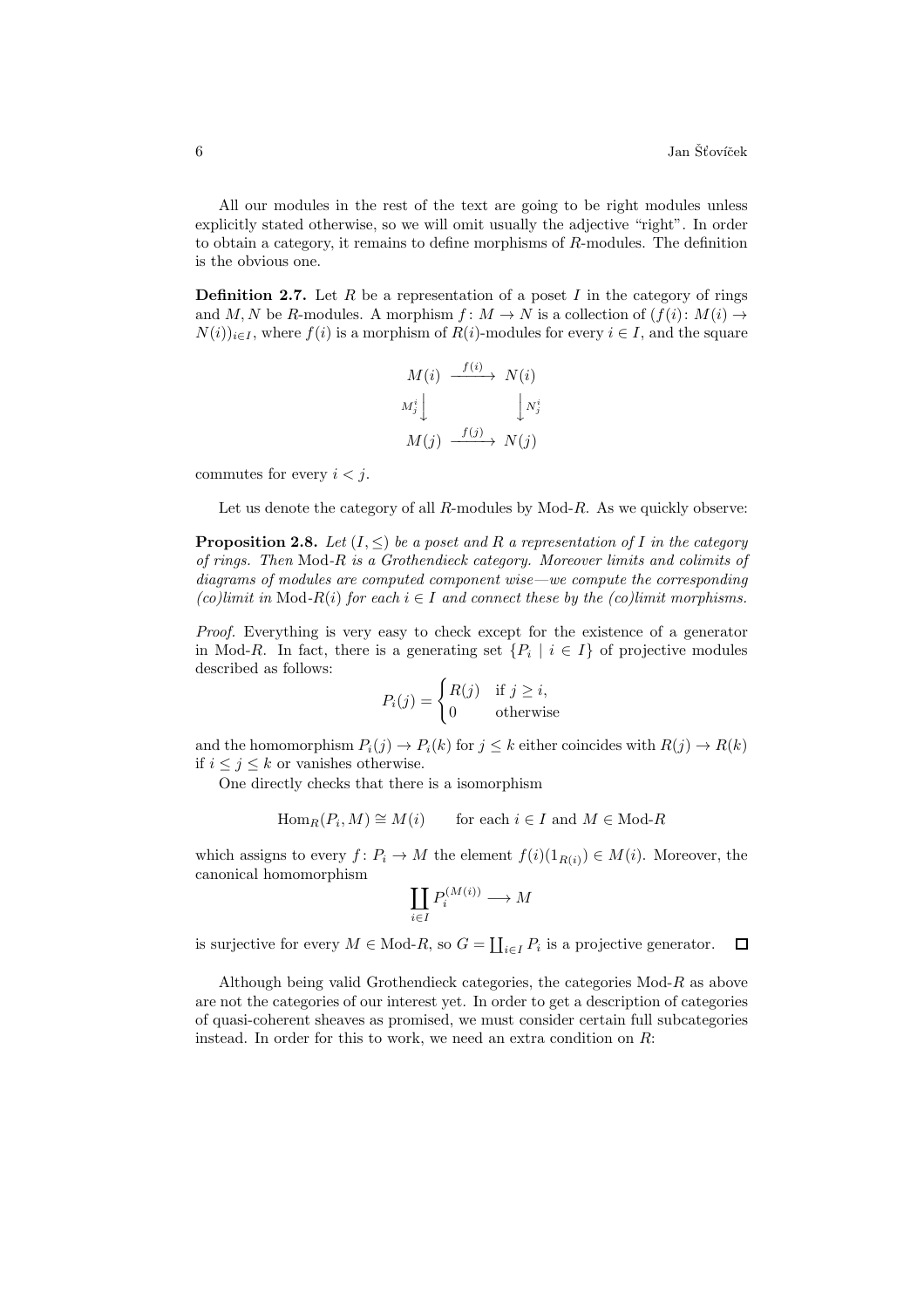**Definition 2.9.** [\[17\]](#page-66-7) Let R be a representation of a poset I in rings. We call R a flat representation if for each pair  $i < j$  in I, the ring homomorphism  $R_j^i: R(i) \to R(j)$ gives  $R(j)$  the structure of a flat left  $R(i)$ -module. That is,

$$
-\otimes_{R(i)} R(j) : \text{Mod-}R(i) \longrightarrow \text{Mod-}R(j)
$$

is an exact functor.

As discussed later in  $\S 2.3$ , the representations coming from structure sheaves of schemes always satisfy this condition. For such an  $R$ , we can single out the modules we are interested in:

**Definition 2.10.** Let R be a flat representation of I in rings. A module  $M \in$ Mod-R is called *quasi-coherent* if, for every  $i < j$ , the  $R(j)$ -module homomorphism

$$
M(i) \otimes_{R(i)} R(j) \longrightarrow M(j) \nm \otimes x \longmapsto M_j^i(m) \cdot x
$$

is an isomorphism.

Denote the full subcategory of Mod-R formed by quasi-coherent  $R$ -modules by  $Qcoh(R)$ .

Again, we obtain a Grothendieck category.

**Theorem 2.11.** Let  $(I, \leq)$  be a poset and R be a flat representation of I in the category of rings. Then  $Qcoh(R)$  is a Grothendieck category. Moreover colimits of diagrams and limits of finite diagrams are computed component wise—that is, for each  $i \in I$  separately.

*Proof.* Again, the main task is to prove that  $Qcoh(R)$  has a generator and the rest is rather easy, since taking colimits and kernels (hence also finite limits) commutes with the tensor products  $-\otimes_{R(i)} R(j)$ , where  $i, j \in I$  and  $i \leq j$ . We omit the proof of the existence of a generator as it is rather technical, and refer to [\[17,](#page-66-7) Corollary 3.5] instead.  $\Box$ 

<span id="page-6-0"></span>Remark 2.12. Every Grothendieck category has small products by Theorem [2.2,](#page-3-1) and so must have them  $Qcoh(R)$ . However, these are typically not computed component wise and do not seem to be well understood. Since  $Qcoh(R)$  is a cocomplete category with a generator and the inclusion functor  $Qcoh(R) \rightarrow Mod-R$ preserves small colimits, the inclusion  $Qcoh(R) \rightarrow Mod-R$  has a right adjoint

$$
Q: \text{Mod-}R \longrightarrow \text{Qcoh}(R)
$$

by the special adjoint functor theorem [\[51,](#page-68-15) §5.8] (compare to [\[69,](#page-68-10) Lemma B.12]!) Following [\[69\]](#page-68-10), we call such a Q the *coherator*. Clearly, if  $(M_k)_{k\in K}$  is a collection of quasi-coherent R-modules, the product in  $Qcoh(R)$  is computed as  $Q(\prod M_k)$ , where  $\prod M_k$  stands for the (component wise) product in Mod-R. However, the abstract way of constructing Q gives very little information on what  $Q(\prod M_k)$ actually looks like. Some more information on this account is given in [\[69,](#page-68-10) B.14 and B.15].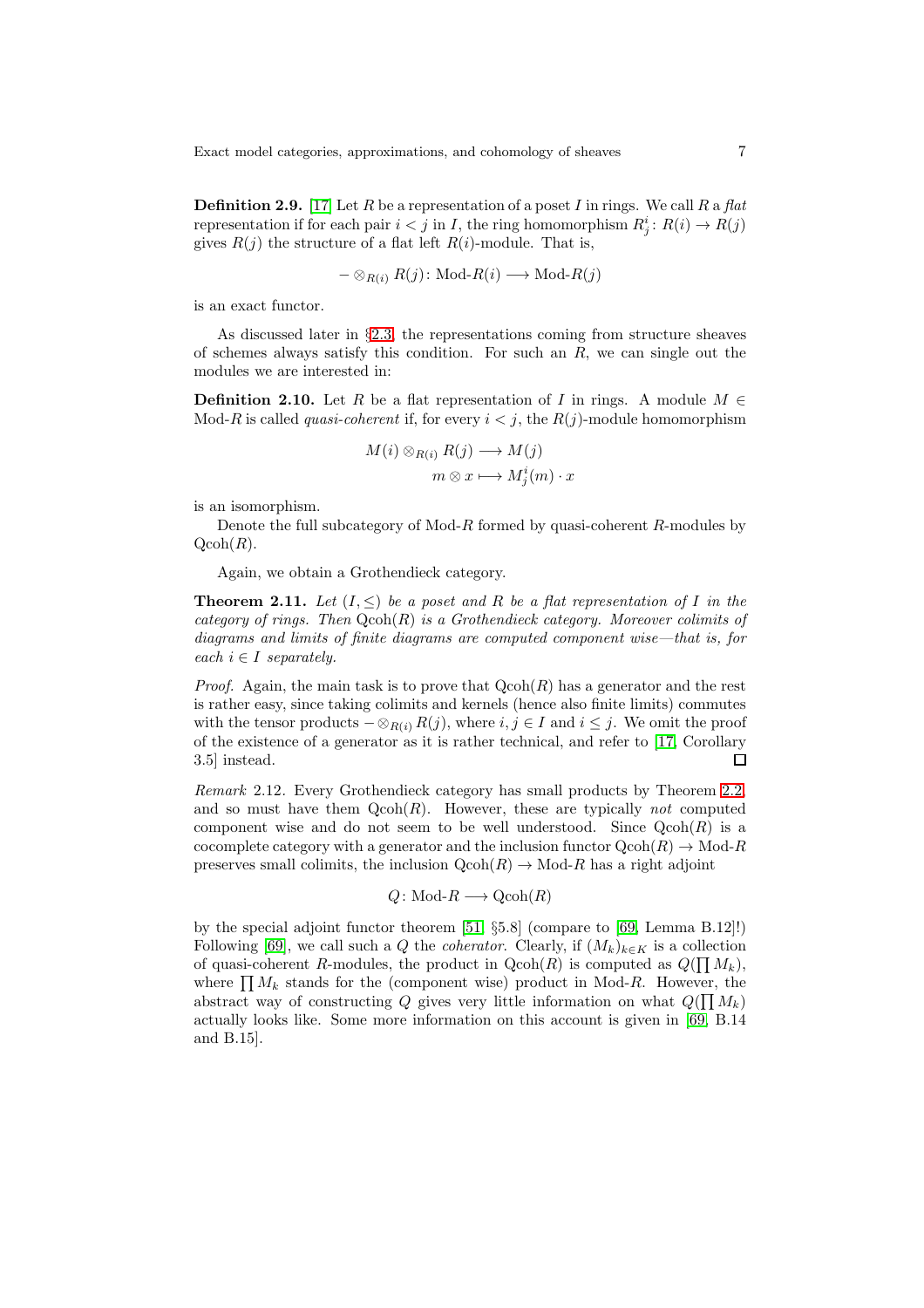Before discussing a general construction in the next section, we exhibit particular examples of flat representations of posets of geometric origin and quasi-coherent modules over them.

<span id="page-7-0"></span>Example 2.13. Consider the three element poset be given by the Hasse diagram

• −−−−→ • ←−−−− •

and a representation in the category of rings of the form

$$
R: \quad k[x] \xrightarrow{\subseteq} k[x, x^{-1}] \xleftarrow{\supseteq} k[x^{-1}],
$$

where  $k$  is an arbitrary commutative ring. Clearly  $R$  is a flat representation since the inclusions are localization morphisms.

For each  $n \in \mathbb{Z}$ , we have a quasi-coherent R-module

$$
\mathcal{O}(n): \quad k[x] \xrightarrow{\subseteq} k[x, x^{-1}] \xleftarrow{x^n - k}[x^{-1}].
$$

One can easily check that  $\mathcal{O}(m) \not\cong \mathcal{O}(n)$  whenever  $m \neq n$ , since by direct computation  $\text{Hom}_R(\mathcal{O}(m), \mathcal{O}(n)) = 0$  for  $m > n$ .

In fact, the category  $Qcoh(R)$  is equivalent to the category of quasi-coherent sheaves over  $\mathbb{P}_k^1$ , the projective line over k.

<span id="page-7-1"></span>Example 2.14. Given a commutative ring  $k$ , let us now show a flat representation of a poset corresponding to the scheme  $\mathbb{P}_k^2$ , the projective plane over k. The Hasse diagram of the poset has the following shape:



To describe the representation R corresponding to  $\mathbb{P}_k^2$ , it is enough to define the ring homomorphisms corresponding to arrows in the Hasse diagram. Such a description is given in the following diagram, where all the rings are subrings of  $k[x_0^{\pm 1}, x_1^{\pm 1}, x_2^{\pm 1}]$ , the ring of Laurent polynomials in three indeterminates over k, and all the ring homomorphisms are inclusions:

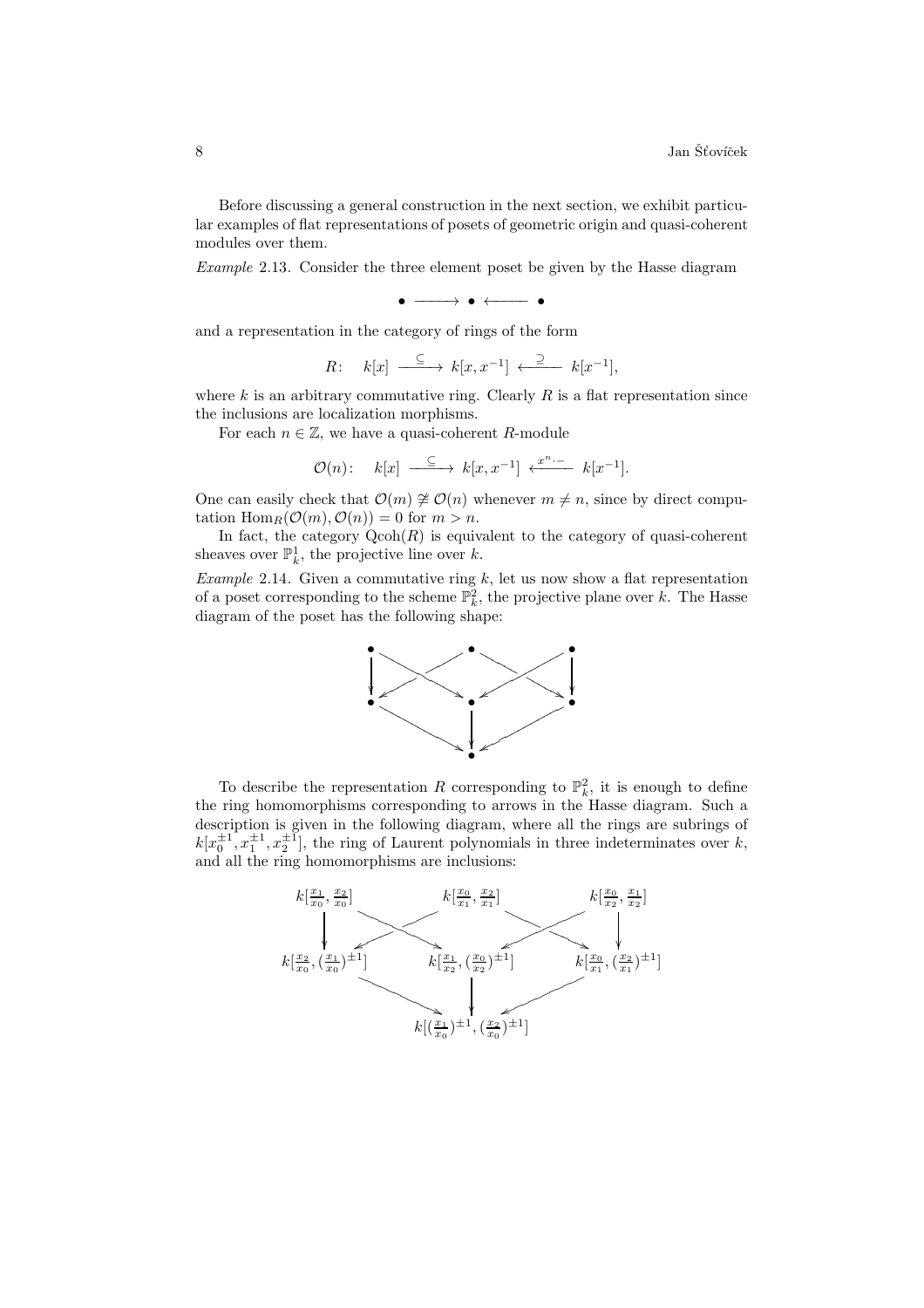<span id="page-8-0"></span>2.3. Realizing modules over schemes as modules over diagrams. The aim of this section is to make precise how the category of quasi-coherent sheaves of modules over a given scheme can be described in terms of quasi-coherent modules over a flat ring representation of a poset. Here we assume some familiarity with the basic notions in place: those of a scheme and of a quasi-coherent sheaf of modules over a scheme [\[37,](#page-67-11) [33\]](#page-67-12). On the other hand, understanding this part is not necessary for understanding most of the text which follows, so the reader can skip it and continue with Section [3.](#page-10-0)

Suppose that  $(X, \mathcal{O}_X)$  is a scheme, that is a ringed space which is locally isomorphic to (Spec R,  $\mathcal{O}_{\text{Spec } R}$ ) for a commutative ring R. Given this data, we first construct a representation of a poset in the category of commutative rings.

<span id="page-8-1"></span>**Construction 2.15.** Let U be a collection of open affine sets of X satisfying the following two conditions:

- (1) U covers X; that is  $X = \bigcup \mathcal{U}$ .
- (2) Given  $U, V \in \mathcal{U}$ , then  $U \cap V = \bigcup \{W \in \mathcal{U} \mid W \subseteq U \cap V\}.$

It is always a safe choice to take the collection of all affine open sets, but often much smaller sets  $\mathcal{U}$  will do. For projective schemes for example, we can always choose  $U$  to be finite.

Now U is a poset with respect to inclusion and we put  $I = U^{\text{op}}$ , the opposite poset. Since  $\mathcal{O}_X$  is a sheaf of commutative rings, we in particular have a functor

 $U^{\text{op}} \longrightarrow \text{CommRings}$ 

which sends a pair  $U \supseteq V$  of sets in  $\mathcal U$  to the restriction  $\text{res}_V^U \colon \mathcal O_X(U) \to \mathcal O_X(V)$ . By the very definition of  $I$ , this is the same as saying that we have a covariant functor  $R: I \to \text{CommRings}$  such that, in the notation of Definition [2.3,](#page-4-0) we have  $R(U) = \mathcal{O}(U)$  and  $R_V^U = \text{res}_V^U$ .

A standard fact is that the representation of  $I$  we get in this way is flat:

**Lemma 2.16.** Let R be the representation of I in the category of rings as in Construction [2.15.](#page-8-1) Then R is flat.

Proof. This is proved for instance in [\[33,](#page-67-12) Proposition 14.3(1) and (4)]. Upon unraveling the definitions, the statements relies on the following fact from commu-tative algebra, [\[54,](#page-68-16) Theorem 7.1]: Given a homomorphism  $\varphi: R \to S$  of commutative rings, then S is flat over R if and only if  $S_{\mathfrak{q}}$  is flat over  $R_{\varphi^{-1}(\mathfrak{q})}$  for every  $\mathfrak{q} \in \operatorname{Spec} S$ . 口

It is now easy to construct a functor from the category  $Qcoh(X)$  of quasicoherent sheaves of  $\mathcal{O}_X$ -modules to the category  $\mathrm{Qcoh}(R)$  of quasi-coherent modules over R.

<span id="page-8-2"></span>Construction 2.17. Let us adopt the notation from Construction [2.15.](#page-8-1) Given  $M \in \text{Qcoh}(X)$  and two affine open sets  $U \supseteq V$ , then canonically  $M(U) \otimes_{\mathcal{O}_X(U)}$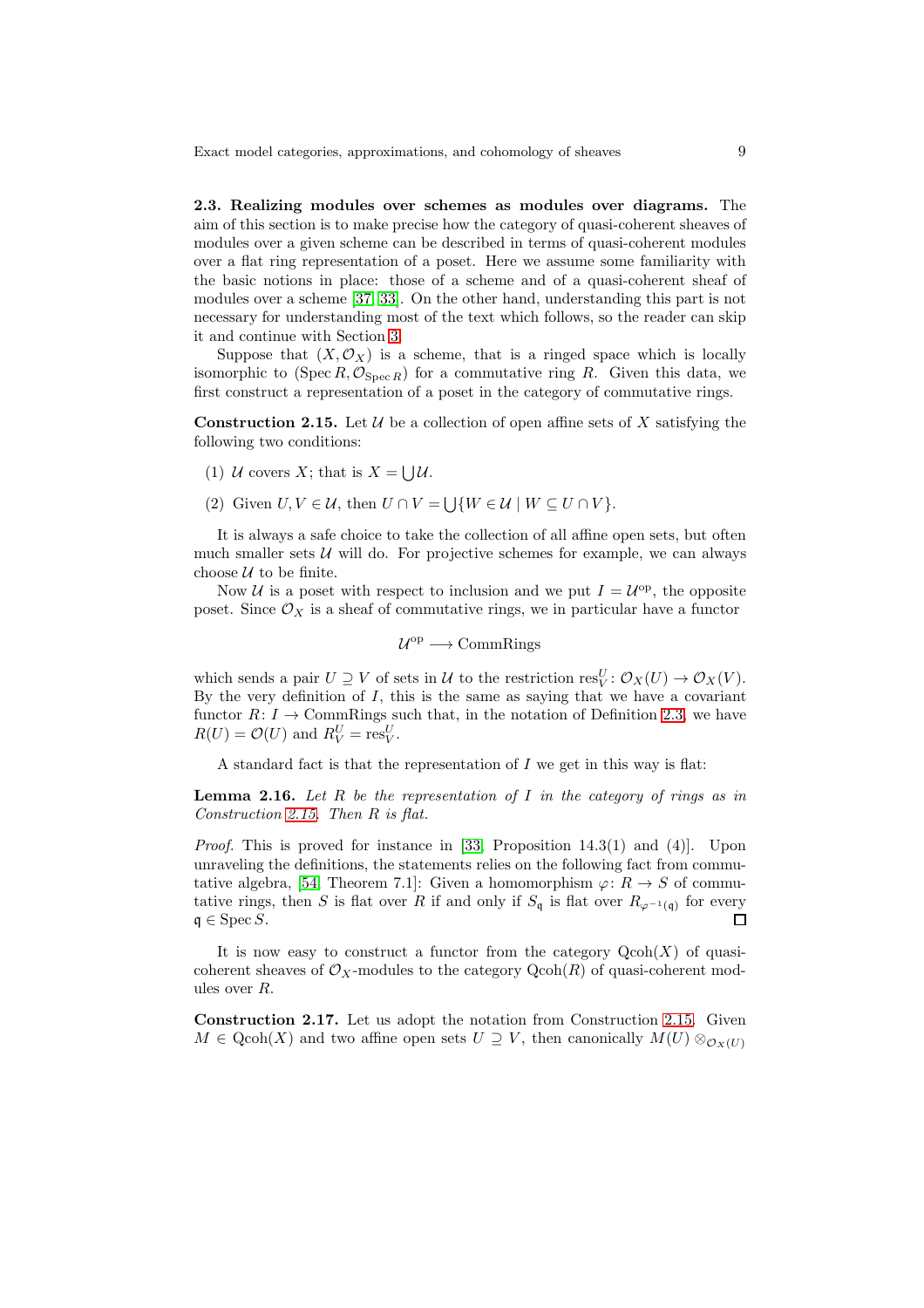$\mathcal{O}(V) \cong M(V)$ —here we just apply [\[33,](#page-67-12) Remark 7.23 and Proposition 7.24(2)] to the open immersion

$$
(\operatorname{Spec} R(V), \mathcal{O}_{\operatorname{Spec} R(V)}) \cong (V, \mathcal{O}_{X|V}) \longrightarrow (U, \mathcal{O}_{X|U}) \cong (\operatorname{Spec} R(U), \mathcal{O}_{\operatorname{Spec} R(U)})
$$

and the corresponding ring homomorphism  $R_V^U$ :  $R(U) \to R(V)$ .

Thus, viewing the sheaf  $M$  as a contravariant functor from the poset of open sets of X to Ab, we may restrict the functor to  $I = \mathcal{U}^{\mathrm{op}}$ . This way we assign to  $M \in \text{Qcoh}(X)$  an R-module  $F(M)$  and  $F(M)$  is quasi-coherent by the above discussion. This assignment is obviously functorial, so that we get an additive functor

$$
F: \text{Qcoh}(X) \longrightarrow \text{Qcoh}(R).
$$

Seemingly, there is much more structure in  $M \in \text{Qcoh}(X)$  than in  $F(M)$ . While the former is a sheaf of modules over a possibly complicated topological space  $X$ , the latter is only a collection of modules satisfying a certain coherence condition. However, the fact that  $M$  is quasi-coherent is itself very restrictive and we have the following crucial result; see [\[17,](#page-66-7) §2].

**Theorem 2.18.** The functor  $F$  from Construction [2.17](#page-8-2) (which depends on the choice of  $U$  in Construction [2.15\)](#page-8-1) is an equivalence of categories.

*Proof.* Note that a quasi-coherent sheaf of modules  $M \in \text{Qcoh}(X)$  is determined up to a canonical isomorphism by its image under  $F$ . Indeed, this follows from conditions (1) and (2) in Construction [2.15,](#page-8-1) [\[33,](#page-67-12) Theorem 7.16(1)] and the sheaf axiom. Similarly a morphism  $f: M \to N$  in  $Qcoh(X)$  is fully determined by  $F(f)$ . In particular  $F$  is a faithful functor.

In order to prove that F is dense, fix a module  $A \in \text{Qcoh}(R)$  and let us introduce some notation. Given an upper subset  $L \subseteq I = \mathcal{U}^{\text{op}}$  with respect to the partial order  $\leq$  on I, then  $\bigcup L \subseteq X$  is an open subset of X, so that we can consider quasi-coherent sheaves over  $\bigcup L$ . We can also restrict the representation  $R: I \to \text{CommRings}$  to the representation  $L \to \text{CommRings}$ , which we denote by  $R_L$ . Clearly  $R_L$  is a flat representation and Construction [2.17](#page-8-2) provides us with a functor

$$
F_L: \operatorname{Qcoh}(\bigcup L) \to \operatorname{Qcoh}(R_L).
$$

Finally, we have the restriction functor  $Qcoh(R) \rightarrow Qcoh(R_L)$  and we will denote the image of A under this functor by  $A|_L$ .

Now we shall consider the collection  $\Lambda$  of all upper subsets  $L \subseteq I = \mathcal{U}^{\mathrm{op}}$  such that there is a quasi-coherent sheaf of modules  $M_L \in \text{Qcoh}(\bigcup L)$  with  $F_L(M_L)$  $A|_L$ . As such  $M_L$  is unique up to a canonical isomorphism, the collection  $\Lambda$  is closed under unions of chains. Hence by Zorn's lemma there is an upper subset  $L \subseteq I$  which belongs to  $\Lambda$  and is maximal such with respect to inclusion. We claim that  $L = I$ . Suppose by way of contradiction that  $L \subsetneq I$ . Then there is  $U \in \mathcal{U}^{\text{op}} = I$  such that  $U \nsubseteq \bigcup L$  and we consider the unique quasi-coherent sheaf  $A(U) \in \text{Qcoh}(U)$  whose global section module is  $A(U)$ . Now we invoke condition  $(2)$  of Construction [2.15](#page-8-1) which, together with [\[33,](#page-67-12) Theorem 7.16(1)] and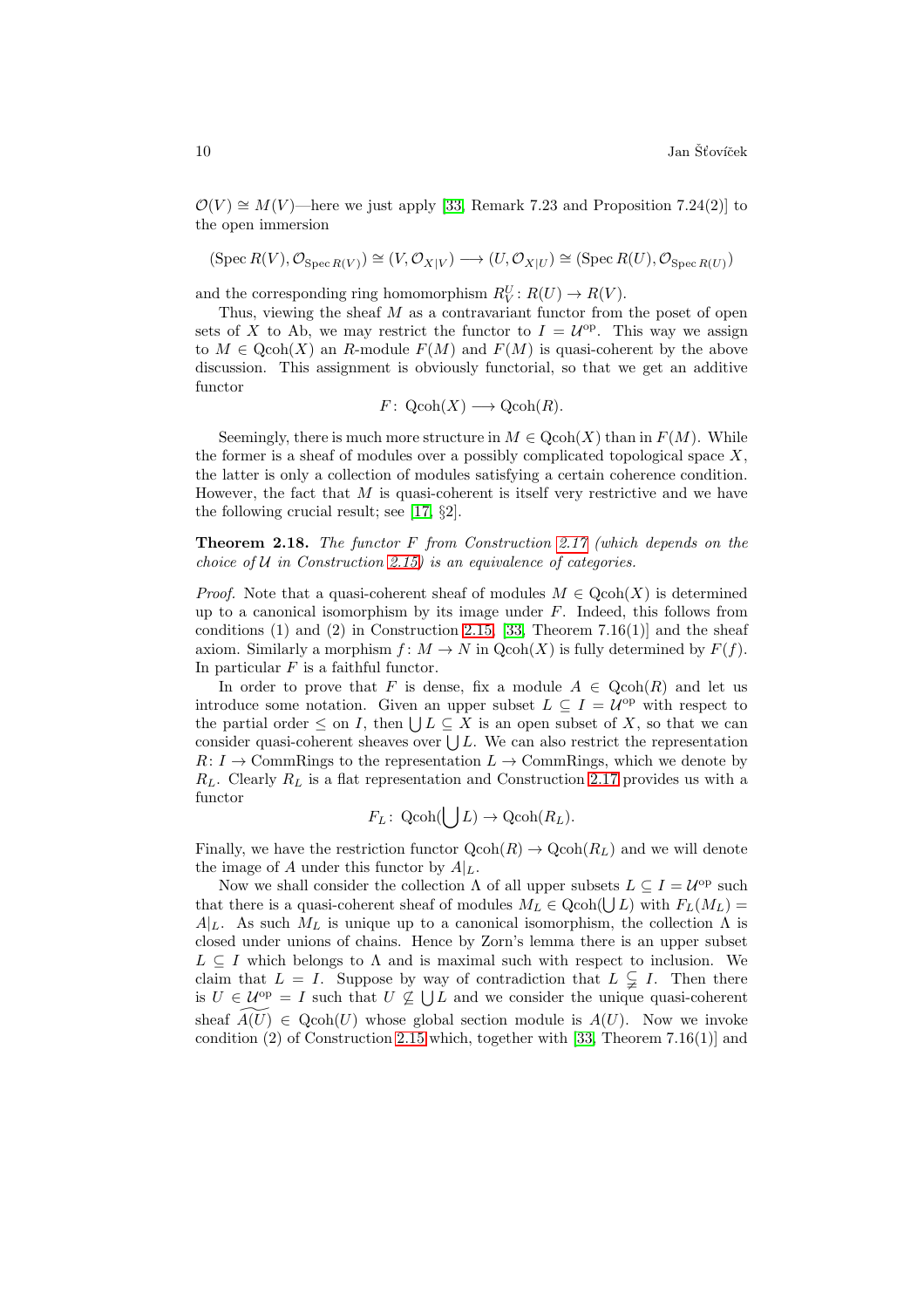the sheaf axiom, allows us to construct a canonical isomorphism  $(M_L)|_V \cong \widetilde{A(U)}|_V$ of sheaves over the open set  $V = \bigcup L \cap U$ . Thus we can glue  $M_L$  and  $\widetilde{A(U)}$  to a quasi-coherent sheaf over  $\bigcup L \cup U$ , showing that  $L \cup \{W \in I \mid W \geq U \text{ in } I\}$ belongs to  $\Lambda$ , in contradiction to the choice of L. This proves the claim and the density of F.

The fact that F is full is proved in a similar way. Given a morphism  $q: A \rightarrow B$ in  $Qcoh(R)$ , we denote by  $\Lambda'$  the collection of all upper subsets  $L \subseteq I$  such that  $g|_L$  lifts to a morphism of sheaves of modules over the open subscheme  $\bigcup L \subseteq X$ . We ought to prove that  $L = I$  and we again do so using Zorn's lemma. П

#### <span id="page-10-0"></span>3. Exact categories of Grothendieck type

In various contexts (see [\[65,](#page-68-1) [68\]](#page-68-6) for example), it is useful to consider more general categories than Grothendieck categories. The rest of the text, however, is perfectly relevant when read as if it were written for Grothendieck categories or even for module categories. Thus, the reader who wishes to avoid the related technicalities may skip the section and read further from Section [4.](#page-19-0)

3.1. Efficient exact categories. In order describe our object of interest, we recall some terminology. The central concept is that of an exact category, which is originally due to Quillen, but the common reference for a simple axiomatic description is [\[46,](#page-67-13) Appendix A] and an extensive treatment is given in [\[10\]](#page-65-5).

An exact category is an additive category  $\mathcal E$  together with a distinguished class of diagrams of the form

$$
0 \longrightarrow X \stackrel{i}{\longrightarrow} Y \stackrel{d}{\longrightarrow} Z \longrightarrow 0,
$$

called conflations, satisfying certain axioms which make conflations behave similar to short exact sequences in an abelian category and allow to define Yoneda Ext groups with usual properties (see Section [5\)](#page-23-0). Adopting the terminology from [\[46\]](#page-67-13), the second map in a conflation (denoted by i) is called *inflation*, while the third map (denoted by  $d$ ) is referred to as *deflation*.

<span id="page-10-1"></span>Morally, an exact category is an extension closed subcategory of an abelian category, which is made precise in the following statement.

### Proposition 3.1.  $\frac{1}{6}$ , 10

- (1) Let A be an abelian category. Then A considered together with all short exact sequences as conflations is an exact category.
- (2) Let  $\mathcal E$  be an exact category and  $\mathcal E' \subseteq \mathcal E$  be an extension closed subcategory (i.e. if  $0 \to X \to Y \to Z \to 0$  is a conflation and  $X, Z \in \mathcal{E}'$ , then  $Y \in \mathcal{E}'$ ). Then  $\mathcal{E}'$ , considered together with all conflations in  $\mathcal E$  whose all terms belong to  $\mathcal{E}'$ , is again an exact category.
- (3) Every small exact category arises up to equivalence as an extension closed subcategory of an abelian category in the sense of  $(1)$  and  $(2)$ .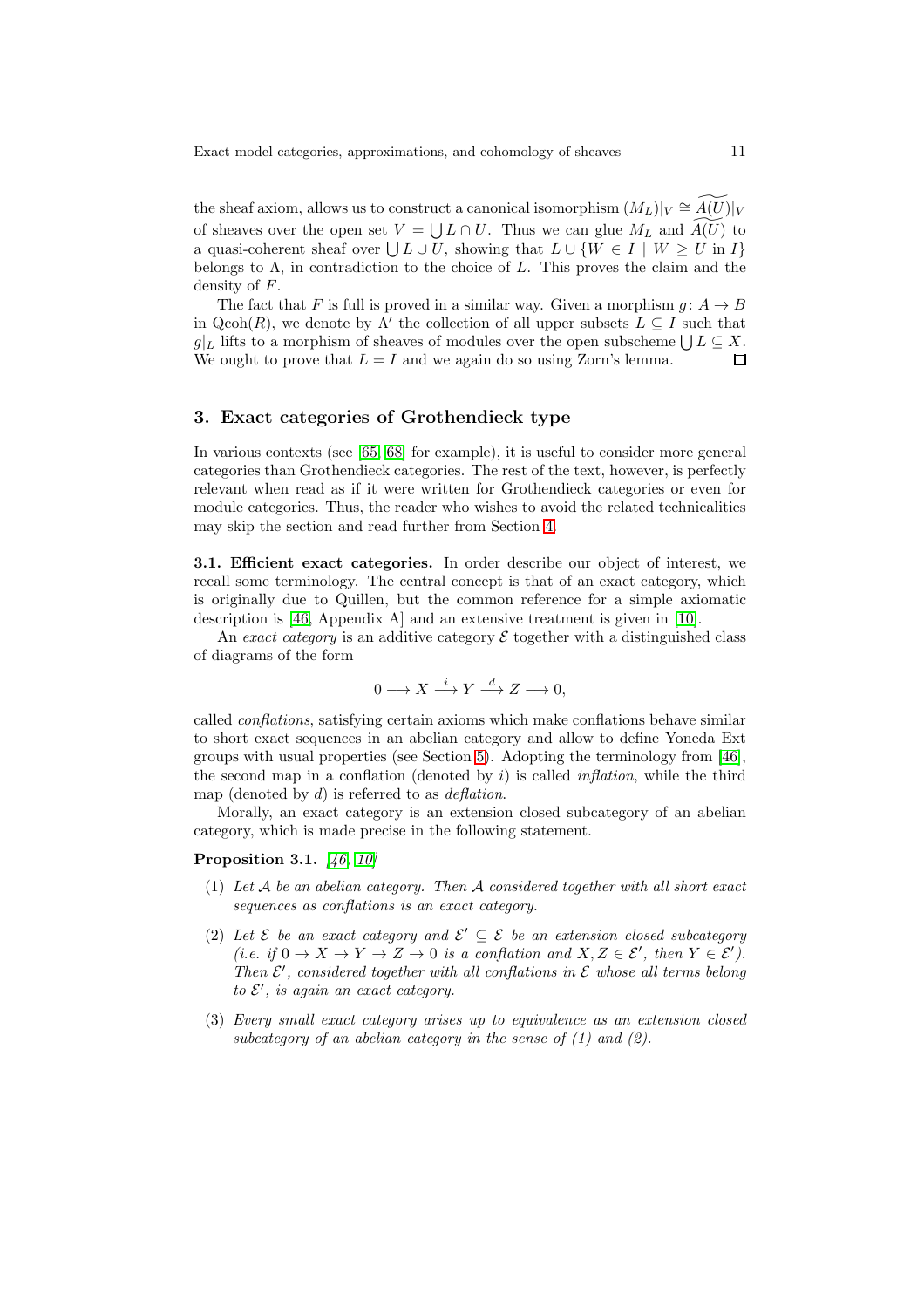For the results presented later to work, we need to impose extra conditions on our exact categories. Long story short—we need to impose requirements on the exact category which make it sufficiently resemble a Grothendieck category. As the requirement that  $\mathcal E$  be a cocomplete category seems too restrictive in practice, we need to specify first which direct limits we are interested in in connection with the analogue of the left exactness property (Definition  $2.1(\text{Gr2})$ ). In order to do so, the following definition is handy.

<span id="page-11-1"></span>**Definition 3.2.** Let C be an arbitrary category, let  $\lambda$  be an ordinal number, and let  $(X_{\alpha}, f_{\alpha\beta})_{\alpha < \beta < \lambda}$  be a direct system indexed by  $\lambda$  in a category C:



Such a system is called a  $\lambda$ -sequence if for each limit ordinal  $\mu < \lambda$ , the object  $X_{\mu}$  together with the morphisms  $f_{\alpha\mu} : X_{\alpha} \to X_{\mu}$ ,  $\alpha < \mu$ , is a colimit of the direct subsystem  $(X_\alpha, f_{\alpha\beta})_{\alpha<\beta<\mu}$ . From now on, whenever we are going to depict a λ-sequence, we are going to draw only the morphism of the form  $f_{\alpha,\alpha+1}$ .

The *composition* of the  $\lambda$ -sequence is the colimit morphism

$$
X_0 \longrightarrow \varinjlim_{\alpha < \lambda} X_\alpha,
$$

if it exists in  $C$ .

Finally, if  $\mathcal I$  is a class of morphisms of  $\mathcal C$ , then a transfinite compositions of morphisms of I are defined as the compositions of  $\lambda$ -sequences  $(X_{\alpha}, f_{\alpha\beta})_{\alpha<\beta<\lambda}$ with  $f_{\alpha,\alpha+1} \in \mathcal{I}$  for every  $\alpha+1 < \lambda$ .

<span id="page-11-2"></span>For technical reasons for Quillen's small object argument in Section [4,](#page-19-0) we need one more definition. The necessary set theoretical concepts can be found in [\[44\]](#page-67-14).

**Definition 3.3.** If C is a category,  $\kappa$  is a cardinal number and D is a class of morphisms of C, then an object  $X \in \mathcal{C}$  is called *κ*-small relative to D if, for every infinite regular cardinal  $\lambda \geq \kappa$  and every  $\lambda$ -sequence

$$
E_0 \longrightarrow E_1 \longrightarrow E_2 \longrightarrow \cdots \longrightarrow E_{\alpha} \longrightarrow E_{\alpha+1} \longrightarrow \cdots
$$

in C such that  $f_{\alpha,\alpha+1}$ :  $E_{\alpha} \to E_{\alpha+1}$  is in D for all  $\alpha+1 < \lambda$ , the canonical map of sets

$$
\varinjlim_{\alpha < \lambda} C(X, E_{\alpha}) \longrightarrow C(X, \varinjlim_{\alpha < \lambda} E_{\alpha})
$$

is an isomorphism.

The object X is called *small relative to*  $\mathcal D$  if it is  $\kappa$ -small relative to  $\mathcal D$  for some cardinal  $\kappa$ .

<span id="page-11-0"></span>Then, modifying slightly the corresponding concept from [\[65\]](#page-68-1), we state a first version of our specification which exact categories we are interested in.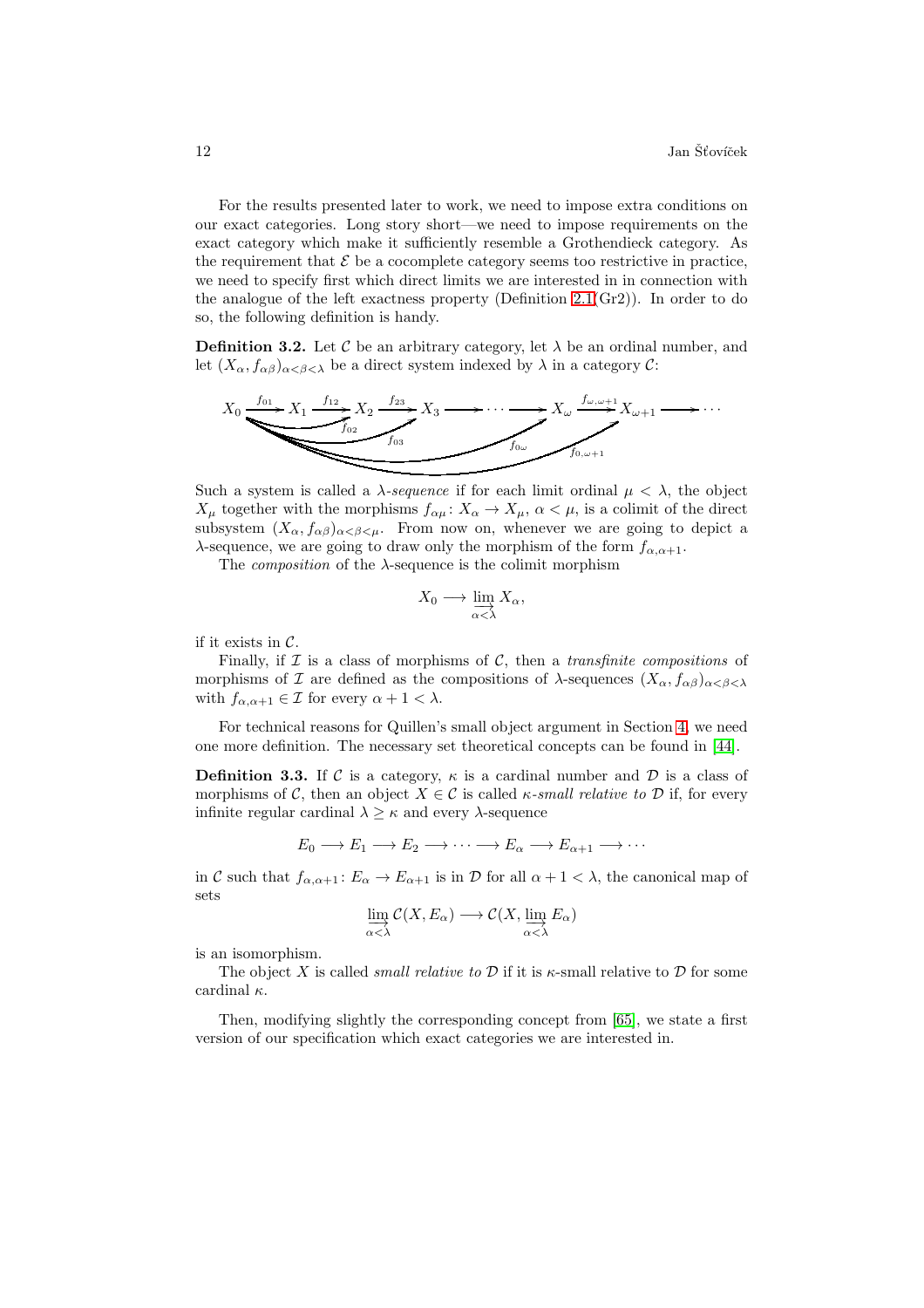**Definition 3.4.** An exact category  $\mathcal{E}$  is called *efficient* if

- (Ef0)  $\mathcal E$  is weakly idempotent complete. That is, every section  $s: X \to Y$  in  $\mathcal E$  has a cokernel or, equivalently by [\[10,](#page-65-5) Lemma 7.1], every retraction  $r: Y \to Z$  in  $\mathcal E$  has a kernel.
- (Ef1) Arbitrary transfinite compositions of inflations exist and are themselves inflations.
- (Ef2) Every object of  $\mathcal E$  is small relative to the class of all inflations.
- (Ef3)  $\mathcal E$  admits a generator. That is, there is an object  $G \in \mathcal E$  such that every  $X \in \mathcal{E}$  admits a conflation  $G^{(I)} \to X \to 0$ .

Note that (Ef1) is a weak analogue of cocompleteness of  $\mathcal E$  and left exactness of direct limits, while (Ef2) is a technical condition necessary for the small object argument in Corollary [4.10.](#page-23-1) Typical examples of efficient exact categories which we have in mind are Grothendieck categories (see Proposition [3.13](#page-14-0) below) and various Frobenius exact categories used for the construction of algebraic triangulated categories (see for example [\[65,](#page-68-1) Theorem 4.2] or [\[68,](#page-68-6) Remark 2.15]). A systematic way of constructing more examples is given in §[3.2](#page-13-0) using the notion of deconstructible classes.

Let us look closer at what we can say about efficient exact categories in general. An important fact whose proof is postponed to Corollary [5.5](#page-27-0) is that the Yoneda Ext groups are always sets rather than proper classes. This is not a priori clear since efficient exact categories are practically never small. We also have infinite coproducts and these are exact.

<span id="page-12-0"></span>**Lemma 3.5.** [\[65,](#page-68-1) Lemma 1.4] Let  $\mathcal E$  be an exact category satisfying (Ef1) of Definition [3.4.](#page-11-0) Then the following hold:

- (1) The category  $\mathcal E$  has small coproducts.
- (2) Small coproducts of conflations are conflations.

<span id="page-12-1"></span>Condition (Ef0) is important because of the consequence stated in the next lemma.

**Lemma 3.6.** [\[10,](#page-65-5) Proposition 7.6] Let  $\mathcal{E}$  be a weakly idempotent complete exact category and  $f: X \to Y$  and  $g: Y \to Z$  be a pair of composable morphisms. Then:

- (1) If  $qf$  is a inflation, then  $f$  is a inflation.
- (2) If  $qf$  is a deflation, then  $q$  is a deflation.

Beware, however, that unlike for Grothendieck categories an analog of Theorem [2.2](#page-3-1) (enough injective objects) does not hold for efficient exact categories—see coming Example [3.12.](#page-14-1) We are going to give a remedy for that in the next subsection, at the cost of imposing another condition on  $\mathcal{E}$ .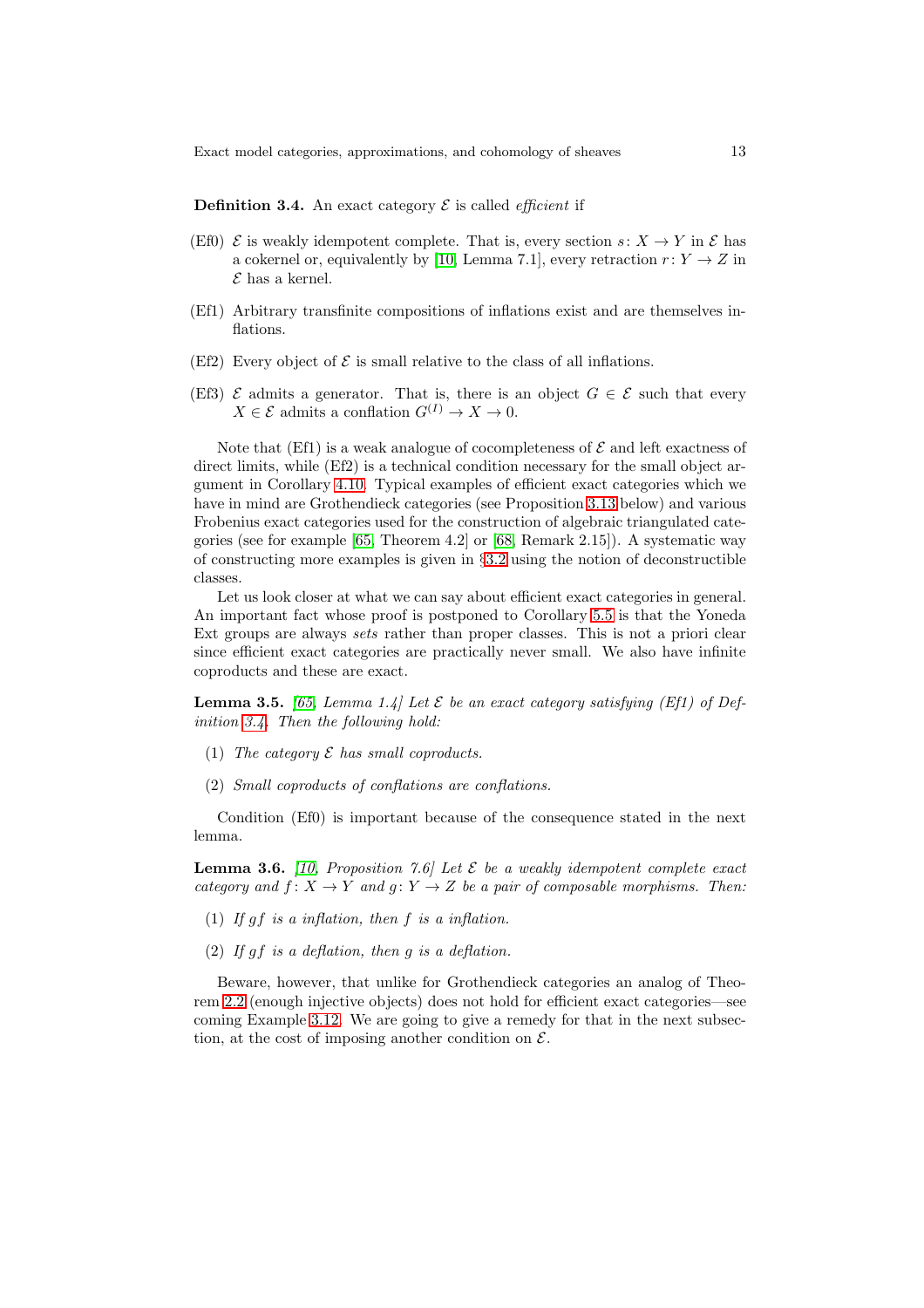<span id="page-13-0"></span>3.2. Exact categories of Grothendieck type. Here we are going to define exact categories of Grothendieck type which are even closer analogs of Grothendieck exact categories in that they always have enough injectives. Moreover, we shall describe a systematic procedure of producing these categories which seems to encompass all existing examples so far. The central concepts here are those of a filtration and deconstructibility.

<span id="page-13-1"></span>**Definition 3.7.** Let  $\mathcal{E}$  be an exact category and  $\mathcal{S}$  be a class of objects in  $\mathcal{E}$ . By an S-filtration we mean a  $\lambda$ -sequence

$$
0 = X_0 \xrightarrow{f_{01}} X_1 \xrightarrow{f_{12}} X_2 \xrightarrow{f_{23}} X_3 \xrightarrow{f_{\omega, \omega}} X_{\omega} \xrightarrow{f_{\omega, \omega+1}} X_{\omega+1} \xrightarrow{f_{\omega+1}} X_{\omega+1} \xrightarrow{f_{\omega+1}} X_{\omega+1} \xrightarrow{f_{\omega+1}} X_{\omega+1} \xrightarrow{f_{\omega+1}} X_{\omega+1} \xrightarrow{f_{\omega+1}} X_{\omega+1} \xrightarrow{f_{\omega+1}} X_{\omega+1} \xrightarrow{f_{\omega+1}} X_{\omega+1} \xrightarrow{f_{\omega+1}} X_{\omega+1} \xrightarrow{f_{\omega+1}} X_{\omega+1} \xrightarrow{f_{\omega+1}} X_{\omega+1} \xrightarrow{f_{\omega+1}} X_{\omega+1} \xrightarrow{f_{\omega+1}} X_{\omega+1} \xrightarrow{f_{\omega+1}} X_{\omega+1} \xrightarrow{f_{\omega+1}} X_{\omega+1} \xrightarrow{f_{\omega+1}} X_{\omega+1} \xrightarrow{f_{\omega+1}} X_{\omega+1} \xrightarrow{f_{\omega+1}} X_{\omega+1} \xrightarrow{f_{\omega+1}} X_{\omega+1} \xrightarrow{f_{\omega+1}} X_{\omega+1} \xrightarrow{f_{\omega+1}} X_{\omega+1} \xrightarrow{f_{\omega+1}} X_{\omega+1} \xrightarrow{f_{\omega+1}} X_{\omega+1} \xrightarrow{f_{\omega+1}} X_{\omega+1} \xrightarrow{f_{\omega+1}} X_{\omega+1} \xrightarrow{f_{\omega+1}} X_{\omega+1} \xrightarrow{f_{\omega+1}} X_{\omega+1} \xrightarrow{f_{\omega+1}} X_{\omega+1} \xrightarrow{f_{\omega+1}} X_{\omega+1} \xrightarrow{f_{\omega+1}} X_{\omega+1} \xrightarrow{f_{\omega+1}} X_{\omega+1} \xrightarrow{f_{\omega+1}} X_{\omega+1} \xrightarrow{f_{\omega+1}} X_{\omega+1} \xrightarrow{f_{\omega+1}} X_{\omega+1} \xrightarrow{f_{\omega+1}} X_{\omega+1} \xrightarrow{f_{\omega+1}} X_{\omega+1} \xrightarrow{f_{\omega+1}} X_{\omega+1} \xrightarrow{f_{\omega+1}} X_{\omega+1} \xrightarrow{f_{\omega+1}} X_{\
$$

such that  $X_0 = 0$  and for each  $\alpha + 1 < \lambda$ , the morphism  $f_{\alpha,\alpha+1}$  is an inflation whose cokernel belongs to  $S$ . That is, we have conflations

$$
0 \longrightarrow X_{\alpha} \stackrel{f_{\alpha,\alpha+1}}{\longrightarrow} X_{\alpha+1} \longrightarrow S_{\alpha} \longrightarrow 0
$$

with  $S_{\alpha} \in \mathcal{S}$ .

An object  $X \in \mathcal{E}$  is called S-filtered if  $0 \to X$  is the composition (in the sense of Definition [3.2\)](#page-11-1) of some  $S$ -filtration. The class of all  $S$ -filtered objects will be denoted by Filt  $S$ .

Remark 3.8. Informally, an  $S$ -filtration is just a transfinite extension of objects from S. If, say,  $\mathcal{E} = \text{Mod-}R$  is the category of right R-modules for a ring R and we consider  $Mod-R$  with the abelian exact structure (i.e. we take precisely all short exact sequences as conflations), then  $X$  is  $S$ -filtered if and only if there is a well ordered continuous chain  $(X_\alpha \mid \alpha \leq \lambda)$  of submodules of X such that  $X_0 = 0$ ,  $X_\lambda = X$  and  $X_{\alpha+1}/X_\alpha$  is isomorphic to an object of S for each  $\alpha + 1 \leq \lambda$ . This rather intuitive notion has been already successfully used for some time; see [\[32\]](#page-67-6) and references there. As observed in [\[65\]](#page-68-1), Definition [3.7](#page-13-1) is a fairly wellbehaved generalization for efficient exact categories, although some care is due. For example, some properties of the generalized filtrations which would be clear for filtrations in module categories require a non-trivial proof for efficient exact categories—[\[65,](#page-68-1) Lemma 2.10] serves as an example.

A closely related concept is a deconstructible class in an exact category.

**Definition 3.9.** Let  $\mathcal{E}$  be an exact category and  $\mathcal{F} \subseteq \mathcal{E}$  be a class of objects. Then F is called *deconstructible* if there exists a set (not a proper class!)  $S \subseteq \mathcal{E}$ of objects such that  $\mathcal{F} = \text{Filt} \, \mathcal{S}.$ 

<span id="page-13-2"></span>Let us summarize some basic properties of deconstructible classes, which we shall use freely in the sequel.

**Lemma 3.10.** Let  $\mathcal{E}$  be an exact category satisfying (Ef1) of Definition [3.4](#page-11-0) and let  $\mathcal{F} \subseteq \mathcal{E}$  be a deconstructible class. Then any F-filtered object of  $\mathcal{E}$  belongs to  $\mathcal{F}$ . In particular,  $\mathcal F$  is closed in  $\mathcal E$  under taking coproducts and extensions.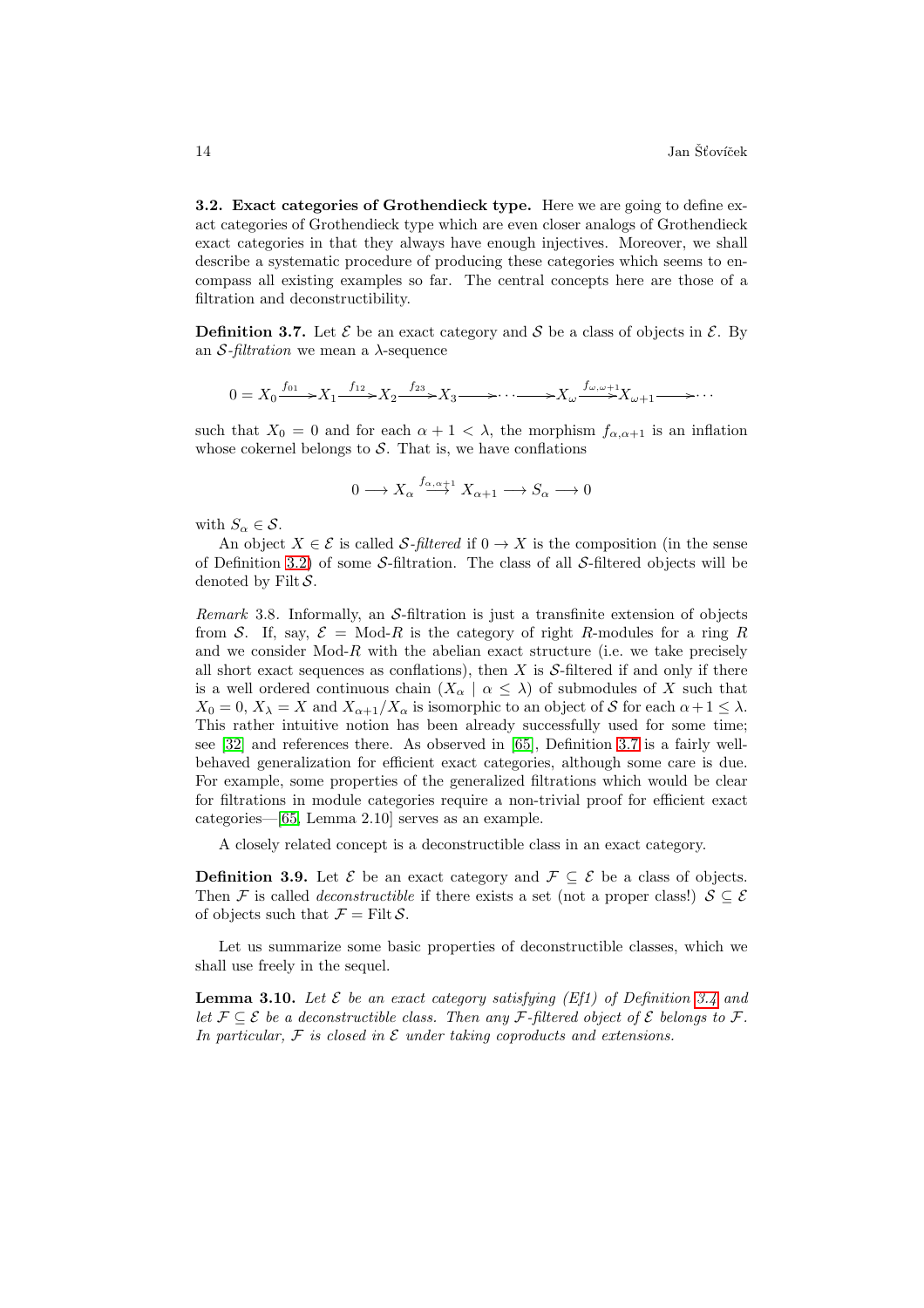*Proof.* We refer to [\[65,](#page-68-1) Corollary 2.11] for the fact that  $\mathcal{F} = \text{Filt }\mathcal{F}$ . While at the level of generality which we assume some work is necessary, the equality is an easy exercise in the special case where  $\mathcal{E} = Mod-R$  with the abelian exact structure. The fact that  $\mathcal F$  is closed under extensions is then clear, and the closure under coproducts follows from the construction of coproducts via filtrations in the proof of [\[65,](#page-68-1) Lemma 1.4]. П

<span id="page-14-2"></span>Now we can define exact categories of Grothendieck type.

**Definition 3.11.** An exact category  $\mathcal{E}$  is said to be of *Grothendieck type* if

- (GT0)  $\mathcal E$  is weakly idempotent complete.
- (GT1) Arbitrary transfinite compositions of inflations exist and are inflations.
- (GT2) Every object of  $\mathcal E$  is small relative to the class of all inflations.
- (GT3)  $\mathcal E$  admits a generator.
- (GT4)  $\mathcal E$  is deconstructible in itself. That is, there exists a set of objects  $\mathcal S \subseteq \mathcal E$  such that  $\mathcal{E} = \text{Filt } \mathcal{S}$ .

In other words,  $\mathcal E$  is of Grothendieck type if  $\mathcal E$  is efficient and satisfies (GT4). We recalled the former axioms for the reader's convenience. As already mentioned, the key consequence of  $(GT4)$  is that  $\mathcal E$  has enough injective objects. We postpone the proof of the fact to Corollary [5.9](#page-30-0) when we will have developed the necessary theory. Here we rather focus on how exact categories of Grothendieck type occur, but first we show a non-example demonstrating that (GT4) is indeed necessary.

<span id="page-14-1"></span>Example 3.12. Let  $\mathcal{D} \subseteq$  Ab be the category of all flat Mittag-Leffler abelian groups in the sense of [\[61\]](#page-68-17). These groups are characterized by the property that every countable subgroup is free; see [\[5,](#page-65-6) Proposition 7]. It is not difficult to prove that  $\mathcal D$  is closed under retracts, any  $\mathcal D$ -filtered object belongs to  $\mathcal D$ , and that  $\mathbb Z$  is a generator for  $D$ . Hence  $D$  is an efficient exact category. On the other hand,  $D$ cannot be deconstructible in itself by [\[23,](#page-66-0) Corollary 7.3]. Even worse, the only injective object of D is the zero object, so D does not have enough injectives. To see that, observe that by [\[23,](#page-66-0) Theorem 5.5]  $X \in \mathcal{D}$  is injective in  $\mathcal{D}$  if and only if  $X$  is a so-called cotorsion group. However, the only flat Mittag-Leffler cotorsion group is by  $[14, Corollary V.2.10(ii)]$  the zero group.

<span id="page-14-0"></span>Turning back to examples, all Grothendieck categories are exact categories of Grothendieck type. In order to show that, we recall a few standard facts. One can define a subobject of an object X in an abelian category  $\mathcal G$  as an equivalence class of monomorphisms  $Y \to X$ , [\[66,](#page-68-14) §IV.2]. We shall as usual write  $Y \subset X$ in such a case. If  $\mathcal G$  is a Grothendieck category, then the subobjects of a given object form a modular upper continuous complete lattice  $(\text{Subobj}(X), +, \cap), [66,$  $(\text{Subobj}(X), +, \cap), [66,$ Propositions IV.5.3 and V.1.1 (c). Recall a complete lattice  $(\mathcal{L}, \vee, \wedge)$  is upper continuous (cf. [\[66,](#page-68-14) §III.5]) if  $(\bigvee_{d \in D} d) \wedge a = \bigvee_{d \in D} (d \wedge a)$  whenever  $a \in \mathcal{L}$  and  $D \subseteq \mathcal{L}$  is a directed subset.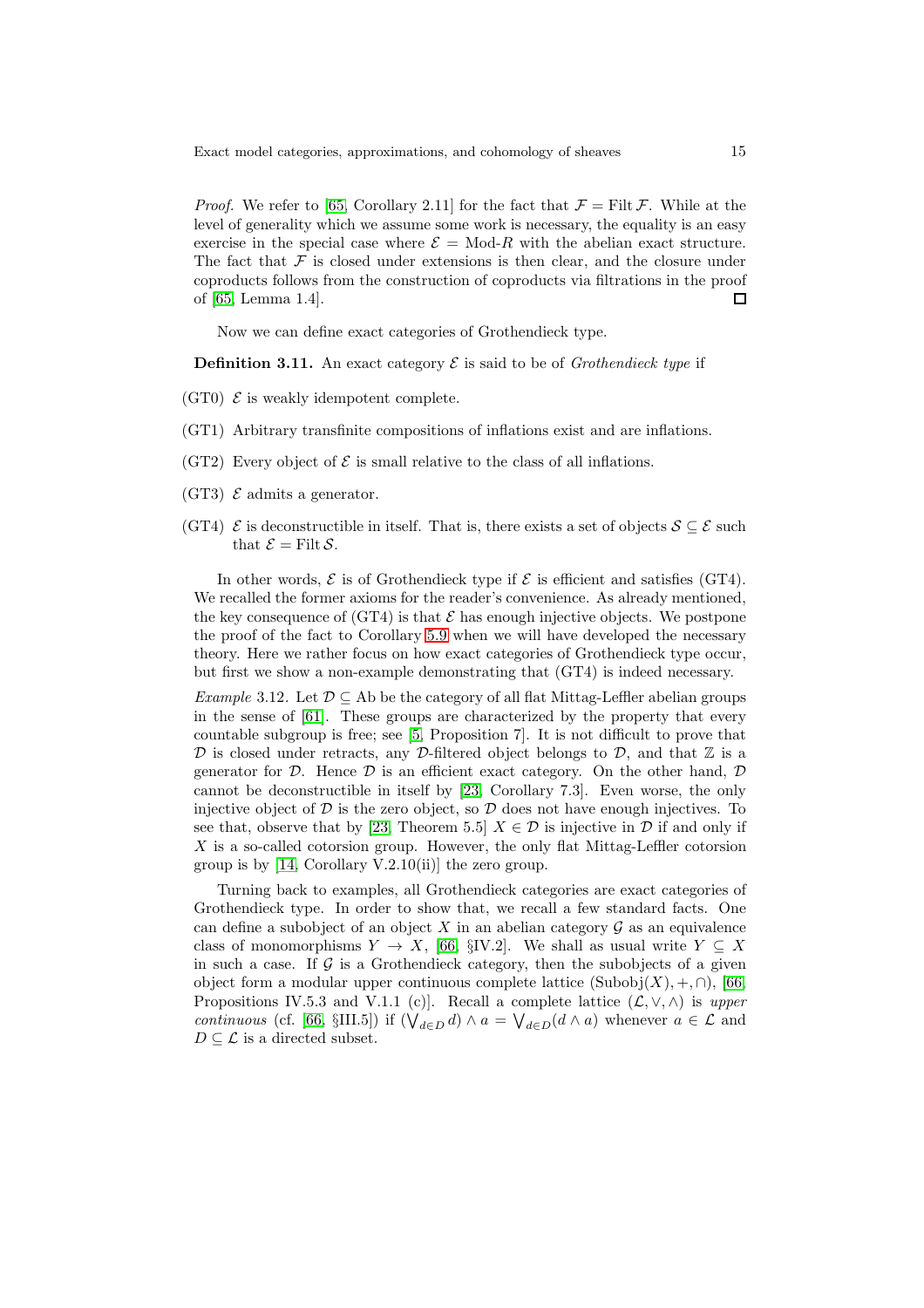**Proposition 3.13.** Let  $\mathcal G$  be a Grothendieck category considered with the abelian exact structure. Then  $\mathcal G$  is of Grothendieck type as an exact category.

*Proof.* Condition (GT0) is clearly true for every abelian category. Since  $G$  is cocomplete and has exact direct limits, (GT1) holds. The existence of a generator (GT3) is a part of the definition of a Grothendieck category. Regarding the smallness assumption (GT2), it is a well-known fact that any object  $A \in \mathcal{G}$  is small relative to the class all morphisms. Indeed, the Popescu-Gabriel theorem [\[66,](#page-68-14) Theorem X.4.1] guarantees that for any fixed  $A \in \mathcal{G}$ , there is a cardinal number  $\kappa$ such that

- (1)  $\mathcal G$  identifies with a full subcategory of Mod-R, the category of right modules for some ring R, such that  $G$  is closed in Mod-R under taking colimits of λ-sequences for every infinite regular cardinal  $λ > κ$ , and
- (2) under this identification  $A$  can be presented, as an  $R$ -module, by fewer than  $\kappa$  generators and relations, so that the functor

$$
Hom_R(A, -): Mod-R \longrightarrow Ab
$$

commutes with colimits of  $\lambda$ -sequences for every infinite regular  $\lambda > \kappa$ .

Finally, let S be a representative set of quotients  $\{G/Y | Y \subseteq G\}$ , where G is a generator of G. Given any object  $X \in \mathcal{G}$  and a fixed epimorphism  $p: G^{(I)} \to X$ , we shall construct an S-filtration of X. This will prove  $(GT4)$ . To this end, we can without loss of generality assume that  $I = \lambda$  is an ordinal number and define  $X_\alpha \subseteq X$  for each  $\alpha \leq \lambda$  as the image of restriction of p to  $G^{(\alpha)}$ . It is not difficult to convince oneself that  $(X_{\alpha})_{\alpha \leq \lambda}$  is (by slightly abusing the notation) an S-filtration of  $X$ . 口

Our next goal is to prove that every deconstructible class of a Grothendieck category, viewed as a full subcategory, is naturally an exact category of Grothendieck type. In order to do so, we need a technical tool: the generalized Hill Lemma. Here we take a slightly restricted version of the result from [\[67\]](#page-68-11), where also references to other versions and evolution stages of the Hill Lemma can be found.

<span id="page-15-0"></span>**Proposition 3.14.** Let  $\mathcal G$  be a Grothendieck category and  $\mathcal S$  be a set of objects. Then there exists an infinite regular cardinal  $\kappa$  with the following property: For every  $X \in \mathcal{G}$ , which is the union of an S-filtration

$$
0 = X_0 \subseteq X_1 \subseteq X_2 \subseteq \cdots \subseteq X_\alpha \subseteq X_{\alpha+1} \subseteq \cdots \subseteq X_\sigma = X
$$

for some ordinal  $\sigma$ , there is a complete sublattice  $\mathcal L$  of the power set  $(\mathcal P(\sigma), \cup, \cap)$ of  $\sigma$  and a map

$$
\ell : \mathcal{L} \longrightarrow \mathrm{Subobj}(X)
$$

which assigns to each  $S \in \mathcal{L}$  a subobject  $\ell(S)$  of X, such that the following hold:

(H1) For each  $\alpha \leq \sigma$  we have  $\alpha = {\gamma | \gamma < \alpha} \in \mathcal{L}$  and  $\ell(\alpha) = X_{\alpha}$ .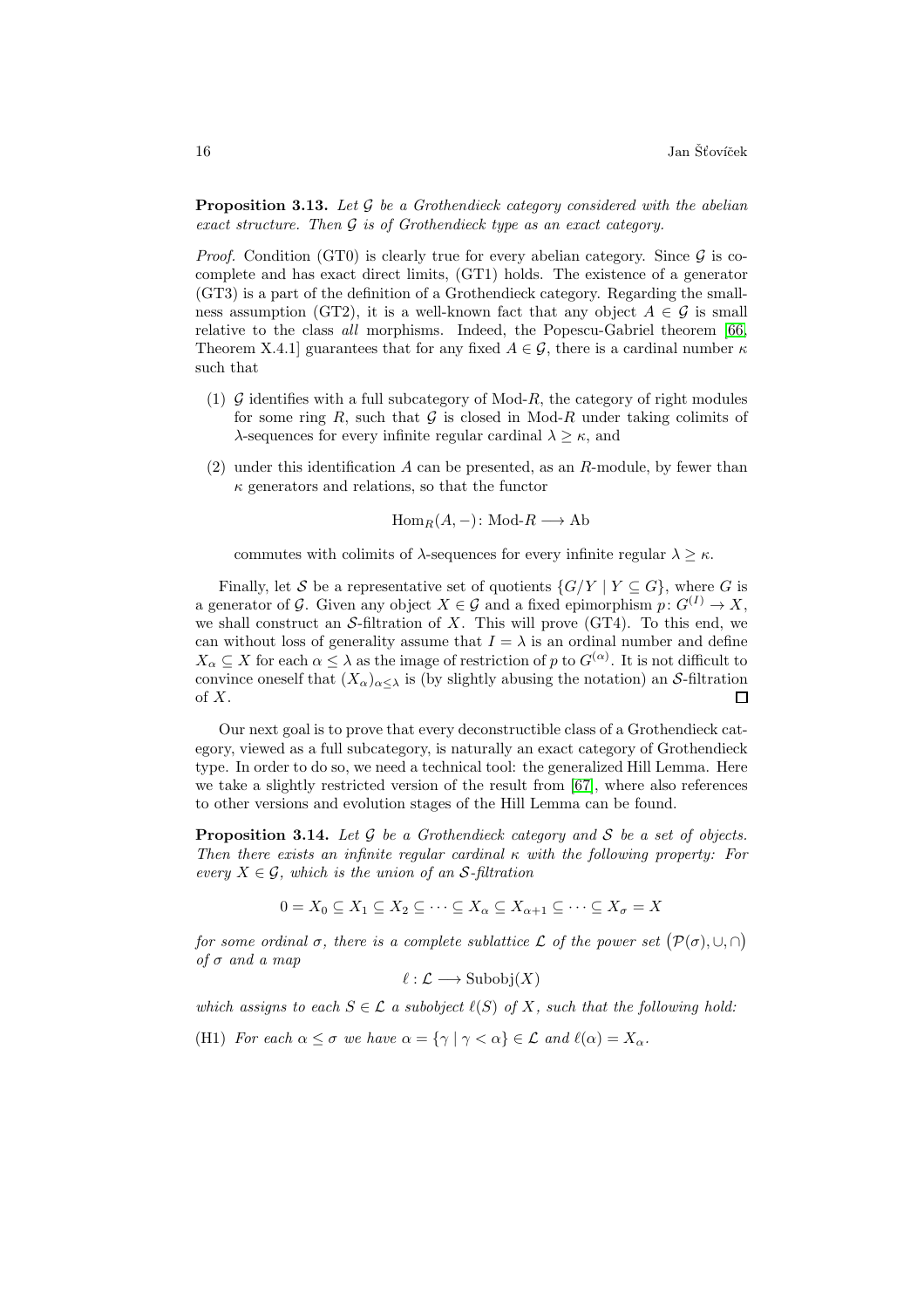- $(H2)$  If  $(S_i)_{i\in I}$  is any family of elements of  $\mathcal L$ , then  $\ell(\bigcup S_i)=\sum \ell(S_i)$  and  $\ell(\bigcap S_i)=\ell(\{S_i\})$  $\bigcap \ell(S_i)$ . In particular,  $\ell$  is a complete lattice homomorphism from  $(\mathcal{L}, \cup, \cap)$ to the lattice  $(\text{Subobj}(X), +, \cap)$  of subobjects of X.
- (H3) If  $S, T \in \mathcal{L}$  are such that  $S \subseteq T$ , then the object  $N = \ell(T)/\ell(S)$  is Sfiltered. More precisely, there is an S-filtration  $(N_\beta \mid \beta \leq \tau)$  and a bijection  $\overline{b}: T \setminus S \to \tau \ (= \{\beta \mid \beta < \tau\})$  such that  $X_{\alpha+1}/X_{\alpha} \cong N_{b(\alpha)+1}/N_{b(\alpha)}$  for each  $\alpha \in T \setminus S$ .
- (H4) For each  $\lt$   $\kappa$ -generated subobject  $Y \subseteq X$  there is  $S \in \mathcal{L}$  of cardinality  $\lt \kappa$ (so that  $\ell(S)$  admits an S-filtration of length  $\lt$   $\kappa$  by (H3)) such that  $Y \subseteq$  $\ell(S) \subseteq X$ .

Proof. The proof, which is rather technical, can be found in [\[67,](#page-68-11) Theorem 2.1]. While omitting the argument here, we shall at least indicate the construction of the class  $\mathcal L$  and explain the main idea behind the proof in the simplest non-trivial case in Example [3.15.](#page-16-0) First we need to choose  $\kappa$  given G and S. The only condition for this is that G is locally  $\lt$   $\kappa$ -presentable and each  $Y \in \mathcal{S}$  is  $\lt$   $\kappa$ -presented in the sense of [\[2,](#page-65-7) [25\]](#page-66-15). Given the S-filtration  $(X_\alpha \mid \alpha \leq \sigma)$  of X, we can fix a family  $(A_{\alpha})_{\alpha<\sigma}$  of  $\lt$   $\kappa$ -generated subobjects of X (again in the sense of [\[25\]](#page-66-15)) such that  $X_{\alpha+1} = X_{\alpha} + A_{\alpha}$  for each  $\alpha < \sigma$ . Then we call a subset  $S \subseteq \sigma$  closed if every  $\alpha \in S$  satisfies

$$
X_{\alpha} \cap A_{\alpha} \subseteq \sum_{\substack{\gamma \in S, \\ \gamma < \alpha}} A_{\gamma}.
$$

The set  $\mathcal{L} \subseteq \mathcal{P}(\sigma)$  can be chosen as  $\mathcal{L} = \{S \subseteq \sigma \mid S \text{ is closed}\}\$ and the map  $\ell$ assigns to  $S \in \mathcal{L}$  the subobject  $\sum_{\alpha \in S} A_{\alpha}$ . П

<span id="page-16-0"></span>*Example* 3.15. Suppose that R is a ring, S is a collection of finitely presented modules, and that  $X \in Mod-R$  has an S-filtration of the form

$$
0 = X_0 \subseteq X_1 \subseteq X_2 \subseteq \cdots \subseteq X_{\omega} \subseteq X_{\omega+1} = X
$$

We will choose  $\kappa = \aleph_0$  and fix a sequence of finitely generated submodules  $(A_\alpha)_{\alpha \leq \omega}$ , and  $\mathcal L$  and  $\ell$  as above. In order to prove (H4), suppose that  $Y \subseteq X$  is finitely generated. If  $Y \subseteq X_\omega$ , then  $Y \subseteq X_n$  for some  $n < \omega$  and can put  $S = \{0, 1, \ldots, n-\}$ 1}. If  $Y \nsubseteq X_\omega$ , we can without loss of generality assume that  $A_\omega \subseteq Y$  since otherwise we could replace Y by  $Y + A_{\omega}$ . Then we have a short exact sequence  $0 \to X_\omega \cap Y \to Y \to X/X_\omega \to 0$  and so  $X_\omega \cap Y$  is finitely generated by [\[70,](#page-69-1) Ch. 5, §25]. In particular there must exist  $n_0 < \omega$  such that  $X_\omega \cap Y \subseteq X_{n_0}$  and the set  $S = \{0, 1, \ldots, n_0 - 1, \omega\}$  will do.

The significance of Proposition [3.14](#page-15-0) is that, starting with one filtration of  $X$ , it allows us to construct many more filtrations of  $X$ . The crucial point is property (H4).

<span id="page-16-1"></span>As a first application, we shall prove a theorem which provides us with a major source of examples of exact categories of Grothendieck type.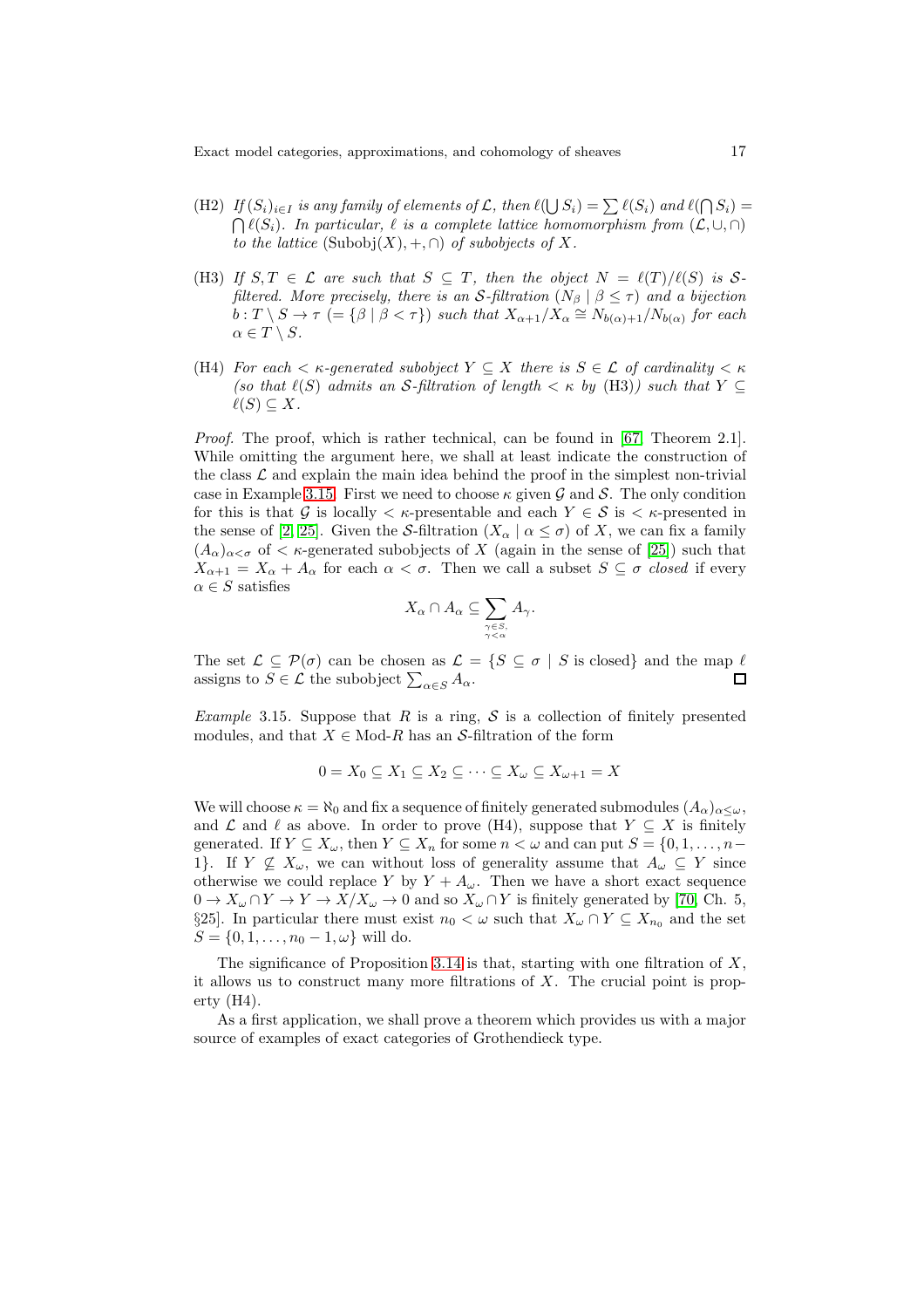**Theorem 3.16.** Let G be a Grothendieck category and  $\mathcal{E} \subseteq \mathcal{G}$  be a deconstructible class which is closed under retracts. Then  $\mathcal E$  together with the collection of all short exact sequences in G whose all terms belong to  $\mathcal E$  (cf. Proposition [3.1\)](#page-10-1) is an exact category of Grothendieck type.

*Proof.* (GT0) and (GT4) are clear from the definition, and (GT1) and (GT2) have been proved in  $[68, \text{Lemma 1.11(i)}]$ . The main difficulty remains in proving  $(GT3)$ , the existence of a generator for  $\mathcal{E}$ .

Denote by S a set of objects of E such that  $\mathcal{E} = \text{Filt } \mathcal{S}$  and let  $\kappa$  be a regular cardinal which is in accordance with Proposition [3.14.](#page-15-0) Let  $\mathcal{E}_{\kappa}$  be the class of all objects in G which have an S-filtration of length  $\lt \kappa$ . One observes that  $\mathcal{E}_{\kappa}$  has only a set of representatives up to isomorphism, and we denote by  $G$  the sum of all such representatives.

Clearly  $G \in \mathcal{E}$  by Lemma [3.10,](#page-13-2) and we claim that G is a generator for  $\mathcal{E}$ . We must prove that each  $X \in \mathcal{E}$  admits a short exact sequence in  $\mathcal{G}$  of the form

$$
0 \longrightarrow K \longrightarrow G^{(I)} \longrightarrow X \longrightarrow 0
$$

with  $K \in \mathcal{E}$ , and we shall do so by induction on the the least ordinal  $\sigma = \sigma(X)$ such that X has an S-filtration of length  $\sigma$  in G. More precisely, given  $X \in \mathcal{E}$  with an S-filtration

$$
0 = X_0 \subseteq X_1 \subseteq X_2 \subseteq \cdots \subseteq X_\alpha \subseteq X_{\alpha+1} \subseteq \cdots \subseteq X_\sigma = X
$$

of length  $\sigma$ , we shall inductively construct in G a well-ordered direct system of short exact sequences

$$
\left(\varepsilon_{\alpha}\colon \quad 0\longrightarrow K_{\alpha}\longrightarrow \coprod_{\beta<\alpha}G_{\beta}\stackrel{p_{\alpha}}{\longrightarrow} X_{\alpha}\longrightarrow 0\right)_{\alpha\leq\sigma}
$$

such that

- (1)  $K_{\alpha} \in \mathcal{E}$  for each  $\alpha \leq \sigma$ ,
- (2)  $G_{\beta} \in \mathcal{E}_{\kappa}$  for each  $\beta < \sigma$ , and
- (3) the vertical morphisms in the diagram

$$
\varepsilon_{\alpha}: 0 \longrightarrow K_{\alpha} \longrightarrow \coprod_{\beta<\alpha} G_{\beta} \xrightarrow{p_{\alpha}} X_{\alpha} \longrightarrow 0
$$
  

$$
\downarrow \qquad \qquad \downarrow \qquad \qquad \downarrow
$$
  

$$
\varepsilon_{\alpha+1}: 0 \longrightarrow K_{\alpha+1} \longrightarrow \coprod_{\beta\le\alpha} G_{\beta} \xrightarrow{p_{\alpha+1}} X_{\alpha+1} \longrightarrow 0
$$

are monomorphisms for each  $\alpha + 1 \leq \sigma$ . Moreover, the leftmost one has a cokernel in  $\mathcal{E}$ , the middle one is the canonical split monomorphism, and the rightmost one is the inclusion from the filtration of X.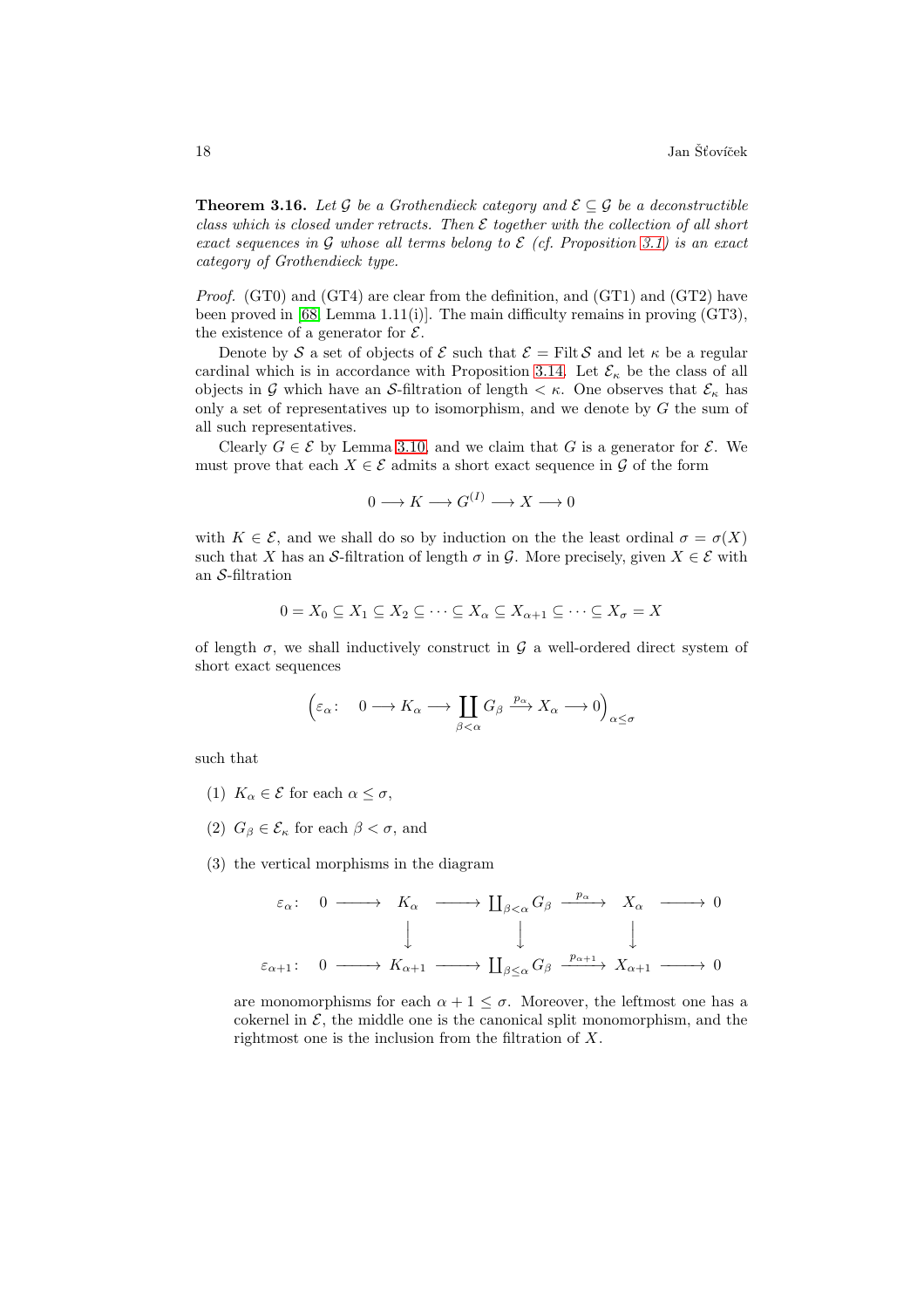Before starting the construction, we shall fix a lattice map  $\ell: \mathcal{L} \to \text{Subobj}(X)$ as in Proposition [3.14.](#page-15-0) Now for  $\sigma = 0$  we start with the exact sequence of zeros and for the limit steps we just take the colimit sequences. Suppose that  $\varepsilon_{\alpha}$  has been constructed and we are to construct  $\varepsilon_{\alpha+1}$ . By (H4) of Proposition [3.14,](#page-15-0) there is an element  $S \in \mathcal{L} \subseteq \mathcal{P}(\sigma)$  such that  $\alpha \in S$  and  $|S| < \kappa$ . Without loss of generality  $S \subseteq (\alpha + 1)$ , since we can possibly replace S by  $S \cap (\alpha + 1)$  thanks to (H1) and (H2). We shall put  $G_{\alpha} = \ell(S)$ —this is up to isomorphism an element of  $\mathcal{E}_{\kappa}$ . Invoking (H1) and (H2) again, we have a bicartesian square of inclusions in  $G$  of the form

$$
\begin{array}{ccc}\n\ell(S \setminus \{\alpha\}) & \longrightarrow & G_{\alpha} \\
\downarrow & & \downarrow i \\
X_{\alpha} & \longrightarrow & X_{\alpha+1}\n\end{array} \tag{\dagger}
$$

Let us define  $K_{\alpha+1}$  by the pullback of  $i: G_{\alpha} \to X_{\alpha+1}$  and the composition t:  $\prod_{\beta<\alpha}G_{\beta}\stackrel{p_{\alpha}}{\rightarrow}X_{\alpha}\stackrel{\subseteq}{\rightarrow}X_{\alpha+1}$ :

$$
K_{\alpha} \xrightarrow{j} K_{\alpha+1} \xrightarrow{\qquad} G_{\alpha} \xrightarrow{q} X_{\alpha+1}/X_{\alpha}
$$
  
\n
$$
\parallel \qquad \qquad \downarrow \qquad \qquad \downarrow \qquad \qquad \parallel
$$
  
\n
$$
0 \longrightarrow K_{\alpha} \longrightarrow \coprod_{\beta<\alpha} G_{\beta} \xrightarrow{t} X_{\alpha+1} \longrightarrow X_{\alpha+1}/X_{\alpha} \longrightarrow 0.
$$

As Im  $t = X_\alpha$  and Im  $i \supseteq A_\alpha$  (using the notation from the proof of Proposi-tion [3.14\)](#page-15-0), we have  $\text{Im } t + \text{Im } i = X_{\alpha+1}$  and we obtain a short exact sequence

$$
\varepsilon_{\alpha+1}: \quad 0 \longrightarrow K_{\alpha+1} \longrightarrow (\coprod_{\beta<\alpha} G_{\beta}) \oplus G_{\alpha} \xrightarrow{(t,i)} X_{\alpha+1} \longrightarrow 0.
$$

Further,  $j: K_{\alpha} \to K_{\alpha+1}$  is clearly a monomorphism and it follows from the computations above that  $q: G_{\alpha} \to X_{\alpha+1}/X_{\alpha}$  is an epimorphism. Now it only remains to prove that Coker  $j \in \mathcal{E}$ . Appealing to (†), one sees that Ker  $q \cong \ell(S \setminus {\{\alpha\}}) \in \mathcal{E}$ , so that we have a short exact sequence

$$
0 \longrightarrow K_{\alpha} \stackrel{j}{\longrightarrow} K_{\alpha+1} \longrightarrow \ell(S \setminus {\{\alpha\}}) \longrightarrow 0,
$$

<span id="page-18-0"></span>as required.

*Example* 3.17. Let R be a ring,  $\mathcal{G} = \text{Mod-}R$  and  $\mathcal{F} = \text{Flat-}R$ , the category of flat right R-modules. Then  $\mathcal F$  satisfies the assumptions of Theorem [3.16](#page-16-1) (see for instance [\[32,](#page-67-6) Lemma 3.2.7 and Theorem 4.1.1]) and so it is, with the exact structure induced from  $\mathcal{G}$ , an exact category of Grothendieck type. It came as a byproduct of Enoch's proof of the Flat Cover Conjecture  $[8]$  that  $\mathcal F$  has enough injectives—these are usually called flat cotorsion modules.

<span id="page-18-1"></span>We conclude the section with a few more properties of deconstructible classes, which among others show that the assumption on  $\mathcal E$  being closed under retracts in Theorem [3.16](#page-16-1) is not very restrictive.

 $\Box$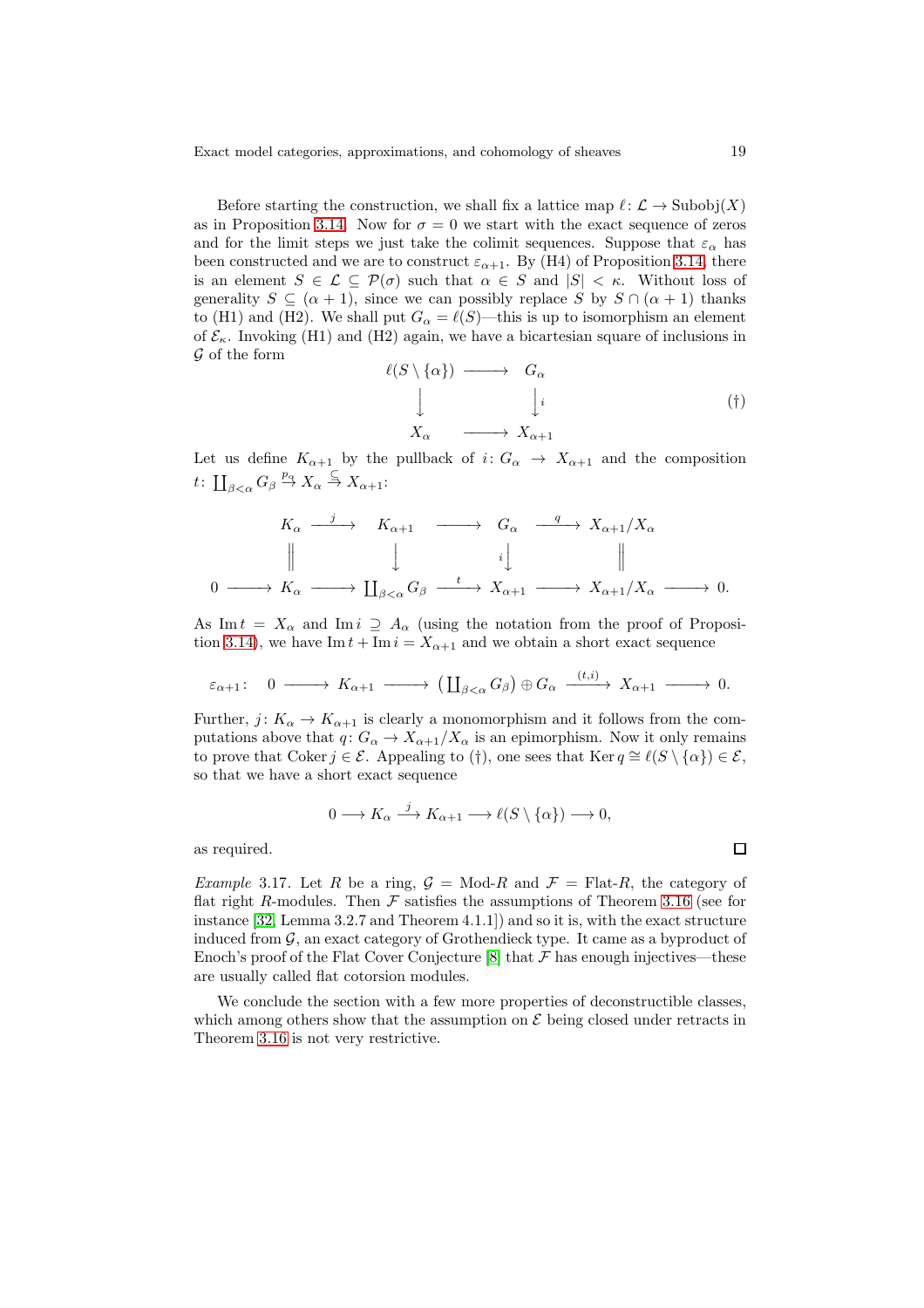**Lemma 3.18.** [\[68,](#page-68-6) Lemma 1.11] Deconstructibility is transitive. Namely, let  $\mathcal{E}$  be an exact category satisfying (Ef1) of Definition [3.4.](#page-11-0) If  $\mathcal F$  is deconstructible in  $\mathcal E$ , then F also satisfies (Ef1) and, moreover, a class  $\mathcal{F}' \subseteq \mathcal{F}$  is deconstructible in F if and only if it is deconstructible in  $\mathcal{E}.$ 

<span id="page-19-1"></span>**Proposition 3.19.** [\[67,](#page-68-11) Proposition 2.9] Let G be a Grothendieck category, considered as an exact category with the abelian exact structure. Then:

- (1) The closure of a deconstructible class of  $\mathcal G$  under retracts is deconstructible.
- (2) The intersection  $\bigcap_{i\in I} \mathcal{F}_i$  of a collection of deconstructible classes  $(\mathcal{F}_i \mid i \in I)$ of  $G$ , indexed by a set  $I$ , is deconstructible.

#### <span id="page-19-0"></span>4. Weak factorization systems

The coming section deals with a rather abstract category theory which will be of use later in the construction of cotorsion pairs and model structures. The highlight is a version of Quillen's small object argument, specialized to nice enough exact categories. We omit several technical steps in proofs and refer to the monographs [\[41,](#page-67-0) [38\]](#page-67-1) and paper [\[65\]](#page-68-1). Although most of our arguments are included in these references, the term "weak factorization system" itself is not. This term and some notation has been taken from [\[1\]](#page-65-8).

<span id="page-19-3"></span>We start with an orthogonality relation on morphisms in an arbitrary category C.

**Definition 4.1.** Given morphisms  $f: A \rightarrow B$  and  $g: X \rightarrow Y$  in C, we write  $f \square g$ if for any commutative square given by the solid arrows



a morphism depicted by the diagonal dotted arrow exists such that both the triangles commute. We stress that we require only existence, not uniqueness of such a morphism. Note that if C is additive and we view f and q as complexes concentrated in two degrees, the orthogonality relation precisely says that every map from  $f$  to  $g$  is null-homotopic.

Given f, g such that  $f \square g$ , we say that f has the *left lifting property* for g and g has the right lifting property for f.

<span id="page-19-2"></span>Now we can define the central concept of the section.

**Definition 4.2.** Let C be a category and  $(\mathcal{L}, \mathcal{R})$  be a pair of classes of morphisms in C. We say that  $(\mathcal{L}, \mathcal{R})$  is a weak factorization system if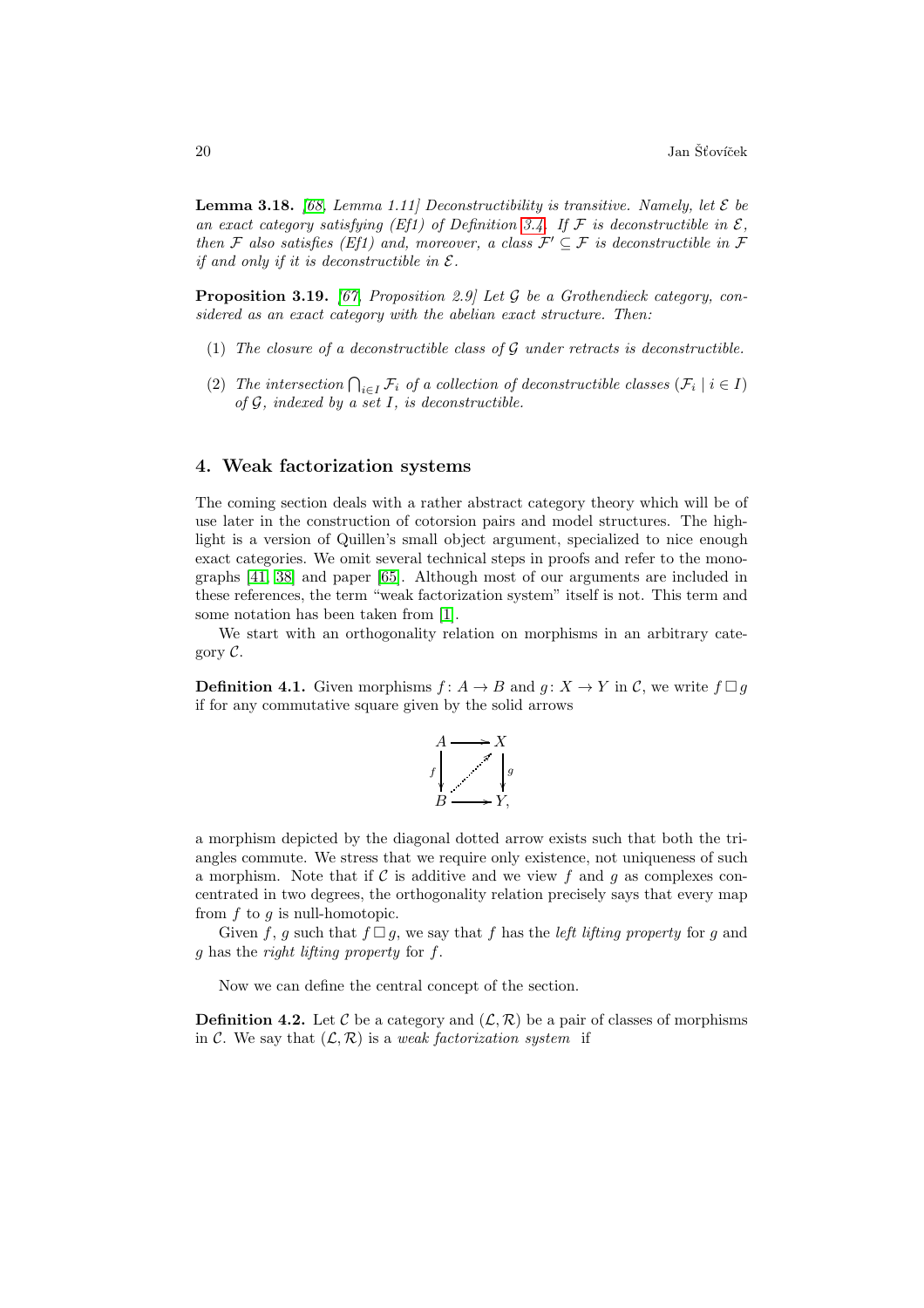(FS0)  $\mathcal L$  and  $\mathcal R$  are closed under retracts. That is, given any commutative diagram



such that  $f \in \mathcal{L}$  and the rows compose to the identity morphisms, then  $h \in \mathcal{L}$ as well. We require the same for R.

(FS1)  $f \Box g$  for all  $f \in \mathcal{L}$  and  $g \in \mathcal{R}$ .

(FS2) For every morphism  $h: X \to Y$  in C, there is a factorization



with  $f \in \mathcal{L}$  and  $q \in \mathcal{R}$ .

We say that  $(\mathcal{L}, \mathcal{R})$  is a functorial weak factorization system if the factorization in  $(FS2)$  can be chosen functorially in h.

<span id="page-20-0"></span>Remark 4.3. Although the factorization as in (FS2), be it functorial or not, is typically non-unique in the cases we are concerned with, we can "compare" different factorizations using the lifting property. Namely, given  $h = gf = \tilde{g}\tilde{f}$  such that  $f, \tilde{f} \in \mathcal{L}$  and  $g, \tilde{g} \in \mathcal{R}$ , (FS1) in Definition [4.2](#page-19-2) ensures that there is a morphism depicted by the dotted arrow making the diagram commutative:



Example 4.4. A well-known example of a weak factorization system in an abelian category A is  $(\mathcal{E}, \mathcal{M})$ , where  $\mathcal E$  is the class of all epimorphisms and M is the class of all monomorphisms. However, this example is rather misleading in our context. In Section [5,](#page-23-0) we will see weak factorization systems  $(\mathcal{L}, \mathcal{R})$  where  $\mathcal{L}$  is a class of monomorphisms and  $R$  is a class of epimorphisms.

Another fact is that  $(\mathcal{E}, \mathcal{M})$  satisfies a stronger version of the lifting property from Definition [4.1:](#page-19-3) the diagonal morphism is *unique* for every square with  $f \in \mathcal{E}$ and  $g \in \mathcal{M}$ , ensuring in view of Remark [4.3](#page-20-0) that the factorizations as in (FS2) from Definition [4.2](#page-19-2) are also unique. This is a strong property which our weak factorization systems typically do not enjoy.

A relatively easy observation concerning weak factorization systems is, that the two classes of morphisms determine each other.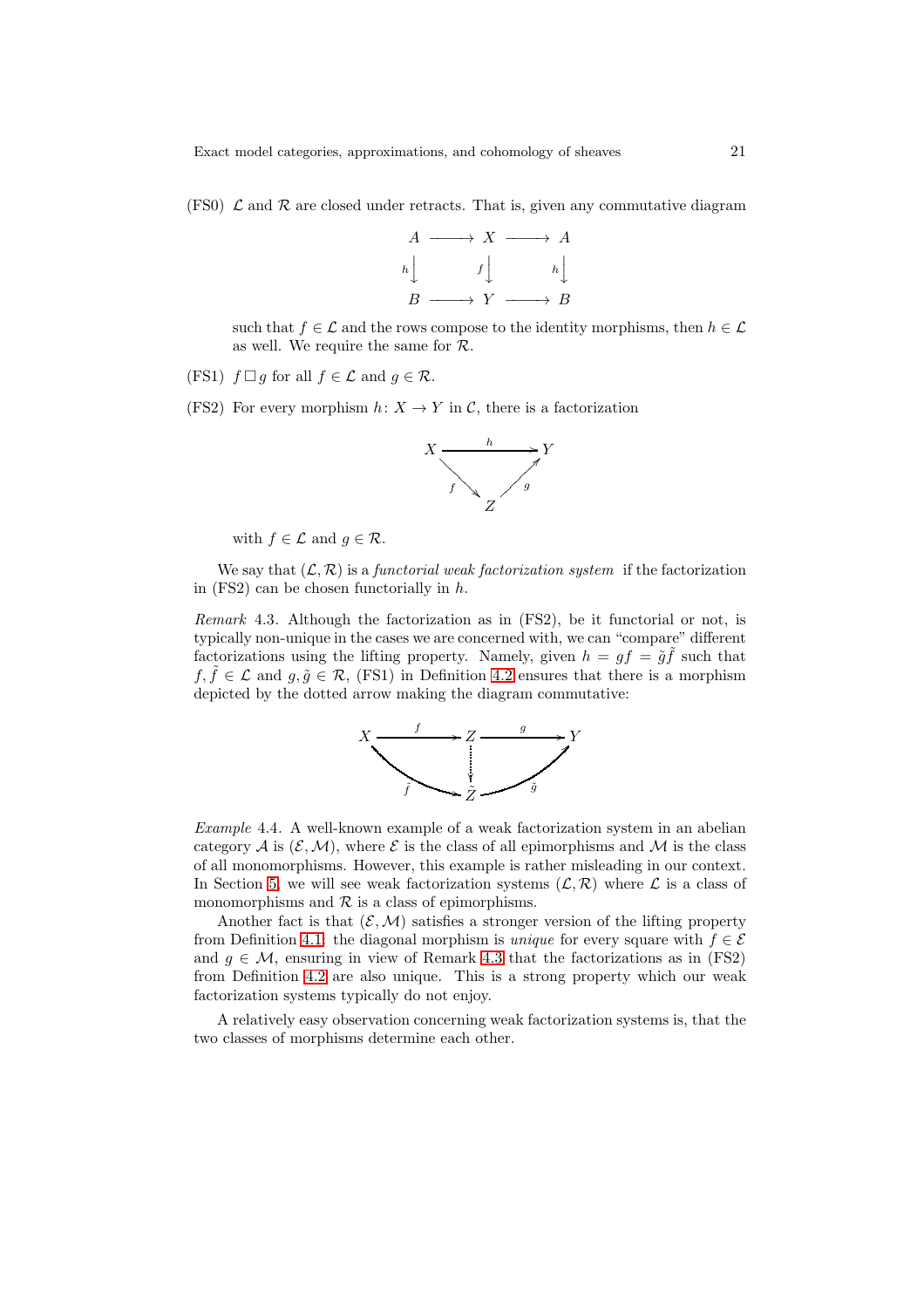**Lemma 4.5.** Let  $(L, \mathcal{R})$  be a weak factorization system in a category C. Then

 $\mathcal{L} = \{f \mid f \Box g \text{ for all } g \in \mathcal{R}\}$  and  $\mathcal{R} = \{g \mid f \Box g \text{ for all } f \in \mathcal{L}\}.$ 

*Proof.* Clearly  $\mathcal{L} \subseteq \{f \mid f \square g$  for all  $g \in \mathcal{R}\}$  and we must prove the other inclusion. Take any  $h: X \to Y$  such that  $h \Box g$  for all  $g \in \mathcal{R}$  and consider a factorization



with  $f \in \mathcal{L}$  and  $g \in \mathcal{R}$ . Since  $h \Box g$ , the dotted arrow making the following diagram commutative exists



Placing the morphisms we have considered so far into the following diagram

$$
X \xrightarrow{} X \xrightarrow{} X
$$
\n
$$
h \downarrow \qquad f \downarrow \qquad h \downarrow
$$
\n
$$
Y \xrightarrow{s} Z \xrightarrow{g} Y,
$$

we observe that  $gs = 1<sub>Y</sub>$ . Thus, h is a retract of f and as such it must belong to L.

The argument for  $\mathcal{R} = \{g \mid f \square g$  for all  $f \in \mathcal{L}\}\$ is dual.  $\Box$ 

Now we can deduce closure properties of the left orthogonal of a class of morphisms with respect to  $\square$ . Note in particular that the left hand side class of any weak factorization system  $(\mathcal{L}, \mathcal{R})$  has these properties.

<span id="page-21-0"></span>**Lemma 4.6.** Let  $\mathcal{R}$  be a class of morphisms in a category  $\mathcal{C}$  and denote

$$
\mathcal{L} = \{ f \mid f \Box g \text{ for each } g \in \mathcal{R} \}.
$$

Then the following hold for  $\mathcal{L}:$ 

(1)  $\mathcal L$  is closed under pushouts. That is, if we are given a diagram

$$
\begin{array}{ccc}\nA & \longrightarrow & \tilde{A} \\
f & & \\
B & & \\
B & & \n\end{array}
$$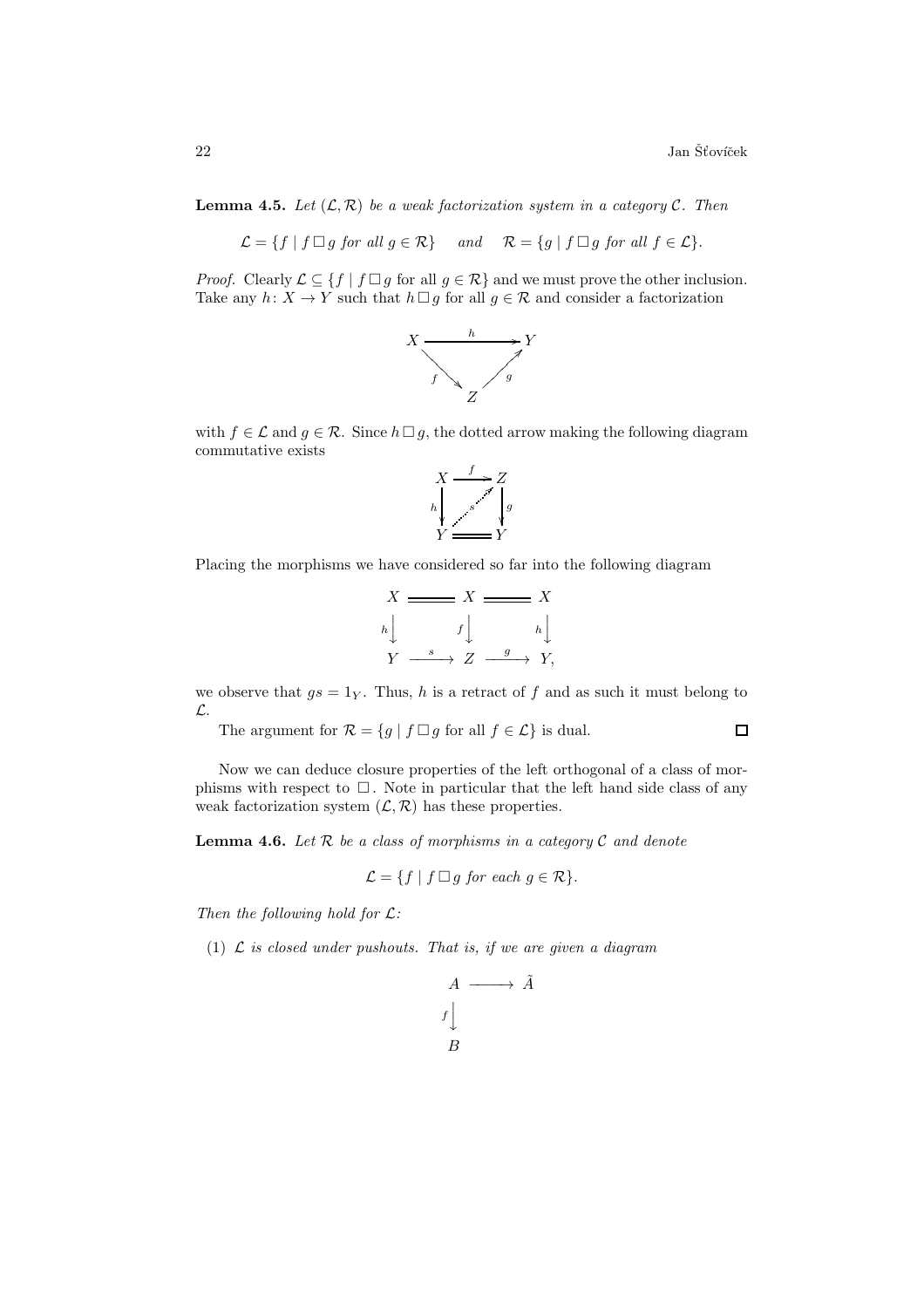with  $f \in \mathcal{L}$  and if the pushout



exists in C, then also  $\tilde{f} \in \mathcal{L}$ .

(2)  $\mathcal{L}$  is closed under transfinite compositions. That is, given a  $\lambda$ -sequence  $(X_\alpha, f_{\alpha\beta})_{\alpha<\beta<\lambda}$  with  $f_{\alpha,\alpha+1} \in \mathcal{L}$  for every  $\alpha+1 < \lambda$ , the composition  $X_0 \to \underline{\lim}_{\alpha < \lambda} X_\alpha$ , if it exists, belongs to  $\mathcal{L}$ , too.

Proof. This is an easy fact whose proof is left to the reader.

<span id="page-22-1"></span>Inspired by the previous lemma, let us state another definition.

**Definition 4.7.** Given a set  $\mathcal I$  of morphisms of a category  $\mathcal C$ , we define a *relative*  $\mathcal{I}\text{-}cell \text{ complex as a transfinite composition of pushouts of morphisms from }\mathcal{I}.$  The class of all relative  $\mathcal{I}\text{-cell}$  complexes will be denoted by  $\mathcal{I}\text{-cell}$ .

We are now ready to state the highlight of the section—Quillen's small object argument. We state it first in a very general form taken from [\[65\]](#page-68-1) and specialize it later. We will not give a full proof, but rather refer to the literature. A version of the argument can be found in [\[60\]](#page-68-0), while nice treatments with notation very close to ours can be found in [\[38,](#page-67-1) [41\]](#page-67-0).

<span id="page-22-0"></span>**Theorem 4.8.** Let  $\mathcal C$  be a category and  $\mathcal M$  be a class of morphisms such that

- (1) Arbitrary pushouts of morphisms of M exist and belong again to M.
- (2) Arbitrary coproducts of morphisms of  $\mathcal M$  exist and belong again to  $\mathcal M$ .
- (3) Arbitrary transfinite compositions of maps of M exist and belong to M.

Let  $\mathcal{I} \subseteq \mathcal{M}$  be a set (not a proper class!) of morphisms and put

$$
\mathcal{R} = \{ g \mid f \Box g \text{ for all } f \in \mathcal{I} \},
$$
  

$$
\mathcal{L} = \{ f \mid f \Box g \text{ for all } g \in \mathcal{R} \}.
$$

If for every  $i: A \rightarrow B$  in  $I$  the domain  $A$  is small with respect to relative  $I$ -cell complexes (Definition [3.3\)](#page-11-2), then  $(L, \mathcal{R})$  is a functorial weak factorization system in  $\mathcal C$  and  $\mathcal L$  consists precisely of retracts of relative  $\mathcal I$ -cell complexes.

*Proof.* Clearly, conditions (FS0) and (FS1) of Definition [4.2](#page-19-2) are satisfied for  $(\mathcal{L}, \mathcal{R})$ , so we only have to prove the functorial version of condition (FS2) and the structure of morphisms  $\mathcal{L}$ . Here we refer to [\[38,](#page-67-1) Proposition 10.5.16 and Corollary 10.5.22] or [\[41,](#page-67-0) Theorem 2.1.14 and Corollary 2.1.15]. Although the assumptions in [\[38,](#page-67-1) [41\]](#page-67-0) differ slightly, identical proof works. $\Box$ 

 $\Box$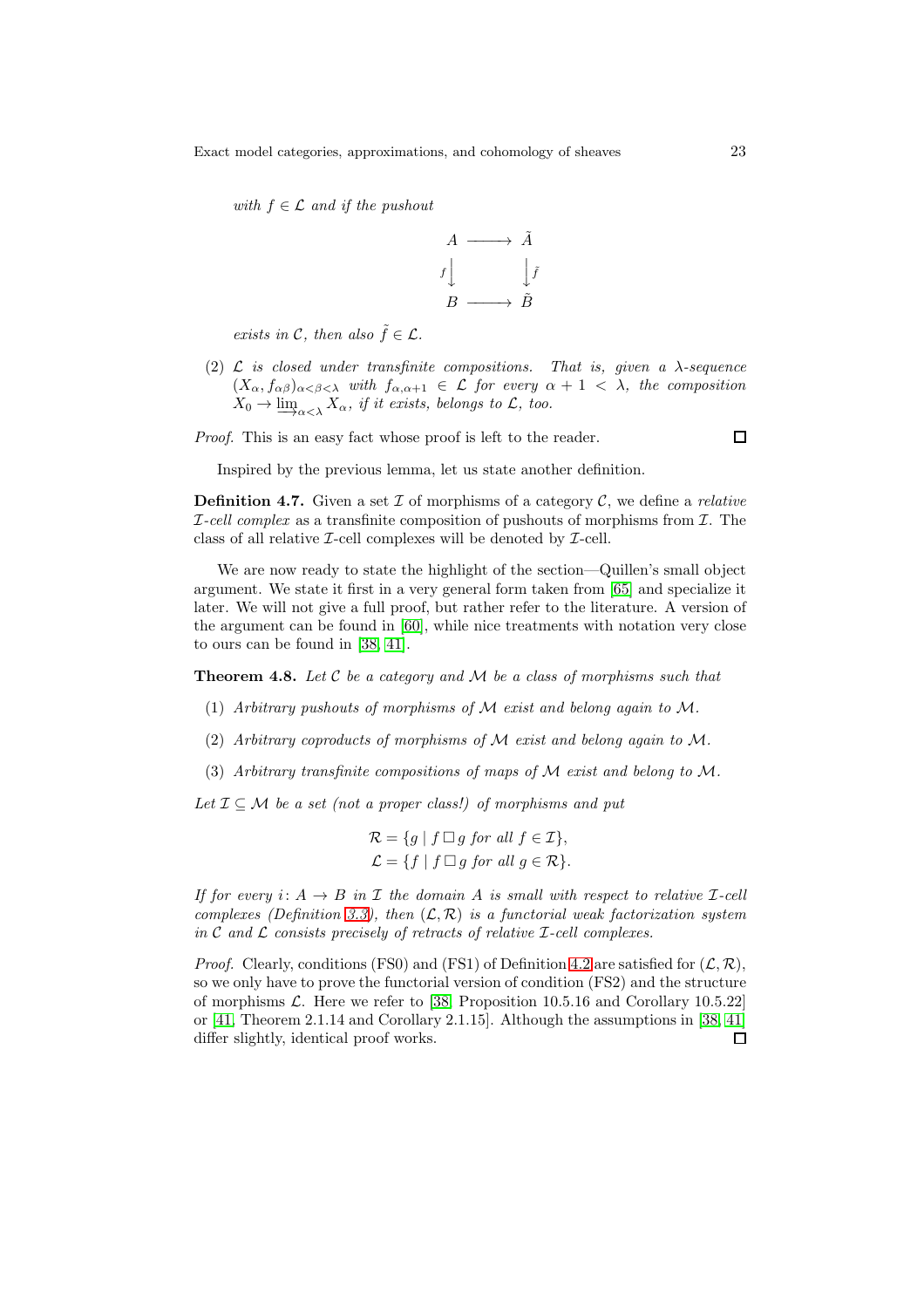Now we can specialize. First we state the correspondingly simplified version for Grothendieck categories.

**Corollary 4.9.** Let  $\mathcal G$  be a Grothendieck category and  $\mathcal I$  be a set of morphisms. If  $(\mathcal{L}, \mathcal{R})$  is as in Theorem [4.8,](#page-22-0) then  $(\mathcal{L}, \mathcal{R})$  is a functorial weak factorization system in  $G$  and  $L$  consists precisely of retracts of relative  $I$ -cell complexes.

*Proof.* Since  $\mathcal G$  is cocomplete and has exact direct limits, hence also coproducts, by definition, we can take the class of all morphisms in  $\mathcal G$  for  $\mathcal M$ . Regarding the smallness assumption on the domains of maps in  $\mathcal{I}$ , any object  $A \in \mathcal{G}$  is small relative to the class all morphisms—see the proof of Proposition [3.13.](#page-14-0)  $\Box$ 

Another corollary of Theorem [4.8](#page-22-0) can be stated for efficient exact categories (Definition [3.4\)](#page-11-0), or even slightly more generally without requiring the existence of a generator.

<span id="page-23-1"></span>Corollary 4.10. Let  $\mathcal E$  be an exact category such that

- (1) Arbitrary transfinite compositions of inflations exist and are again inflations.
- (2) Every object of  $\mathcal E$  is small relative to the class of all inflations.

Let  $\mathcal I$  be a set of inflations and consider  $(\mathcal L, \mathcal R)$  as in Theorem [4.8.](#page-22-0) Then  $(\mathcal L, \mathcal R)$ is a functorial weak factorization system in  $\mathcal E$  and  $\mathcal L$  consists precisely of retracts of relative I-cell complexes.

*Proof.* In this case, we can take for  $M$  the class of all inflations. Then  $M$  is closed under taking pushouts by the axioms of an exact category, and  $\mathcal M$  is closed under coproducts by Lemma [3.5.](#page-12-0) 口

#### <span id="page-23-0"></span>5. Complete cotorsion pairs

In this section, we define complete cotorsion pairs and show how weak factorization systems are related to them. Along with this, we shall prove some properties of exact categories promised in Section [3.](#page-10-0)

5.1. Definitions. Let us first briefly recall Yoneda's definition of Ext in exact categories, as our next discussion will be based on manipulation with these functors. We refer to [\[50,](#page-67-15) Chapter III and §XII.5] for a detailed account on the topic and further properties of Yoneda's Ext. Given an exact category  $\mathcal{E}$ , a sequence of morphisms

 $\varepsilon: 0 \longrightarrow Z_n \longrightarrow E_n \longrightarrow \cdots \longrightarrow E_1 \longrightarrow Z_0 \longrightarrow 0$ 

is called *exact* if it arises by splicing n conflations in  $\mathcal E$  of the form

 $0 \longrightarrow Z_i \longrightarrow E_i \longrightarrow Z_{i-1} \longrightarrow 0.$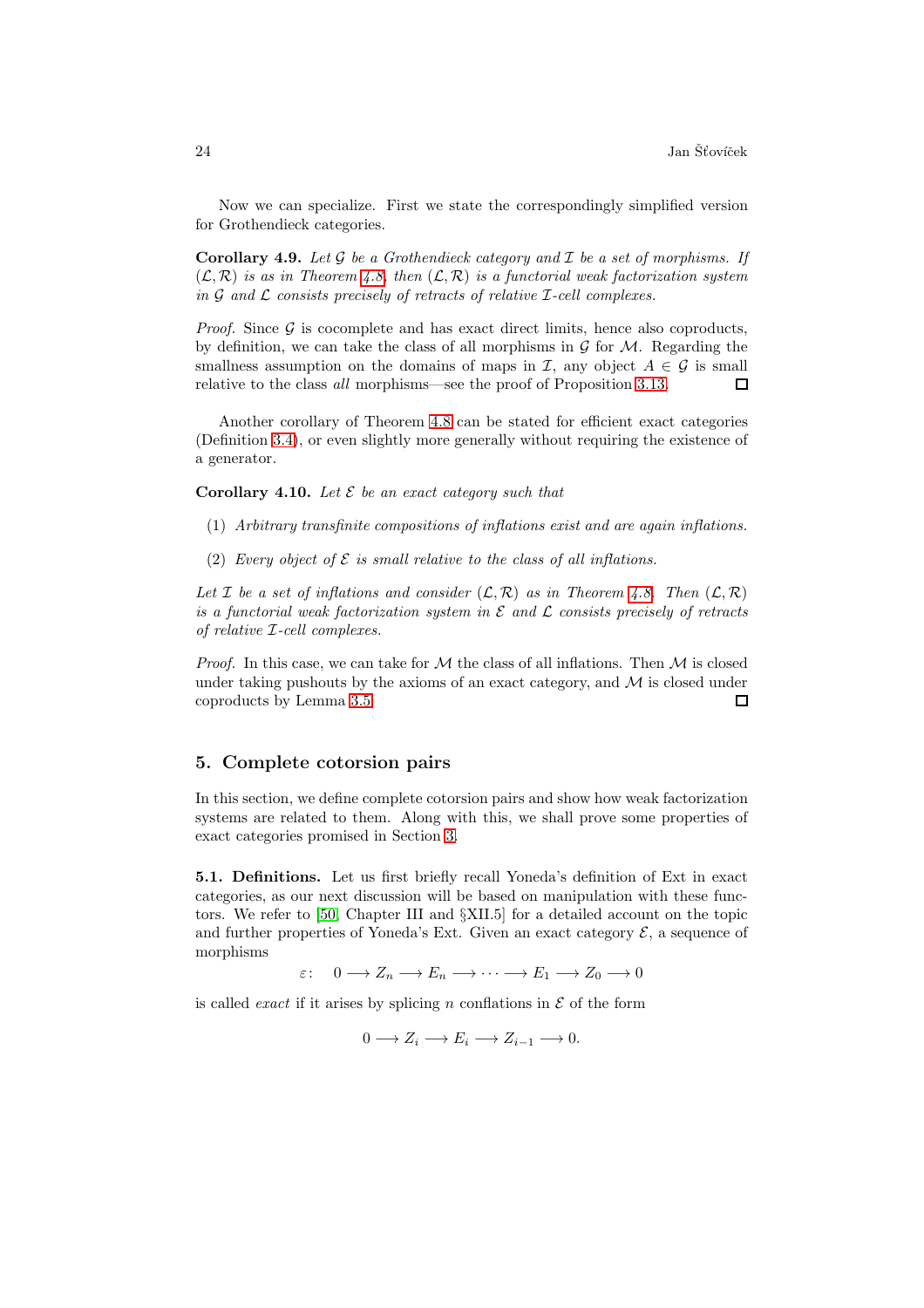Given further a pair of objects  $X, Y \in \mathcal{C}$ , let  $E^{n}(X, Y)$  be the class of all exact sequences in  $\mathcal E$  which are of the form

 $\varepsilon: 0 \longrightarrow Y \longrightarrow E_n \longrightarrow \cdots \longrightarrow E_1 \longrightarrow X \longrightarrow 0.$ 

We define an equivalence relation  $\sim$  on  $E^{n}(X, Y)$  by relating  $\varepsilon \sim \tilde{\varepsilon}$  whenever we have a commutative diagram of the form

$$
\varepsilon: \quad 0 \longrightarrow Y \longrightarrow E_n \longrightarrow \cdots \longrightarrow E_1 \longrightarrow X \longrightarrow 0
$$
\n
$$
\downarrow \qquad \qquad \downarrow \qquad \qquad \parallel
$$
\n
$$
\varepsilon: \quad 0 \longrightarrow Y \longrightarrow \tilde{E}_n \longrightarrow \cdots \longrightarrow \tilde{E}_1 \longrightarrow X \longrightarrow 0
$$

and taking the symmetric and transitive closure. The  $n$ -th Yoneda Ext of X and Y is defined as  $\text{Ext}^n_{\mathcal{E}}(X, Y) = E^n(X, Y) / \sim$ . Although it is not a priori clear whether the Yoneda Ext is a set (and indeed in general it may be a proper class even for  $n = 1$ , see [\[24,](#page-66-16) Exercise 1, p. 131]), we can nevertheless always give  $\text{Ext}^n_{\mathcal{E}}(X, Y)/\sim$ a structure of an abelian group using the so-called Baer sums and, whenever we are able to rule out the possible set theoretic pitfall,

$$
\text{Ext}^n_{\mathcal{E}}(-,-)\colon \mathcal{E}^{\text{op}} \times \mathcal{E} \longrightarrow \text{Ab}
$$

becomes an additive functor. Considering the case  $n = 1$ , the zero element of  $\text{Ext}^1_{\mathcal{E}}(X, Y)$  is precisely the class of all split conflations.

<span id="page-24-0"></span>Cotorsion pairs, originally defined in [\[64\]](#page-68-7), are simply pairs of classes of objects mutually orthogonal with respect to  $\text{Ext}_{\mathcal{E}}^{\mathcal{I}}(-,-)$ .

**Definition 5.1.** Let  $\mathcal{E}$  be an exact category. For a class  $\mathcal{S}$  of objects of  $\mathcal{E}$  we define

$$
\mathcal{S}^{\perp} = \{ B \in \mathcal{E} \mid \text{Ext}^{1}_{\mathcal{E}}(S, B) = 0 \text{ for all } S \in \mathcal{S} \},
$$
  

$$
^{\perp}\mathcal{S} = \{ A \in \mathcal{E} \mid \text{Ext}^{1}_{\mathcal{E}}(A, S) = 0 \text{ for all } S \in \mathcal{S} \}.
$$

A pair  $(A, B)$  of full subcategories of  $\mathcal E$  is called a *cotorsion pair* provided that

$$
\mathcal{A} = {}^{\perp} \mathcal{B} \quad \text{and} \quad \mathcal{A}^{\perp} = \mathcal{B}.
$$

A cotorsion pair  $(A, \mathcal{B})$  is said to be *complete* if every  $X \in \mathcal{E}$  admits so-called approximation sequences; that is, conflations of the form

$$
0 \longrightarrow X \longrightarrow B_X \longrightarrow A_X \longrightarrow 0 \quad \text{and} \quad 0 \longrightarrow B^X \longrightarrow A^X \longrightarrow X \longrightarrow 0
$$

with  $A_X, A^X \in \mathcal{A}$  and  $B_X, B^X \in \mathcal{B}$ .

The cotorsion pair is called functorially complete if, moreover, the approximation sequences can be chosen to be functorial in  $X$ .

<span id="page-24-1"></span>*Example* 5.2. In every Grothendieck category  $G$  there is always a trivial complete cotorsion pair. Namely, denote by  $\text{Inj } \mathcal{G}$  the full subcategory of all injective objects.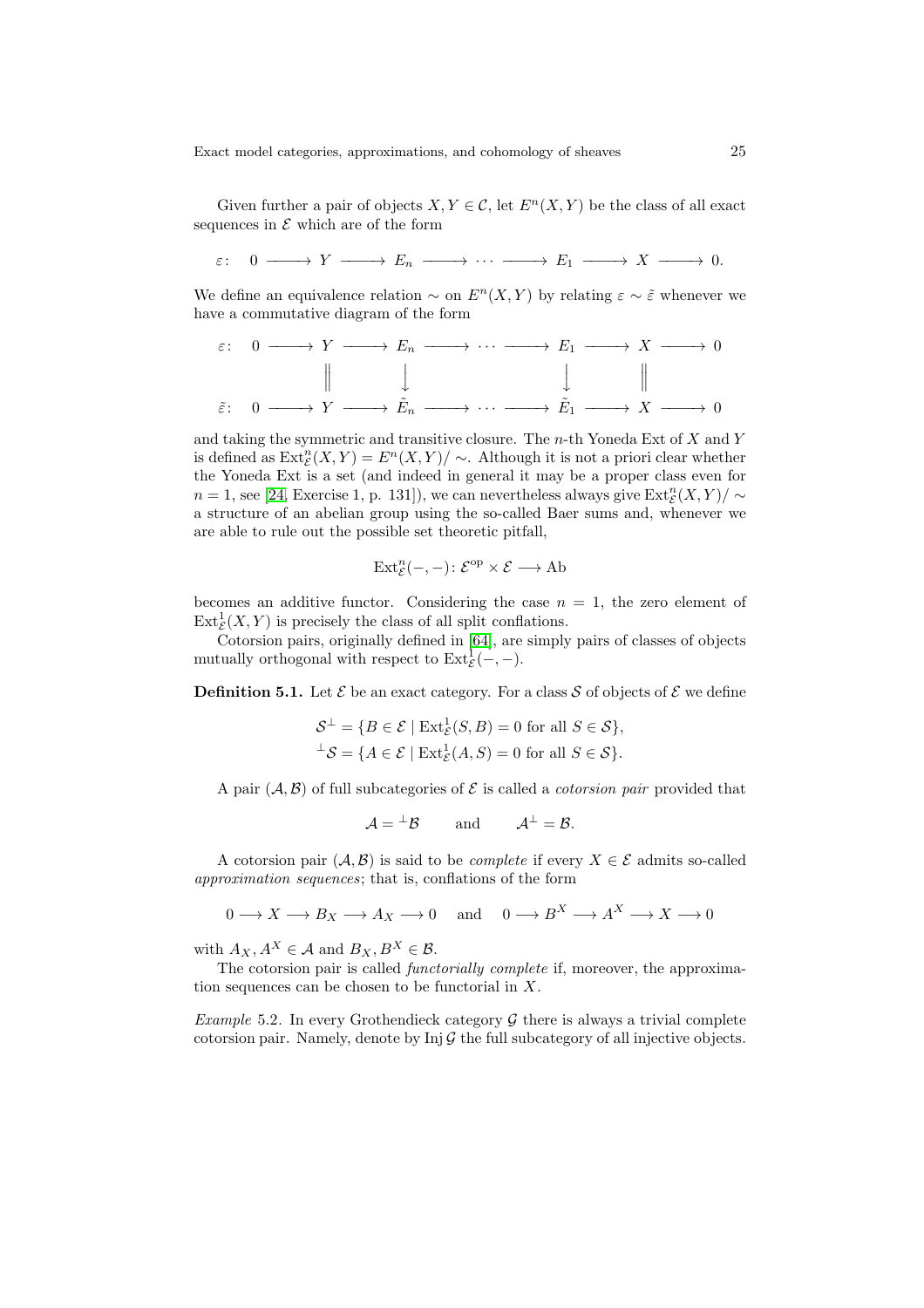Then  $(\mathcal{G}, \text{Inj }\mathcal{G})$  is a complete cotorsion pair, where for given  $X \in \mathcal{G}$  we have the following approximation sequences:

$$
0 \longrightarrow X \longrightarrow EX \longrightarrow EX/X \longrightarrow 0 \text{ and } 0 \longrightarrow 0 \longrightarrow X \longrightarrow X \longrightarrow 0.
$$

We denote by  $X \to EX$  an injective envelope of X (cf. Theorem [2.2\)](#page-3-1). In fact, the trivial cotorsion pair is functorially complete, and as we shall see in Corollary [5.9,](#page-30-0) we have a similar result for exact categories of Grothendieck type.

5.2. Generators for the Ext functors. Next we shall develop a technical result necessary for the construction of complete cotorsion pairs using the small object argument from Section [4.](#page-19-0) A reader familiar with [\[42\]](#page-67-2) will quickly notice the connection to the concept of a small cotorsion pair from [\[42,](#page-67-2) Definition 6.4]. As an easy consequence we will also show that given an efficient exact category (Definition [3.4\)](#page-11-0),  $\text{Ext}_{\mathcal{E}}^n(X, Y)$  is a set for every choice of  $X, Y \in \mathcal{E}$  and  $n \geq 1$ . Thus, no set-theoretic problems are to arise in our setting.

<span id="page-25-0"></span>**Proposition 5.3.** Let  $\mathcal{E}$  be an efficient exact category with a generator  $G$ , and let  $S \in \mathcal{E}$  be an object. Then there exists a set  $\mathcal{I}_S$  of inflations of  $\mathcal{E}$  with the following properties:

(1) Each  $f \in \mathcal{I}_S$  fits into a conflation

$$
0 \longrightarrow K \stackrel{f}{\longrightarrow} G^{(I)} \longrightarrow S \longrightarrow 0.
$$

(2) If  $h: X \to Y$  is an inflation in E with cokernel isomorphic to S, then h is a pushout of some  $f \in \mathcal{I}_S$ . In other words, for each such h there exists  $f \in \mathcal{I}_S$ so that we have a commutative diagram with conflations in rows:

$$
0 \longrightarrow K \xrightarrow{f} G^{(I)} \longrightarrow S \longrightarrow 0
$$
  

$$
\downarrow \qquad \qquad \downarrow \qquad \qquad \parallel
$$
  

$$
0 \longrightarrow X \xrightarrow{h} Y \xrightarrow{p} S \longrightarrow 0.
$$

*Proof.* We shall give a direct construction of  $\mathcal{I}_S$  and then prove that it has the properties we require. Consider a set  $I \subseteq \mathcal{E}(G, S)$  and let

$$
p_I \colon G^{(I)} \longrightarrow S,
$$

be the canonical morphism—the one defined by  $p_i \circ j_i = i$  for all  $i \in I$ , where  $j_i: G \to G^{(I)}$  is the *i*-th coproduct injection. Let  $\mathcal{D}_S$  be the collection of all  $I \subseteq \mathcal{E}(G, S)$  such that  $p_I$  is a deflation in  $\mathcal{E}$ . As G is a generator, we have  $\mathcal{E}(G, S) \in \mathcal{D}_S$ —for module and Grothendieck categories this is clear while for efficient exact categories this is shown in the proof of [\[65,](#page-68-1) Proposition 2.7].

We define  $\mathcal{I}_S$  as the collection of the kernels  $k_I$  of the morphisms  $p_I$  for all  $I \in \mathcal{D}_S$ . That is, given  $I \in \mathcal{D}_S$ , we take a conflation

$$
0 \longrightarrow K_I \xrightarrow{k_I} G^{(I)} \xrightarrow{p_I} S \longrightarrow 0.
$$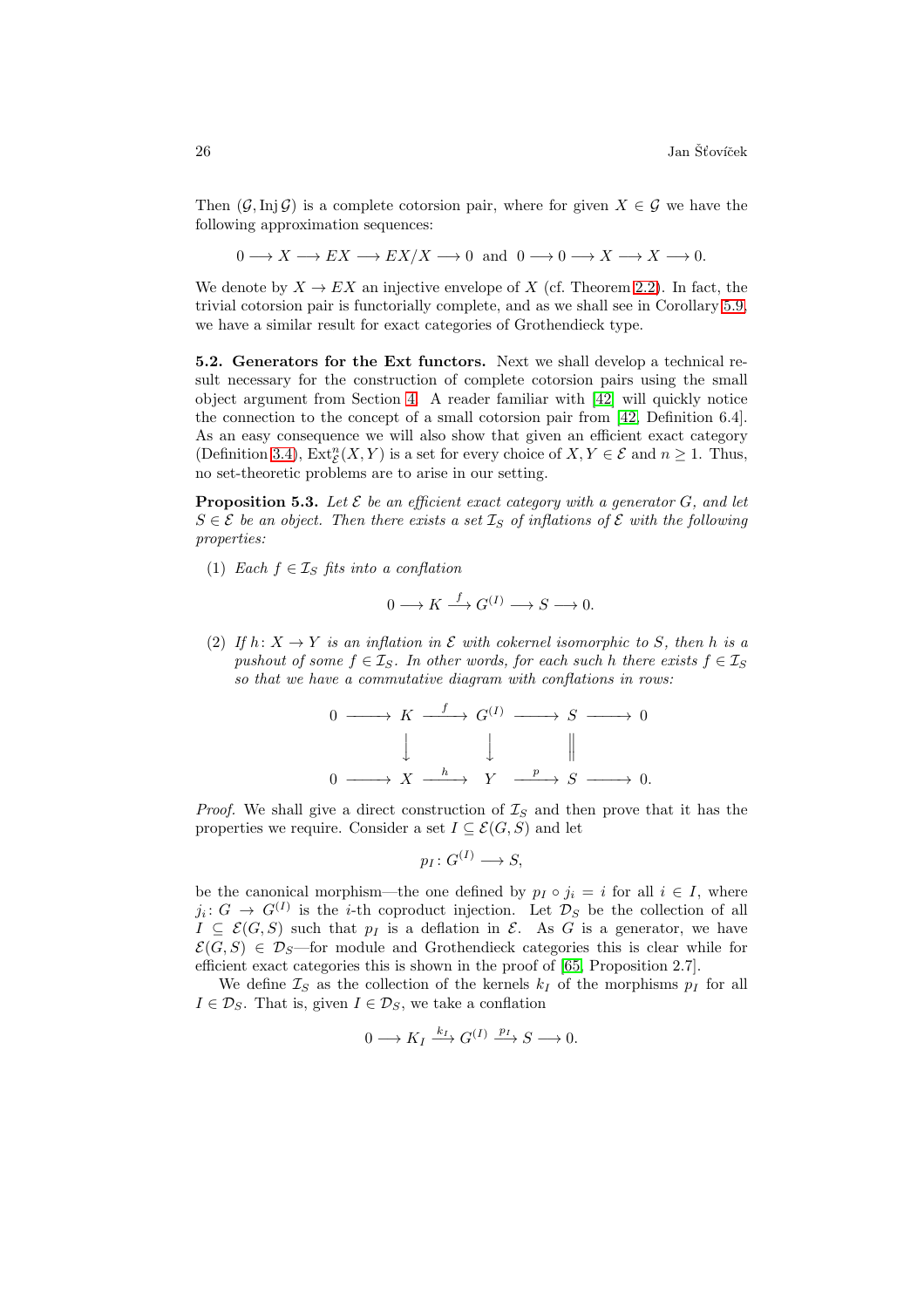and include  $k_I$  in  $\mathcal{I}_S$ .

As (1) is obviously satisfied for such an  $\mathcal{I}_S$ , we shall focus on (2). In fact here we give a proof only under the additional assumption that  $\mathcal E$  is a Grothendieck category with the abelian exact structure. The fully general argument can be found in [\[65,](#page-68-1) Proposition 2.7] and it is similar, but more technical and not so enlightening.

Thus, consider a morphism  $h: X \to Y$  which fits into a short exact sequence

$$
0 \longrightarrow X \stackrel{h}{\longrightarrow} Y \stackrel{p}{\longrightarrow} S \longrightarrow 0.
$$

The object G being a generator, there is an epimorphism  $G^{(J)} \stackrel{g}{\to} Y$ . Consider the composition  $pq: G^{(J)} \rightarrow S$ , which is necessarily an epimorphism too. Denoting by  $\ell_i: G \to G^{(J)}$  the coproduct inclusions, we may get the same compositions  $pg\ell_i: G \to S$  for distinct elements  $i \in J$ . We therefore define an equivalence relation on  $J$  by putting

$$
i \sim i'
$$
 for  $i, i' \in J$  if  $p g \ell_i = p g \ell_{i'}$ .

Let now  $J' \subseteq J$  be any set of representatives for the equivalence classes with respect to ~, and define  $g' : G^{(J')} \to Y$  as the restriction of g to  $G^{(J')}$ . We claim that the composition

$$
pg' \colon G^{(J')} \longrightarrow S
$$

is still an epimorphism. Indeed, as the morphisms  $pg\ell_i: G \to S$  for equivalent  $i \in J$  contribute equally to the image of pg, we have

$$
\operatorname{Im} pg' = \sum_{i \in J'} \operatorname{Im} pg\ell_i = \sum_{i \in J} \operatorname{Im} pg\ell_i = \operatorname{Im} pg = S.
$$

This allows us to construct the diagram with exact rows as in (2), whose left hand side commutative square is necessarily bicartesian. We conclude the proof by noting that when identifying  $J'$  with a subset  $I \subseteq \mathcal{E}(G, S)$  via the injective mapping  $J' \to \mathcal{E}(G, S)$  given by  $i \mapsto pg'\ell_i$ , the kernel map f of pg' belongs (up to isomorphism) to the set  $\mathcal{I}_S$  constructed above.  $\Box$ 

<span id="page-26-0"></span>It is not so difficult to extend the statement for n-fold extensions.

**Corollary 5.4.** Let  $\mathcal E$  and  $G$  be as in Proposition [5.3.](#page-25-0) Then any exact sequence

$$
0 \longrightarrow Y \longrightarrow E_n \longrightarrow \cdots \longrightarrow E_1 \longrightarrow X \longrightarrow 0.
$$

in  $\mathcal E$  admits a commutative diagram with exact rows

$$
\begin{array}{ccccccc}\n0 & \longrightarrow & K & \longrightarrow & G^{(I_n)} & \longrightarrow & \cdots & \longrightarrow & G^{(I_1)} & \longrightarrow & X & \longrightarrow & 0 \\
 & & & & & & & & & \\
 & & & & & & & & & & \\
0 & \longrightarrow & Y & \longrightarrow & E_n & \longrightarrow & \cdots & \longrightarrow & E_1 & \longrightarrow & X & \longrightarrow & 0,\n\end{array}
$$

such that the cardinalities of  $I_1, \ldots, I_n$  are bounded by a cardinal  $\kappa = \kappa(X, G)$ , which only depends on  $X, G \in \mathcal{E}$ .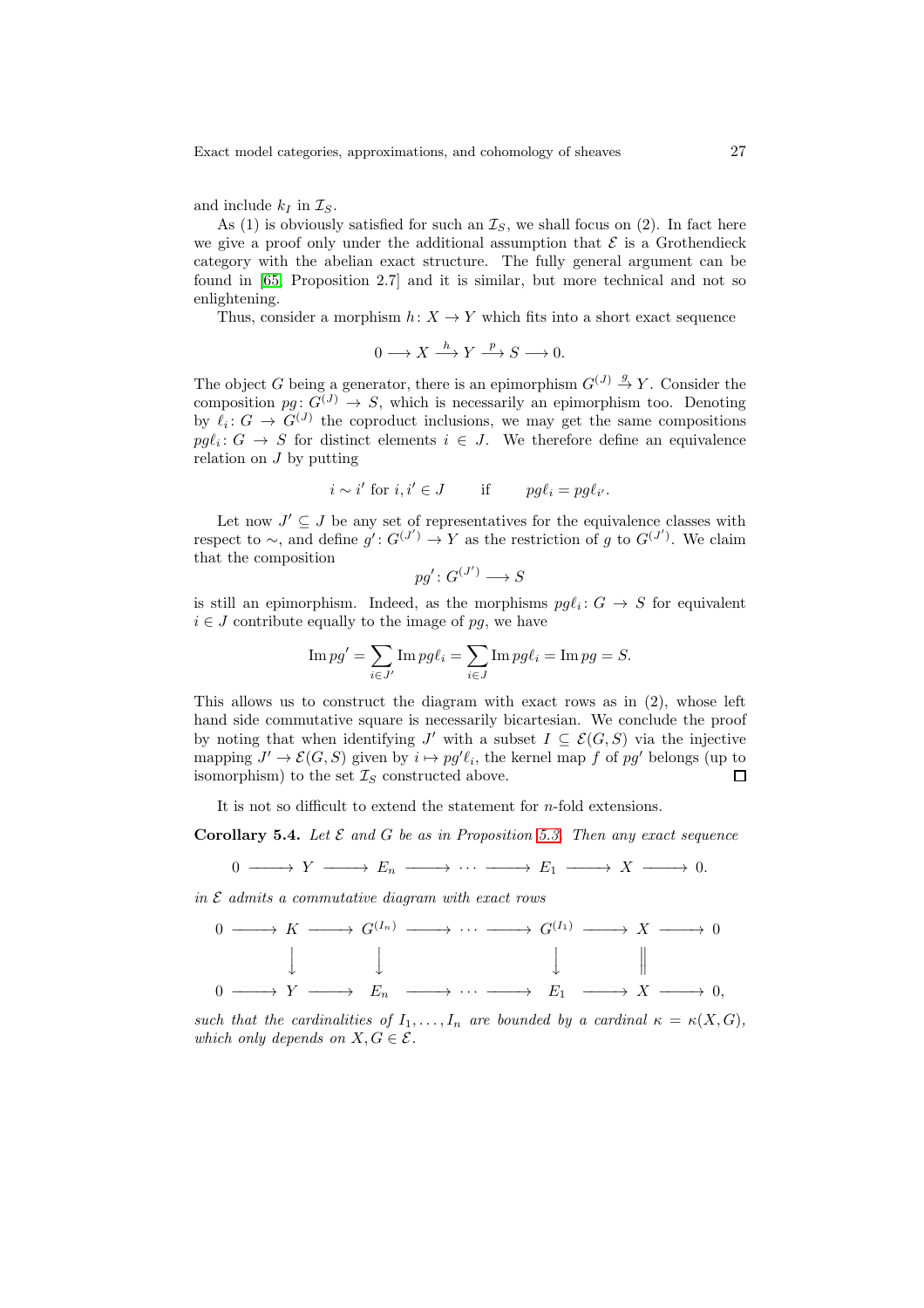*Proof.* We prove the statement by induction in n. The case  $n = 1$  is clear from Proposition [5.3.](#page-25-0) If  $n > 1$ , we use the inductive hypothesis to obtain a diagram

$$
\begin{array}{ccccccc}\n0 & \longrightarrow & K' & \longrightarrow & G^{(I_{n-1})} & \longrightarrow & \cdots & \longrightarrow & G^{(I_1)} & \longrightarrow & X & \longrightarrow & 0 \\
\downarrow & & & & & & & & \\
0 & \longrightarrow & Z_{n-1} & \longrightarrow & E_{n-1} & \longrightarrow & \cdots & \longrightarrow & E_1 & \longrightarrow & X & \longrightarrow & 0.\n\end{array}
$$

We also have the commutative diagram with conflations in rows

0 −−−−→ K −−−−→ G(In) −−−−→ K′ −−−−→ 0 y y 0 −−−−→ Y −−−−→ E′ −−−−→ K′ −−−−→ 0 y yt 0 −−−−→ Y −−−−→ E<sup>n</sup> −−−−→ Zn−<sup>1</sup> −−−−→ 0,

where the middle row is the pullback of the bottom row along  $t$  and the upper row is obtained using Proposition [5.3.](#page-25-0) The diagram from the statement arises by ignoring the middle row in the last diagram and splicing it with the second last diagram.  $\Box$ 

<span id="page-27-0"></span>As an easy corollary, we get the promised rectification of the potential settheoretic issue.

**Corollary 5.5.** Let  $\mathcal{E}$  be an efficient exact category. Then  $\text{Ext}_{\mathcal{E}}^{n}(X, Y)$  is a set for each  $X, Y \in \mathcal{E}$  and  $n \geq 1$ .

*Proof.* Let  $\mathcal{E}$  and  $G \in \mathcal{E}$  be as in Proposition [5.3,](#page-25-0) and fix  $X \in \mathcal{E}$  and  $n \geq 1$ . Let  $\kappa = \kappa(X, G)$  be a cardinal as in Corollary [5.5](#page-27-0) and consider an exact sequence

$$
\varepsilon\colon \quad 0\longrightarrow K_{\varepsilon}\longrightarrow G^{(I_n)}\longrightarrow\cdots\longrightarrow G^{(I_1)}\longrightarrow X\longrightarrow 0
$$

such that  $|I_1|, \ldots, |I_n| \leq \kappa$ . Given  $Y \in \mathcal{E}$ , there is an obvious map  $\mathcal{E}(K_{\varepsilon}, Y) \to$  $\mathrm{Ext}^n_{\mathcal{E}}(X,Y)$  which acts by taking the pushouts of  $\varepsilon$  along maps in  $\mathcal{E}(K_{\varepsilon},Y)$ . The assignment is functorial in Y, so that we have a natural transformation  $\mathcal{E}(K_{\varepsilon}, -) \to$  $\mathrm{Ext}^n_{\mathcal{E}}(X,-)$ . If we sum these transformations over all possible sequences  $\varepsilon$ , we get a transformation

$$
\coprod_{\varepsilon} \mathcal{E}(K_{\varepsilon}, -) \longrightarrow \text{Ext}_{\mathcal{E}}^{n}(X, -),
$$

which is surjective for every  $Y \in \mathcal{E}$  by Corollary [5.4.](#page-26-0)

<span id="page-27-1"></span>5.3. From orthogonality on morphisms to vanishing of Ext. We start to work out the connection between complete cotorsion pairs and weak factorization systems and prove that exact categories of Grothendieck type have enough injectives. We shall start with two statements, which are taken from [\[65\]](#page-68-1) in the generality in which we state them.

 $\Box$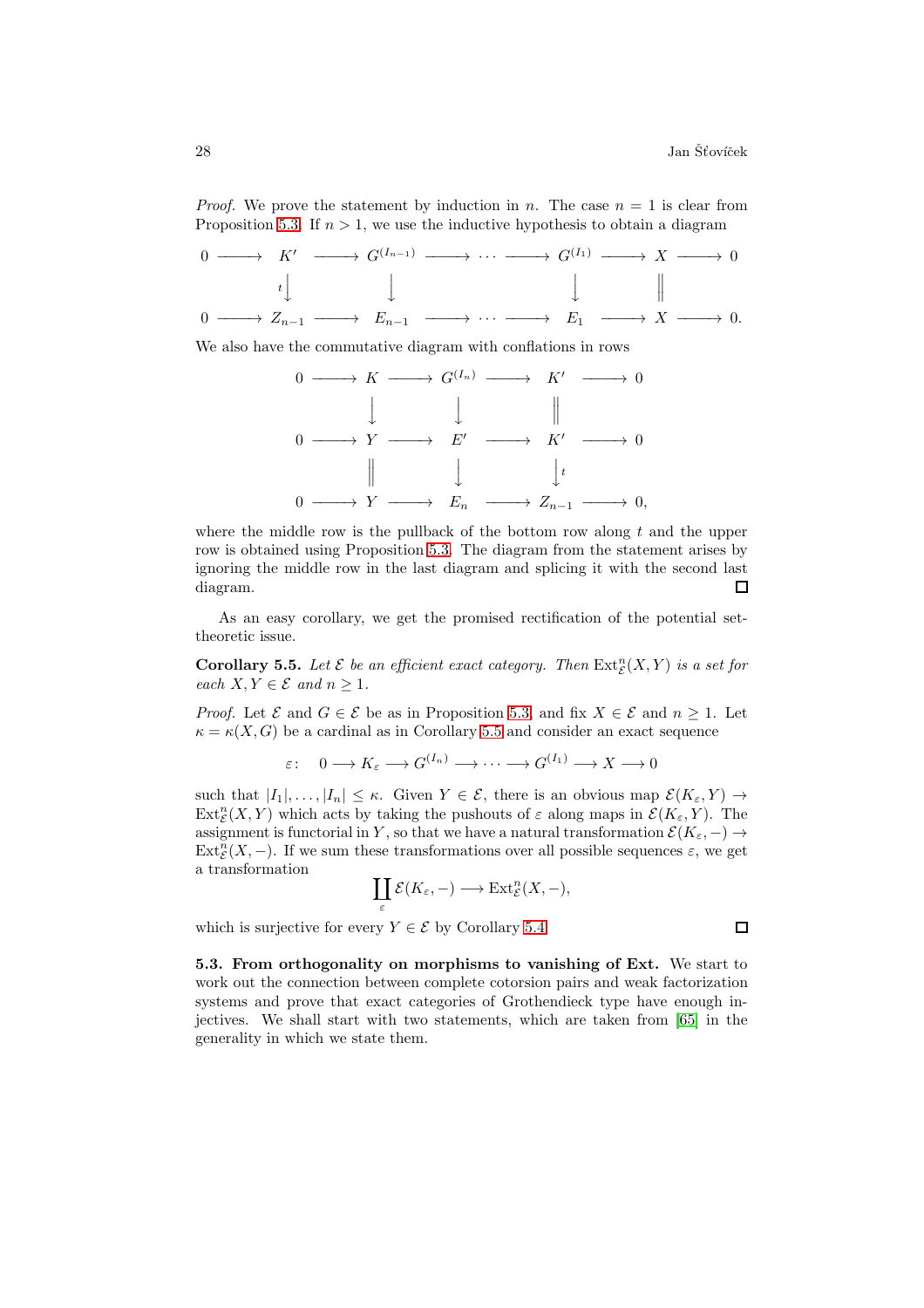**Lemma 5.6.** [\[65,](#page-68-1) 2.5] Let  $\mathcal{E}$  be an efficient exact category,  $G \in \mathcal{E}$  a generator and  $S \in \mathcal{E}$  any fixed object. Consider the set  $\mathcal{I}_S$  from Proposition [5.3.](#page-25-0) Then the following are equivalent for  $Y \in \mathcal{E}$ :

- (1)  $\text{Ext}^{1}_{\mathcal{E}}(S, Y) = 0.$
- (2)  $f \square (Y \rightarrow 0)$  for every  $f \in \mathcal{I}_S$  (cf. Definition [4.1\)](#page-19-3).

*Proof.* (1)  $\implies$  (2) is easy and left to the reader. For (2)  $\implies$  (1), we will assume that  $Y \to 0$  has the right lifting property for all  $f \in \mathcal{I}_S$ . We must prove that any fixed conflation

$$
\varepsilon\colon\quad 0\longrightarrow Y\longrightarrow E\longrightarrow S\longrightarrow 0
$$

with  $S \in \mathcal{S}$  splits. By the choice of  $\mathcal{I}_S$ , we know that we have the solid part of the commutative diagram



with conflations in rows and such that  $f \in \mathcal{I}_S$ . Since  $f \square (Y \to 0)$ , we can fill in the dotted arrow so that the upper triangle commutes. This precisely means that  $\varepsilon$  splits.  $\Box$ 

The second result is, in a way, an analogue of Lemma [4.6\(](#page-21-0)2) for cotorsion pairs. For modules, the corresponding result is called the Eklof lemma, see [\[32,](#page-67-6) Lemma 3.1.2]. We will present a rather different proof, however, which is taken from [\[65,](#page-68-1) Proposition 2.12].

<span id="page-28-0"></span>**Proposition 5.7.** [\[65,](#page-68-1) 2.12] Let  $\mathcal E$  be an exact category satisfying (Ef1) of Defini-tion [3.4.](#page-11-0) Let B be a class of objects in  $\mathcal E$  and denote  $\mathcal A = {}^{\perp} \mathcal B$  (see Definition [5.1\)](#page-24-0). Then any A-filtered object belongs to A.

*Proof.* Consider an A-filtered object X and  $Y \in \mathcal{B}$ . We must prove that any fixed extension

 $\varepsilon: 0 \longrightarrow Y \stackrel{j}{\longrightarrow} E \stackrel{p}{\longrightarrow} X \longrightarrow 0$ 

splits. Let us also fix an A-filtration (see Definition [3.7\)](#page-13-1)

$$
0 = X_0 \xrightarrow{f_{01}} X_1 \xrightarrow{f_{12}} X_2 \xrightarrow{f_{23}} X_3 \xrightarrow{f_{\omega, \omega+1}} X_{\omega} \xrightarrow{f_{\omega, \omega+1}} X_{\omega+1} \xrightarrow{\cdots}
$$

for X and let  $\lambda$  be the ordinal by which this filtration is indexed. To facilitate the notation, we put  $X_{\lambda} = X$ .

Next we shall construct a  $\lambda$ -sequence of inflations

 $Y = E_0 \xrightarrow{j_{01}} E_1 \xrightarrow{j_{12}} E_2 \xrightarrow{j_{23}} E_3 \longrightarrow \cdots \longrightarrow E_\omega \xrightarrow{j_{\omega,\omega+1}} E_{\omega+1} \longrightarrow \cdots$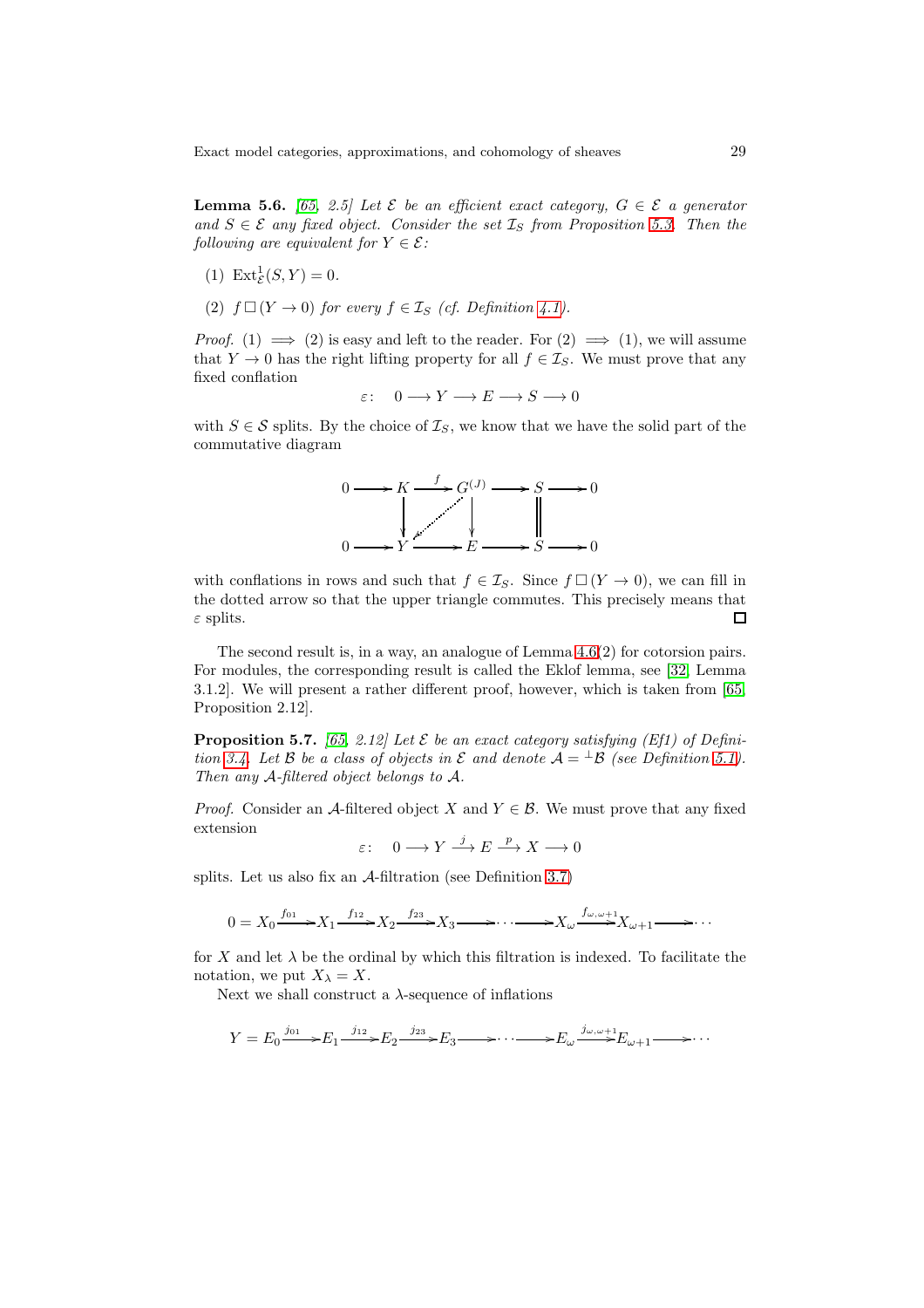whose transfinite composition is  $j: Y \to E = E_{\lambda}$  and such that Coker  $f_{\alpha,\alpha+1} =$ Coker  $j_{\alpha,\alpha+1}$  for each  $\alpha+1<\lambda$ . If  $\mathcal E$  is a Grothendieck category with the abelian exact structure, we just take the preimages  $E_{\alpha} = p^{-1}(X_{\alpha})$ . In the general case, the construction is slightly more technical and we refer to [\[65,](#page-68-1) Lemma 2.10].

Finally we shall inductively construct a collection of morphisms  $g_{\alpha} : E_{\alpha} \to Y$ such that  $g_0 = 1_Y$  and for each  $\alpha < \beta \leq \lambda$ , the triangle



commutes. For  $\alpha = 0$  and  $\beta = \lambda$ , this precisely says that  $\varepsilon$  splits since then  $j_{0\lambda} = j$ .

Regarding the induction, we put  $g_0 = 1_Y$  as required and at limit steps, we construct  $g_{\alpha}$  as the colimit map of  $(g_{\gamma})_{\gamma<\alpha}$ . For ordinal successors  $\alpha+1 \leq \lambda$ , suppose we have constructed  $g_{\alpha} : E_{\alpha} \to Y$ . We need to construct a factorization



but this exists since  $\text{Ext}^1_{\mathcal{E}}(A_\alpha, Y) = 0.$ 

Now we are in a position to give a criterion for the existence of one of the approximation sequences required for the completeness of a cotorsion pair in Definition [5.1.](#page-24-0)

<span id="page-29-0"></span>**Proposition 5.8.** [\[65,](#page-68-1) 2.13(4)] Let  $\mathcal{E}$  be an efficient exact category, let  $\mathcal{S}$  be a set (not a proper class!) of objects, and put  $\mathcal{B} = \mathcal{S}^{\perp}$ . Then there exist for every  $X \in \mathcal{E}$ a short exact sequence

$$
0\longrightarrow X\longrightarrow B_X\longrightarrow A_X\longrightarrow 0
$$

such that  $B_X \in \mathcal{B}$  and  $A_X \in \text{Filt } \mathcal{S} \subset \perp \mathcal{B}$  by Proposition [5.7\)](#page-28-0). The exact sequences can be chosen to be functorial in X.

*Proof.* Choose a generator G for  $\mathcal{E}$  and denote for each  $S \in \mathcal{S}$  by  $\mathcal{I}_S$  a set of inflations as in Proposition [5.3.](#page-25-0) Let  $\mathcal{I} = \bigcup_{S \in \mathcal{S}} \mathcal{I}_S$  and put

 $\mathcal{R} = \{g \mid f \Box g \text{ for all } f \in \mathcal{I}\}\$ and  $\mathcal{L} = \{f \mid f \Box g \text{ for all } g \in \mathcal{R}\}.$ 

Then  $(\mathcal{L}, \mathcal{R})$  is a functorial weak factorization system by Corollary [4.10.](#page-23-1) If  $X \in \mathcal{E}$ is an arbitrary object, we have a functorial factorization



 $\Box$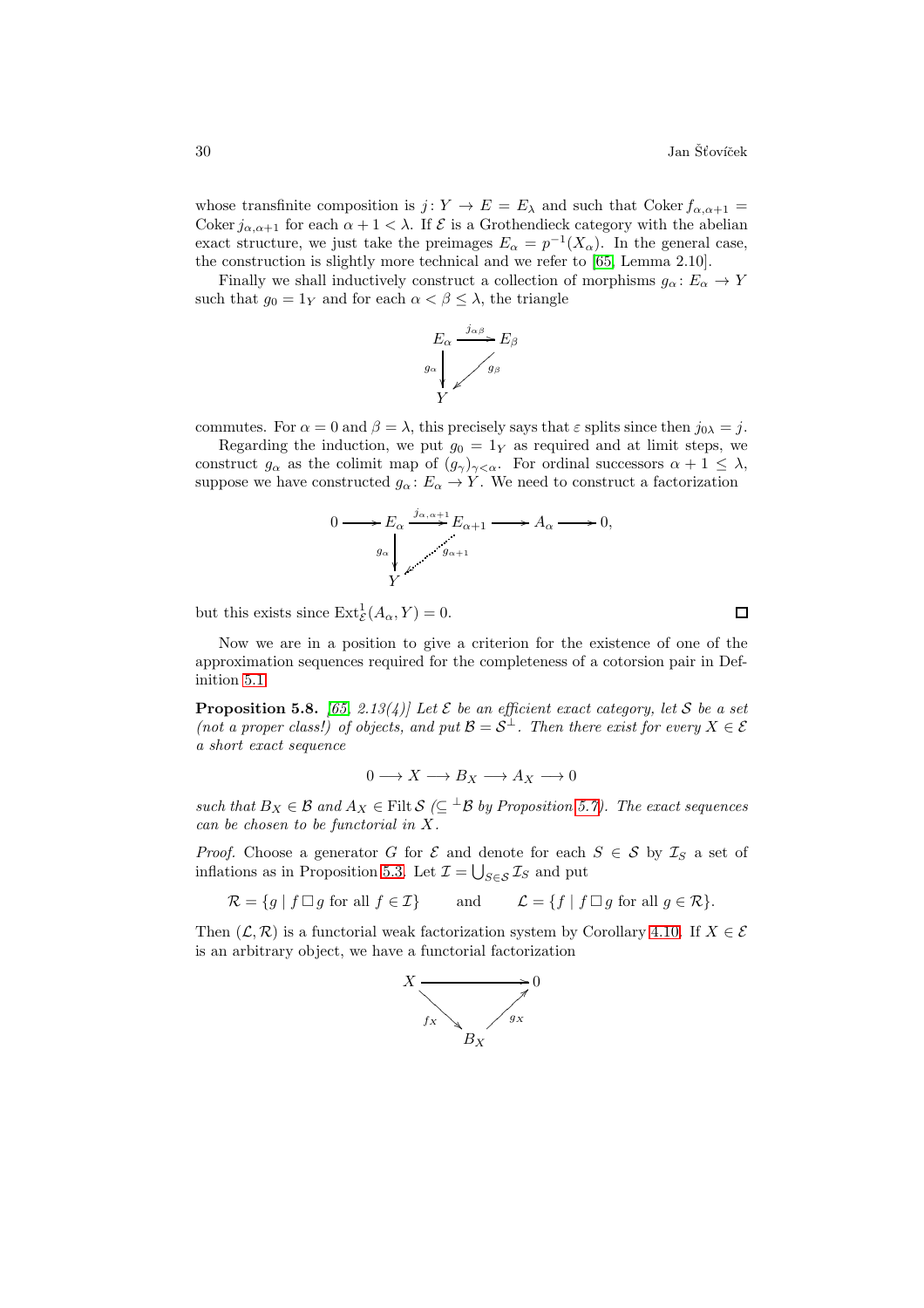with  $f_X \in \mathcal{I}$ -cell (see Definition [4.7\)](#page-22-1) and  $g_X \in \mathcal{R}$ . Now  $B_X \in \mathcal{B}$  by Lemma [5.6](#page-27-1) and  $f_X$  is an inflation with S-filtered cokernel by (Ef1) of Definition [3.4.](#page-11-0) Hence we have functorial short exact sequences  $0 \longrightarrow X \stackrel{f_X}{\longrightarrow} B_X \longrightarrow A_X \longrightarrow 0$  as required.  $\Box$ 

Now we can prove another aforementioned result—the existence of enough injectives for exact categories of Grothendieck type. Recall that  $I \in \mathcal{E}$  is called injective if  $\text{Ext}^1_{\mathcal{E}}(-, I) \equiv 0$ . Denote the class of all injective objects by Inj  $\mathcal{E}$ .

<span id="page-30-0"></span>**Corollary 5.9.** Let  $\mathcal{E}$  be an exact category of Grothendieck type (Definition [3.11\)](#page-14-2). Then  $(\mathcal{E}, \text{Inj }\mathcal{E})$  is a functorially complete cotorsion pair.

*Proof.* Fix a set  $S \subseteq \mathcal{E}$  such that  $\mathcal{E} =$  Filt S—we can do that thanks to (GT4) of Definition [3.11.](#page-14-2) Then  $S^{\perp} = \text{Inj }\mathcal{E}$  by Proposition [5.7](#page-28-0) and, by Proposition [5.8,](#page-29-0) there are exact sequences

$$
0 \longrightarrow X \longrightarrow E(X) \longrightarrow \mathcal{O}(X) \longrightarrow 0
$$

functorial in X such that  $E(X) \in \text{Inj }\mathcal{E}$ . The approximation sequences of the other type (Definition [5.1\)](#page-24-0) are trivial, see Example [5.2.](#page-24-1) П

Remark 5.10. We cannot really speak of an injective cogenerator in general since exact categories of Grothendieck type may not have products. For instance,  $\mathcal{E} =$ Flat-R from Example [3.17](#page-18-0) has products if and only if R is left coherent by [\[12,](#page-65-9) Theorem 2.1]. This deficiency, however, does not pose any problems here.

5.4. Weak factorization systems versus cotorsion pairs. Now we are going to relate cotorsion pairs to weak factorization systems compatible with the exact structure. As a consequence, we prove a vast generalization of the criterion for completeness of cotorsion pairs from [\[15\]](#page-66-6). The ideas are mostly taken from [\[42,](#page-67-2) §§4– 5] and [\[62\]](#page-68-8). A similar presentation has been later given, specifically for categories of complexes of modules, in [\[21,](#page-66-12) Chapter 6].

Let us make precise in which way we want our weak factorization system  $(\mathcal{L}, \mathcal{R})$ to be compatible with the exact structure. Note first that  $f \in \mathcal{L}$  is an inflation, then  $0 \to \text{Coker } f$  belongs to  $\mathcal L$  by Lemma [4.6\(](#page-21-0)1). Dually, if  $f \in \mathcal R$  is a deflation, then Ker  $f \to 0$  is in R. Using the terminology in accordance with [\[31\]](#page-66-13) we define:

<span id="page-30-1"></span>**Definition 5.11.** Let  $\mathcal{E}$  be an arbitrary exact category and  $(\mathcal{L}, \mathcal{R})$  be a weak factorization system. We call  $(\mathcal{L}, \mathcal{R})$  an exact weak factorization system if the following two conditions are satisfied for a morphism f in  $\mathcal{E}$ :

(FS3)  $f \in \mathcal{L}$  if and only if f is an inflation and  $0 \to \text{Coker } f$  belongs to  $\mathcal{L}$ .

(FS4)  $f \in \mathcal{R}$  if and only if f is an deflation and Ker  $f \to 0$  belongs to  $\mathcal{R}$ .

Exact functorial weak factorization systems are defined analogously.

Thus, an exact weak factorization system is determined by a pair of classes of objects—the cokernels of morphisms in  $\mathcal L$  and the kernels of morphisms in  $\mathcal R$ . Before stating the main result of the section, we shall introduce notations for this correspondence.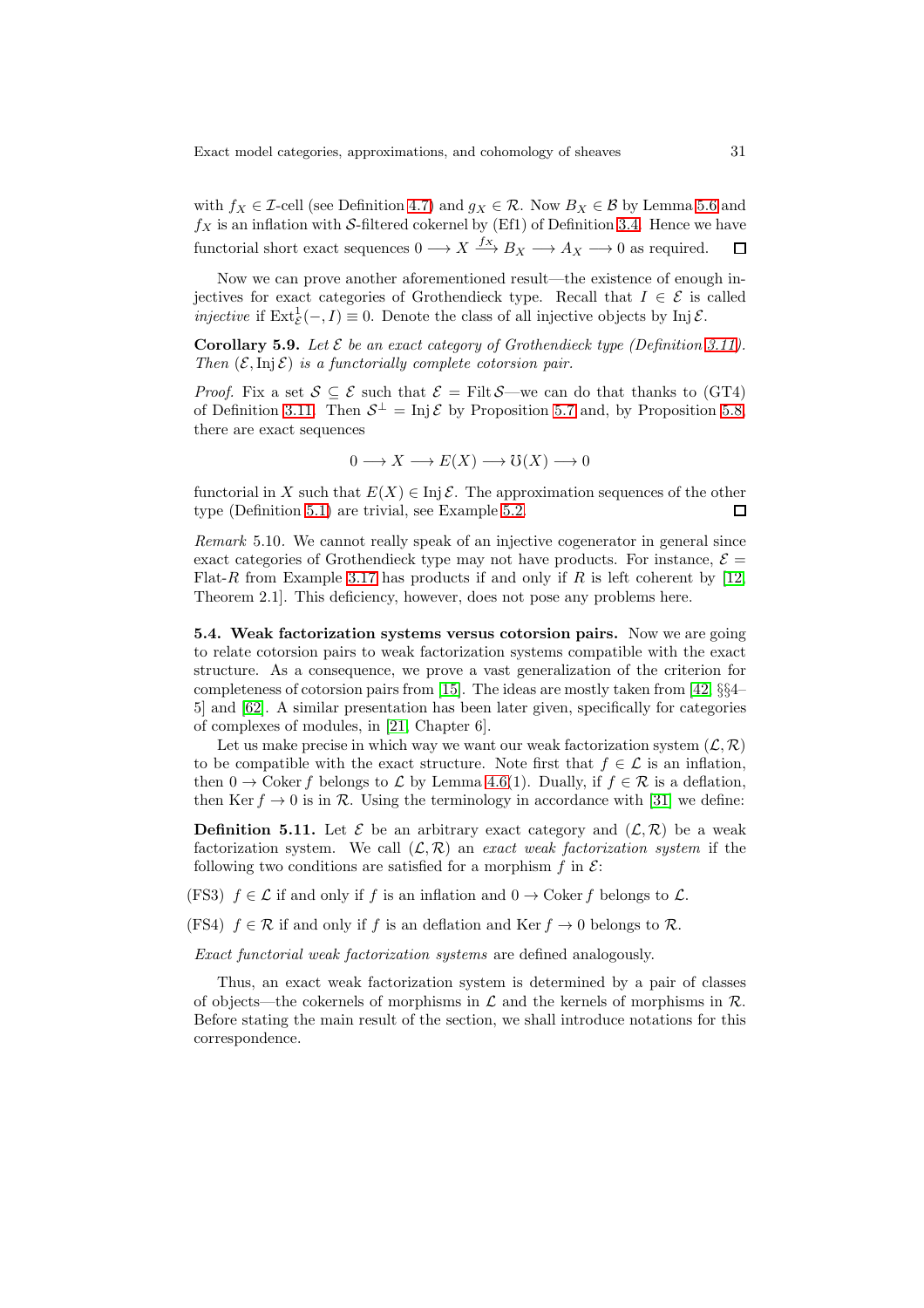Notation 5.12. Given a class L of inflations, we put Coker  $\mathcal{L} = \{A \mid A \cong \emptyset\}$ Coker f for some  $f \in \mathcal{L}$ . Dually for a class R of deflations, Ker  $\mathcal{R} = \{B \mid B \cong \mathcal{L}\}$ Ker f for some  $f \in \mathcal{R}$ .

Conversely, given classes of objects  $A, B \subseteq \mathcal{E}$ , we denote by Infl A the class of all inflations with cokernel in  $A$ , and by Defl $B$  the class of all deflations with kernel in B.

<span id="page-31-0"></span>**Theorem 5.13.** Let  $\mathcal{E}$  be an exact category. Then

$$
(\mathcal{L}, \mathcal{R}) \mapsto (\mathrm{Coker} \mathcal{L}, \mathrm{Ker} \mathcal{R})
$$
 and  $(\mathcal{A}, \mathcal{B}) \mapsto (\mathrm{Inf} \mathcal{A}, \mathrm{Def} \mathcal{B})$ 

define mutually inverse bijective mappings between exact weak factorization systems  $(\mathcal{L}, \mathcal{R})$  and complete cotorsion pairs  $(\mathcal{A}, \mathcal{B})$ . The bijections restrict to mutually inverse mappings between exact functorial weak factorization systems  $(\mathcal{L}, \mathcal{R})$  and functorially complete cotorsion pairs  $(A, B)$ .

<span id="page-31-1"></span>Before proving the theorem, we shall establish two auxiliary lemmas, which should be rather self-explanatory.

**Lemma 5.14.** Let  $\mathcal{E}$  be an exact category, f be an inflation and g be a deflation in  $\mathcal{E}$ . If  $\text{Ext}_{\mathcal{E}}^1(\text{Coker }f, \text{Ker }g) = 0$ , then  $f \square g$ .

Proof. Suppose that we have a commutative square formed by the solid arrows



We must prove the existence of the dotted morphism  $h: B \to X$ . If we denote  $C = \text{Coker } f$  and  $K = \text{Ker } q$ , we obtain the following commutative diagram of abelian groups with exact rows:

 $E$  ,  $E$  ,  $E$ 

$$
0 \longrightarrow \mathcal{E}(C, X) \longrightarrow \mathcal{E}(B, X) \xrightarrow{\mathcal{E}(f, X)} \mathcal{E}(A, X) \xrightarrow{\partial} \operatorname{Ext}^1_{\mathcal{E}}(C, X) \longrightarrow \cdots
$$
  
\n
$$
\downarrow \qquad \qquad \downarrow \qquad \qquad \downarrow \qquad \qquad \downarrow \qquad \qquad \downarrow \qquad \downarrow \qquad \downarrow \qquad \downarrow \qquad \downarrow \qquad \downarrow \qquad \downarrow \qquad \downarrow \qquad \downarrow \qquad \downarrow \qquad \downarrow \qquad \downarrow \qquad \downarrow \qquad \downarrow \qquad \downarrow \qquad \downarrow \qquad \downarrow \qquad \downarrow \qquad \downarrow \qquad \downarrow \qquad \downarrow \qquad \downarrow \qquad \downarrow \qquad \downarrow \qquad \downarrow \qquad \downarrow \qquad \downarrow \qquad \downarrow \qquad \downarrow \qquad \downarrow \qquad \downarrow \qquad \downarrow \qquad \downarrow \qquad \downarrow \qquad \downarrow \qquad \downarrow \qquad \downarrow \qquad \downarrow \qquad \downarrow \qquad \downarrow \qquad \downarrow \qquad \downarrow \qquad \downarrow \qquad \downarrow \qquad \downarrow \qquad \downarrow \qquad \downarrow \qquad \downarrow \qquad \downarrow \qquad \downarrow \qquad \downarrow \qquad \downarrow \qquad \downarrow \qquad \downarrow \qquad \downarrow \qquad \downarrow \qquad \downarrow \qquad \downarrow \qquad \downarrow \qquad \downarrow \qquad \downarrow \qquad \downarrow \qquad \downarrow \qquad \downarrow \qquad \downarrow \qquad \downarrow \qquad \downarrow \qquad \downarrow \qquad \downarrow \qquad \downarrow \qquad \downarrow \qquad \downarrow \qquad \downarrow \qquad \downarrow \qquad \downarrow \qquad \downarrow \qquad \downarrow \qquad \downarrow \qquad \downarrow \qquad \downarrow \qquad \downarrow \qquad \downarrow \qquad \downarrow \qquad \downarrow \qquad \downarrow \qquad \downarrow \qquad \downarrow \qquad \downarrow \qquad \downarrow \qquad \downarrow \qquad \downarrow \qquad \downarrow \qquad \downarrow \qquad \downarrow \qquad \downarrow \qquad \downarrow \qquad \downarrow \qquad \downarrow \qquad \downarrow \qquad \downarrow \qquad \downarrow \qquad \downarrow \qquad \downarrow \qquad \downarrow \qquad \downarrow \qquad \downarrow
$$

If we view the diagram as a map of complexes, the mapping cone

$$
\cdots \to \mathcal{E}(B,X) \oplus \mathcal{E}(C,Y) \to \mathcal{E}(A,X) \oplus \mathcal{E}(B,Y) \stackrel{\partial'}{\to} \mathrm{Ext}^1_{\mathcal{E}}(C,X) \oplus \mathcal{E}(A,Y) \to \cdots
$$

must be exact as well by [\[50,](#page-67-15) Proposition II.4.3]. Given the construction of the cone, we only need to prove that  $\partial'(-u, v) = 0$ . This amounts to showing that

 $-\partial(-u) = 0$  and  $\mathcal{E}(f, Y)(v) + \mathcal{E}(A, g)(-u) = 0.$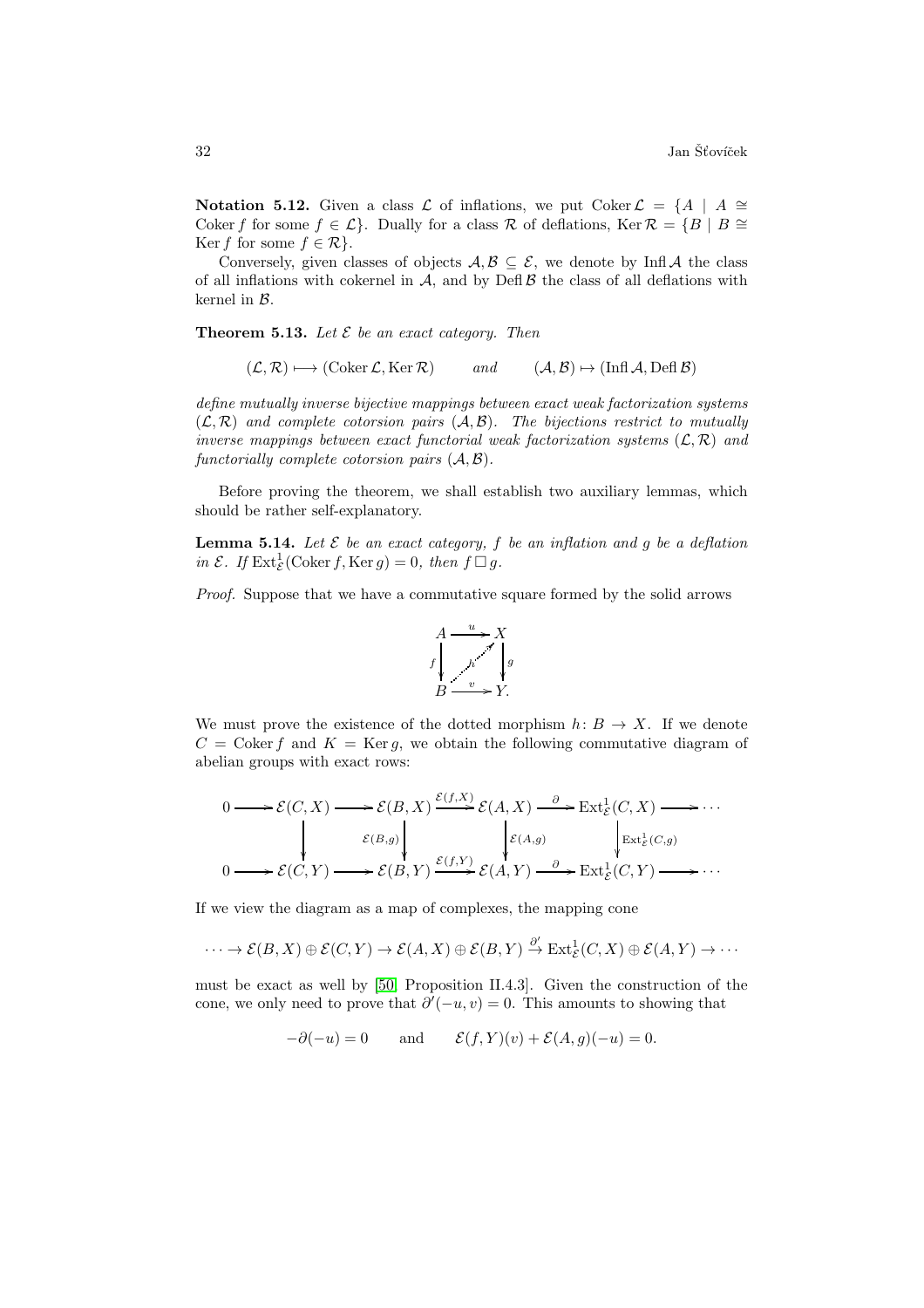The second equality holds since  $gu = vf$ , while for the first one we use the equalities

$$
\text{Ext}^1_{\mathcal{E}}(C,g)(\partial(-u)) = \partial(\mathcal{E}(A,g)(-u)) = \partial(\mathcal{E}(f,Y)(-v)) = 0
$$

and the fact that  $\text{Ext}^1_{\mathcal{E}}(C,g)$  is a monomorphism because of

$$
0 = \mathrm{Ext}^1_{\mathcal{E}}(C, K) \longrightarrow \mathrm{Ext}^1_{\mathcal{E}}(C, X) \xrightarrow{\mathrm{Ext}^1_{\mathcal{E}}(C, g)} \mathrm{Ext}^1_{\mathcal{E}}(C, Y).
$$

<span id="page-32-0"></span>**Lemma 5.15.** Let  $\mathcal{E}$  be an exact category. If  $\mathcal{A} \subseteq \mathcal{E}$  is a class of objects and g is a deflation such that  $f \Box g$  for each inflation f with Coker  $f \in A$ , then Ker  $g \in A^{\perp}$ . Dually if  $\mathcal{B} \subseteq \mathcal{E}$  and f is an inflation such that  $f \Box g$  for each deflation g with  $\text{Ker } g \in \mathcal{B}, \text{ then } \text{Coker } f \in {}^{\perp} \mathcal{B}.$ 

*Proof.* Suppose that  $g: X \to Y$  is a deflation such that  $f \Box g$  for each inflation f with Coker  $f \in \mathcal{A}$ . Denote  $K = \text{Ker } g$  and consider a conflation

$$
\varepsilon\colon \quad 0\longrightarrow K\stackrel{i}{\longrightarrow} E\longrightarrow A\longrightarrow 0
$$

with  $A \in \mathcal{A}$ . Then in particular  $i \square q$  and by the dual of Lemma [4.6\(](#page-21-0)1) we also have  $i \square (K \to 0)$ . Applying the latter fact to the commutative square



we see that  $\varepsilon$  splits. Since  $\varepsilon$  was chosen arbitrarily, we have  $K \in \mathcal{A}^{\perp}$ . The other part of the lemma is dual. 口

Now we can finish the proof of the theorem.

*Proof of Theorem [5.13.](#page-31-0)* Suppose first that  $(\mathcal{L}, \mathcal{R})$  is an exact weak factorization system and put  $A = \text{Coker}\,\mathcal{L}$  and  $\mathcal{B} = \text{Ker}\,\mathcal{R}$ . Both A and B are closed under retracts since so are  $\mathcal L$  and  $\mathcal R$ , and  $\text{Ext}^1_{\mathcal E}(A, B) = 0$  for each  $A \in \mathcal A$  and  $B \in \mathcal B$ by Lemma [5.15.](#page-32-0) In order to prove the existence of approximation sequences from Definition [5.1,](#page-24-0) consider  $X \in \mathcal{E}$  and the following two factorizations



with respect to  $(\mathcal{L}, \mathcal{R})$ . It follows directly from Definition [5.11](#page-30-1) that there are conflations

 $0 \longrightarrow X \xrightarrow{i_X} B_X \longrightarrow A_X \longrightarrow 0$  and  $0 \longrightarrow B^X \longrightarrow A^X \xrightarrow{p^X} X \longrightarrow 0$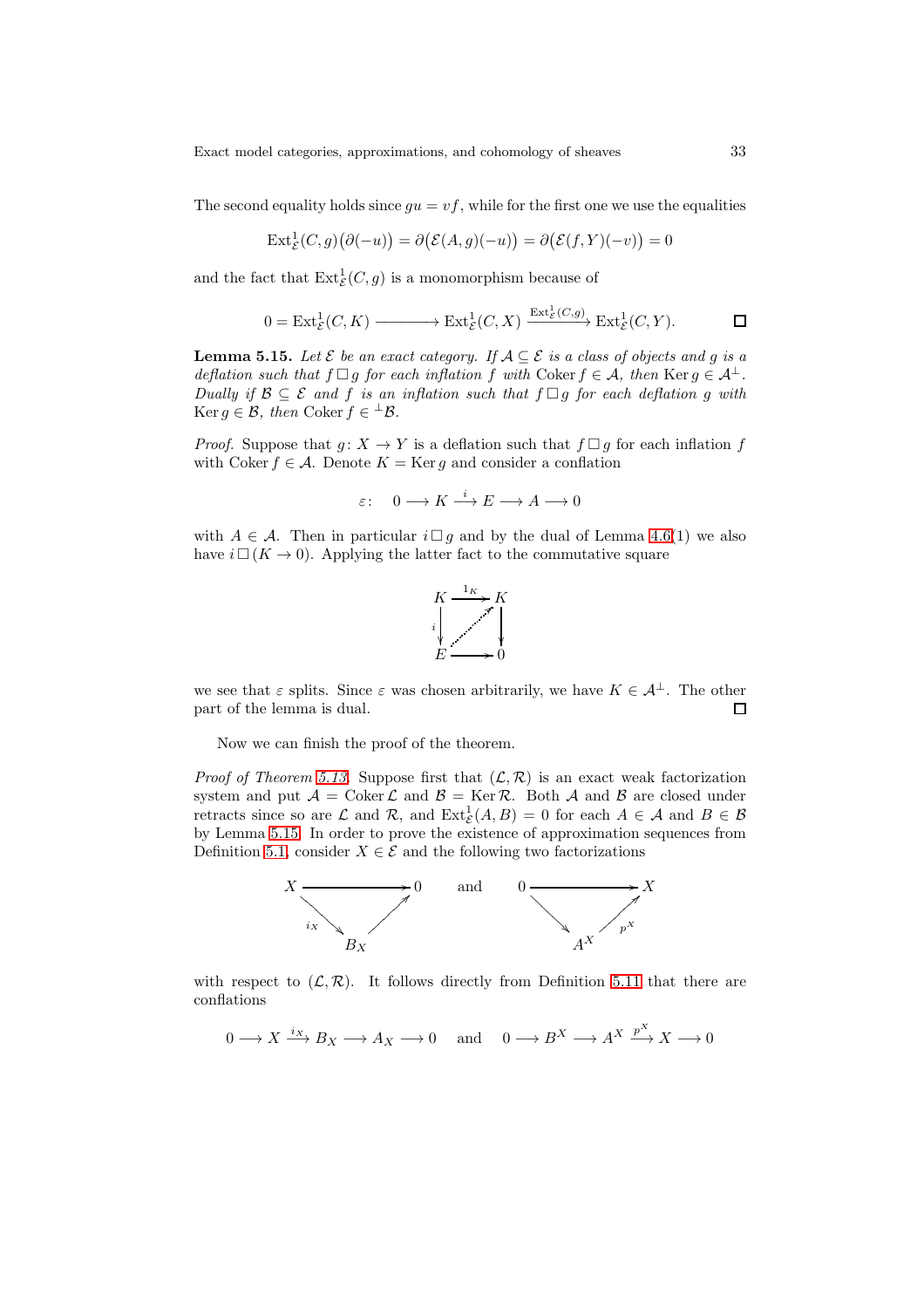with  $A_X, A^X \in \mathcal{A}$  and  $B_X, B^X \in \mathcal{B}$ . Finally, if  $X \in {}^{\perp} \mathcal{B}$  then the second approximation sequence splits and so  $X \in \mathcal{A}$ . Similarly  $\mathcal{B} = \mathcal{A}^{\perp}$ .

Let conversely  $(A, \mathcal{B})$  be a complete cotorsion pair in  $\mathcal{E}$ , and put  $\mathcal{L} = \text{Inf } A$ and  $\mathcal{R} = \text{Defi}\,\mathcal{B}$ . Then  $\mathcal{L}$  and  $\mathcal{R}$  are closed under retracts since so are  $\mathcal{A}$  and  $\mathcal{B}$ . If  $f \in \mathcal{L}$  and  $g \in \mathcal{R}$ , then  $f \Box g$  by Lemma [5.14.](#page-31-1)

Next we shall prove that every morphism  $h: X \rightarrow Y$  factorizes as  $h = gf$ with  $f \in \mathcal{L}$  and  $g \in \mathcal{R}$ . Suppose first that h is an inflation and consider the following pullback diagram with an approximation sequence for  $C = \text{Coker } f$  in the rightmost column.



The corresponding factorization of  $h$  then appears in the leftmost square. A dual argument applies if  $h$  is a deflation. If  $h$  is an arbitrary morphism, we can functorially factorize it as

$$
X \xrightarrow{\text{inc}} X \oplus Y \xrightarrow{(h,1_Y)} Y.
$$

As  $X \to X \oplus Y$  is a split inflation, we can factor it as inc =  $g_1 f_1$  with  $f_1 \in \mathcal{L}$  and  $g_1 \in \mathcal{R}$ . Now the composition  $(h, 1_Y) \circ g_1$  is a deflation, so that we can factor it as  $g_2 f_2$  with  $f_2 \in \mathcal{L}$  and  $g_2 \in \mathcal{R}$ :

$$
X \xrightarrow{f_1} Z_1 \xrightarrow{f_2} Z_2
$$
  

$$
\parallel \qquad \qquad \downarrow g_1 \qquad \qquad \downarrow g_2
$$
  

$$
X \xrightarrow{\text{inc}} X \oplus Y \xrightarrow{(h,1_Y)} Y
$$

It follows that  $h = g_2(f_2f_1)$  and that  $f_2f_1 \in \mathcal{L} = \text{Infl } \mathcal{A}$  by [\[10,](#page-65-5) Lemma 3.5] since A is closed under extensions.

Conditions (FS3) and (FS4) from Definition [5.11](#page-30-1) are clearly satisfied by the very definition of  $(\mathcal{L}, \mathcal{R})$ . Thus,  $(\mathcal{L}, \mathcal{R})$  is an exact weak factorization system.

Finally, the passage from factorization of morphisms to approximation sequences and back is clearly functorial. This proves the last claim.  $\Box$ 

As a consequence, we can improve Proposition [5.8](#page-29-0) and recover an existence result for complete cotorsion pairs from [\[65,](#page-68-1) §2], which vastly generalizes the main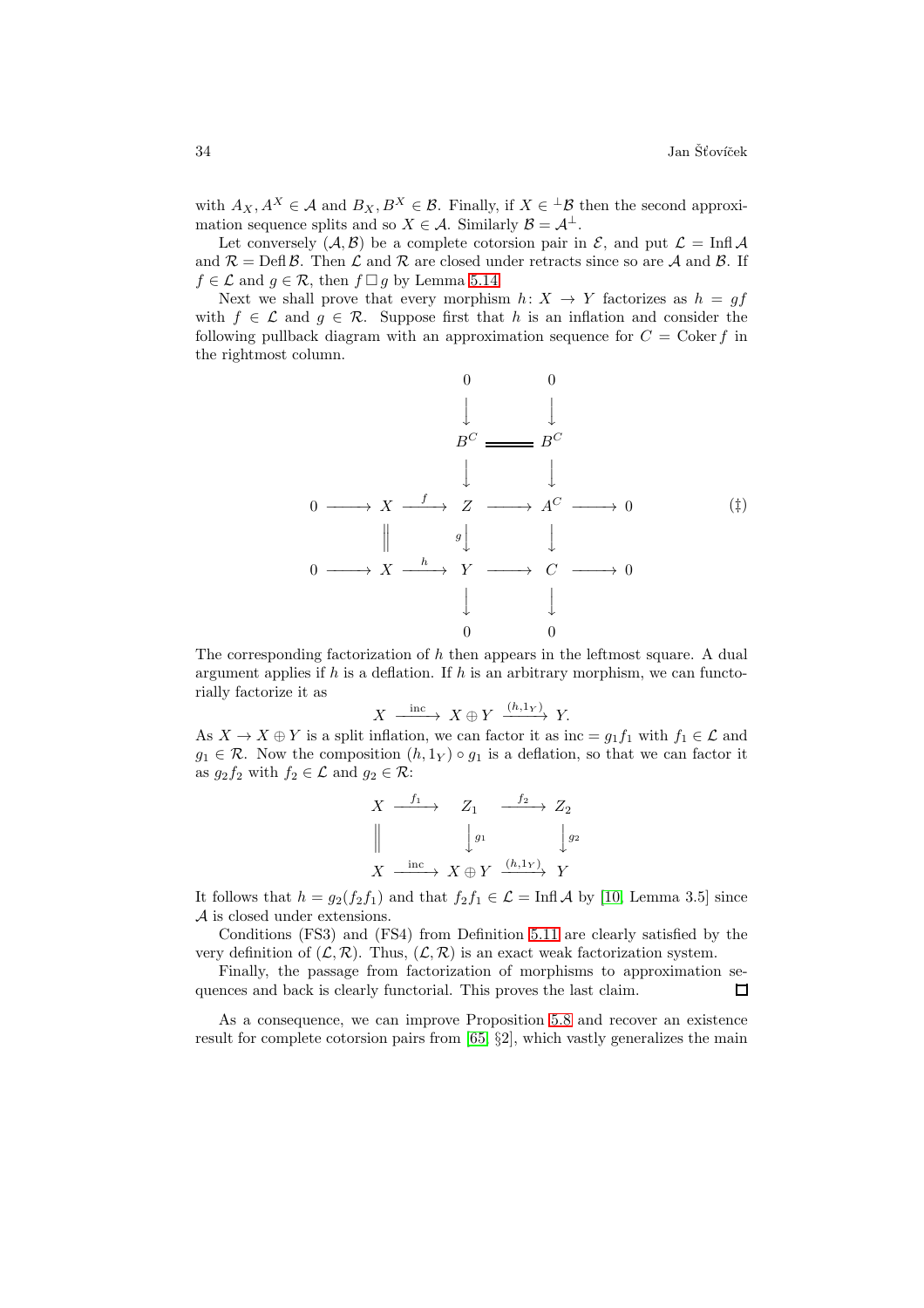result of [\[15\]](#page-66-6). The argument itself can be traced back to [\[42,](#page-67-2) Theorem 6.5] and [\[62\]](#page-68-8). To underline the significance of this type of result, we note that [\[15\]](#page-66-6) was one of the starting points of the monograph [\[32\]](#page-67-6), which discusses various results and techniques to study infinitely generated modules. Taking into account our Section [2,](#page-3-0) many of the techniques carry over to the categories of quasi-coherent sheaves directly.

<span id="page-34-0"></span>**Theorem 5.16.** Let  $\mathcal{E}$  be an efficient category and  $\mathcal{S}$  be a set (not a proper class!) of objects such that Filt S contains a generator for  $\mathcal{E}$ . Put

$$
\mathcal{B} = \mathcal{S}^{\perp} \quad \text{and} \quad \mathcal{A} = {}^{\perp} \mathcal{B}.
$$

Then  $(A, \mathcal{B})$  is a functorially complete cotorsion pair in  $\mathcal E$  (Definition [5.1\)](#page-24-0) and A consists precisely of retracts of S-filtered objects.

*Proof.* As in the proof of Proposition [5.8,](#page-29-0) we choose a generator G for  $\mathcal E$  and denote for each  $S \in \mathcal{S}$  by  $\mathcal{I}_S$  a set of inflations given by Proposition [5.3.](#page-25-0) We further put  $\mathcal{I} = \bigcup_{S \in \mathcal{S}} \mathcal{I}_S$  and

$$
\mathcal{R} = \{ g \mid f \Box g \text{ for all } f \in \mathcal{I} \} \quad \text{and} \quad \mathcal{L} = \{ f \mid f \Box g \text{ for all } g \in \mathcal{R} \},
$$

obtaining a functorial weak factorization system  $(\mathcal{L}, \mathcal{R})$ .

Denote by  $\mathcal F$  the closure of Filt  $\mathcal S$  (see Definition [3.7\)](#page-13-1) under retracts. Thanks to the construction of  $\mathcal{I}$ , a morphisms  $f'$  is an inflation with a cokernel from  $\mathcal{S}$  if and only if it is a pushout of some  $f \in \mathcal{I}$ . It follows from the description of  $\mathcal{L}$  in Corollary [4.10](#page-23-1) that  $\mathcal{L} = \text{Inf }\mathcal{F}.$ 

We claim that R consists of deflations with kernels in B. Let  $g: X \to Y$  be in R and consider a deflation  $p: F \to Y$  with  $F \in \mathcal{F}$ —such a p must exist since F contains a generator. Then the dotted arrow in the square



can be filled in in such a way that both triangles commute. Since  $\mathcal E$  is weakly idempotent complete, g is a deflation by Lemma [3.6\(](#page-12-1)2). Then Ker  $g \in A^{\perp} = B$  by Lemmas [5.15](#page-32-0) and [4.6\(](#page-21-0)1), finishing the proof of the claim.

In fact, we even have  $\mathcal{R} = \text{Def}\,\mathcal{B}$  by Lemma [5.14.](#page-31-1) Hence  $(\mathcal{F}, \mathcal{B})$  is a functorially complete cotorsion pair by Theorem [5.13](#page-31-0) and necessarily  $\mathcal{F} = \mathcal{A}$ , which concludes the proof.  $\Box$ 

<span id="page-34-1"></span>As a consequence we obtain a convenient criterion for recognizing the left hand side class of a functorially complete cotorsion pair.

Corollary 5.17. Let  $\mathcal E$  be an efficient exact category and  $\mathcal F \subseteq \mathcal C$  be a class of objects which is deconstructible, closed under retracts and contains a generator. Then  $(\mathcal{F}, \mathcal{F}^{\perp})$  is a functorially complete cotorsion pair in  $\mathcal{E}.$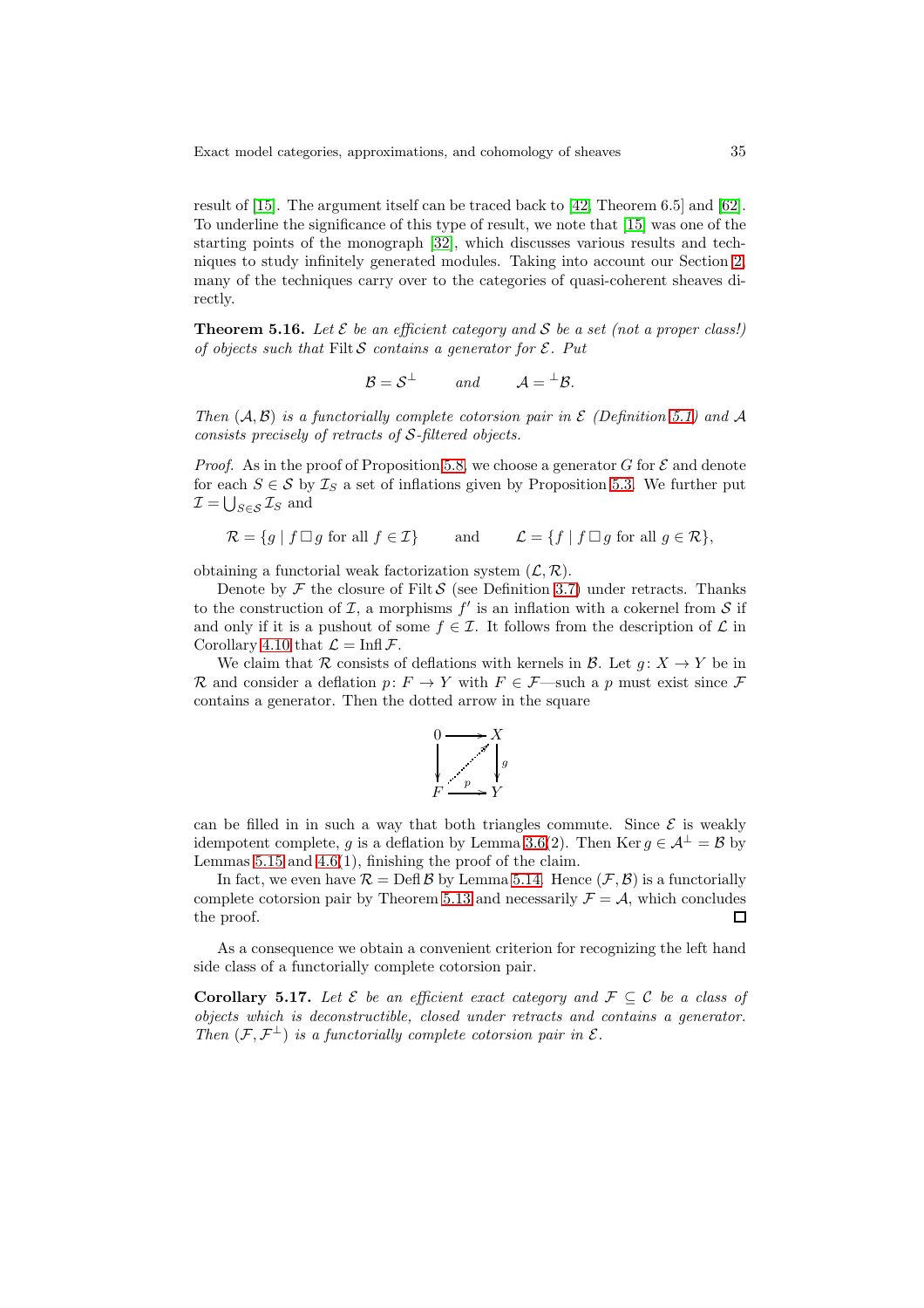*Proof.* If S is a set of objects such that  $\mathcal{F} = \text{Filt } S$ , then  $\mathcal{F} = {}^{\perp}(\mathcal{S}^{\perp})$  by Theorem [5.16.](#page-34-0) П

<span id="page-35-1"></span>A partial converse holds for Grothendieck categories, or more generally for exact categories of Grothendieck type which arise as in Theorem [3.16.](#page-16-1)

**Corollary 5.18.** Let  $\mathcal{E}$  be a deconstructible subcategory closed under retracts in a Grothendieck category, with the induced exact structure (hence  $\mathcal E$  is of Grothendieck type). If  $(A, B)$  is a (functorially) complete cotorsion pair such that  $B = S^{\perp}$  for a set S, then A is deconstructible, closed under retracts and contains a generator.

*Proof.* The only problem consists in proving that  $A$  is deconstructible, as we know that  $A$  is the collection of all *retracts of* objects in Filt  $S$ . But this follows from Proposition [3.19\(](#page-19-1)1) and Lemma [3.18.](#page-18-1) For the sake of completeness, we note that the proof of Proposition [3.19](#page-19-1) in [\[67\]](#page-68-11) uses the Hill Lemma (Proposition [3.14\)](#page-15-0).  $\Box$ 

### <span id="page-35-0"></span>6. Exact and hereditary model categories

In this section we shall give an account on Quillen model categories. The motivation for model categories is the following situation. We start with a category  $\mathcal C$  and a class of morphisms W, and we would like to understand the category  $\mathcal{C}[W^{-1}]$  where the morphisms in W are made artificially invertible. It is not difficult to construct such  $\mathcal{C}[W^{-1}]$  formally (see [\[26\]](#page-66-17)), up to a set-theoretic difficulty. Namely, the collections of morphisms  $\mathcal{C}[W^{-1}](X,Y)$  may be proper classes rather than sets—see [\[11\]](#page-65-10) for an example of this pathology. If  $(C, W)$  admits some extra structure making it a model category, the latter difficulty disappears, but there are more advantages as we shall see.

After recalling the classical properties of model categories, we aim at showing how model categories can be obtained using the tools from previous sections. The idea here is due to Hovey [\[42\]](#page-67-2).

6.1. The homotopy category of a model category. First, we shall briefly recall the general theory, as at this point this can be done rather quickly and efficiently. Standard sources for more information about the topic are [\[38,](#page-67-1) [41\]](#page-67-0).

<span id="page-35-2"></span>**Definition 6.1.** Let C be a category. A model structure on C is a triple (Cof, W, Fib) of classes of morphisms, called cofibrations, weak equivalences and fibrations, respectively, such that

- (MS1) W is closed under retracts and satisfies the 2-out-of-3 property for composition. That is, if  $f, g$  is a pair of composable morphisms in  $\mathcal C$  and two of  $f, g, gf$  are in W, so is the third.
- (MS2) (Cof, W ∩ Fib) and (Cof ∩ W, Fib) are weak factorization systems in  $\mathcal{C}$ .

Morphisms in Cof ∩ W are called *trivial cofibrations* and morphisms in W ∩ Fib are trivial fibrations.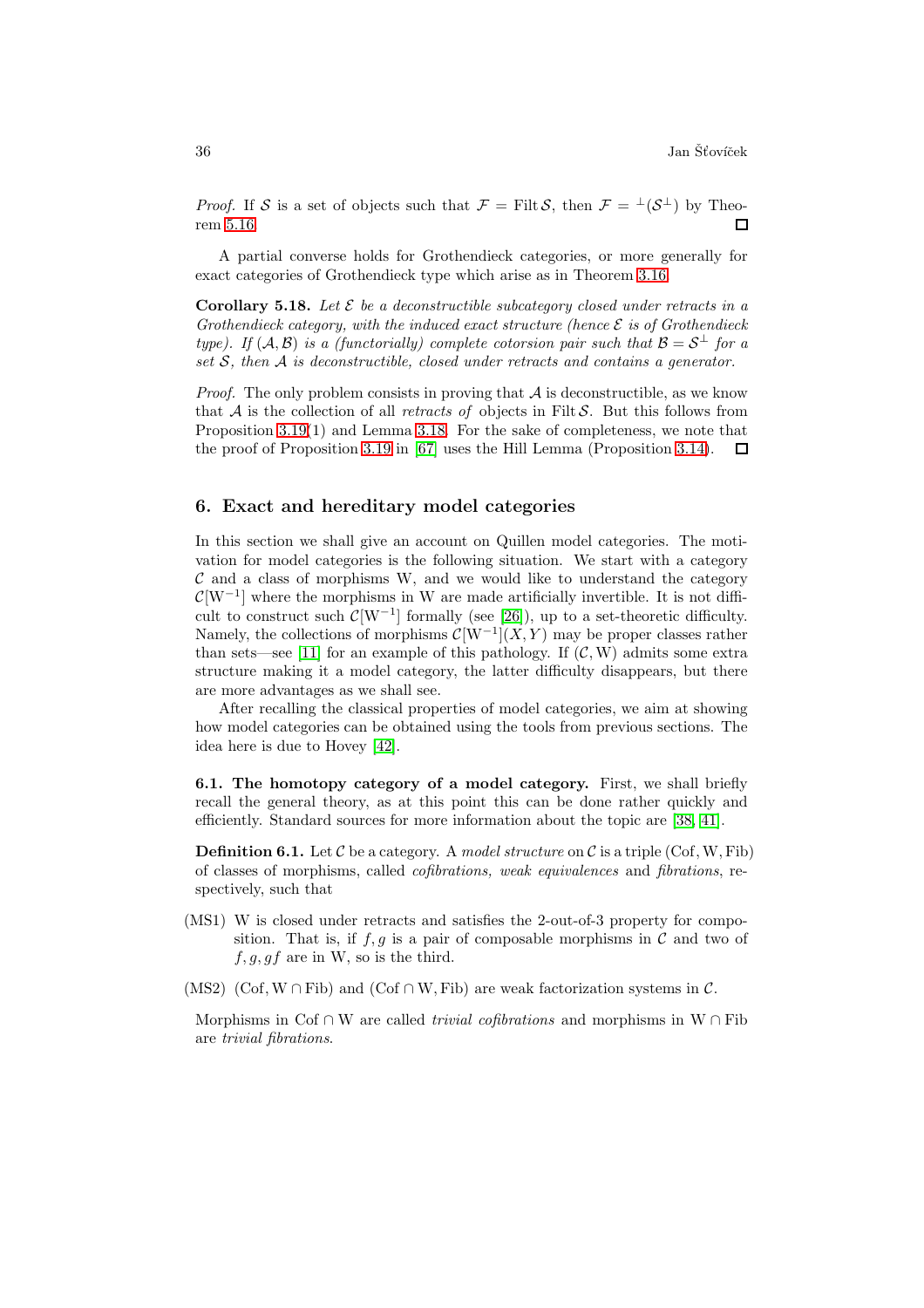A model category is a category with a model structure such that  $\mathcal C$  has an initial object ∅, a terminal object ∗, all pushouts of trivial cofibrations along trivial cofibrations exists, and dually all pullbacks of trivial fibrations along trivial fibrations exist.

Remark 6.2. The definition of a model structure on  $\mathcal{C}$ , although seemingly different, is equivalent to [\[41,](#page-67-0) Definition 1.1.3] up to one detail. We have dropped the functoriality of the weak factorization systems from (MS2). This subtle change is inessential for the theory discussed here and we have mostly done the change to be able to use Proposition [7.7.](#page-50-0) On the other hand, almost all weak factorization systems available in practice seem to be generated by a set of morphisms from the left hand side as in Theorem [4.8](#page-22-0) (such model structures are usually called cofibrantly generated, [\[38,](#page-67-1) 11.1.2]), so they functorial.

Our definition of a model category differs slightly from [\[38,](#page-67-1) Definition 7.1.3] and [\[41,](#page-67-0) Definition 1.1.4] in that we do not require existence of all limits and colimits in  $\mathcal{C}$ , but only  $\emptyset$ , \*, and certain pushouts and pullbacks. The reason for this digression is that exact categories of Grothendieck type are often not complete and cocomplete (see Example [3.17\)](#page-18-0), but our assumptions are enough for the fundamental Theorem [6.7](#page-37-0) below. Moreover, if  $C$  is an exact category and the two weak factorization systems in (MS2) are exact, then the existence of the pushouts and pullbacks which we need is implicit in the definition of an exact category, so that we even need no additional assumptions on (co)completeness of C!

If we have a model category, the existence of the initial and terminal object allows us to define cofibrant and fibrant objects of  $C$ , as well as cofibrant and fibrant "approximations" of any object.

<span id="page-36-0"></span>**Definition 6.3.** An object  $B \in \mathcal{C}$  is called *cofibrant* (*trivially cofibrant*) if  $\emptyset \to B$ is a cofibration (trivial cofibration, resp.) Dually  $X \in \mathcal{C}$  is fibrant (trivially fibrant) if  $X \to *$  is a fibration (trivial fibration, resp.)

If  $X \in \mathcal{C}$  is arbitrary and  $\emptyset \to CX \to X$  is a factorization of  $\emptyset \to X$  with respect to (Cof, W∩Fib), then CX is called a *cofibrant replacement* of X. Dually, the object FX in a factorization  $X \to FX \to *$  with respect to (Cof ∩ W, Fib) is called a fibrant replacement of X.

It is further useful to notice that a model structure is overdetermined in that two of Cof, W, Fib determine the third. Before discussing the homotopy category of a model category, we need to briefly recall the homotopy relations.

**Definition 6.4.** [\[41,](#page-67-0) 1.2.4] Let C be a model category and  $f, g: B \to X$  be two morphisms in  $\mathcal{C}$ .

(1) A cylinder object for B is a factorization of the codiagonal map  $\nabla$ : BIIB  $\rightarrow$  B into a cofibration  $(i_0, i_1)$  followed by a weak equivalence s:

 $B \amalg B \xrightarrow{(i_0,i_1)} B' \xrightarrow{s} B.$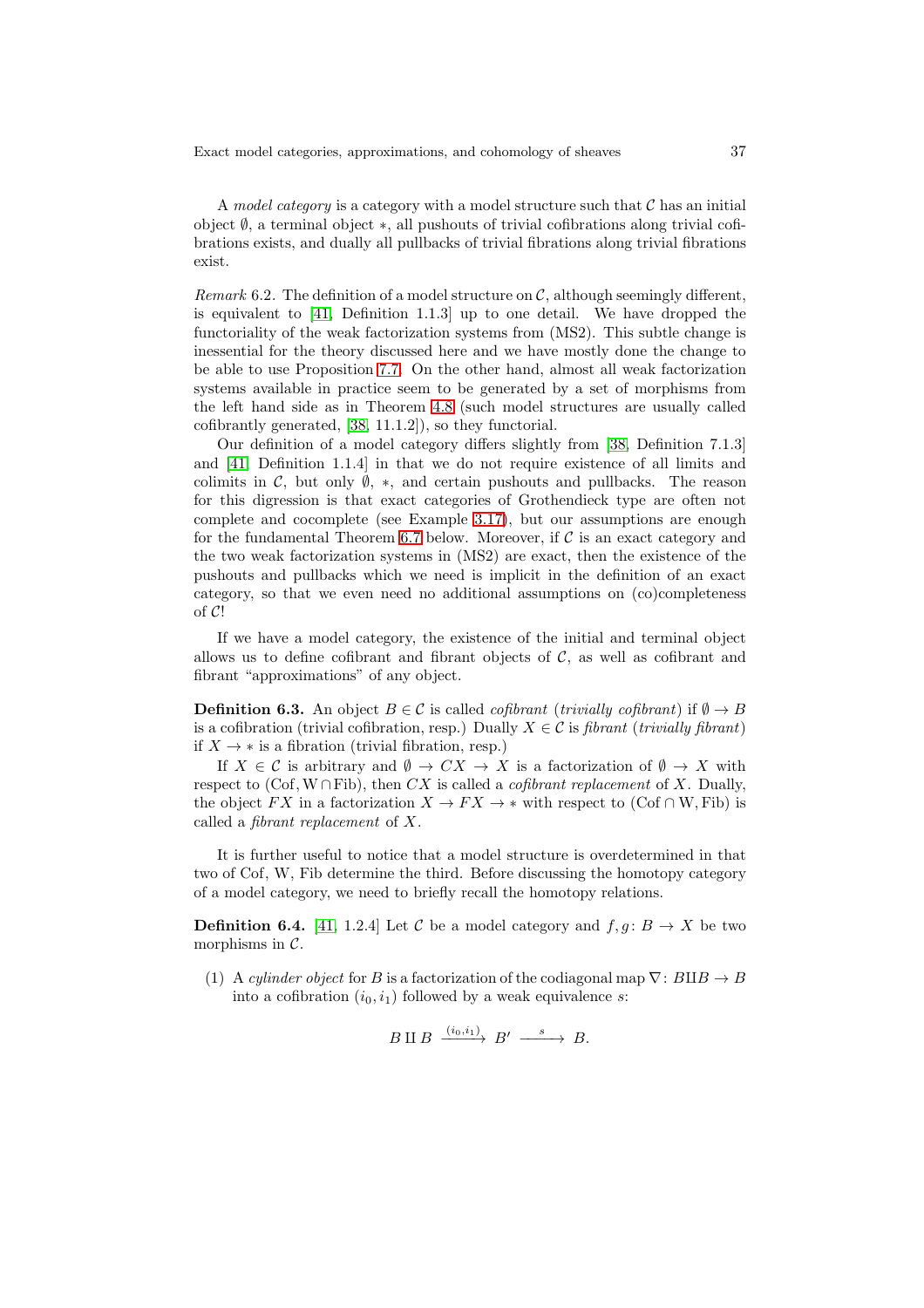(2) A path object for X is dually a factorization of the diagonal map  $\Delta: X \rightarrow$  $X \times X$  into a weak equivalence followed by a fibration:

$$
X \xrightarrow{r} X' \xrightarrow{\binom{p_0}{p_1}} X \times X.
$$

- (3) A left homotopy from f to g is a map  $H: B' \to X$  for some cylinder object B' for B such that such that  $Hi_0 = f$  and  $Hi_1 = g$ . We say that f and g are left homotopic, written  $f \sim_{\ell} g$ , if there is a left homotopy from f to g.
- (4) A right homotopy from f to g is a map  $K: B \to X'$  for some path object X' for X such that such that  $p_0K = f$  and  $p_1K = g$ . We say that f and g are right homotopic,  $f \sim_r g$ , if there is a right homotopy from f to g.
- (5) Morphisms f and g are said to be *homotopic*, written  $f \sim g$ , if they are both left and right homotopic.

Let us summarize the relevant properties of the homotopy relations.

**Proposition 6.5.** Let C be a model category and suppose that  $A, B \in \mathcal{C}$  are cofibrant and  $X, Y \in \mathcal{C}$  are fibrant. Then the following hold:

- (1) Morphisms  $f, g: B \to X$  are left homotopic if and only if they are right homotopic if and only if they are homotopic.
- (2) The homotopy is an equivalence relation on  $\mathcal{C}(B, X)$ .
- (3) If  $h: A \rightarrow B$  is a morphism and  $f \sim g$ , then  $fh \sim gh$ .
- (4) If  $h' : X \to Y$  is a morphism and  $f \sim g$ , then  $h'f \sim h'g$ .

Proof. The proof of [\[41,](#page-67-0) Proposition 1.2.5] applies. Here we need the existence of the pullbacks and pushouts from Definition [6.1](#page-35-2) for the transitivity of the homotopy relation.  $\Box$ 

After introducing a piece of traditional terminology, we shall state the key theorem about the localization  $\mathcal{C}[W^{-1}]$  of  $\mathcal{C}$ .

**Definition 6.6.** Let  $\mathcal{C}$  be a model category and W the class of weak equivalences. Then the category  $\mathcal{C}[W^{-1}]$  is called the *homotopy category* of  $\mathcal C$  and denoted by  $HoC.$ 

<span id="page-37-0"></span>**Theorem 6.7.** Let C together with (Cof, W, Fib) be a model category, let  $Q: \mathcal{C} \rightarrow$ Ho C be the canonical localization functor, and denote by  $\mathcal{C}_{cf}$  the full subcategory given by the objects which are cofibrant and fibrant.

(1) The composition  $\mathcal{C}_{cf} \stackrel{\subseteq}{\longrightarrow} \mathcal{C} \stackrel{Q}{\longrightarrow}$  Ho  $\mathcal C$  induces a category equivalence  $(\mathcal{C}_{cf}/\sim) \rightarrow$ Ho C, where  $\mathcal{C}_{cf}/\sim$  is defined by  $(\mathcal{C}_{cf}/\sim)(X,Y)=\mathcal{C}_{cf}(X,Y)/\sim$ . In particular,  $H_0C$  is a legal category with small homomorphisms spaces.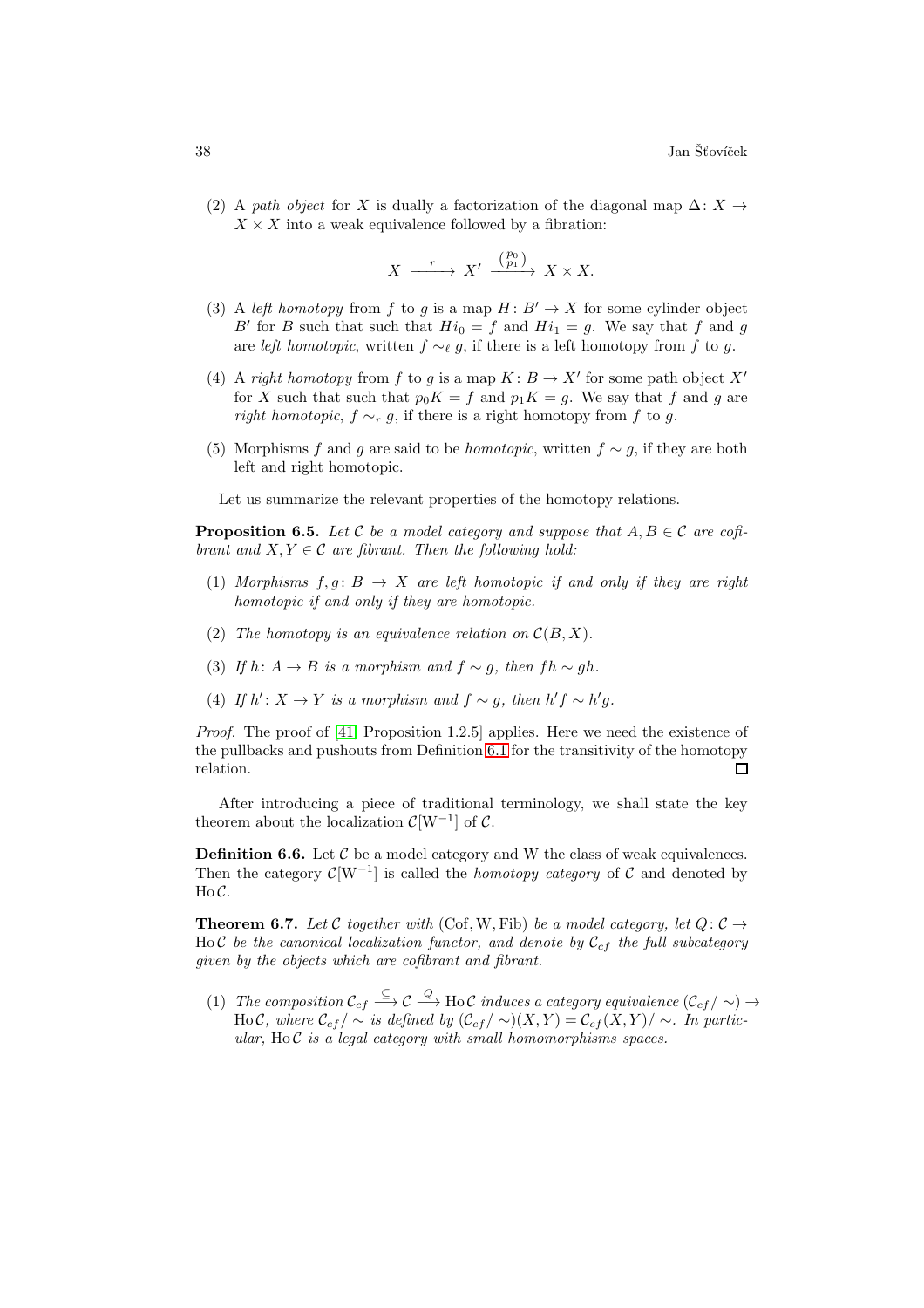- (2) If  $X \in \mathcal{C}$  is cofibrant and  $Y \in \mathcal{C}$  is fibrant, then Q induces an isomorphism  $\mathcal{C}(X,Y)/\sim \stackrel{\cong}{\longrightarrow} {\rm Ho}\,\mathcal{C}(QX, QY)$ . In particular, there are canonical isomorphisms  $\mathcal{C}(CX,FY)/\sim \stackrel{\cong}{\longrightarrow} \text{Ho }\mathcal{C}(QX,QY)$  for arbitrary  $X,Y\in \mathcal{C}$ , where  $CX$ is a cofibrant replacement of  $X$  and  $FY$  is a fibrant replacement of  $Y$ .
- (3) If  $f: X \to Y$  is a morphism in C, them Qf is an isomorphisms if and only if f is a weak equivalence.

Proof. These are standard facts dating back to [\[60\]](#page-68-0). We refer to [\[41,](#page-67-0) Theorem 1.2.10] or [\[38,](#page-67-1) §8.4] for a proof.  $\Box$ 

<span id="page-38-1"></span>**6.2.** Exact model structures. It is no surprise that following  $[42]$ , we shall focus on exact categories with model structure compatible with the exact structure.

**Definition 6.8.** Let  $\mathcal{E}$  be an exact category. An exact model structure on  $\mathcal{E}$  is a model structure (Cof, W, Fib) such that  $(Cof, W \cap Fib)$  and  $(Cof \cap W, Fib)$  are exact weak factorization systems in the sense of Definition [5.11.](#page-30-1) An exact model category is a weakly idempotent complete exact category  $\mathcal E$  together with an exact model structure.

Exact model structures are clearly determined by the classes of cofibrant and fibrant objects  $\mathcal C$  and  $\mathcal F$ , respectively. Following the same philosophy, we shall consider the class  $W$  of trivial objects instead of the class W of weak equivalences. Here, and object  $X \in \mathcal{E}$  is *trivial* if  $0 \to X$  is a weak equivalence.

The next theorem is a result due to Hovey [\[42\]](#page-67-2) which describes what conditions the classes C,  $W$ ,  $\mathcal F$  must satisfy in order to determine an exact model structure on  $\mathcal{E}$ . The result was stated in this generality in [\[31\]](#page-66-13), but we prefer to give a full proof here.

<span id="page-38-0"></span>**Theorem 6.9.** Let  $\mathcal{E}$  be a weakly idempotent complete exact category. There is a bijective correspondence between exact model structures on  $\mathcal E$  and the triples of classes  $(C, W, \mathcal{F})$  satisfying the following conditions

- (1) W is closed under retracts and satisfies the 2-out-of-3 property for extensions. That is, if  $0 \to X \to Y \to Z \to 0$  is a conflation in  $\mathcal E$  and two of X, Y, Z are in W, then so is the third.
- (2)  $(C, W \cap \mathcal{F})$  and  $(C \cap W, \mathcal{F})$  are complete cotorsion pairs in  $\mathcal{E}$ .

The correspondence assigns to  $(C, W, \mathcal{F})$  the model structure (Cof, W, Fib) such that

- (a)  $c \in \text{Cof } i\text{f}$  and only if c is an inflation with cokernel in C.
- (b)  $w \in W$  if and only if  $w = w_d w_i$  for an inflation  $w_i$  with cokernel in W and a deflation  $w_d$  with kernel in W,
- (c)  $f \in$  Fib if and only if f is a deflation with kernel in  $\mathcal{F}$ .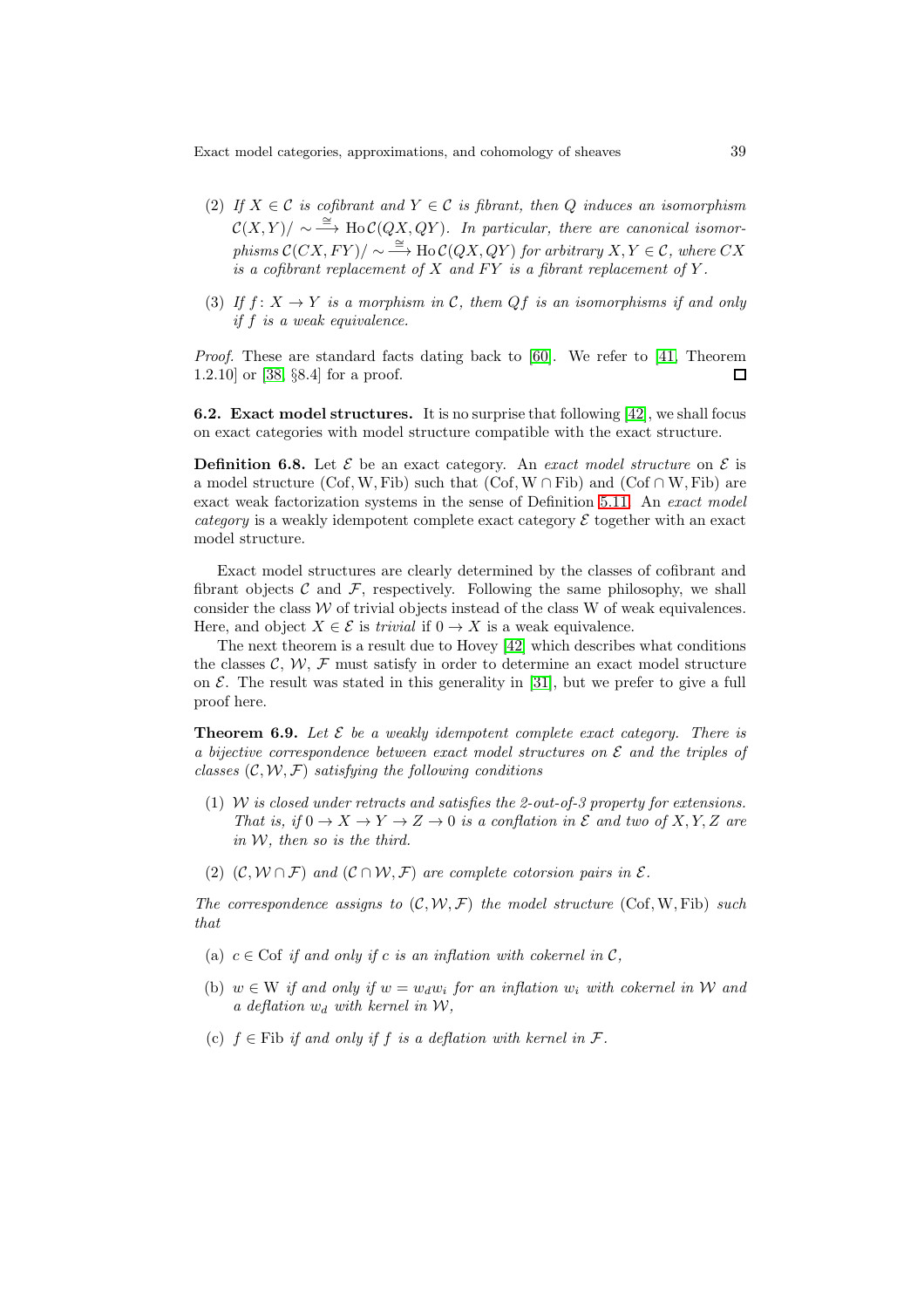The inverse assigns to (Cof, W, Fib) the triple  $(C, W, \mathcal{F})$  such that C is the class of cofibrant objects, W is the class of trivial objects, and  $\mathcal F$  is the class of fibrant objects.

<span id="page-39-2"></span>Remark 6.10. If  $\mathcal E$  is an efficient exact category (Definition [3.4\)](#page-11-0) and the two cotorsion pairs  $(C, W \cap F)$  and  $(C \cap W, F)$  are both of the form  $(\perp(S^{\perp}), S^{\perp})$  for a set S as in Theorem [5.16,](#page-34-0) then the resulting exact model structure is cofibrantly generated in the sense of [\[38,](#page-67-1) Definition 11.1.2]. This is a very usual situation thanks to results in [\[32,](#page-67-6) [67\]](#page-68-11). In such a case, approximations with respect to the two cotorsion pairs and the corresponding weak factorization systems from Definition [6.1](#page-35-2) are all functorial.

<span id="page-39-1"></span>Once we prove the theorem, there is an immediate corollary which poses further restrictions on the possible classes of trivial objects.

Corollary 6.11. Let  $\mathcal E$  be an exact model category with the exact structure given by  $(C, W, \mathcal{F})$ . Then the class W of trivial objects is generating and cogenerating in E.

<span id="page-39-0"></span>Before proving the theorem, we need to establish three lemmas. The first of them is syntactically very similar to a necessary condition for the calculus of noncommutative fractions, see [\[26,](#page-66-17) p. 12, cond. 2.2.c)].

**Lemma 6.12.** [\[42,](#page-67-2) 5.6] Let  $\mathcal{E}$  be a weakly idempotent complete exact category and  $(C, W, \mathcal{F})$  be a triple satisfying (1) and (2) from the statement of Theorem [6.9.](#page-38-0) Denote TCof = Infl( $\mathcal{C} \cap \mathcal{W}$ ) and TFib = Defl( $\mathcal{W} \cap \mathcal{F}$ ), and suppose we have a pair of composable morphisms  $p \in \text{TFib}$  and  $i \in \text{TCof}$ . Then there is commutative square

$$
X \xrightarrow{j} U
$$
  
\n
$$
p \downarrow \qquad \qquad \downarrow q
$$
  
\n
$$
Y \xrightarrow{i} Z
$$

with  $j \in \text{TCof}$  and  $q \in \text{TFib}$ .

*Proof.* If Cof = Infl C as in (a) in the theorem, then (Cof, TFib) is an exact weak factorization system by Theorem [5.13.](#page-31-0) Consider a factorization of  $ip = qj$  of ip with respect to (Cof, TFib). We shall prove that  $q, j$  have the desired properties. Using Lemma [3.6,](#page-12-1) [\[10,](#page-65-5) Proposition 3.1] and the exact  $3 \times 3$  lemma [10, Corollary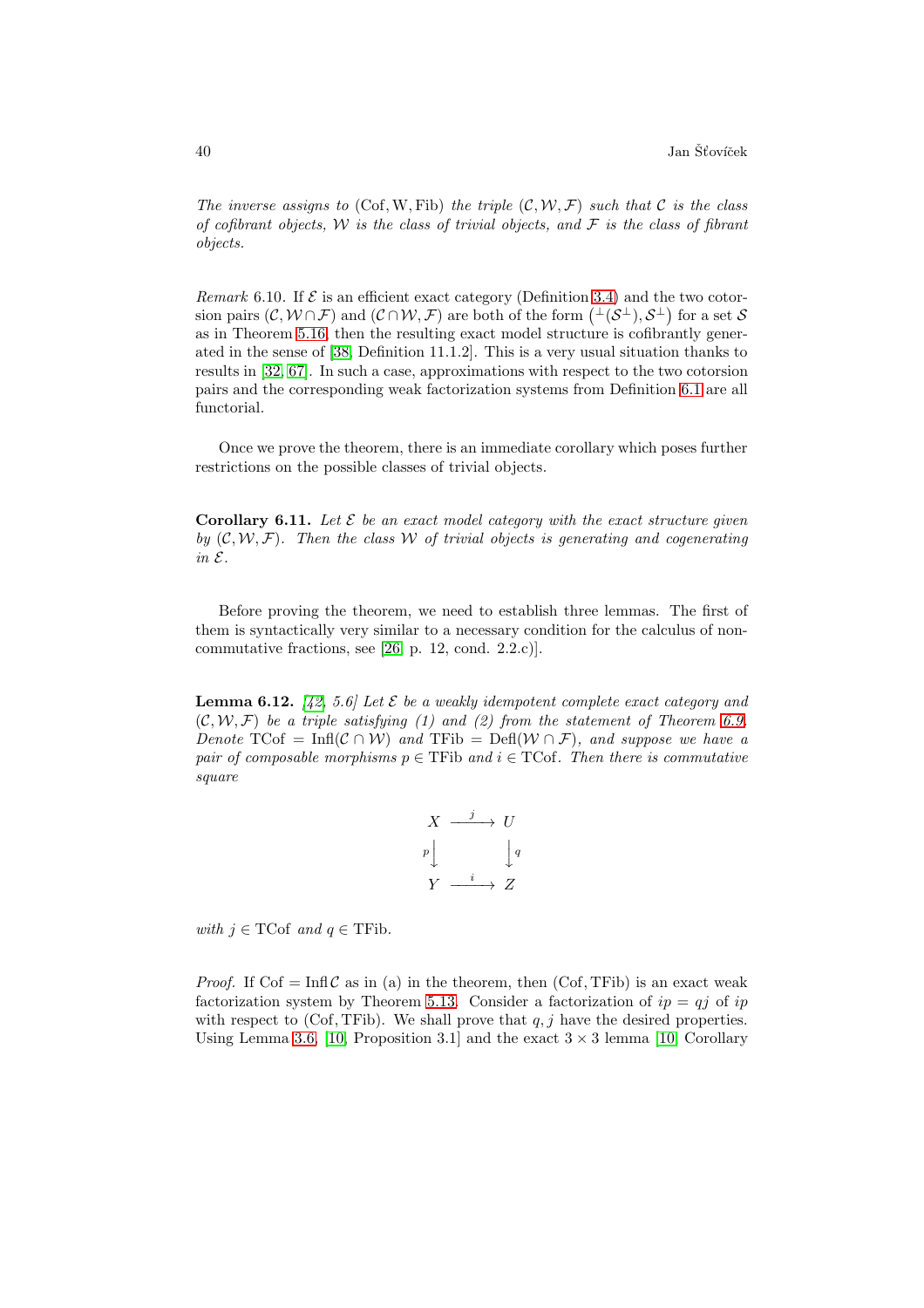3.6], we obtain a commutative diagram with conflations in rows and columns



Our task reduces to proving that Coker  $j \in \mathcal{W}$ . To this end,  $V \in \mathcal{W}$  since Ker p, Ker  $q \in \mathcal{W}$ , and Coker  $j \in \mathcal{W}$  since  $V$ , Coker  $i \in \mathcal{W}$ .  $\Box$ 

<span id="page-40-0"></span>The second one will be useful for proving the 2-out-of-3 property for W when we start from  $(C, W, \mathcal{F})$ .

**Lemma 6.13.** Let  $\mathcal{E}$  be a weakly idempotent complete exact category,  $(\mathcal{C}, \mathcal{W}, \mathcal{F})$  be a triple satisfying (1) and (2) from Theorem [6.9,](#page-38-0) and let Cof, TCof, Fib, TFib be as above. Let further  $f: X \to Y$  and  $g: Y \to Z$  be a pair of composable morphisms.

- (1) If  $gf \in Fib$ ,  $f \in Cof$  and two of the following conditions hold, then so does the third:
	- (a)  $f \in \text{TCof}$ ,
	- (b) g is a deflation and Coker  $g \in \mathcal{W}$ ,
	- (c)  $gf \in \text{TFib.}$
- (2) If  $q f \in \text{Cof}$  and  $q \in \text{Fib}$  and two of the following conditions hold, then so does the third:
	- (a) f is an inflation and Ker  $f \in \mathcal{W}$ ,
	- (b)  $q \in \text{TFib}$ ,
	- (c)  $gf \in \text{TCof}.$

*Proof.* We will prove only (1) as (2) is dual. Our assumption says that  $gf$  is a deflation, and so is q by Lemma [3.6.](#page-12-1) Using Lemma [3.6](#page-12-1) again together with [\[10,](#page-65-5) Proposition 2.12], we construct a commutative diagram with conflations in rows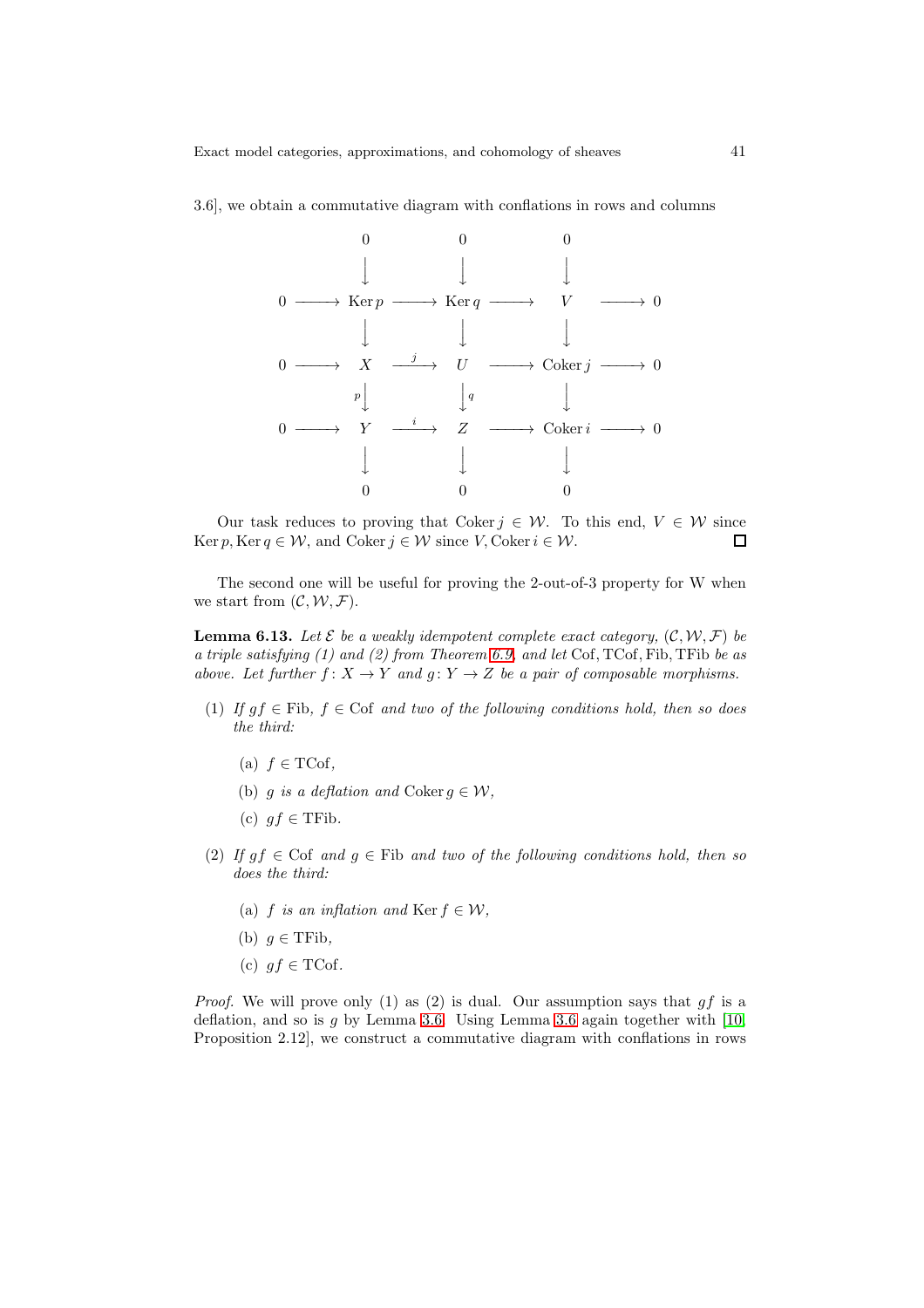and columns:



The conclusion follows from the 2-out-of-3 property of  $W$  applied to the leftmost vertical conflation.  $\Box$ 

<span id="page-41-0"></span>The last lemma characterizes weak equivalences among inflations and deflations when starting with an exact model structure  $(Cof, W, Fib)$ .

**Lemma 6.14.** Let  $\mathcal{E}$  together with (Cof, W, Fib) be an exact model category. If f is an inflation, then  $f \in W$  if and only if Coker f is a trivial object. Dually if q is a deflation, then  $g \in W$  if and only if  $\text{Ker } g$  is a trivial object.

Proof. We will only prove the statement for inflations, the other case being dual. Let f be an inflation and factor f as  $f = pi$  with respect to (Cof, W∩Fib). Using Lemma [3.6,](#page-12-1) we get a commutative diagram

$$
0 \longrightarrow X \xrightarrow{i} Z \longrightarrow C \longrightarrow 0
$$
  
\n
$$
\parallel \qquad \downarrow p \qquad \qquad \downarrow q
$$
  
\n
$$
0 \longrightarrow X \xrightarrow{f} Y \longrightarrow \operatorname{Coker} f \longrightarrow 0
$$

Note that  $q$  is a trivial cofibration since the right hand side square is a pushout square by [\[10,](#page-65-5) Proposition 2.12]. Now f is a weak equivalence if and only if i is a trivial cofibration if and only if  $C$  is trivially cofibrant. Inspecting the composition  $C \stackrel{q}{\rightarrow} \text{Coker } f \rightarrow 0$ , the latter is also equivalent to Coker  $f \rightarrow 0$  being a weak equivalence, or in other words, to the fact that  $Coker f$  is a trivial object.  $\Box$ 

Now we can finish the proof of Theorem [6.9.](#page-38-0)

*Proof of Theorem [6.9.](#page-38-0)* Using the notation  $TCof = Infl(C \cap W)$  and  $TFib = Def(N \cap W)$  $\mathcal{F}$ ), it is clear from Theorem [5.13](#page-31-0) that (Cof, TFib) is an exact weak factorization system if and only if  $(C, W \cap F)$  is a complete cotorsion pair, and similarly for  $(TCof, Fib)$  and  $(C \cap W, \mathcal{F})$ .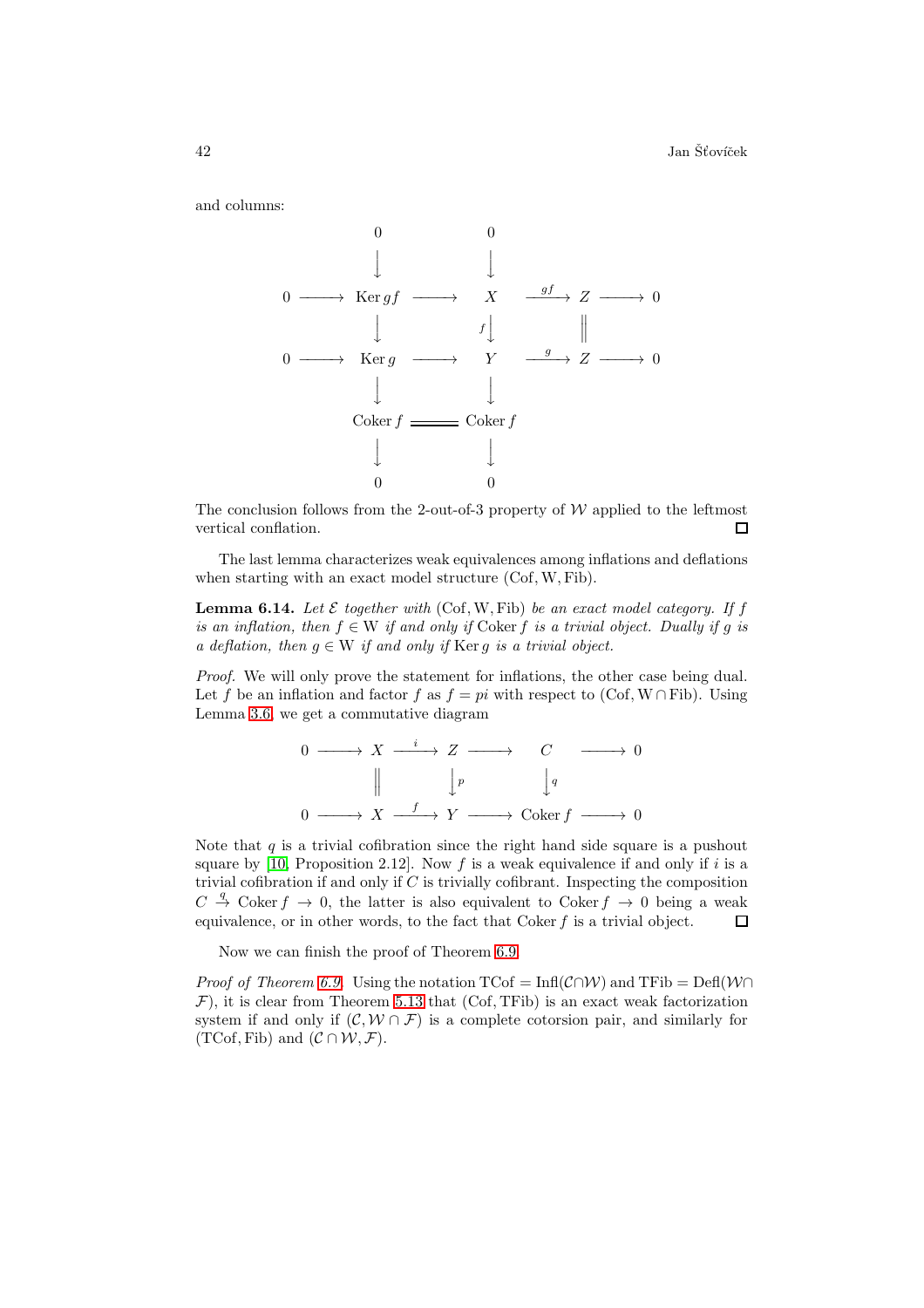Suppose now that  $(C, W, \mathcal{F})$  is a triple satisfying (1) and (2). Note that the assumptions make sure that  $(C \cap W, W \cap \mathcal{F})$  is a complete cotorsion pair in W when the latter is viewed as an exact category with the exact structure induced from  $\mathcal E$  (see Proposition [3.1\)](#page-10-1).

Let W be the class of morphisms as in (b). The same argument as in the proof of Theorem [5.13](#page-31-0) shows that all morphisms  $w \in W$  factorize as  $w = pi$ with  $i \in \text{TCof}$  and  $p \in \text{TFib}$ . Indeed, if w is an inflation with cokernel in W or a deflation with kernel in W, we construct a diagram similar to  $(1)$  in page [34](#page-32-0) with approximation sequences with respect to  $(C \cap W, W \cap \mathcal{F})$ . If  $w = w_d w_i$ , we construct a commutative diagram

$$
X \xrightarrow{i_1} Z_1 \xrightarrow{i_2} Z_2
$$
  
\n
$$
\parallel \qquad \qquad \downarrow p_1 \qquad \qquad \downarrow p_2
$$
  
\n
$$
X \xrightarrow{w_i} Z \xrightarrow{w_d} Y
$$

with  $i_1, i_2 \in \text{TCof}$  and  $p_1, p_2$  is TFib, and we use the fact that  $\mathcal{C} \cap \mathcal{W}$  is closed under extensions.

An immediate consequence of the latter description of W and Lemma [6.13](#page-40-0) is that  $TCof = Cof \cap W$  and  $TFib = W \cap Fib$ . This yields the two weak factorization systems required by Definition [6.1\(](#page-35-2)MS2).

It also easily follows that W is closed under compositions. Indeed, if  $i_1, i_2 \in$ TCof and  $p_1, p_2 \in \text{TFib such that the composition } c = (p_2 i_2)(p_1 i_1)$  exists, we can write  $c = (p_2q)(ji_1)$  for  $j \in \text{TCof}$  and  $q \in \text{TFib}$  by Lemma [6.12.](#page-39-0)

Next we claim that W has the 2-out-of-3 property for composition. We shall prove that if  $w = pi \in W$  with  $i \in T\text{Cof}$  and  $p \in T\text{Fib}$ , and if  $wf = pi f \in W$  for some morphism f, then  $f \in W$ . Since we can factor f into a morphism from Cof followed by a morphism from TFib, we can without loss of generality assume that  $f \in \text{Cof.}$  As  $wf \in W$ , we can write  $p(if) = qj$  for some  $j \in \text{TCof}$  and  $q \in \text{TFib.}$ If we form the pushout of  $if \in \text{Cof}$  and  $j \in \text{TCof}$ , we get a commutative diagram



As clearly  $k \in \text{TCof}$  and  $p = sk \in \text{TFib}$ , the morphism s is a deflation with Ker  $s \in \mathcal{W}$  by Lemma [6.13.](#page-40-0) As  $q = s\ell$ , we can apply Lemma [6.13](#page-40-0) again and we show that  $\ell \in \text{TCof}$ . Then clearly  $if \in \text{TCof}$  as the square in the above diagram is a pushout square. Finally, the conflation

$$
0 \longrightarrow \text{Coker } f \longrightarrow \text{Coker } if \longrightarrow \text{Coker } i \longrightarrow 0
$$

for the composition if obtained using [\[10,](#page-65-5) Lemma 3.5] shows that Coker  $f \in \mathcal{W}$ . Hence  $f \in \text{TCof} \subseteq W$ . The remaining case is dual and we have proved the claim.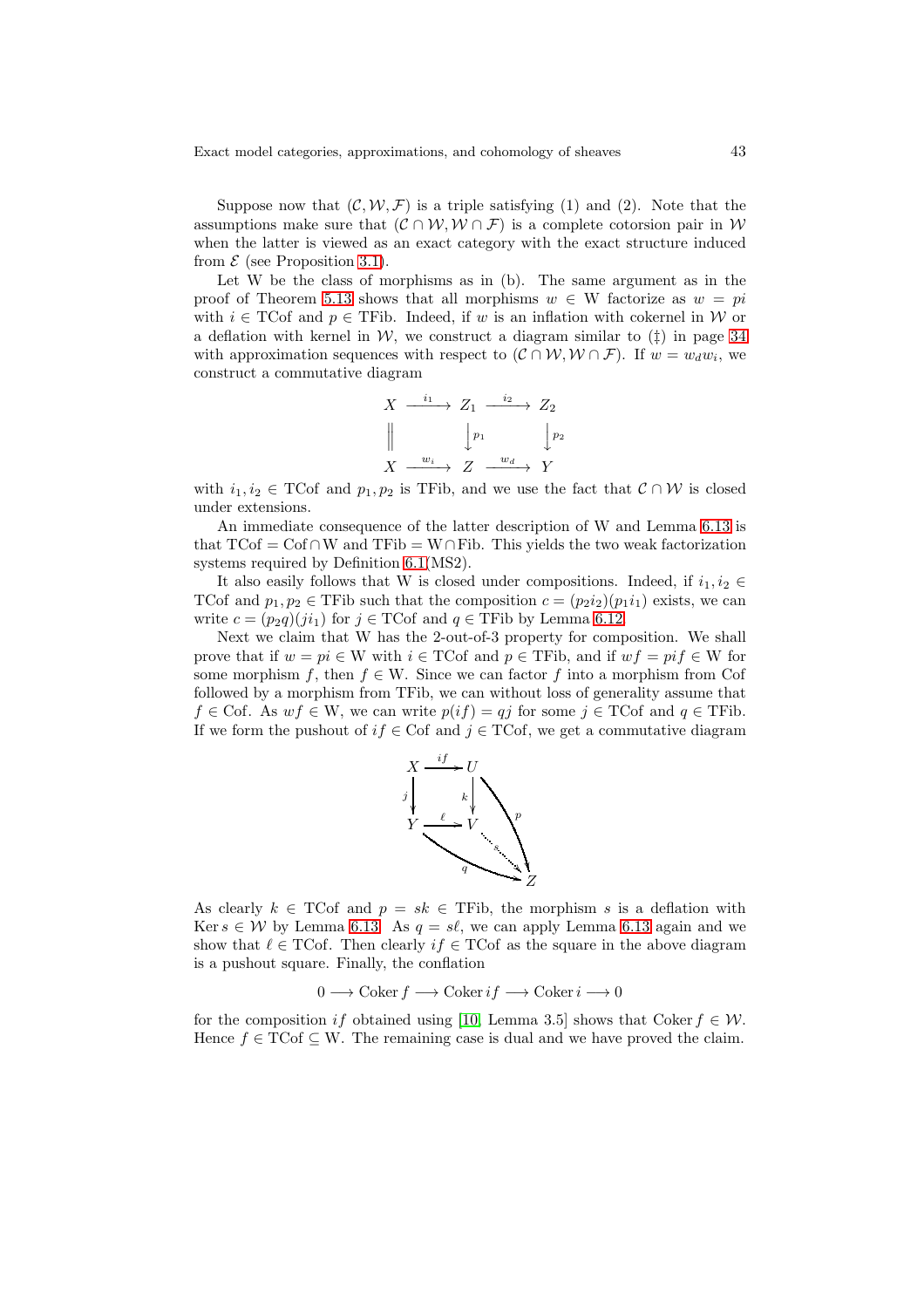Finally, let  $w = w_1 \oplus w_2$ :  $X_1 \oplus X_2 \rightarrow Y_1 \oplus Y_2$  and suppose  $w \in W$ . Then  $w_n$  factor as  $w_n = p_n i_n$ ,  $i_n \in \text{Cof}, p_n \in \text{TFib},$  for  $n = 1, 2$ . Comparing this factorization with the one for  $w = pi$  with  $i \in \text{TCof}, p \in \text{TFib}$  for w, and using the 2-out-of-3 property for W proved above, we see that  $i_n \in \text{TCof}$  for  $n = 1, 2$ . Thus W us closed under retracts, finishing the proof that (Cof,W, Fib) is an exact model structure on  $\mathcal{E}.$ 

Suppose conversely that (Cof,W, Fib) is an exact model structure, and denote by  $\mathcal{C}, \mathcal{W}, \mathcal{F}$  the classes of cofibrant, trivial, and fibrant objects, respectively. Then  $(C, W \cap F)$  and  $(C \cap W, F)$  are functorially complete cotorsion pairs in E by Theorem [5.13.](#page-31-0) As W is closed under retractions, so is  $W$ . In order to prove the 2-out-of-3 property for extensions for  $W$ , let

$$
0\longrightarrow W_1\longrightarrow W_2\longrightarrow W_3\longrightarrow 0
$$

be a conflation. Then if two of  $0 \to W_1, W_1 \to W_2$  and  $0 \to W_2$  belong to W, so does the third. If we apply Lemma [6.14,](#page-41-0) we deduce that if two of  $W_1, W_2, W_3$  are trivial objects, so is the third. Hence  $(C, W, \mathcal{F})$  satisfies Theorem [6.9\(](#page-38-0)1) and (2), as required.  $\Box$ 

6.3. Hereditary model structures and triangles. An expected but important point is that the homotopy category of an exact model category often carries a natural algebraic triangulated structure. To this end, recall that a Frobenius exact category is an exact category  $\mathcal{E}'$  such that

- (1)  $\mathcal{E}'$  has enough projective and injective objects, and
- (2) the classes of projective and injective objects coincide.

If  $\mathcal{E}'$  is such a category, then the quotient  $\underline{\mathcal{E}'}$  of  $\mathcal{E}'$  modulo the two-sided ideal of all morphisms which factor through projective injective objects is naturally a triangulated category. We refer to [\[35,](#page-67-16) Chapter I] for details. Triangulated categories which arise in this way are called algebraic [\[48,](#page-67-17) §7].

<span id="page-43-0"></span>In order to describe the prospective triangles, we adapt the definition of cofiber sequences from [\[41,](#page-67-0) Chapter 6], incorporating the ideas from [\[35\]](#page-67-16).

**Definition 6.15.** Let  $\mathcal{E}$  together with  $(\mathcal{C}, \mathcal{W}, \mathcal{F})$  be an exact model category. A sequence of morphisms

$$
X \xrightarrow{u} Y \xrightarrow{v} Z \xrightarrow{w} \Sigma X
$$

is called a *cofiber sequence* if  $u, v, w$  fit into the following diagram

$$
0 \longrightarrow X \longrightarrow W \longrightarrow \Sigma X \longrightarrow 0
$$
  
\n
$$
u \downarrow \qquad \qquad \downarrow \qquad \qquad \parallel
$$
  
\n
$$
0 \longrightarrow Y \xrightarrow{v} Z \xrightarrow{w} \Sigma X, \longrightarrow 0
$$

where both rows are conflations in  $\mathcal E$  and  $W \in \mathcal W$ .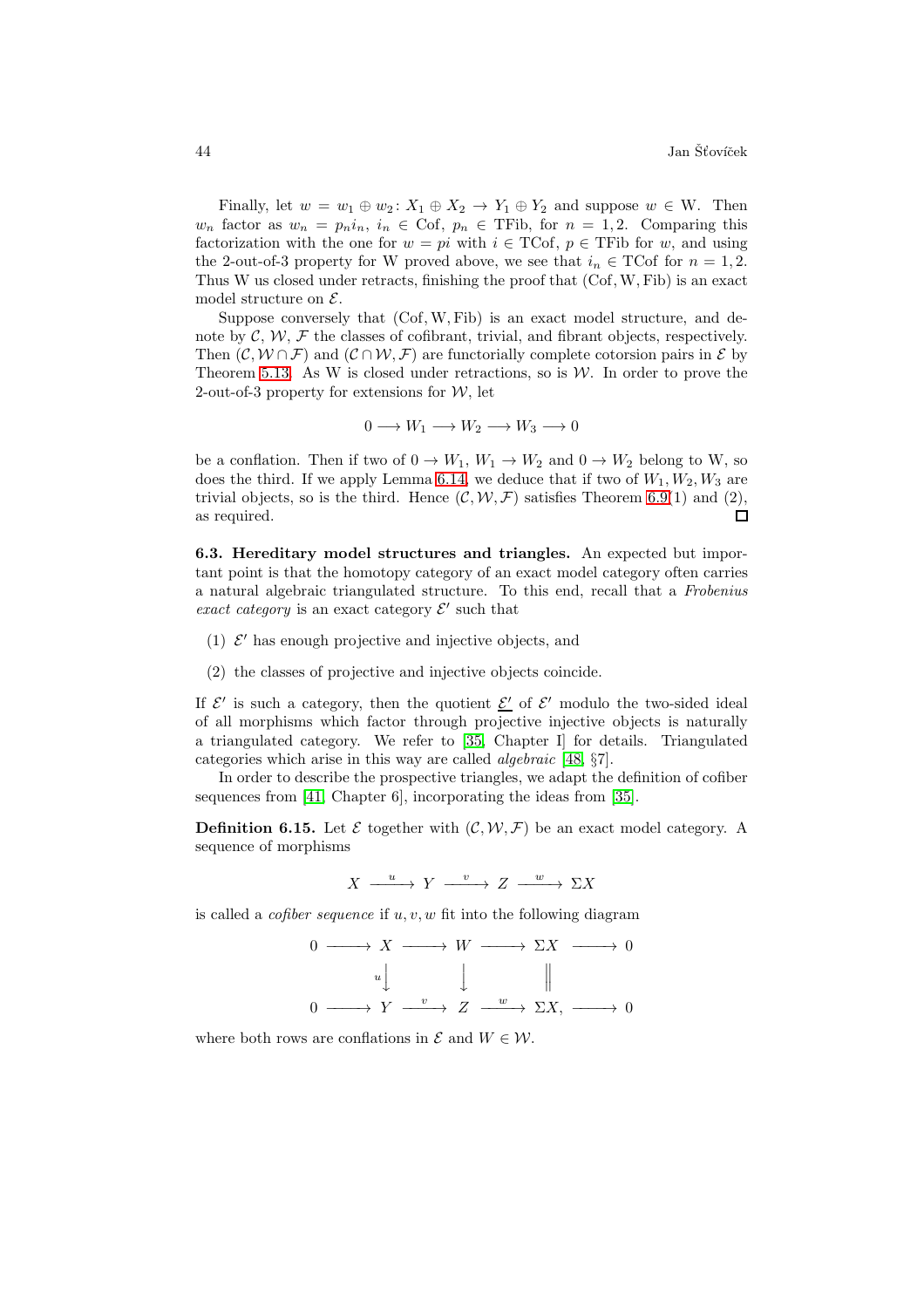In order to understand the homotopy category of an exact model category, we must first better understand the homotopy relations. We summarize the essentials in the following lemma.

<span id="page-44-1"></span>**Lemma 6.16.** Let  $\mathcal{E}$  be an exact model category and  $f, g: X \rightarrow Y$  be two morphisms.

- (1) f and g are right homotopic if and only if  $f g$  factors through a trivially cofibrant object.
- (2) f and g are left homotopic if and only if  $f g$  factors through a trivially fibrant object.
- (3) If  $X$  is cofibrant and  $Y$  is fibrant, then  $f$  and  $g$  are homotopic if and only if  $f - q$  factors through a trivially fibrant and cofibrant object.

Proof. We refer to [\[31,](#page-66-13) Proposition 4.4] or [\[6,](#page-65-0) Proposition 1.1.14].

$$
\Box
$$

As indicated above, we need another condition in order to construct an algebraic triangulated structure—we need our model structure to be hereditary. The significance of this notion in connection to exact model structures has been very well demonstrated in the work of Gillespie [\[27,](#page-66-1) [28,](#page-66-2) [29,](#page-66-3) [30,](#page-66-4) [31\]](#page-66-13). The property we are interested in is described by the following lemma.

<span id="page-44-0"></span>**Lemma 6.17.** Let  $\mathcal E$  be a weakly idempotent complete exact category and  $(\mathcal A, \mathcal B)$ be a cotorsion pair in  $\mathcal E$  such that  $\mathcal A$  is generating and  $\mathcal B$  is cogenerating (e.g. if  $(A, B)$  is complete). Then the following are equivalent:

- (1)  $\text{Ext}_{\mathcal{E}}^n(A, B) = 0$  for each  $A \in \mathcal{A}, B \in \mathcal{B}$  and  $n \geq 1$ .
- (2)  $\text{Ext}_{\mathcal{E}}^2(A, B) = 0$  for each  $A \in \mathcal{A}, B \in \mathcal{B}$ .
- (3) If  $f: A_1 \to A_2$  is a deflation with  $A_1, A_2 \in \mathcal{A}$ , then Ker  $f \in \mathcal{A}$ .
- (4) If  $g: B_1 \to B_2$  is an inflation with  $B_1, B_2 \in \mathcal{B}$ , then Coker  $g \in \mathcal{B}$ .

Proof. Essentially the same proof as in [\[65,](#page-68-1) Lemma 4.25] applies and the straightforward modifications for our setting can be made using results in [\[10,](#page-65-5) §7]. Alternatively, a different proof for  $(A, B)$  complete was given in [\[6,](#page-65-0) Proposition 1.1.12].

The crucial implications are (3)  $\implies$  (1) and (4)  $\implies$  (1). The other being dual, it suffices to prove the first one. The key point is that using an argument very similar to [\[36,](#page-67-18) Lemma I.4.6(i)] we construct for any n-fold extension  $\varepsilon: 0 \rightarrow$  $B \to E_n \to \cdots \to E_1 \to A \to 0$  a commutative diagram

$$
\tilde{\varepsilon}: \quad 0 \longrightarrow B \xrightarrow{\ell} A_n \longrightarrow \cdots \longrightarrow A_1 \longrightarrow A \longrightarrow 0
$$
\n
$$
\downarrow \qquad \qquad \downarrow \qquad \qquad \parallel
$$
\n
$$
\varepsilon: \quad 0 \longrightarrow B \longrightarrow E_n \longrightarrow \cdots \longrightarrow E_1 \longrightarrow A \longrightarrow 0
$$

with  $A_i \in \mathcal{A}$  for  $i = 1, \ldots, n-1$  and deflations in all columns. Since  $\tilde{\varepsilon}$  clearly represents the same element of  $Ext_{\mathcal{E}}^n(A, B)$  as  $\varepsilon$  and the kernel of  $A_i \to A_{i-1}$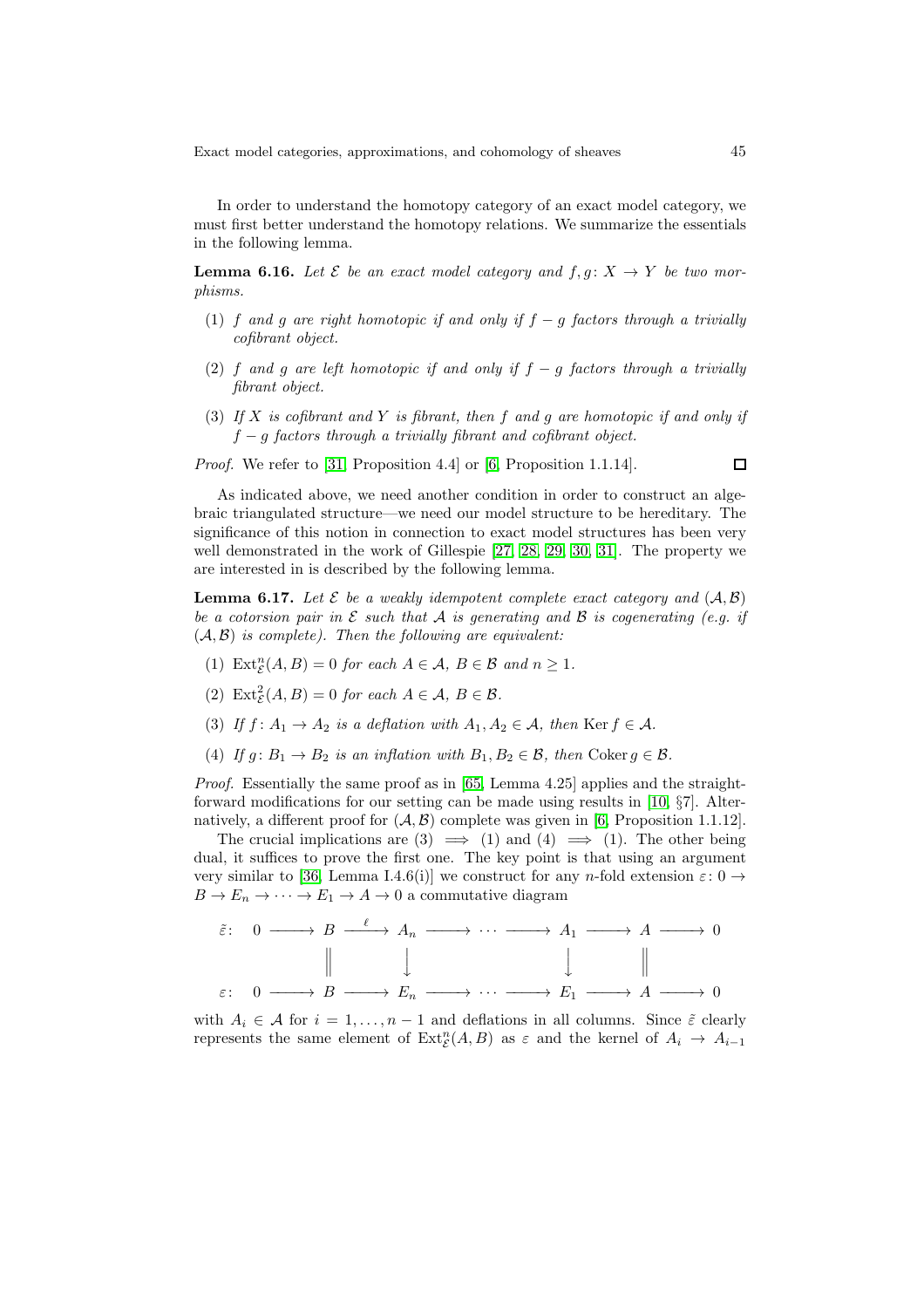belongs to A by (3) for every  $1 \leq i \leq n-1$  (here  $A_0 = A$  by convention), we deduce that  $\ell: B \to A_n$  splits and  $\tilde{\varepsilon}$  represents the zero element.  $\Box$ 

**Definition 6.18.** Let  $\mathcal{E}$  be a weakly idempotent complete exact category. A hered*itary cotorsion pair* is a cotorsion pair  $(A, B)$  in  $\mathcal E$  satisfying the equivalent condi-tions of Lemma [6.17](#page-44-0) (including that  $A$  is generating and  $B$  cogenerating).

<span id="page-45-1"></span>**Definition 6.19.** Let  $\mathcal{E}$  be a weakly idempotent complete exact category and let  $(C, W, \mathcal{F})$  be a triple specifying an exact model structure as in Theorem [6.9.](#page-38-0) The model structure is called *hereditary* if the cotorsion pairs  $(C, W \cap \mathcal{F})$  and  $(C \cap W, \mathcal{F})$ are hereditary.

A hereditary model category is an exact model category with a hereditary model structure.

<span id="page-45-0"></span>One of the key points about hereditary complete cotorsion pairs is that the following version of the Horseshoe Lemma holds:

**Lemma 6.20.** Let  $\mathcal{E}$  be a weakly idempotent complete exact category and  $(A, \mathcal{B})$ be a complete hereditary cotorsion pair. Suppose we have the solid part of the commutative diagram



with a conflation in the upper row and approximation sequences in the two columns. Then the dotted part can be completed so that all rows are conflations and all columns are approximation sequences.

Proof. A proof can be found for instance in [\[32,](#page-67-6) Lemma 5.2.3] and other references in [\[71,](#page-69-0) Lemma 3.3]. We construct the pushout

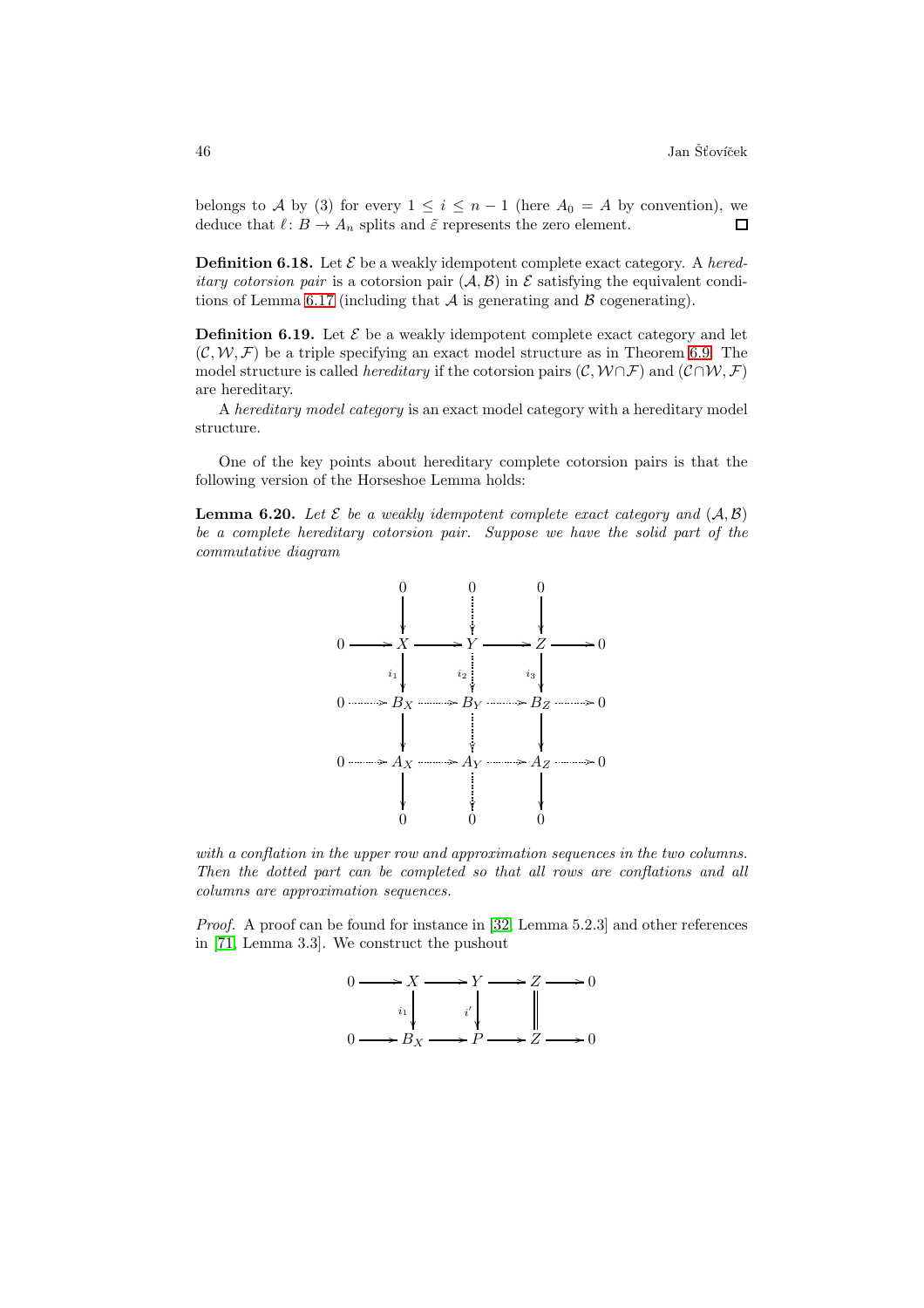Since  $\text{Ext}_{\mathcal{E}}^2(A_Z, B_X) = 0$ , we can use the long exact sequence of Ext's and construct the commutative diagram



Finally we simply put  $i_2 = i''i'$ .

<span id="page-46-0"></span>Now we are in a position to state and prove the main result of the section.

**Theorem 6.21.** Let  $\mathcal{E}$  be a hereditary model category, the exact model structure given by  $(C, W, \mathcal{F})$ , and denote  $\mathcal{E}_{cf} = C \cap \mathcal{F}$  and  $\omega = \mathcal{E}_{cf} \cap \mathcal{W}$ .

- (1)  $\mathcal{E}_{cf}$  with the induced exact structure is a Frobenius exact category and  $\omega$  is precisely the class of projective injective objects in  $\mathcal{E}_{cf}$ . In particular, Ho  $\mathcal E$ is an algebraic triangulated category.
- (2) Every cofiber sequence in  $\mathcal E$  becomes a triangle in Ho  $\mathcal E$ , and conversely every triangle is isomorphic in Ho  $\mathcal E$  to a cofiber sequence. In particular, every conflation  $0 \to X \stackrel{\tau_u}{\to} Y \stackrel{v}{\to} Z \to 0$  yields a triangle in Ho  $\mathcal{E}$ :

$$
X \xrightarrow{u} Y \xrightarrow{v} Z \xrightarrow{w} \Sigma X.
$$

Proof. Part (1) is an easy consequence of Lemmas [6.16](#page-44-1) and [6.17](#page-44-0) and it is proved in [\[31,](#page-66-13) Proposition 5.2]; see also [\[6,](#page-65-0) Proposition 1.1.15].

We focus on (2) and suppose that we have a cofiber sequence given by the diagram

$$
\begin{array}{ccc}\n0 & \longrightarrow & X & \longrightarrow & W & \longrightarrow & \Sigma X & \longrightarrow & 0 \\
 & u \downarrow & & \downarrow & & \parallel & \\
0 & \longrightarrow & Y & \xrightarrow{v} & Z & \xrightarrow{w} & \Sigma X, & \longrightarrow & 0\n\end{array}
$$
\n
$$
(*)
$$

with  $W \in \mathcal{W}$ . If we choose approximation sequences of X, Y and  $\Sigma X$  with respect to the cotorsion pair  $(C \cap W, \mathcal{F})$ , we can use Lemma [6.20](#page-45-0) to construct the following commutative diagram



 $\Box$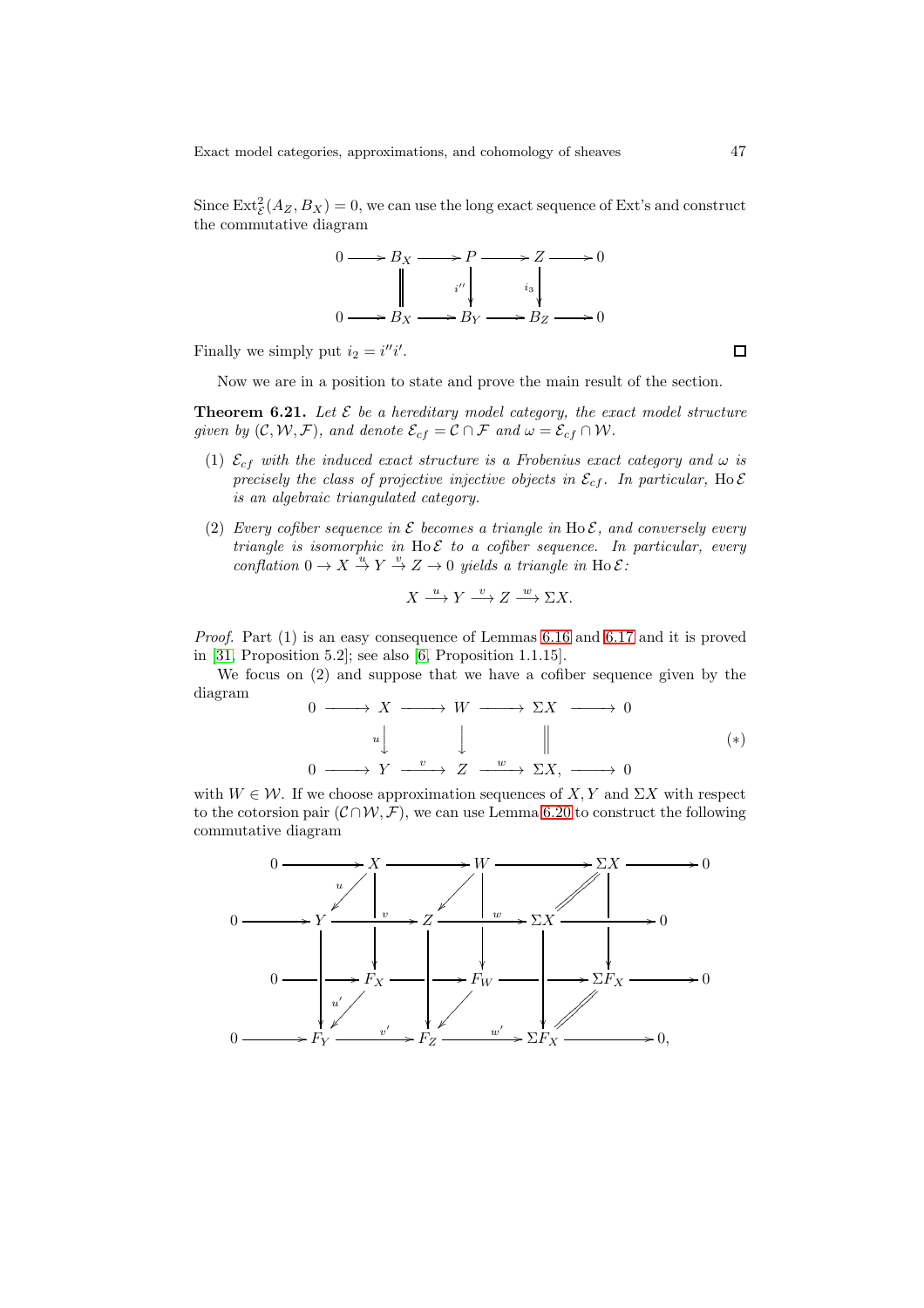where all rows are conflations, all objects at the bottom are fibrant, and all vertical morphisms are trivial cofibrations. In particular,

$$
F_X \xrightarrow{u'} F_Y \xrightarrow{v'} F_Z \xrightarrow{w'} \Sigma F_X
$$

is a cofiber sequence of fibrant objects and it is isomorphic in Ho  $\mathcal E$  to the original one. In a similar way, we can find a cofiber sequence in  $\mathcal{E}_{cf}$  which is isomorphic to the original one in Ho  $\mathcal{E}$ . But the latter one is necessarily a triangle by [\[35,](#page-67-16) I.2.5, p. 15–16].

The last statement is clear since  $W$  is generating, and thus every short exact sequence  $0 \to Y \stackrel{v}{\to} Z \stackrel{w}{\to} \Sigma X \to 0$  is a part of a diagram  $(*)$  which defines a cofiber sequence.  $\Box$ 

# <span id="page-47-0"></span>7. Models for the derived category

In this section we will be concerned with the construction of models for the unbounded derived category of an exact category of Grothendieck type (Definition [3.11\)](#page-14-2). We will show that there always exists at least one model structure (the one induced by injectives) if the exact category  $\mathcal E$  arises as in Theorem [3.16.](#page-16-1) There is usually a lot of model structures for the derived category of a Grothendieck category. A recipe for their construction has been found by Gillespie [\[27,](#page-66-1) [28,](#page-66-2) [29\]](#page-66-3) and various versions of the result were discussed in [\[23,](#page-66-0) [65\]](#page-68-1), but our presentation here is based on an elegant idea from [\[71\]](#page-69-0). Finally, we will discuss probably the most interesting example available so far which is essentially due to Neeman: the projective model structure on the derived category of flat modules.

<span id="page-47-1"></span>The guiding principle for our constructions is the following consequence of Theorem [6.9](#page-38-0) and Corollary [6.11.](#page-39-1)

**Proposition 7.1.** Let  $\mathcal E$  be a weakly idempotent complete exact category and  $\mathcal W \subseteq$  $\mathcal E$  be a generating and cogenerating class of objects which is closed under retracts in  $\mathcal E$  and satisfies the 2-out-of-3 property for extensions.

If  $(A_0, B_0)$  is a complete hereditary cotorsion pair in W such that there exist complete cotorsion pairs  $(C, \mathcal{B}_0)$  and  $(\mathcal{A}_0, \mathcal{F})$  in  $\mathcal{E}$ , then  $\mathcal{E}$  together with  $(C, \mathcal{W}, \mathcal{F})$ is a hereditary model category.

Proof. This is a direct consequence of Theorem [6.9](#page-38-0) and Lemma [6.17.](#page-44-0)

 $\Box$ 

7.1. Lifting cotorsion pairs to categories of complexes. Let us briefly discuss our setting and the tools to achieve the above goals. We start with an exact category  $\mathcal{E}$  of Grothendieck type and consider the category  $\mathbf{C}(\mathcal{E})$  of cochain complexes over E with the natural exact structure: A sequence  $0 \to X \to Y \to Z \to 0$ of complexes is a conflation precisely when all the component sequences  $0 \to X^n \to$  $Y^n \to Z^n \to 0$ ,  $n \in \mathbb{Z}$ , are conflations.

As we are interested in the derived category  $\mathbf{D}(\mathcal{E})$ , our class of trivial objects will be  $W = \mathbf{C}_{ac}(\mathcal{E})$ , the class of all acyclic complexes. Here, we call a complex

 $X: \cdots \longrightarrow X^0 \longrightarrow X^1 \longrightarrow X^2 \longrightarrow X^3 \longrightarrow \cdots$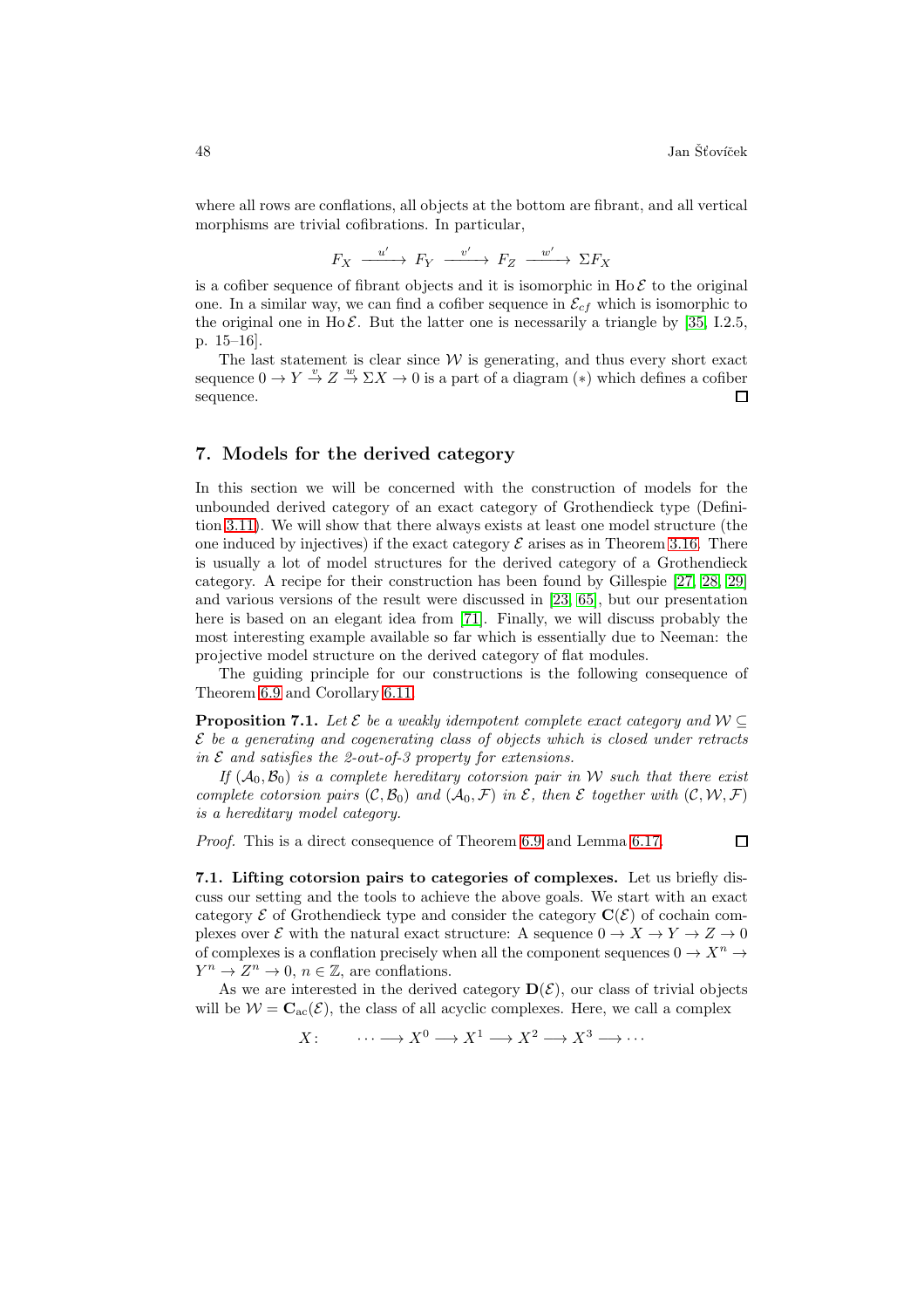acyclic (or exact) if it arises by splicing countably many conflations in  $\mathcal E$  of the form

$$
0 \longrightarrow Z^i \longrightarrow X^i \longrightarrow Z^{i+1} \longrightarrow 0.
$$

In order to justify that this is a valid choice for  $W$ , we need to prove that the necessary conditions from Theorem [6.9](#page-38-0) and Corollary [6.11](#page-39-1) are satisfied. To this end, we need a definition and a lemma.

**Definition 7.2.** [\[10,](#page-65-5) 8.1 and 8.8] Let  $\mathcal{E}$  be an exact category. A morphism  $f: X \rightarrow$ Y is called *admissible* if it can be written as a composition  $f = id$ , where i is an inflation and d is a deflation. A sequence  $X \stackrel{f}{\to} Y \stackrel{f'}{\to} Z$  of admissible morphisms  $f = id$  and  $f' = i'd'$  is exact if  $0 \to I \stackrel{i}{\to} Y \stackrel{d'}{\to} I' \to 0$  is a conflation.

<span id="page-48-0"></span>In other words, admissible morphisms are precisely those for which it makes sense to speak of an image. If  $\mathcal E$  is abelian, every morphism is admissible.

**Lemma 7.3.** Let  $\mathcal{E}$  be an exact category and suppose that we have a commutative diagram

$$
0 \longrightarrow X_1 \xrightarrow{j_1} Y_1 \xrightarrow{p_1} Z_1 \longrightarrow 0
$$
  
\n
$$
\downarrow f_1 \qquad \downarrow g_1 \qquad \downarrow h_1
$$
  
\n
$$
0 \longrightarrow X_2 \xrightarrow{j_2} Y_2 \xrightarrow{p_2} Z_2 \longrightarrow 0
$$
  
\n
$$
\downarrow f_2 \qquad \downarrow g_2 \qquad \downarrow h_2
$$
  
\n
$$
0 \longrightarrow X_3 \xrightarrow{j_3} Y_3 \xrightarrow{p_3} Z_3 \longrightarrow 0
$$

with conflations in rows. If  $f_2, h_1, h_2$  are admissible,  $g_2g_1 = 0$  and  $Z_1 \stackrel{h_1}{\rightarrow} Z_2 \stackrel{h_2}{\rightarrow} Z_3$ is exact, then  $g_2$  is admissible and we have a commutative diagram.

$$
0 \longrightarrow X_3 \xrightarrow{j_3} Y_3 \xrightarrow{p_3} Z_3 \longrightarrow 0
$$
  

$$
\downarrow \qquad \qquad \downarrow \qquad \qquad \downarrow
$$
  

$$
0 \longrightarrow \text{Coker } f_2 \longrightarrow \text{Coker } g_2 \longrightarrow \text{Coker } h_2 \longrightarrow 0
$$

with conflations in rows and cokernel homomorphisms in columns.

*Proof.* If we take the pushout of the lower conflation along  $X_3 \to \text{Coker } f_2$ , we get a diagram of the form

$$
0 \longrightarrow X_2 \longrightarrow Y_2 \longrightarrow Z_2 \longrightarrow 0
$$
  
\n
$$
\downarrow_0 \qquad \qquad \downarrow_\ell \qquad \qquad \downarrow_{h_2}
$$
  
\n
$$
\varepsilon: 0 \longrightarrow \text{Coker } f_2 \longrightarrow E \longrightarrow Z_3 \longrightarrow 0.
$$

An easy diagram chase reveals that there exists  $k: Z_2 \to E$  such that  $\ell = kp_2$ and  $h_2 = pk$ . Since  $0 = \ell g_1 = kp_2g_1 = kh_1p_1$  and  $p_1$  is an epimorphism, we get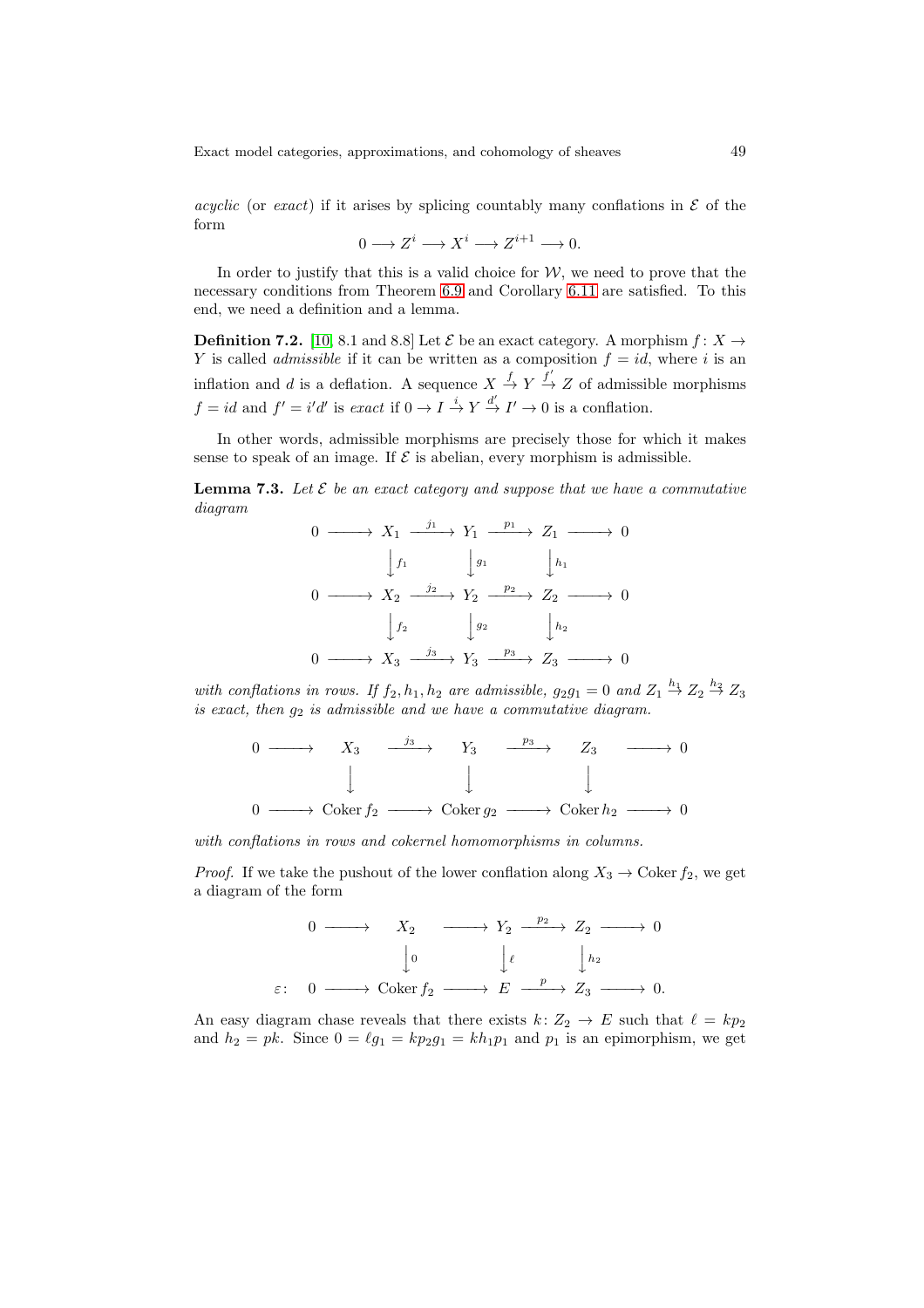$kh_1 = 0$ . Hence k factors through the image of  $h_2$ , and if we denote the inflation Im  $h_2 \to Z_3$  by i, we obtain a morphisms  $k'$ : Im  $h_2 \to Y_3$  such that  $i = pk'$ . Considering the equivalence class  $[\varepsilon] \in \text{Ext}^1_{\mathcal{E}}(Z_3, \text{Coker} f_2)$ , the existence of k' just says that

$$
\text{Ext}_{\mathcal{E}}^1(i, \text{Coker}\,f_2)([\varepsilon]) = 0.
$$

Using the long exact sequence of Ext groups, this precisely means that there is a commutative diagram

$$
\varepsilon: \quad 0 \longrightarrow \text{Coker } f_2 \longrightarrow E \longrightarrow Z_3 \longrightarrow 0
$$
  

$$
\parallel \qquad \qquad \downarrow \qquad \qquad \downarrow
$$
  

$$
0 \longrightarrow \text{Coker } f_2 \longrightarrow E' \longrightarrow \text{Coker } h_2 \longrightarrow 0.
$$

It follows from the construction that the composition  $Y_3 \to E \to E'$  is a deflation and it is an easy application of [\[10,](#page-65-5) Corollaries 3.2 and 3.6] that  $g_2$  is admissible and the morphism  $Y_3 \to E'$  is a cokernel of  $g_2$ .  $\Box$ 

Now we can justify that the class  $W = C_{ac}(\mathcal{E})$  is a well chosen class of trivial objects for an exact model structure. We also introduce some notation which will be useful later.

<span id="page-49-0"></span>Notation 7.4. Let  $\mathcal E$  be an additive category,  $X \in \mathcal E$  an object and n an integer. We denote by  $D^{n}(X)$  the complex

$$
D^{n}(X): \qquad \cdots \longrightarrow 0 \longrightarrow X \xrightarrow{1_{X}} X \longrightarrow 0 \longrightarrow \cdots
$$

concentrated in cohomological degrees n and  $n+1$ , and by  $S<sup>n</sup>(X)$  the complex

 $S^{n}(X)$ :  $\cdots \longrightarrow 0 \longrightarrow X \longrightarrow 0 \longrightarrow 0 \longrightarrow \cdots$ 

concentrated in cohomological degree n.

**Proposition 7.5.** Let  $\mathcal{E}$  be a weakly idempotent complete exact category and consider  $C(\mathcal{E})$  with the exact structure induced from  $\mathcal{E}$  (i.e. conflations in  $C(\mathcal{E})$  are defined as component wise conflations). Then  $W = \mathbf{C}_{ac}(\mathcal{E})$  is generating and cogenerating in  $C(\mathcal{E})$ , it is closed under retracts and has the 2-out-of-3 property for extensions.

*Proof.* The fact that W is generating and cogenerating in  $C(\mathcal{E})$  is easily seen by the adjunctions

$$
\mathcal{E}(X, Y^n) \cong \mathbf{C}(\mathcal{E})(D^n(X), Y) \quad \text{and} \quad \mathcal{E}(Y^n, X) \cong \mathbf{C}(\mathcal{E})(Y, D^{n-1}(X))
$$

for each  $X \in \mathcal{E}$  and  $Y \in \mathbf{C}(\mathcal{E})$ . The 2-out-of-3 property for extensions follows by Lemma [7.3](#page-48-0) and the  $3 \times 3$  Lemma [\[10,](#page-65-5) Corollary 3.6]. The closure of W under retracts is clear. $\Box$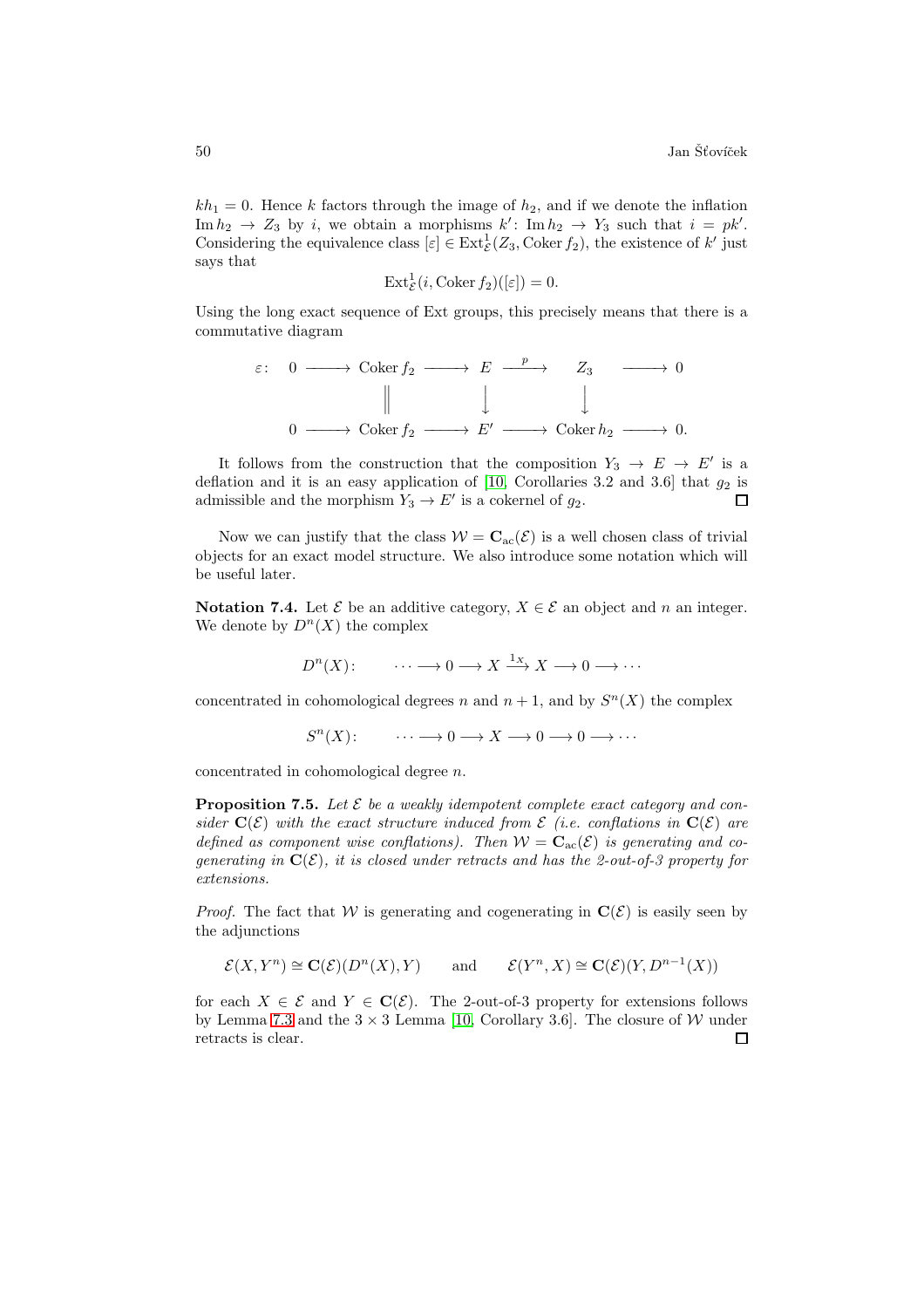In order to apply Proposition [7.1,](#page-47-1) we first need to construct complete hereditary cotorsion pairs in  $W$ . In that respect, we show that every complete hereditary cotorsion pair  $(\mathcal{A}, \mathcal{B})$  in  $\mathcal E$  can be lifted to a complete hereditary cotorsion pair in  $W$ . Note that there are also alternative ways to lift cotorsion pairs to categories of complexes, see e.g. [\[30\]](#page-66-4) or [\[21,](#page-66-12) Chapter 7]. Before stating the result, we again introduce some notation.

<span id="page-50-1"></span>Notation 7.6. Let  $\mathcal E$  be an exact category and  $\mathcal A \subseteq \mathcal E$  be extension closed. Then A is an exact category by Proposition [3.1](#page-10-1) and  $C_{ac}(A)$  can be viewed as a full subcategory of  $\mathbf{C}(\mathcal{E})$ . In this context, we denote for brevity  $\mathbf{C}_{ac}(\mathcal{A})$  by  $\tilde{\mathcal{A}}$  (this notation has been used by Gillespie in [\[27,](#page-66-1) [28,](#page-66-2) [29\]](#page-66-3)).

<span id="page-50-0"></span>**Proposition 7.7.** Let  $\mathcal{E}$  be a weakly idempotent complete exact category and consider  $W = C_{ac}(\mathcal{E})$  with the exact structure induced from  $\mathcal{E}$ . If  $(\mathcal{A}, \mathcal{B})$  is a complete hereditary cotorsion pair in  $\mathcal{E}$ , then  $(\tilde{A}, \tilde{B})$  is a complete hereditary cotorsion pair in W.

*Proof.* We first claim that  $\text{Ext}^1_{\mathcal{W}}(A, B) = 0$  for all  $A \in \tilde{\mathcal{A}}$  and  $B \in \tilde{\mathcal{B}}$ . Using the trick from [\[21,](#page-66-12) §7.3], we write every  $A \in \tilde{A}$  as an extension



in  $\mathbf{C}(\mathcal{E})$ , where  $Z^{n}(A) = \text{Ker }\partial^{n}$  for  $n \in \mathbb{Z}$ . Hence it suffices to prove that  $\text{Ext}^1_{\mathbf{C}(\mathcal{E})}(S^n(A'),B) = 0$  for every  $A' \in \mathcal{A}$  and  $B \in \tilde{\mathcal{B}}$  (see Notation [7.4\)](#page-49-0). As any extension of B by  $S<sup>n</sup>(A')$  is necessarily component wise split, it is enough to show that every cochain complex map  $S<sup>n</sup>(A') \to B$  is null-homotopic, but this is clear from  $\text{Ext}^1_{\mathcal{E}}(A', Z^{n-1}(B)) = 0$ . This proves the claim.

Clearly  $\tilde{\mathcal{A}}$  and  $\tilde{\mathcal{B}}$  are closed under retracts since  $\mathcal{A}$  and  $\mathcal{B}$  are. Moreover, if  $X \in \mathcal{W}$  and we fix approximation sequences  $0 \to Z^n(X) \to B'_n \to A'_n \to 0$ and  $0 \to B''_n \to A''_n \to Z^n(X) \to 0$  in  $\mathcal E$  with respect to  $(\mathcal A, \mathcal B)$  for each  $n \in \mathbb{Z}$ , then Lemma [6.20](#page-45-0) allows us to construct approximation sequences of  $X$  in  $W$  with respect to  $(\tilde{\mathcal{A}}, \tilde{\mathcal{B}})$  (this trick appeared in [\[71\]](#page-69-0)). It follows that  $(\tilde{\mathcal{A}}, \tilde{\mathcal{B}})$  is a complete cotorsion pair in  $W$ .

Finally, the fact that  $(\tilde{\mathcal{A}}, \tilde{\mathcal{B}})$  is hereditary is a rather easy consequence of Lemma [6.17.](#page-44-0) $\Box$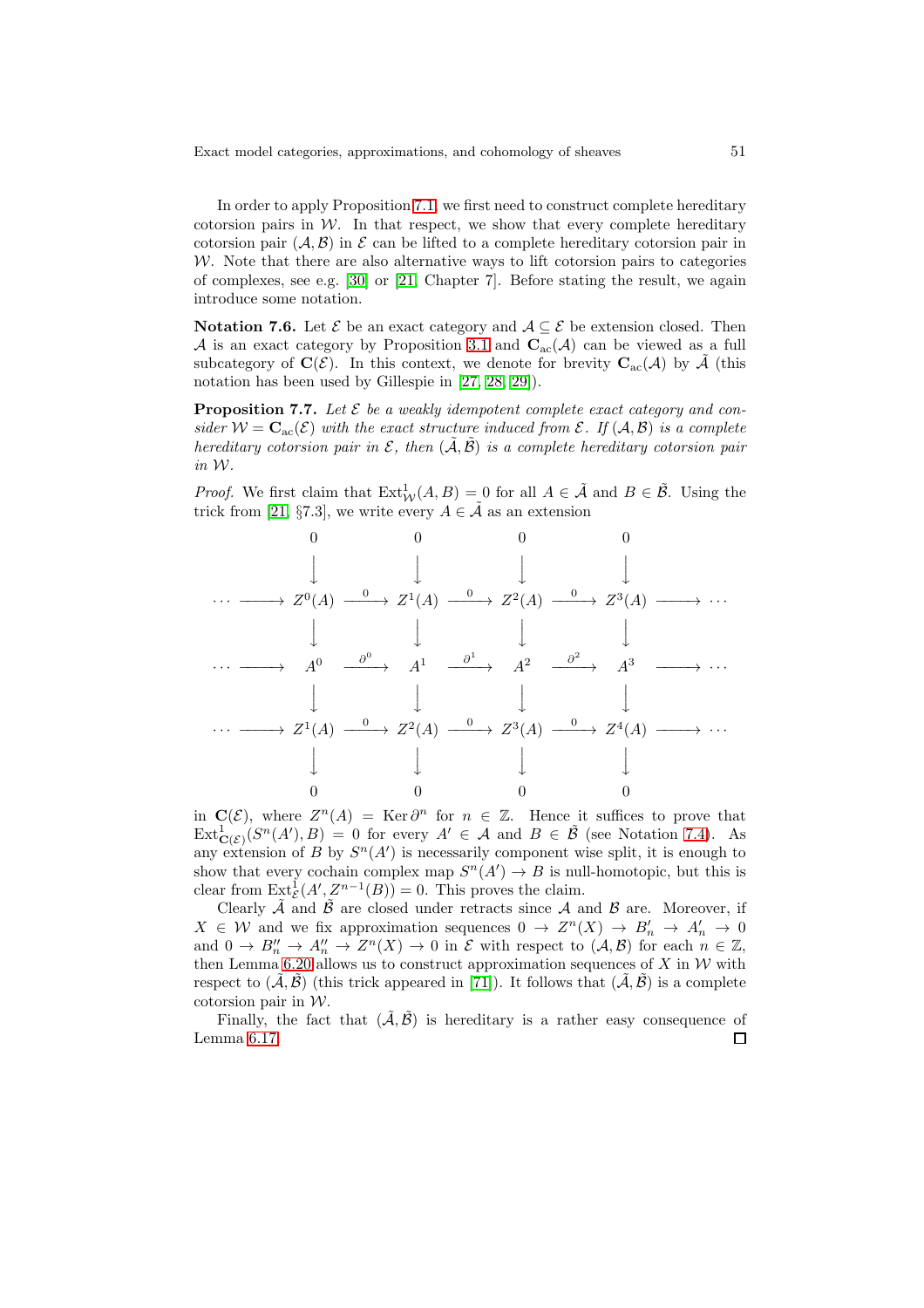Remark 7.8. For the sake of completeness we note that if  $\mathcal E$  is deconstructible and closed under retracts in a Grothendieck category (hence exact of Grothendieck type by Theorem [3.16\)](#page-16-1), and if A is deconstructible in  $\mathcal{E}$ , then  $\tilde{\mathcal{A}}$  is deconstructible in  $W = \mathbf{C}_{ac}(\mathcal{E})$ . This follows from Lemma [3.18](#page-18-1) and [\[67,](#page-68-11) Proposition 4.4]. In such a case,  $(\tilde{\mathcal{A}}, \tilde{\mathcal{B}})$  is even functorially complete in W by Theorem [5.16.](#page-34-0)

The final task in constructing a hereditary model structure using Proposi-tion [7.1](#page-47-1) consists in making good choices for the cotorsion pair  $(A, B)$  in  $\mathcal E$  so that  $(\perp \tilde{\mathcal{B}}, \tilde{\mathcal{B}})$  and  $(\tilde{\mathcal{A}}, \tilde{\mathcal{A}}^{\perp})$  are complete cotorsion pairs in  $\mathbf{C}(\mathcal{E})$ . There does not seem to be any known method for proving that  $(\perp \tilde{\mathcal{B}}, \tilde{\mathcal{B}})$  is a complete cotorsion pair at the level of generality we have worked in so far. It is, however, possible to show this in various still very general situations, and this is what we are going to discuss in the rest of this section.

<span id="page-51-2"></span>7.2. The injective model structure. First we are going to prove that for all known examples of exact categories  $\mathcal E$  of Grothendieck type we have a so-called injective model structure for the unbounded derived category  $\mathbf{D}(\mathcal{E})$ . As indicated, we need an additional mild assumption on  $\mathcal{E}$ , namely that  $\mathbf{C}_{ac}(\mathcal{E})$  is deconstructible in  $\mathbf{C}(\mathcal{E})$ . This is true for all exact categories of Grothendieck type which arise as in Theorem [3.16.](#page-16-1)

<span id="page-51-1"></span>**Lemma 7.9.** Let  $\mathcal{E}$  be a full subcategory of a Grothendieck category which is deconstructible and closed under retracts, considered with the induced exact structure (hence  $\mathcal E$  is exact of Grothendieck type by Theorem [3.16\)](#page-16-1). Then  $C_{ac}(\mathcal E)$  is deconstructible in  $\mathbf{C}(\mathcal{E})$ .

*Proof.* This is a special case of [\[67,](#page-68-11) Proposition 4.4], since  $C_{ac}(\mathcal{E}) = \tilde{\mathcal{E}}$  in Notation [7.6.](#page-50-1)  $\Box$ 

<span id="page-51-0"></span>Under this additional assumption we can show that  $(\tilde{\mathcal{A}}, \tilde{\mathcal{A}}^{\perp})$  from the previous section is always a complete cotorsion pair. The lemma will be also useful later.

**Lemma 7.10.** [\[71,](#page-69-0) 3.5] Let  $\mathcal E$  be an exact category of Grothendieck type such that  $\mathbf{C}_{\rm ac}(\mathcal{E})$  is deconstructible in  $\mathbf{C}(\mathcal{E})$ . If  $(\mathcal{A}, \mathcal{B})$  is a complete hereditary cotorsion pair in  $\mathcal{E}$ , then  $(\tilde{\mathcal{A}}, \tilde{\mathcal{A}}^{\perp})$  is a complete (and hereditary) cotorsion pair in  $\mathbf{C}(\mathcal{E})$ .

*Proof.* The special case for  $A = \mathcal{E}$  follows from Theorem [5.16.](#page-34-0) Suppose that  $(A, B)$  is an arbitrary complete hereditary cotorsion pair in  $\mathcal{E}$ . Given a complex  $X \in \mathbf{C}(\mathcal{E})$ , we must construct approximation sequences with respect to  $(\tilde{\mathcal{A}}, \tilde{\mathcal{A}}^{\perp})$ . To this end, consider an approximation sequence  $0 \to X \to I \to E \to 0$  with respect to  $(\tilde{\mathcal{E}}, \tilde{\mathcal{E}}^{\perp})$ , i.e.  $E \in \tilde{\mathcal{E}} = \mathbf{C}_{ac}(\mathcal{E})$  and  $I \in \tilde{\mathcal{E}}^{\perp}$ . Using Proposition [7.7](#page-50-0) we obtain an approximation sequence  $0 \to B^E \to A^E \to E \to 0$  in  $\mathbf{C}_{ac}(\mathcal{E})$  with respect to  $(\tilde{\mathcal{A}}, \tilde{\mathcal{B}})$ . Then we find an approximation sequence for X in  $\mathbf{C}(\mathcal{E})$  with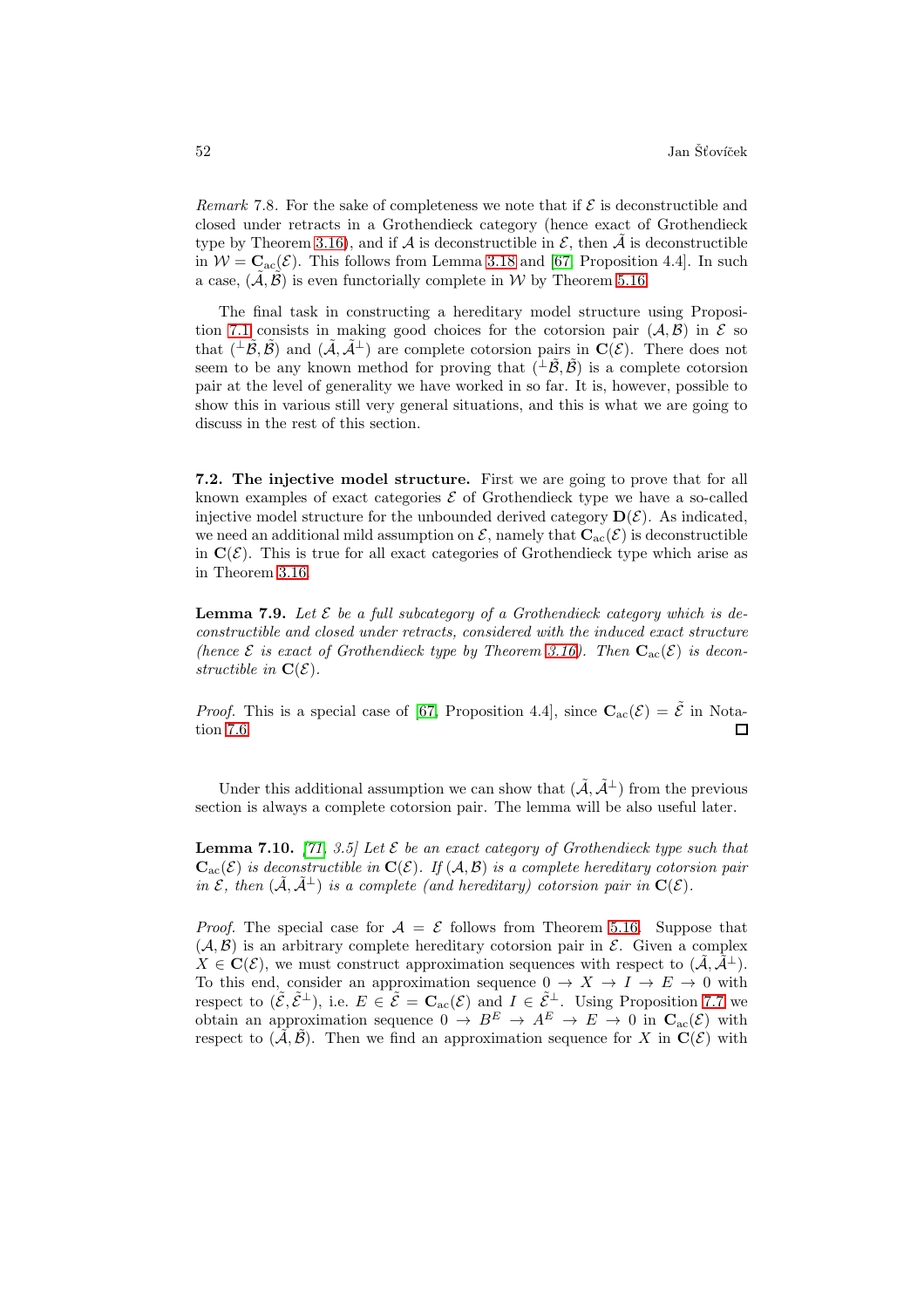respect to  $(\tilde{\mathcal{A}}, \tilde{\mathcal{A}}^{\perp})$  in the second row of the following pullback diagram



The other approximation sequence for  $X$  is obtained analogously by taking an approximation sequence  $0 \to I' \stackrel{f}{\to} E' \to X \to 0$  with  $E' \in \tilde{\mathcal{E}}$  and  $I' \in \tilde{\mathcal{E}}^{\perp}$ , and considering the pullback of an approximation sequence  $0 \to B^{E'} \to A^{E'} \to E' \to 0$ along f (see the proof of [\[71,](#page-69-0) Theorem 3.5] for details).  $\Box$ 

<span id="page-52-0"></span>Now we can prove the existence of a model structure for  $\mathbf{D}(\mathcal{E})$ .

**Theorem 7.11.** Let  $\mathcal E$  be an exact category of Grothendieck type (Definition [3.11\)](#page-14-2) such that  $C_{ac}(\mathcal{E})$  is deconstructible in  $C(\mathcal{E})$ . Then there is a hereditary model structure (Definition [6.19\)](#page-45-1) on  $\mathbf{C}(\mathcal{E})$  such that

- (1) Every object of  $\mathbf{C}(\mathcal{E})$  is cofibrant.
- (2) The trivial objects are precisely the acyclic complexes,  $W = C_{ac}(\mathcal{E})$ .
- (3) The class of fibrant objects is  $\mathcal{F} = \mathbf{C}_{ac}(\mathcal{E})^{\perp}$ .

In particular we have  $H_0 C(\mathcal{E}) = D(\mathcal{E})$ , the unbounded derived category of  $\mathcal{E}$ .

*Proof.* We start with the trivial cotorsion pair  $(\mathcal{E}, \mathcal{I})$  in  $\mathcal{E}$ , whose existence is guaranteed by Corollary [5.9](#page-30-0) and which clearly is hereditary. Then we lift it to a complete cotorsion pair  $(\mathcal{E}, \mathcal{I})$  in  $\mathbf{C}_{ac}(\mathcal{E})$ —this is in fact an overkill since  $\mathcal{I} = \text{Inj } \mathbf{C}(\mathcal{E})$ . Then clearly  $(C(\mathcal{E}), \tilde{\mathcal{I}})$  is a complete cotorsion pair (the trivial one) and  $(\tilde{\mathcal{E}}, \tilde{\mathcal{E}}^{\perp})$  is complete by Lemma [7.10.](#page-51-0)

Thus, we can apply Proposition [7.1](#page-47-1) to obtain a hereditary model structure on  $\mathbf{C}(\mathcal{E})$  determined by  $(\mathcal{C}, \mathcal{W}, \mathcal{F}) = (\mathbf{C}(\mathcal{E}), \mathbf{C}_{ac}(\mathcal{E}), \tilde{\mathcal{E}}^{\perp})$  (see Theorem [6.9\)](#page-38-0). Note that the weak equivalences are the quasi-isomorphisms in the usual sense, that is the morphisms whose mapping cone is acyclic. To see that, note that the usual mapping cone construction is a special case of a cofiber sequence from Definition [6.15](#page-43-0) and that  $f: X \to Y$  is a weak equivalence if and only if the third object in some (or any) cofiber sequence is trivial by Lemma [6.14.](#page-41-0) Hence  $Ho C(\mathcal{E}) = D(\mathcal{E})$ . П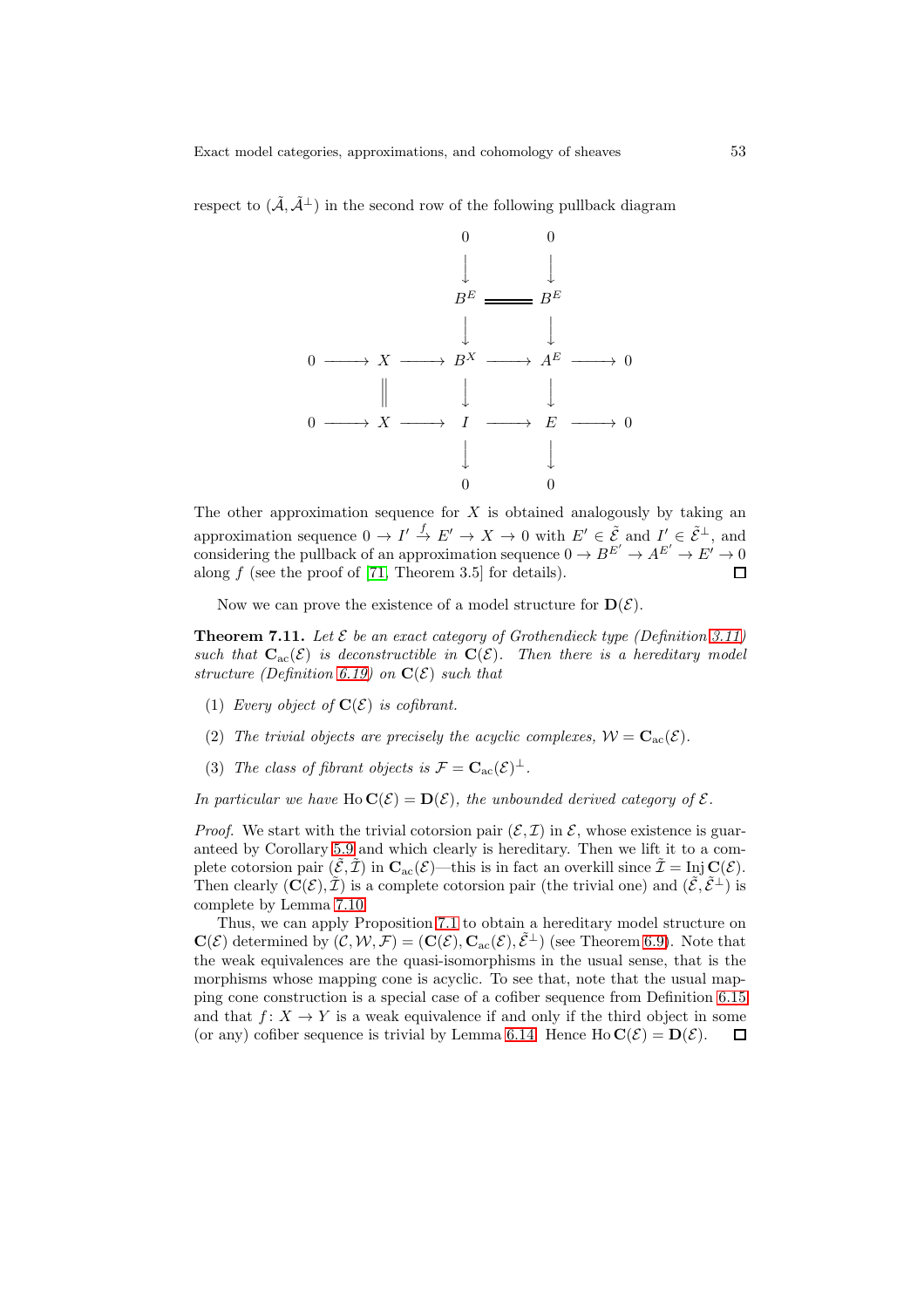7.3. Models for Grothendieck categories. If  $\mathcal G$  is a Grothendieck category, we can use any complete hereditary cotorsion pair to construct a model structure for  $\mathbf{D}(\mathcal{G})$ . This freedom in the construction is very useful when attempting to construct monoidal model structures as we shall show in Section [8.](#page-55-0) Various weaker versions of this result have been previously proved in [\[23,](#page-66-0) [27,](#page-66-1) [28,](#page-66-2) [29,](#page-66-3) [65,](#page-68-1) [71\]](#page-69-0).

<span id="page-53-0"></span>Let us explain how the construction works. First of all, we will use the following simple adjunction formulas for Ext.

**Lemma 7.12.** [\[30,](#page-66-4) 4.2] Let G be an abelian category,  $X \in \mathcal{G}$  be an object and  $Y \in \mathbf{C}(\mathcal{G})$  a complex. Then there are natural monomorphisms

$$
Ext^1_{\mathcal{G}}(X, Z^n(Y)) \longrightarrow Ext^1_{\mathbf{C}(\mathcal{G})}(S^n(X), Y)
$$

and

$$
\operatorname{Ext}^1_{\mathcal{G}}(Y^n/B^n(Y),X)\longrightarrow \operatorname{Ext}^1_{\mathbf{C}(\mathcal{G})}(Y,S^n(X)),
$$

where  $Z^{n}(Y) = \text{Ker}(Y^{n} \to Y^{n+1})$  and  $B^{n}(Y) = \text{Im}(Y^{n-1} \to Y^{n})$  are the usual n-th cocycle and coboundary objects of Y, respectively. If, moreover,  $Y \in C_{ac}(\mathcal{G})$ is an acyclic complex, then these are isomorphisms.

<span id="page-53-1"></span>Given a complete hereditary cotorsion pair  $(A, B)$  in  $G$ , this allows us to deduce the existence of cotorsion pairs  $(\perp \vec{B}, \vec{B})$  and  $(\vec{A}, \vec{A}^{\perp})$  in  $\mathbf{C}(\mathcal{G})$ .

**Lemma 7.13.** Let G be an abelian category and  $(A, \mathcal{B})$  be a cotorsion pair in G such that A is generating and B is cogenerating (e.g. if  $(A, B)$  is complete). Then

$$
\tilde{\mathcal{B}} = \{ S^n(A) \mid A \in \mathcal{A} \text{ and } n \in \mathbb{Z} \}^{\perp} \quad \text{and} \quad \tilde{\mathcal{A}} = {}^{\perp} \{ S^n(B) \mid B \in \mathcal{B} \text{ and } n \in \mathbb{Z} \}
$$

In particular we have cotorsion pairs  $(\perp \tilde{\mathcal{B}}, \tilde{\mathcal{B}})$  and  $(\tilde{\mathcal{A}}, \tilde{\mathcal{A}}^{\perp})$  in  $\mathbf{C}(\mathcal{G})$ .

*Proof.* Denote  $\mathcal{X} = \{ S^n(A) \mid A \in \mathcal{A} \text{ and } n \in \mathbb{Z} \}^{\perp}$ . Since A is generating, the class  $X$  consists of acyclic complexes. Indeed, component wise split short exact sequences  $0 \to X \to E \to S^{n}(A) \to 0$  must split for every  $X \in \mathcal{X}$ , so that every cochain complex homomorphism  $S^{n+1}(A) \to X$  must be null-homotopic, and consequently  $X^n \to Z^{n+1}(X)$  must be an epimorphism for every  $n \in \mathbb{Z}$ . Then  $\mathcal{X} \subseteq \tilde{\mathcal{B}}$  by Lemma [7.12.](#page-53-0) The inclusion  $\mathcal{X} \supset \tilde{\mathcal{B}}$  is easy and the other case is dual.  $\Box$ 

<span id="page-53-2"></span>The important feature is completeness of  $(^\perp \tilde{\mathcal{B}}, \tilde{\mathcal{B}})$  and  $(\tilde{\mathcal{A}}, \tilde{\mathcal{A}}^\perp)$ , which we can prove for Grothendieck categories.

**Proposition 7.14.** Let  $\mathcal G$  be a Grothendieck category and  $(\mathcal A, \mathcal B)$  be a complete hereditary cotorsion pair in G. Then  $(\perp \tilde{\mathcal{B}}, \tilde{\mathcal{B}})$  and  $(\tilde{\mathcal{A}}, \tilde{\mathcal{A}}^{\perp})$  are complete (and hered*itary*) cotorsion pairs in  $C(G)$ .

<span id="page-53-3"></span>*Proof.* The pair  $(\tilde{A}, \tilde{A}^{\perp})$  is complete by Lemmas [7.9](#page-51-1) and [7.10.](#page-51-0) For  $(^\perp \tilde{\mathcal{B}}, \tilde{\mathcal{B}})$ , let  $G \in \mathcal{A}$  be a generator for  $\mathcal G$  and consider the cotorsion pair  $(\mathcal{P}, \mathcal{P}^{\perp})$  generated from the left hand side by the set  $\{S^n(G) \mid n \in \mathbb{Z}\}$ . Then  $\mathcal{P} \subseteq {}^{\perp} \tilde{\mathcal{B}}$  by Lemma [7.13](#page-53-1) and also  $\mathcal{P}^{\perp} \subseteq \mathbf{C}_{\text{ac}}(\mathcal{G})$ . Now we can use the dual version of the proof for Lemma [7.10,](#page-51-0) just taking the corresponding approximations with respect to  $(\mathcal{P}, \mathcal{P}^{\perp})$  instead of the ones for  $(\tilde{\mathcal{G}}, \tilde{\mathcal{G}}^{\perp}).$  $\Box$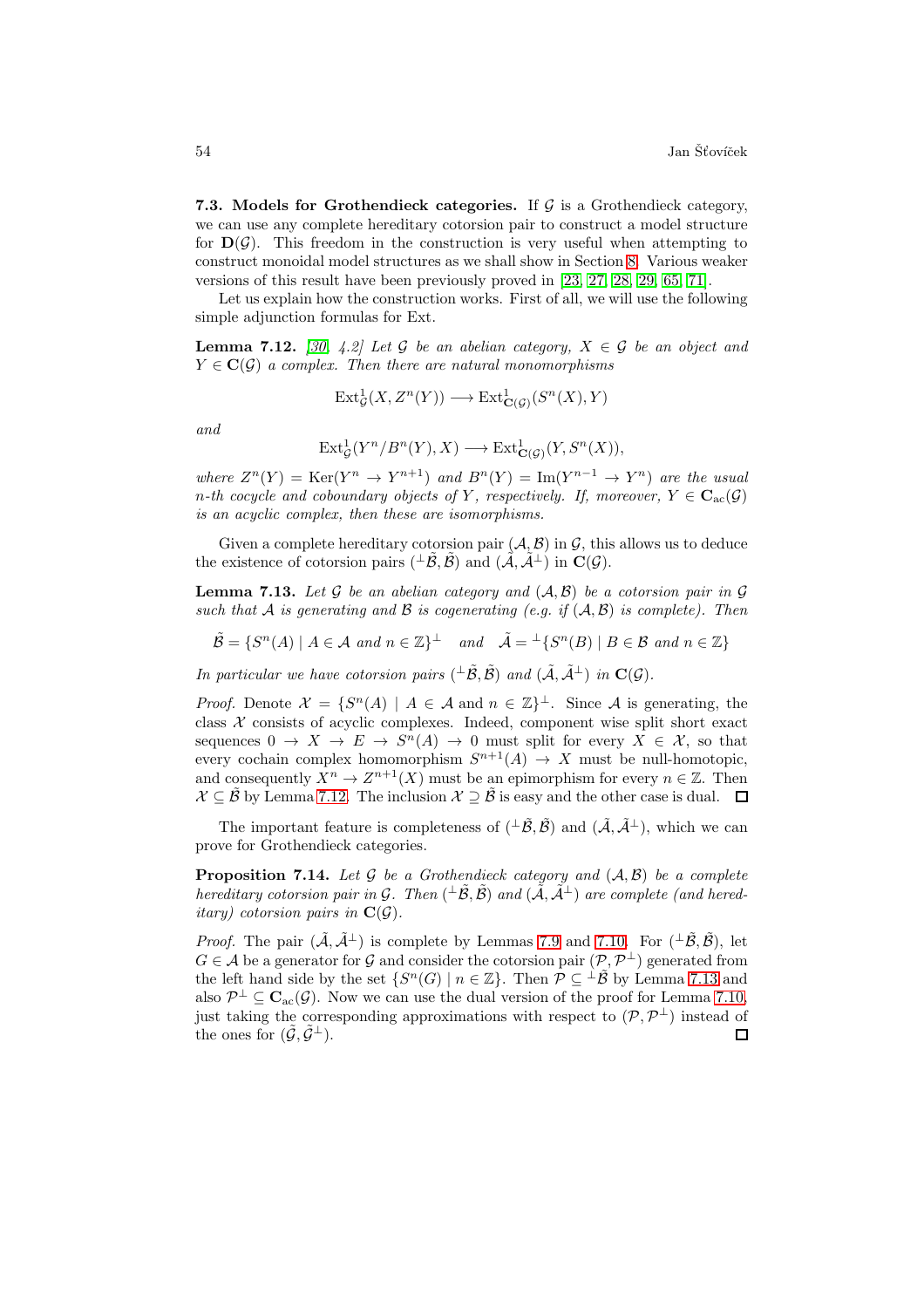Remark 7.15. Gillespie [\[27,](#page-66-1) [28,](#page-66-2) [29\]](#page-66-3) denotes  $\perp \tilde{\mathcal{B}}$  by  $dg\tilde{\mathcal{A}}$  and  $\tilde{\mathcal{A}}^{\perp}$  by  $dg\tilde{\mathcal{B}}$ . If  $\mathcal{A}$  is deconstructible in G, i.e.  $\mathcal{A} = \text{Filt}\,\mathcal{S}$  for a set of objects  $\mathcal{S}$ , then both  $\tilde{\mathcal{A}}$  and  $dg\tilde{\mathcal{A}}$ are deconstructible by [\[67,](#page-68-11) Theorem 4.2]. This implies that  $(dq\tilde{\mathcal{A}}, \tilde{\mathcal{B}})$  and  $(\tilde{\mathcal{A}}, dq\tilde{\mathcal{B}})$ are functorially complete and the model structure from Theorem [7.16](#page-54-0) is cofibrantly generated (see Remark [6.10\)](#page-39-2). The objects of  $dg\tilde{\mathcal{A}}$  are then characterized as retracts of objects in Filt  $\{S^n(X) \mid X \in \mathcal{S} \text{ and } n \in \mathbb{Z}\}$  (see also [\[67,](#page-68-11) Proposition 4.5]).

<span id="page-54-0"></span>Now we can state and prove the result on the existence of models for  $\mathbf{D}(\mathcal{G})$ .

**Theorem 7.16.** Let G be a Grothendieck category and  $(A, \mathcal{B})$  a complete hereditary cotorsion pair in  $G$ . Then there is a hereditary model structure on  $C(G)$  such that

- (1) The class of cofibrant objects equals  $\pm \tilde{\mathcal{B}}$  (using Notation [7.6\)](#page-50-1).
- (2) The trivial objects are precisely the acyclic complexes,  $W = C_{ac}(G)$ .
- (3) The class of fibrant objects equals is  $\tilde{A}^{\perp}$ .

In particular we have  $Ho\mathbf{C}(\mathcal{G}) = D(\mathcal{G})$ , the unbounded derived category of  $\mathcal{G}$ .

*Proof.* We lift  $(\mathcal{A}, \mathcal{B})$  to a complete cotorsion pair  $(\tilde{\mathcal{A}}, \tilde{\mathcal{B}})$  in  $\mathbf{C}_{ac}(\mathcal{G})$  and use Propo-sition [7.14](#page-53-2) to prove that  $(\perp \tilde{\mathcal{B}}, \tilde{\mathcal{B}})$  and  $(\tilde{\mathcal{A}}, \tilde{\mathcal{A}}^{\perp})$  are complete cotorsion pairs in  $\mathbf{C}(\mathcal{G})$ . The hereditary model structure determined by  $(C, \mathcal{W}, \mathcal{F}) = (\perp \tilde{\mathcal{B}}, \mathbf{C}_{ac}(\mathcal{G}), \tilde{\mathcal{A}}^{\perp})$  is obtained from Proposition [7.1.](#page-47-1) The weak equivalences are usual quasi-isomorphism by the same argument as for Theorem [7.11,](#page-52-0) so that  $Ho\mathbf{C}(\mathcal{G}) = D(\mathcal{G})$ .  $\Box$ 

7.4. Neeman's pure derived category of flat modules. The last example that we discuss here is due to Neeman [\[57\]](#page-68-3). Although model categories are not mentioned at all in [\[57\]](#page-68-3), there is a direct interpretation of the main results in our language. Basically, Neeman considers two model structures for the derived category of flat modules over a ring—the injective one described in Section [7.2,](#page-51-2) and the projective one described in the following theorem.

The significance of  $D(Flat-R)$  is that for a left coherent ring R it is compactly generated and the category of compact objects is triangle equivalent to  $\mathbf{D}^{\mathrm{b}}(\text{mod-}R^{\mathrm{op}})$ <sup>op</sup>, the opposite category of the bounded derived category of the category mod- $R^{op}$  of finitely presented left modules. If R is commutative noetherian, there are interesting connections to the classical Grothendieck duality [\[36\]](#page-67-18).

**Theorem 7.17.** Let  $R$  be a ring and Flat- $R$  be the category of all flat right  $R$ modules with the induced exact structure. Then there is a cofibrantly generated hereditary model structure on  $C(Flat-R)$  such that

- (1) The class of cofibrant objects is precisely  $C(Proj-R)$ , the complexes with projective components.
- (2) The trivial objects are precisely the acyclic complexes,  $W = C_{ac}(Flat-R)$ .
- (3) Every object of  $C(Flat-R)$  is fibrant.

In particular we have  $\text{Ho } \mathbf{C}(\text{Flat-}R) = \mathbf{D}(\text{Flat-}R)$ .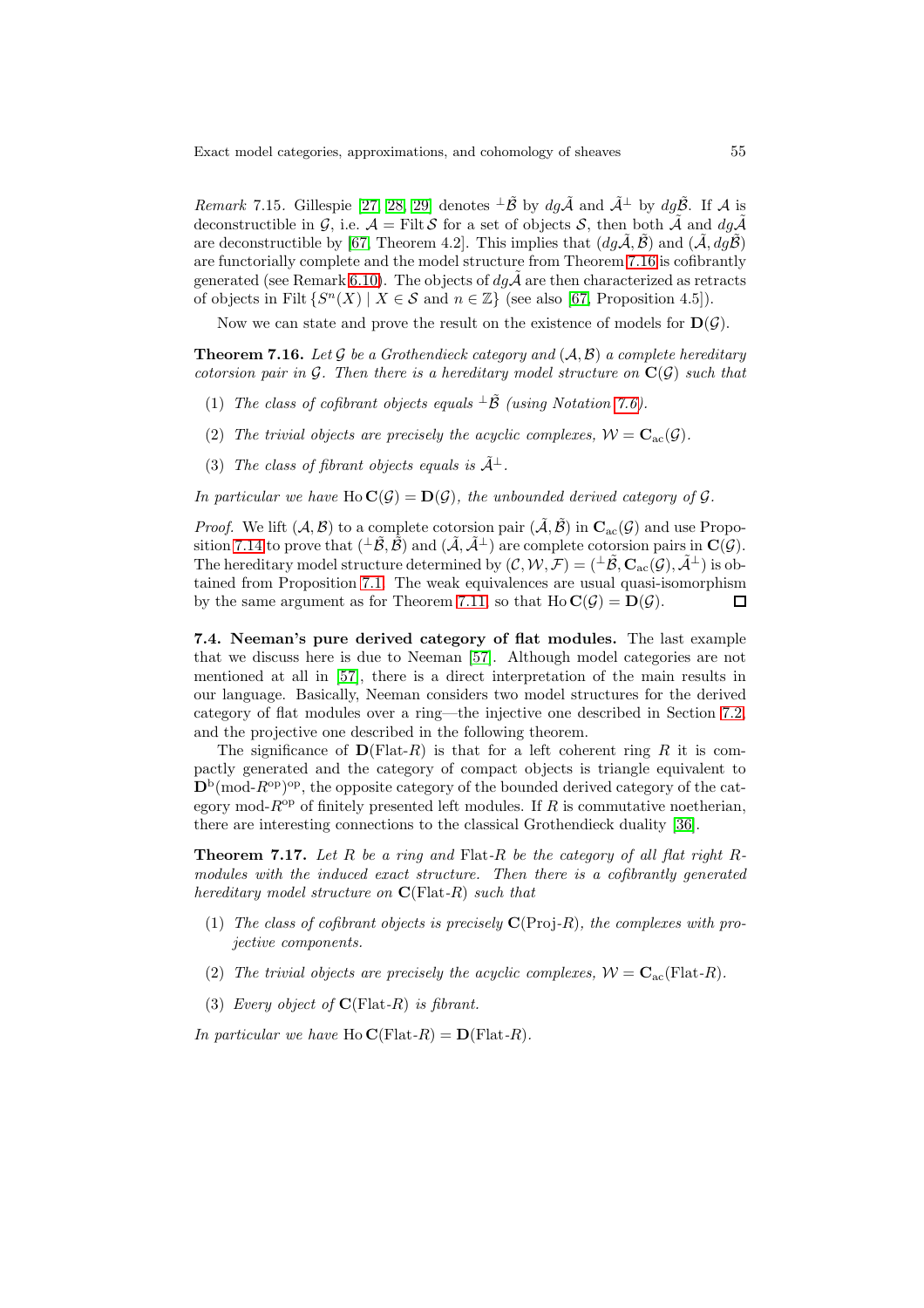Proof. In view of [\[65,](#page-68-1) §3] Neeman proves in [\[57,](#page-68-3) Theorems 8.6 and 5.9] that  $(C(\text{Proj}-R), W)$  is a complete cotorsion pair in  $C(\text{Flat}-R)$  generated by a set S as in Theorem [5.16](#page-34-0) and that  $\mathbf{C}(\text{Proj-}R) \cap \mathcal{W} = \mathbf{C}_{ac}(\text{Proj-}R)$ . One also easily checks that  $C_{ac}(Proj-R)$  are precisely the projective objects in  $C(Flat-R)$ . Thus we see that if  $A = \text{Proj-}R$  and  $B = \text{Flat-}R$ , then  $(A, B)$  is a complete hereditary cotorsion pair in Flat-R and both  $(\perp \tilde{\mathcal{B}}, \tilde{\mathcal{B}})$  and  $(\tilde{\mathcal{A}}, \tilde{\mathcal{A}}^{\perp})$  are complete in  $\mathbf{C}(\text{Flat-}R)$ . It remains to apply Proposition [7.1](#page-47-1) and Remark [6.10.](#page-39-2)  $\Box$ 

Another main result of [\[57\]](#page-68-3) comes as an easy consequence.

**Corollary 7.18.** Let R be a ring. Then  $D(Flat-R)$  is triangle equivalent to  $K(Proj-R)$ , the homotopy category of complexes of projective modules.

*Proof.* By restriction, the model structure on  $C(Flat-R)$  induces a hereditary model structure on  $C(\text{Proj-}R)$  given by

$$
(\mathcal{C}, \mathcal{W}, \mathcal{F}) = (\mathbf{C}(\text{Proj-}R), \mathbf{C}_{\text{ac}}(\text{Proj-}R), \mathbf{C}(\text{Proj-}R)).
$$

There is an obvious functor  $Ho C(Proj-R) \rightarrow Ho C(Flat-R)$  which is a triangle equivalence by [\[31,](#page-66-13) Corollary 5.4] and Theorem [6.21.](#page-46-0) Moreover, Ho  $\mathbf{C}(\text{Proj-}R)$  is none other than  $\mathbf{K}(\text{Proj-}R)$  by Lemma [6.16\(](#page-44-1)3).  $\Box$ 

# <span id="page-55-0"></span>8. Monoidal model categories from flat sheaves and vector bundles

In the final section we will consider exact model structures which are compatible with a symmetric monoidal product on the underlying category. As an illustration we will show, under appropriate assumptions, constructions of model structures compatible with the tensor product for the derived category of the category of quasi-coherent sheaves over a scheme.

<span id="page-55-1"></span>8.1. Tensor product for quasi-coherent modules. Let us briefly recall what a closed symmetric monoidal category is, and refer to [\[51,](#page-68-15) Chapter VII] for details. A category C is called *symmetric monoidal* if it is equipped with a functor ⊗:  $\mathcal{C} \times$  $\mathcal{C} \to \mathcal{C}$ , often called tensor product, and an object  $\mathbb{1} \in \mathcal{C}$  such that ⊗ is associative, commutative and  $\mathbb{1}$  is a unit with respect to  $\otimes$ . More precisely, there are natural isomorphisms  $X \otimes (Y \otimes Z) \cong (X \otimes Y) \otimes Z$ ,  $X \otimes Y \cong Y \otimes X$  and  $\mathbb{1} \otimes X \cong X$ satisfying certain coherence conditions. A symmetric monoidal category is called closed if the functor  $-\otimes Y$  has a right adjoint for each Y  $\in \mathcal{C}$ . If we for each Y fix such an adjoint and denote it by  $\mathcal{H}om(Y,-)$ , it is a standard fact that  $\mathcal{H}om$  is a functor  $\mathcal{C}^{op} \times \mathcal{C} \to \mathcal{C}$  and we obtain an isomorphism

$$
\mathcal{C}(X \otimes Y, Z) \stackrel{\cong}{\longrightarrow} \mathcal{C}(X, \mathcal{H}om(Y, Z)),
$$

which is natural in all three variables  $X, Y, Z$ .

If  $R: I \to \text{CommRings}$  is a flat representation of a poset in the category of commutative rings (Definitions [2.3](#page-4-0) and [2.9\)](#page-5-0), then  $Qcoh(R)$  is a closed symmetric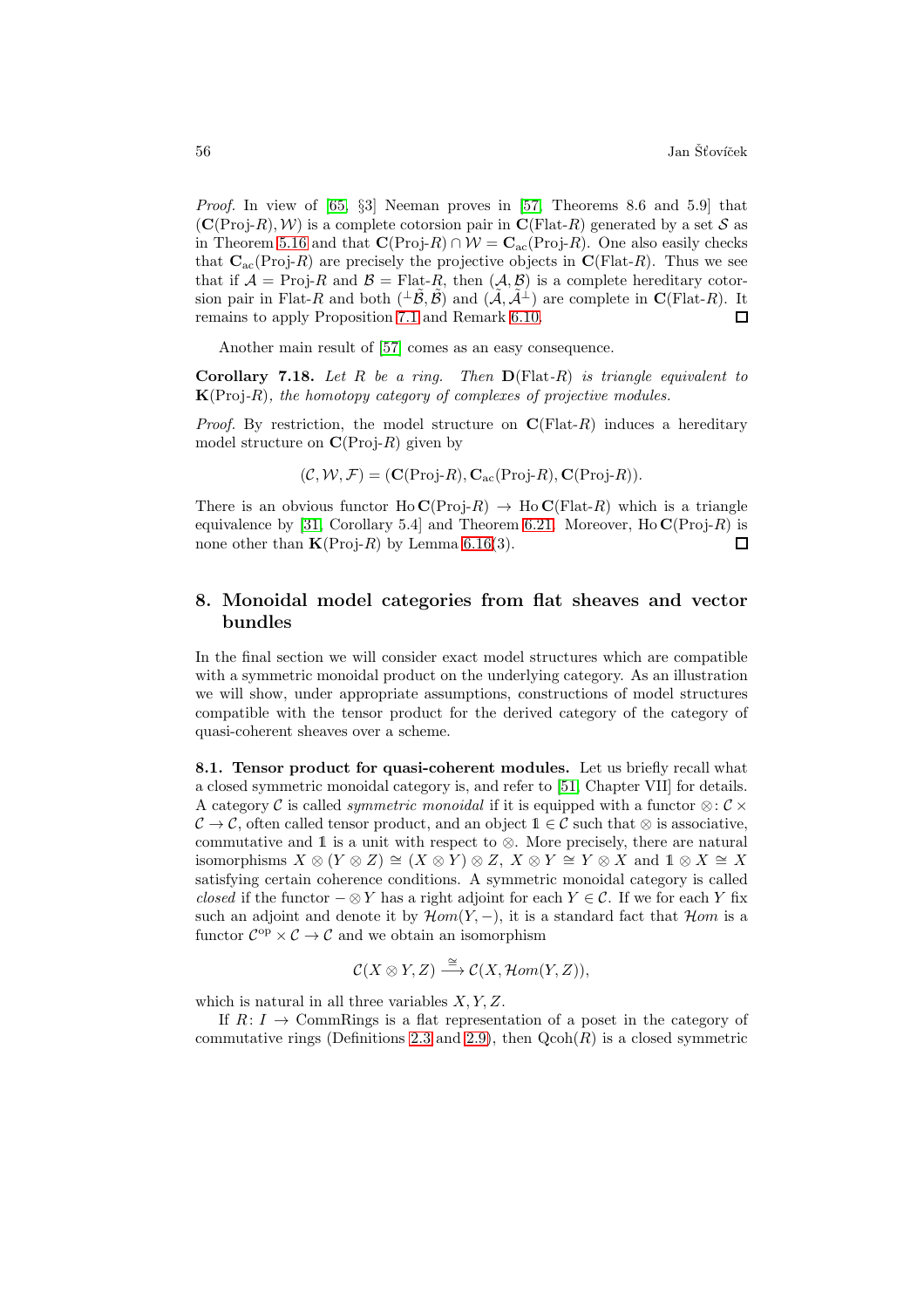monoidal category. Indeed, using the notation from Definition [2.6](#page-4-1) we define  $L \otimes M$ by  $(L \otimes M)(i) = L(i) \otimes_{R(i)} M(i)$  and  $(L \otimes M)^i_j = L^i_j \otimes M^i_j$  for each  $i \leq j$  from I. The tensor unit 1 is clearly R itself viewed as an object of  $Qcoh(R)$ .

It is not difficult to see that  $Qcoh(R)$  is closed, see [\[56,](#page-68-2) Proposition 6.15]. Indeed, for  $M, N \in \text{Qcoh}(R)$  we can define an R-module  $\underline{\mathcal{H}om}(M, N) \in \text{Mod-}R$  by putting  $\underline{\mathcal{H}}om(M, N)(i) = \text{Hom}_{R(i)}(M(i), N(i))$  for each  $i \in I$ , and use the quasicoherence of M and N to define the maps inside  $\underline{\mathcal{H}om}(M,N)$  as  $\underline{\mathcal{H}om}(M,N)^i_j: f \mapsto$  $f \otimes_{R(i)} R(j)$  for  $i \leq j$ . Although we obtain the adjunction

$$
\operatorname{Hom}_R(L \otimes M, N) \stackrel{\cong}{\longrightarrow} \operatorname{Hom}_R(L, \underline{\mathcal{H}om}(M, N)),
$$

the R-module  $\mathcal{H}om(M, N)$  may not be quasi-coherent unless all the  $M(i)$  are finitely presented over  $R(i)$ . We can fix the problem by defining  $\mathcal{H}om(M, N)$  $Q(\underline{\mathcal{H}om}(M, N))$ , where Q is the coherator from Remark [2.12.](#page-6-0)

There is a standard way to extend this to a closed symmetric monoidal structure on  $\mathbf{C}(\mathrm{Qcoh}(R))$ . Given  $X, Y \in \mathbf{C}(\mathrm{Qcoh}(R))$ , we define components of the complex  $X \otimes Y$  by

$$
(X \otimes Y)^n = \coprod_{i+j=n} X^i \otimes Y^j \quad \text{for each } n \in \mathbb{Z},
$$

and the differentials by  $\partial |_{X^i \otimes Y^j} = \partial_X^i \otimes Y^j + (-1)^i X^i \otimes \partial_Y^j$  for all  $i, j \in \mathbb{Z}$ . The unit 1 is the complex  $S^0(R)$  (Notation [7.4\)](#page-49-0). Similarly, for  $Y, Z \in \mathbf{C}(\mathrm{Qcoh}(R))$ , the complex  $\mathcal{H}om(Y,Z)$  is defined by

$$
\mathcal{H}om(Y,Z)^n = \prod_{j-i=n} \mathcal{H}om(Y^i,Z^j) \qquad \text{for each } n \in \mathbb{Z},
$$

where the product is taken in  $Qcoh(R)$  (see Remark [2.12\)](#page-6-0), and by  $\partial|_{\mathcal{H}om(Y^i, Z^j)} =$  $\mathcal{H}om(Y^i, \partial_Z^j) - (-1)^{j-i} \mathcal{H}om(\partial_Y^i, Z^j)$  for all  $i, j \in \mathbb{Z}$ .

This closed symmetric monoidal category  $(C(Qcoh(R)), \otimes, 1, \mathcal{H}om)$  is the one to keep in mind in the discussion to come.

8.2. Derived functors. In order to give a good sense to what a compatibility of a monoidal structure with a model structure means, we need to give a brief account on derived functors. We refer to [\[38,](#page-67-1) §§8.4 and 8.5] for more details. After all, what we need to do is to construct the derived functors of  $\otimes: \mathcal{C} \times \mathcal{C} \to \mathcal{C}$  and  $\mathcal{H}om\colon \mathcal{C}^{\mathrm{op}}\times \mathcal{C}\to \mathcal{C}.$ 

Let  $\mathcal{C}, \mathcal{D}$  be model categories and  $F : \mathcal{C} \to \mathcal{D}$  be a functor. We would like to define a functor  $\text{Ho } F$  making the diagram



commutative, but we usually cannot as  $F$  typically does not send weak equivalences to weak equivalences. What we usually can do, however, is to find the "best approximation" from the left or from the right.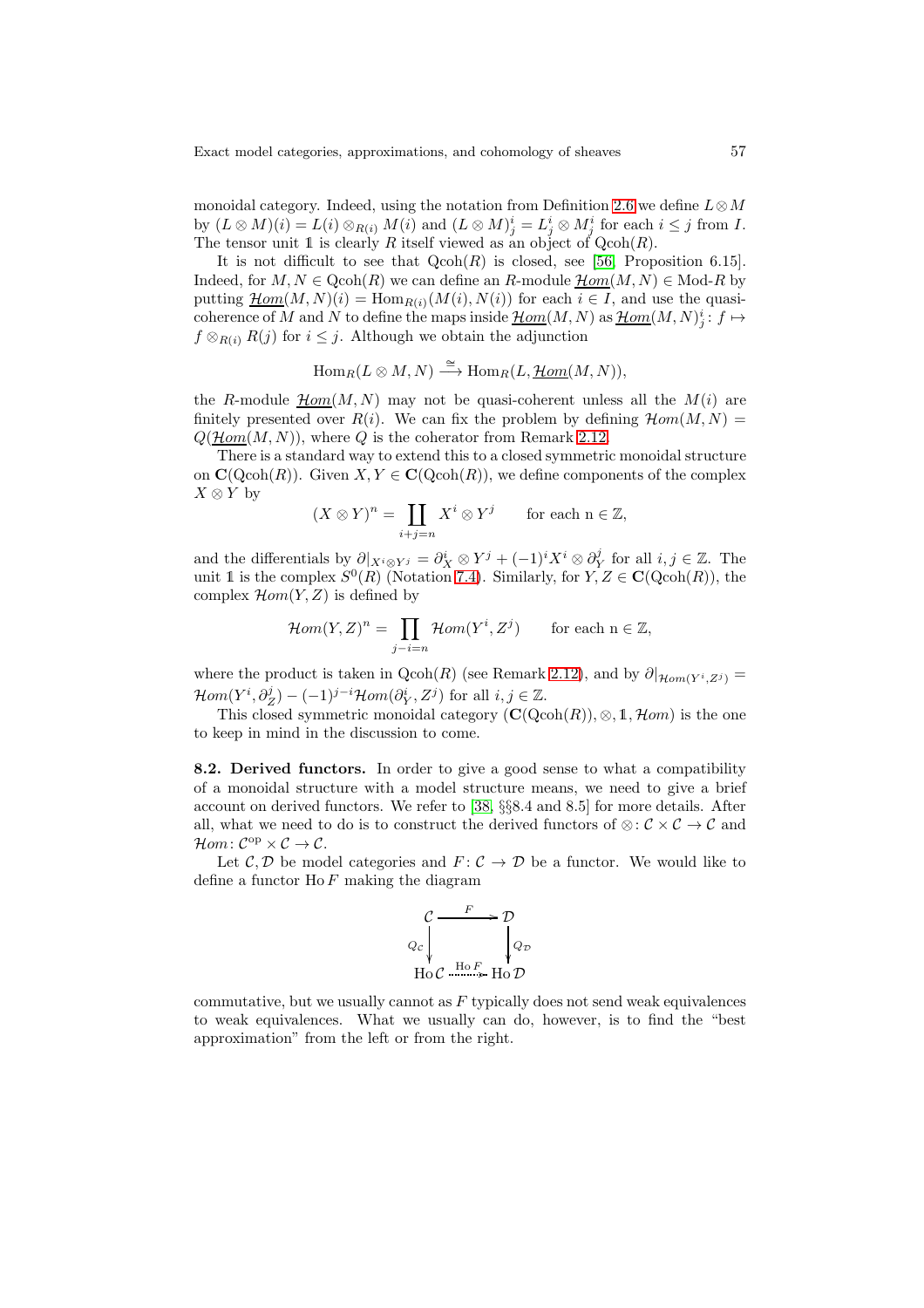**Definition 8.1.** [\[38,](#page-67-1) 8.4.1 and 8.4.7] Let  $F: \mathcal{C} \to \mathcal{D}$  be a functor between model categories C and D. A total left derived functor of F is a functor  $LF: HoC \rightarrow$ Ho D together with a natural transformation  $\varepsilon: \mathbf{L} F \circ Q_{\mathcal{C}} \to Q_{D} \circ F$  satisfying the following universal property. If  $G:$  Ho  $\mathcal{C} \to$  Ho  $\mathcal{D}$  is another functor with a natural transformation  $\zeta: G \circ Q_{\mathcal{C}} \to Q_{D} \circ F$ , then there is a unique natural transformation  $\vartheta: G \to \mathbf{L} F$  such that  $\zeta = \varepsilon(\vartheta \circ Q_{\mathcal{C}}).$ 

A total right derived functor of F is a functor  $\mathbf{R}F: \text{Ho}\mathcal{C} \to \text{Ho}\mathcal{D}$  together with a natural transformation  $\eta: Q_D \circ F \to \mathbf{R} F \circ Q_C$  which satisfies the obvious dual universal property.

That is, we are often in the situation of one of the following universal squares:



The key point is that if  $LF$  (or  $RF$ ) exists, it is defined uniquely up to a unique isomorphism, and does not depend on the actual model structures on  $\mathcal C$  and  $\mathcal D$ , but only on the classes of weak equivalences in  $\mathcal C$  and  $\mathcal D$ .

<span id="page-57-0"></span>We shall list standard criteria for existence of total derived functors.

**Proposition 8.2.** Let  $F: \mathcal{C} \to \mathcal{D}$  be a functor between model categories  $\mathcal{C}$  and  $\mathcal{D}$ .

- (1) If F takes trivial cofibrations between cofibrant objects in  $\mathcal C$  to weak equivalences in  $\mathcal D$  (see also Lemma [6.14](#page-41-0) for exact model categories), then the total left derived functor  $LF: HoC \rightarrow HoD$  exists.
- (2) If F takes trivial fibrations between fibrant objects in C to weak equivalences in D, then the total right derived functor  $\mathbf{R}F: \text{Ho}\,\mathcal{C} \to \text{Ho}\,\mathcal{D}$  exists.

Proof. This is just [\[38,](#page-67-1) Proposition 8.4.8], but as we dropped the assumption of functoriality of the factorizations in Definition [6.1\(](#page-35-2)MS2) while [\[38\]](#page-67-1) uses the functoriality, we indicate the necessary modification in the proof of [\[38,](#page-67-1) Proposition 8.4.4. Suppose we are in the situation of (1). Then we construct  $LF$  as follows. Given  $X \in \mathcal{C}$ , we fix a cofibrant replacement  $f_X: CX \to X$  of X (see Defini-tion [6.3\)](#page-36-0) and put  $LF(X) = Q_D F(CX)$ . Given a morphism  $u: X \to Y$  in C, we choose  $f_u$  to make the square

$$
\begin{array}{ccc}\nCX & \xrightarrow{f_X} & X \\
f_u & & \downarrow u \\
CY & \xrightarrow{f_Y} & Y\n\end{array}
$$

commute and put  $LF(u) = Q_D F(f_u)$ . This is well defined since if  $f'_u : CX \to CY$ is another map which fits into the square, then  $f_u$  and  $f'_u$  are left homotopic (see also Lemma [6.16](#page-44-1) for exact model categories), hence  $Q_D F(f_u) = Q_D F(f'_u)$ . The rest of the proof is as in [\[38\]](#page-67-1) and case (2) is dual. $\Box$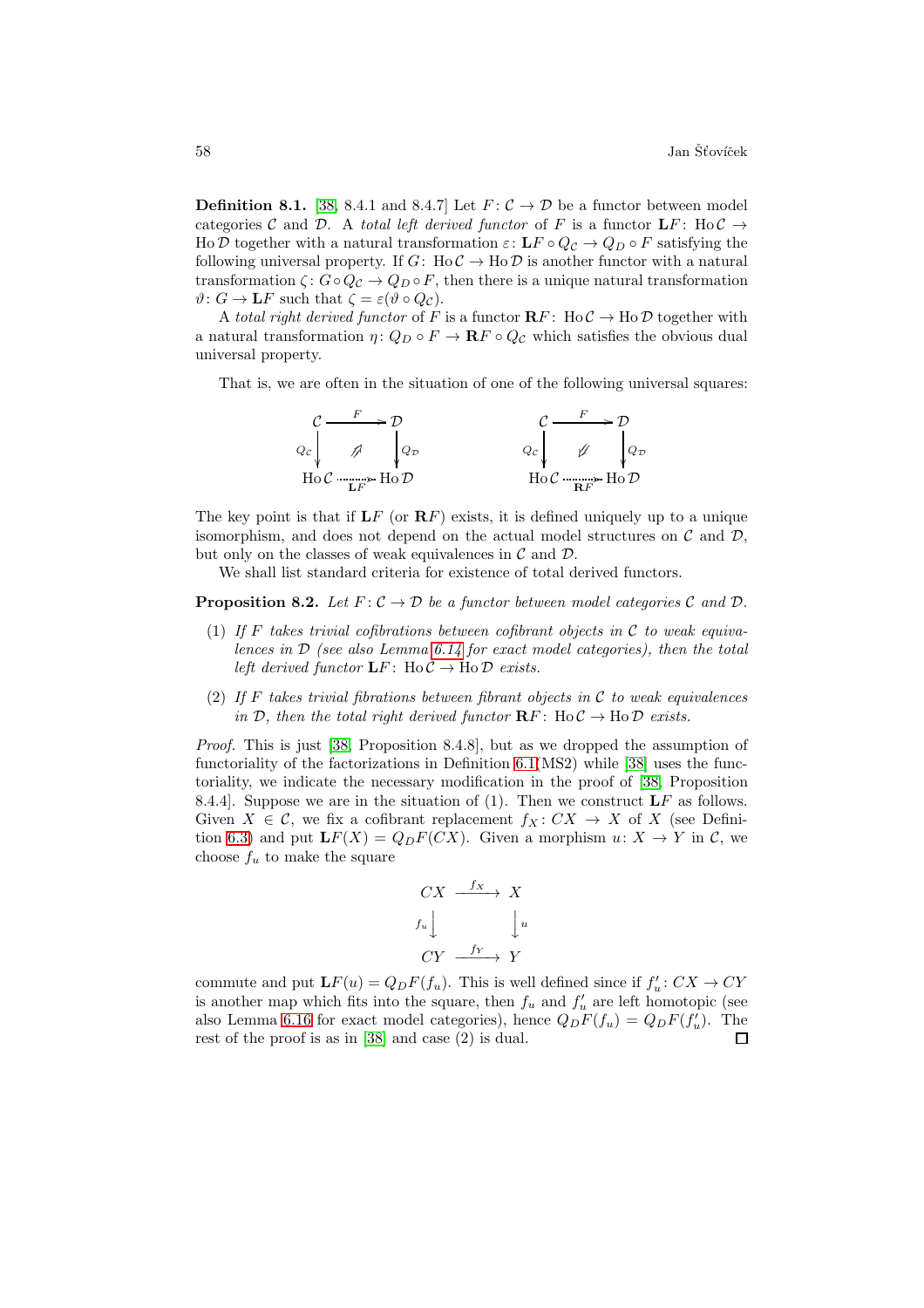Example 8.3. As this formalism is still somewhat unusual in homological algebra, we shall illustrate it on the probably most usual situation with derived categories. Let R, S be rings and F: Mod-R  $\rightarrow$  Mod-S be an additive functor. Then we have an obvious functor  $F: \mathbf{C}(\text{Mod-}R) \to \mathbf{C}(\text{Mod-}S)$ , which we also denote by F. Now we equip  $C(\text{Mod-}R)$  and  $C(\text{Mod-}S)$  with the two extremal hereditary model struc-tures coming from Theorem [7.16:](#page-54-0) We use the cotorsion pair  $(Proj-R, Mod-R)$  for  $\mathbf{C}(\text{Mod-}R)$  and the cotorsion pair  $(\text{Mod-}S,\text{Inj-}S)$  for  $\mathbf{C}(\text{Mod-}S)$ . It is an easy ob-servation that F satisfies Proposition [8.2\(](#page-57-0)1). Thus  $LF: D(\text{Mod-}R) \rightarrow D(\text{Mod-}S)$ exists.

In connection with closed symmetric monoidal categories, we also need to know how derived functors of adjoint pairs behave. Typically if  $(F, U)$  is an adjoint pair of functors and if  $\mathbf{L}F$  and  $\mathbf{R}G$  exist, they also form an adjoint pair. A very general setting where this holds has been described by Maltsiniotis in [\[53\]](#page-68-18). For simplicity, we only state the result for classical Quillen pairs of functors.

<span id="page-58-0"></span>**Proposition 8.4.** Let  $\mathcal{C}, \mathcal{D}$  be model categories and  $(F, U)$ , where  $F: \mathcal{C} \to \mathcal{D}$  and  $U: \mathcal{D} \to \mathcal{C}$ , be an adjoint pair of functors. Then the following are equivalent:

- (1) The left adjoint F preserves both cofibrations and trivial cofibrations.
- (2) The right adjoint U preserves both fibrations and trivial fibrations.

In such a case, both  $LF$  and  $RU$  exist and  $(LF, RU)$  is an adjoint pair.

Proof. This is proved in [\[38,](#page-67-1) Proposition 8.5.3 and Theorem 8.5.18].

**Definition 8.5.** Adjoint pairs  $(F, U)$  as in Proposition [8.4](#page-58-0) are called *Quillen pairs*.

8.3. Monoidal model categories. Now we are left with a relatively easy task: given a closed symmetric monoidal category, determine which condition a model structure on  $\mathcal C$  must satisfy so that we can use it to construct the derived functors of  $\otimes: \mathcal{C} \times \mathcal{C} \to \mathcal{C}$  and  $\mathcal{H}om: \mathcal{C}^{\mathrm{op}} \times \mathcal{C} \to \mathcal{C}$ . Note that if  $\mathcal{C}$  and  $\mathcal{D}$  carry model structures, then  $\mathcal{C} \times \mathcal{D}$  admits a so-called product model structure, where a morphism is a cofibration, a weak equivalence, or a fibration, respectively, if both the components in C and D are such (cf. [\[41,](#page-67-0) Example 1.1.6]). Similarly, if C is a model category,  $\mathcal{C}^{\text{op}}$  is naturally a model category too, by swapping the roles of fibrations and cofibrations (see [\[41,](#page-67-0) Remark 1.1.7]).

Remark 8.6. An important point is that for computing the derived functor of  $\otimes: \mathcal{C} \times \mathcal{C} \rightarrow \mathcal{C}$ , we need not equip all three copies of C with the same model structure. Indeed, if R is a commutative ring and we are to compute  $X \otimes_R^{\mathbf{L}} Y$ in  $C = D(\text{Mod-}R)$ , it is enough to find a suitable flat resolution for X only. By doing so, we actually consider the first copy of  $\mathcal C$  with the model structure given by Theorem [7.16](#page-54-0) for the cotorsion pair (Flat-R, Flat-R<sup>⊥</sup>) (see also Section [8.4\)](#page-61-0), while the other two copies of  $\mathcal C$  are considered with the injective model structure given by the trivial cotorsion pair  $(Mod-R, Inj-R)$ .

口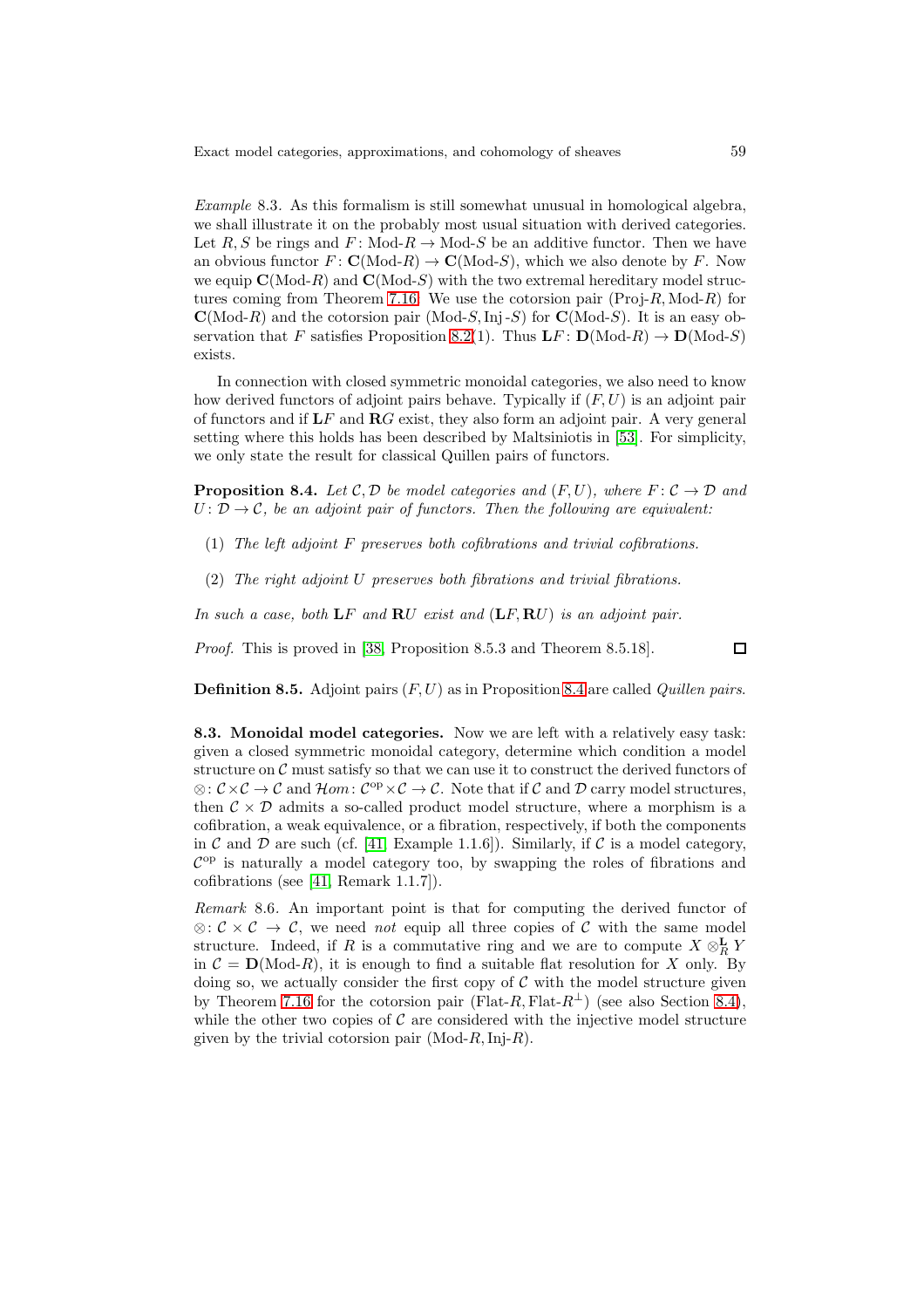For theoretical reasons, however, it is desirable to be able to equip  $\mathcal C$  with a single model structure which can be used for computing both the total left derived functor  $\otimes^{\mathbf{L}}$  of  $\otimes$  and the total right derived functor **R**Hom of Hom. A condition which the model structure on  $\mathcal C$  should satisfy is stated in the following definition.

<span id="page-59-1"></span>**Definition 8.7.** Let  $\mathcal{C}, \mathcal{D}, \mathcal{E}$  be model categories. A functor ⊗:  $\mathcal{C} \times \mathcal{D} \to \mathcal{E}$  is called a *Quillen bifunctor* if the following condition is satisfied. If  $f: U \to V$  is a cofibration in C and  $g: X \to Y$  is a cofibration in D, we require that the map  $f \boxtimes g$ defined as the dotted arrow in the following pushout diagram (which is assumed to exist)



be a cofibration in  $\mathcal E$ . Moreover, if one of f and g is trivial, we require  $f \boxtimes g$  to be trivial.

<span id="page-59-0"></span>The following lemma is standard.

**Lemma 8.8.** [\[41,](#page-67-0) 4.2.2] Let C, D, E be model categories and let  $\otimes : C \times D \to \mathcal{E}$  be a Quillen bifunctor. If Hom:  $\mathcal{D}^{op} \times \mathcal{E} \rightarrow \mathcal{C}$  is a functor such that we have a natural isomorphism

$$
\mathcal{E}(X \otimes Y, Z) \stackrel{\cong}{\longrightarrow} \mathcal{C}(X, \mathcal{H}om(Y, Z)),
$$

in all three variables, then Hom is a Quillen bifunctor when we view it as a functor  $\mathcal{D} \times \mathcal{E}^{op} \to \mathcal{C}^{op}$  of the opposite categories.

<span id="page-59-2"></span>Now we can present a slightly simplified version of [\[41,](#page-67-0) Definition 4.2.6] along with the expected theorem.

**Definition 8.9.** A monoidal model category is a model category  $\mathcal{C}$  (Definition [6.1\)](#page-35-2) which carries a closed symmetric monoidal structure  $(C, \otimes, 1, \mathcal{H}om)$  such that

(MS3) The tensor unit 1 is cofibrant.

(MS4) The product  $\otimes: \mathcal{C} \times \mathcal{C} \to \mathcal{C}$  is a Quillen bifunctor.

An exact monoidal model category and hereditary monoidal model category are the corresponding variants where  $\mathcal C$  is an exact model category (Definition [6.8\)](#page-38-1) or hereditary model category (Definition [6.19\)](#page-45-1), respectively.

**Theorem 8.10.** Let  $C$  be a monoidal model category. Then the total derived functors

 $\otimes^{\mathbf{L}}$ : Ho  $\mathcal{C} \times$  Ho  $\mathcal{C} \longrightarrow$  Ho  $\mathcal{C}$  and  $\mathbf{R}$   $\mathcal{H}om$ : Ho  $\mathcal{C}^{op} \times$  Ho  $\mathcal{C} \longrightarrow$  Ho  $\mathcal{C}$ 

exist and  $(Ho \mathcal{C}, \otimes^{\mathbf{L}}, \mathbf{1}, \mathbf{R}\mathcal{H}om)$  is a closed symmetric monoidal category.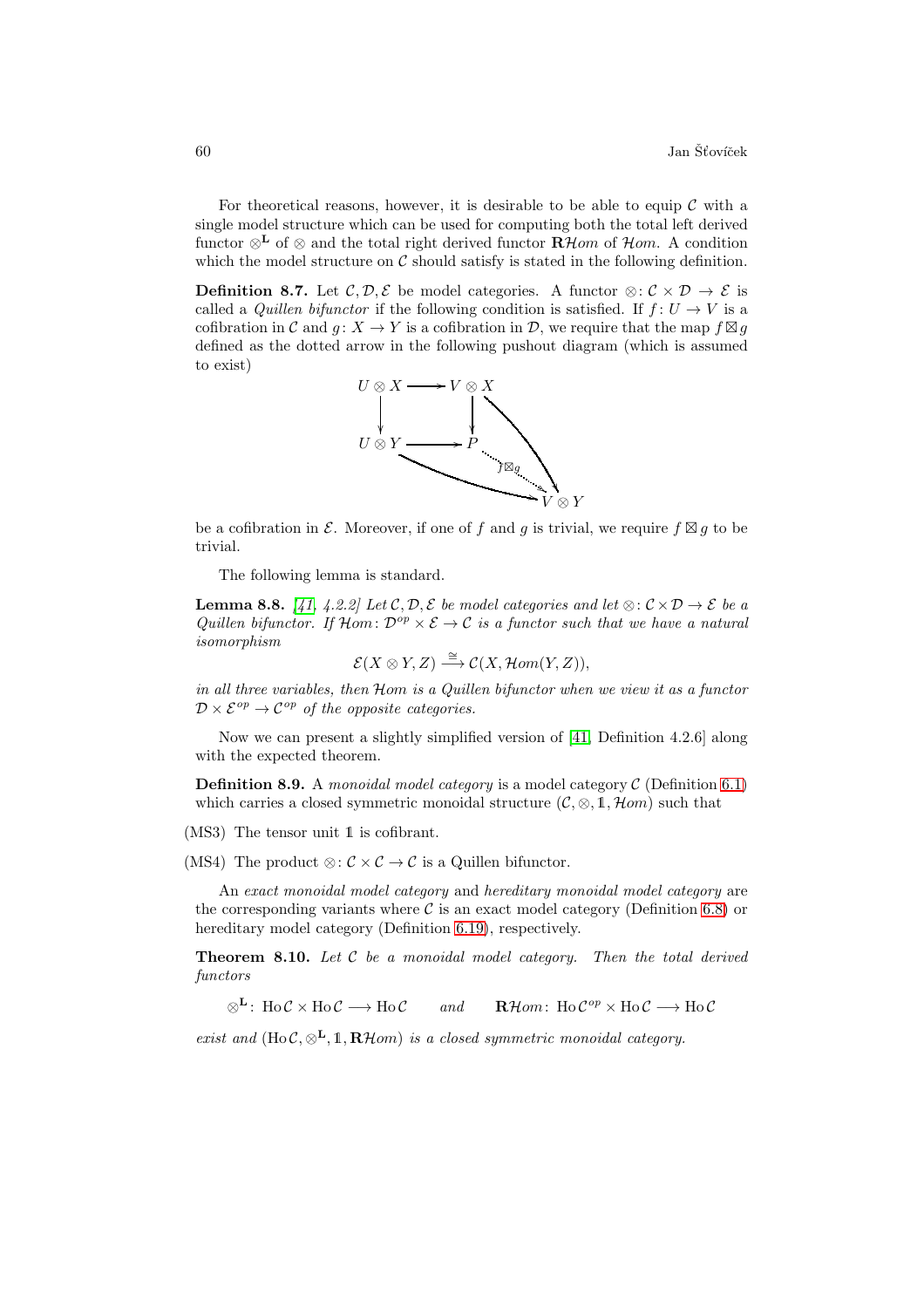*Proof.* This is just a special case of  $[41,$  Theorem 4.3.2], but at this point we have all the tools to understand the proof. Since ⊗ is a Quillen bifunctor,  $f \otimes g : U \otimes X \rightarrow$  $V \otimes Y$  is a cofibration whenever  $f: U \to V$  and  $g: X \to Y$  are cofibrations, and  $f \otimes g$  is a trivial cofibration if one of  $f, g$  is such. Similarly we deduce from Lemma [8.8](#page-59-0) that  $\mathcal{H}om(g,p)$  is a fibration whenever g is a cofibration and p is a fibration, and it is a trivial fibration if one of  $g, p$  is trivial. In particular, the total left derived functor  $\otimes^{\mathbf{L}}$  of  $\otimes: \mathcal{C} \times \mathcal{C} \to \mathcal{C}$  and the total right derived functor  $\mathbf{R}\mathcal{H}$ *om* of  $\mathcal{H}om: \mathcal{C}^{\mathrm{op}} \times \mathcal{C} \to \mathcal{C}$  exist by Proposition [8.2.](#page-57-0)

It also follows that if X is cofibrant, then  $(-\otimes X, \mathcal{H}om(X,-))$  is a Quillen pair. Thus  $(- \otimes^{\mathbf{L}} X, \mathbf{R}\mathcal{H}om(X,-))$  is a pair of adjoint functors by Proposition [8.4.](#page-58-0)

Using the construction of  $\otimes^{\mathbf{L}}$  in the proof of Proposition [8.2,](#page-57-0) one also sees that  $-\otimes^{\mathbf{L}}(-\otimes^{\mathbf{L}}-)$  coincides with the total left derived functor of  $-\otimes(-\otimes-)$ , and  $(- \otimes^{\mathbf{L}}) \otimes^{\mathbf{L}}$  − is the left derived functor of  $(- \otimes -) \otimes -$ . Hence the associativity transformation for ⊗ lifts to associativity for  $\otimes^{\mathbf{L}}$ , using the universal property of the derived functors. The commutativity transformation for  $\otimes^{\mathbf{L}}$  and the isomorphism  $1 \otimes^{\mathbf{L}} - 1 \otimes \mathbb{I}_{\text{HoC}}$  are obtained similarly. Finally, the transformations for  $\otimes^{\mathbf{L}}$  satisfy the coherence conditions since they were constructed from the transformations for ⊗ using the universal property.  $\Box$ 

Naturally we are interested in what conditions a triple of classes  $(C, W, \mathcal{F})$  as in Theorem [6.9](#page-38-0) must satisfy in order to define an exact or hereditary monoidal model structure. Now we can give a relatively easy answer, which was first obtained in [\[42,](#page-67-2) Theorem 7.2].

<span id="page-60-0"></span>**Theorem 8.11.** [\[42,](#page-67-2) 7.2] Let  $\mathcal{E}$  be an exact model category given in the sense of Theorem [6.9](#page-38-0) by the triple  $(C, W, \mathcal{F})$  of cofibrant, trivial, and fibrant objects, respectively. Suppose further that  $(\mathcal{E}, \otimes, \mathbb{1}, \mathcal{H}om)$  is also a closed symmetric monoidal category. Then  $\mathcal E$  with all the structure forms an exact monoidal model category provided that

- (1) The tensor unit  $\mathbb 1$  is cofibrant.
- (2) If  $X, Y \in \mathcal{C}$ , then  $X \otimes Y \in \mathcal{C}$ . If, moreover, X or Y is in  $\mathcal{C} \cap \mathcal{W}$ , then  $X \otimes Y \in \mathcal{C} \cap \mathcal{W}$ .
- (3) If  $f: X \to Y$  is a cofibration and  $U \in \mathcal{E}$  is arbitrary, then  $U \otimes f: U \otimes X \to Y$  $U \otimes Y$  is an inflation in  $\mathcal{E}.$

Remark 8.12. Note a subtle point here: In principle the definition of a monoidal model category requires some extra pushouts to exist so that the maps  $f \boxtimes g$ from Definition [8.7](#page-59-1) are defined for any pair of cofibrations  $f, g$ . Condition (3) from the latter theorem ensures, however, that no extra pushouts except for those guaranteed by the axioms of an exact category are required.

*Proof of Theorem [8.11.](#page-60-0)* We only need to show that (2) and (3) imply that  $\otimes$  is a Quillen bifunctor (see Definition [8.7\)](#page-59-1). To this end, let  $f: U \to V$  and  $g: X \to Y$  be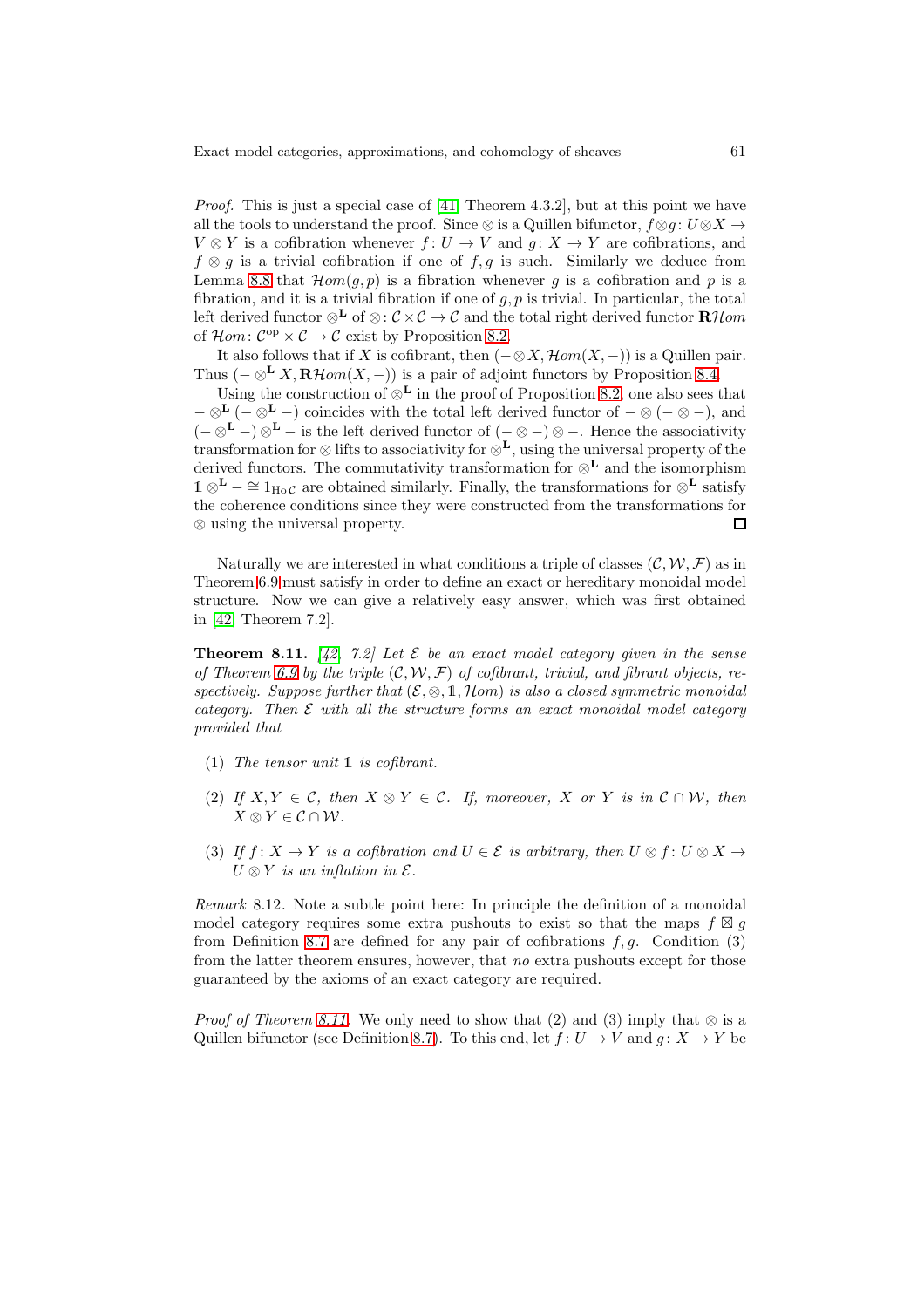cofibrations with cokernels  $C$  and  $D$ , respectively. Using  $(3)$  and  $[10,$  Proposition 3.1], we construct the following commutative diagram with conflations in rows:

 $\theta$ 

$$
0 \longrightarrow U \otimes X \xrightarrow{f \otimes X} V \otimes X \longrightarrow C \otimes X \longrightarrow 0
$$
  
\n
$$
U \otimes g \downarrow \qquad \qquad \downarrow \qquad \qquad \parallel
$$
  
\n
$$
0 \longrightarrow U \otimes Y \longrightarrow P \longrightarrow C \otimes X \longrightarrow 0
$$
  
\n
$$
\parallel \qquad \qquad f \boxtimes g \downarrow \qquad \qquad \qquad \circ \otimes g \downarrow
$$
  
\n
$$
0 \longrightarrow U \otimes Y \xrightarrow{f \otimes Y} V \otimes Y \longrightarrow C \otimes Y \longrightarrow 0
$$

Thanks to [\[10,](#page-65-5) Proposition 2.12], we have a conflation

$$
0 \longrightarrow P \xrightarrow{f \boxtimes g} V \otimes Y \longrightarrow C \otimes D \longrightarrow 0.
$$

Now the conclusion follows from assumption (2).

<span id="page-61-0"></span>8.4. Complexes of flat quasi-coherent modules. The last task is to instan-tiate Theorem [8.11](#page-60-0) for the closed symmetric monoidal structure on  $\mathbf{C}(\mathrm{Qcoh}(R))$ discussed in §[8.1.](#page-55-1) The hardest part is to fulfil Theorem [8.11\(](#page-60-0)3), as this typically does not hold for the injective model structure on  $\mathbf{C}(\mathrm{Qcoh}(R))$  from Theorem [7.11.](#page-52-0) Eventually we will need to impose more assumptions on the flat representation  $R: I \to \text{CommRings}$ , but let us first discuss the aspects which work in full generality.

Recall from §[2.2](#page-4-2) that a left module M over a ring T is called flat if the functor  $-\otimes_T M$ : Mod-T  $\rightarrow$  Ab is exact. By Lazard's theorem [\[32,](#page-67-6) Corollary 1.2.16], M is flat if and only if it is a direct limit of finitely generated projective modules.

Analogously we call  $M \in \text{Qcoh}(R)$  flat if the functor  $-\otimes M$ :  $\text{Qcoh}(R) \rightarrow$  $Qcoh(R)$  is exact. This notion of flatness corresponds to the classical one for quasi-coherent sheaves if R comes from a scheme in the sense of  $\S 2.3$ . It is easy to check that M is flat if and only if  $M(i)$  is a flat module over  $R(i)$  for each  $i \in I$ . We shall denote the class of all flat quasi-coherent modules over  $R$  by Flat- $R$ . Our aim is to use Corollary [5.17](#page-34-1) to show that there is often a complete hereditary cotorsion pair (Flat-R, Flat-R<sup>⊥</sup>). We denote the class Flat-R<sup>⊥</sup> by Cot-R and, as customary, we call the quasi-coherent modules inside it cotorsion.

First of all, the class of left flat modules over a ring  $T$  is always deconstructible by the proof of [\[32,](#page-67-6) Theorem 3.2.9], and it is a left hand side class of a complete hereditary cotorsion pair by [\[32,](#page-67-6) Theorem 4.1.1]. Regarding the deconstructibility of Flat-R for  $R: I \to \text{CommRings}$ , we can use the following technical result, whose proof involves the Hill Lemma (see Proposition [3.14\)](#page-15-0).

<span id="page-61-1"></span>**Proposition 8.13.** Let  $R: I \to \text{Rings}$  be a flat representation of I in the category of rings, and suppose that we are given for each  $i \in I$  a deconstructible class  $C_i \subseteq \text{Mod-}R(i)$ . Then the class  $C \subseteq \text{Qcoh}(R)$  defined as

$$
\mathcal{C} = \{ M \in \text{Qcoh}(R) \mid M(i) \in \mathcal{C}_i \text{ for each } i \in I \}
$$

is deconstructible in  $Qcoh(R)$ .

 $\Box$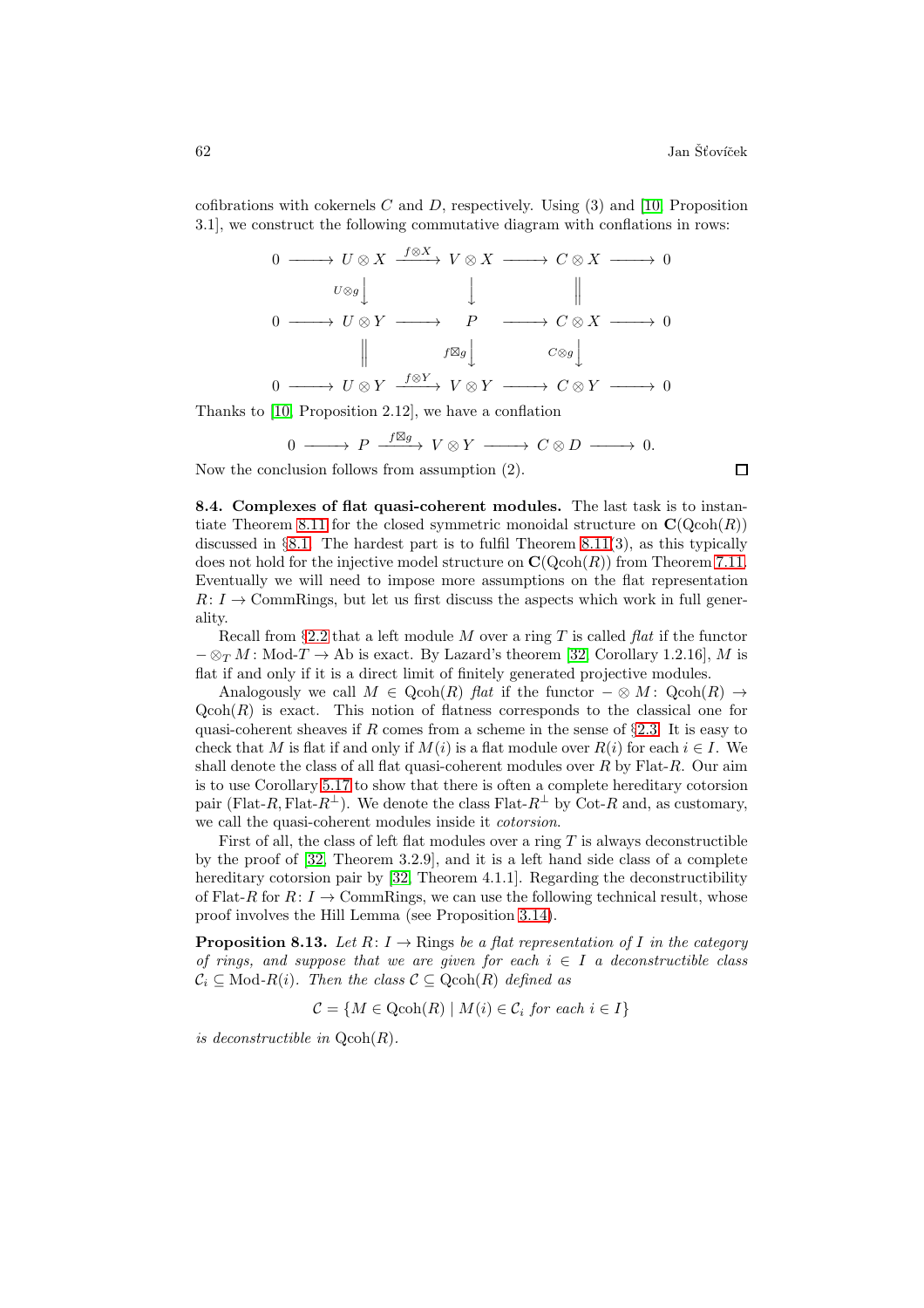Proof. The same proof as for [\[23,](#page-66-0) Theorem 3.13 and Corollary 3.14] applies. 口

Corollary 8.14. If  $R: I \rightarrow \text{CommRings}$  is a flat representation, then the class Flat-R is deconstructible in  $Qcoh(R)$  and it is closed under retracts and kernels of epimorphisms.

Thus, in view of Corollary [5.17](#page-34-1) and Lemma [6.17,](#page-44-0) the following is sufficient and necessary in order to obtain a complete hereditary cotorsion pair.

Corollary 8.15. If  $R: I \to \text{CommRings}$  is a flat representation, then there exists a (functorially) complete hereditary cotorsion pair (Flat-R, Cot-R) in  $Qcoh(R)$  if and only if  $Qcoh(R)$  admits a flat generator.

Constructing a flat generator is indeed the most tricky part. It exists in  $Q\text{coh}(X)$  for any quasi-compact and separated scheme X, as has been implicitly proved in [\[3,](#page-65-11) Proposition 1.1] and discussed explicitly and in detail by Murfet in [\[56,](#page-68-2) §3.2].

To formulate this in our formalism from §[2.2,](#page-4-2) recall that a poset  $(I, \leq)$  is an upper semilattice if every pair  $x, y \in I$  has a least upper bound  $x \vee y$ . We will call a representation  $R: I \to \text{Comm}$  and  $\Pi$  are semilattice I continuous if it preserves pushouts. In other words, if  $x, y, z \in I$  such that  $x \leq y$  and  $x \leq z$ , then the ring homomorphism

$$
R_{y\vee z}^y \otimes_{R(x)} R_{y\vee z}^z : R(y) \otimes_{R(x)} R(z) \to R(y \vee z)
$$

is required to be bijective. If  $X$  is a quasi-compact separated scheme, then the results from §[2.3](#page-8-0) can be used to construct an equivalence  $Q\text{coh}(R) \stackrel{\cong}{\longrightarrow} Q\text{coh}(X)$  for a continuous flat representation  $R$  of a finite upper semilattice  $I$ . This explains the motivation for the following statement which (at least formally) slightly generalizes the above mentioned result from [\[3,](#page-65-11) [56\]](#page-68-2).

**Proposition 8.16.** Let I be a finite upper semilattice and  $R: I \rightarrow \text{CommRings}$  be a continuous flat representation. Then  $Qcoh(R)$  admits a flat generator. In particular, there is a functorially complete hereditary cotorsion pair  $(Flat-R, Cot-R)$ in  $Qcoh(R)$ .

*Proof.* We shall closely follow the structure of the proof from [\[56\]](#page-68-2). Let us fix a finite number of elements  $x_0, x_1, \ldots, x_n \in I$  such that every  $x \in I$  is of the form  $x = x_{i_0} \vee \cdots \vee x_{i_p}$  for some  $0 \leq i_0 < \cdots < i_p \leq n$ . Since R is a continuous representation, the functor

$$
F_x^*\colon \operatorname{Qcoh}(R) \longrightarrow \operatorname{Mod-}R(x), \quad M \longmapsto M(x)
$$

for any given  $x \in I$  has a right adjoint  $F_{x*}$ : Mod- $R(x) \to \text{Qcoh}(R)$  given by

$$
(F_{x*}(X))(y) = X \otimes_{R(x)} R(x \vee y) \quad \text{for every } y \in I.
$$

These are the analogs of the inverse and the direct image functors in geometry; see [\[33,](#page-67-12) (7.8)]. Clearly,  $F_{x*}$  sends flat  $R(x)$ -modules to flat quasi-coherent Rmodules. For any  $(p+1)$ -tuple  $i_0 < \cdots < i_p$  of integers between 0 and n we denote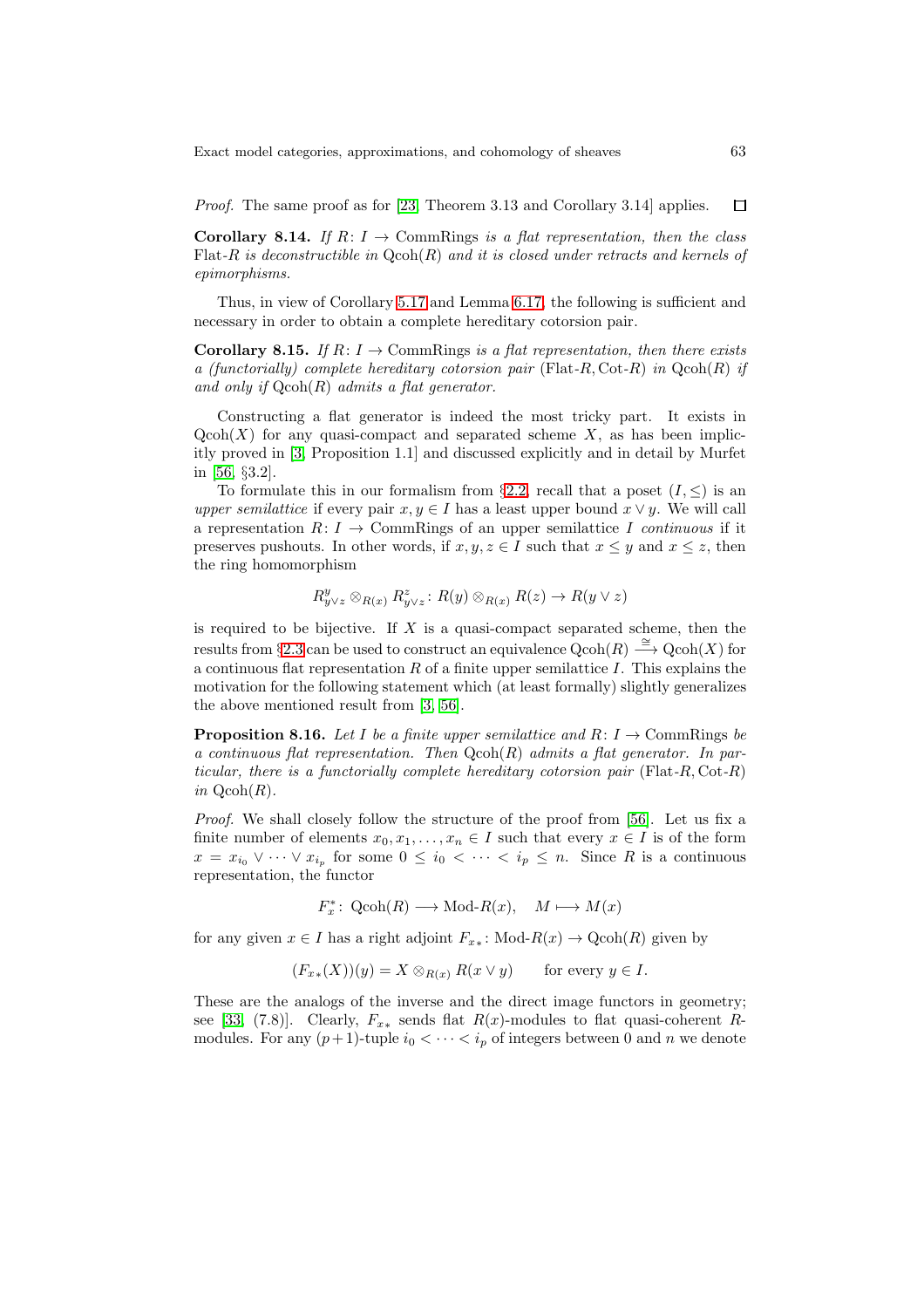$M_{i_0,\dots,i_p} = F_{x*}F_x^*(M)$  where  $x = x_{i_0} \vee \dots \vee x_{i_p}$ . In particular we have the equality  $M_{i_0,\ldots,i_p}(z) = M(z \vee x_{i_0} \vee \cdots \vee x_{i_p})$  for each  $z \in I$ .

Next we construct for each  $M \in \text{Qcoh}(R)$  a so-called Cech resolution; see [\[37,](#page-67-11) §III.4, p. 218]. This is a sequence of morphisms

$$
0 \longrightarrow M \stackrel{\partial}{\longrightarrow} \mathcal{C}^0 M \stackrel{\partial}{\longrightarrow} \mathcal{C}^1 M \stackrel{\partial}{\longrightarrow} \cdots \stackrel{\partial}{\longrightarrow} \mathcal{C}^n M \longrightarrow 0,
$$
 (Δ)

where  $\mathcal{C}^pM = \bigoplus_{i_0 < i_1 < \cdots < i_p} M_{i_0, i_1, \ldots, i_p}$  for every  $0 \leq p \leq n$ . In order to describe the maps  $\partial$ , we need some more notation. Given  $i_0 < i_1 < \cdots < i_p$ , we shall denote by  $\alpha_{i_0,i_1,\dots,i_p}$  an element of  $M_{i_0,i_1,\dots,i_p}$ . Then  $\partial\colon C^pM\to C^{p+1}M$  will be given by the rule

$$
\partial(z) : (\alpha_{i_0,i_1,\dots,i_p})_{i_0 < i_1 < \dots < i_p} \longmapsto \Big(\sum_{k=0}^{p+1} (-1)^k \alpha_{j_0,\dots,\hat{j}_k,\dots,j_{p+1}}\Big)_{j_0 < j_1 < \dots < j_{p+1}}
$$

for all  $z \in I$ , where  $\hat{j}_k$  means "omit  $j_k$ ." Strictly speaking we should have written  $M_y^x(\alpha_{j_0,\dots,\hat{j}_k,\dots,j_{p+1}})$  for suitable  $x, y \in I$  on the right hand side, but we omit  $M_y^x$  for the sake of clarity of the formula as there is no risk of confusion. It is rather easy to check that  $(\Delta)$  is a complex in  $Qcoh(R)$ .

More is true, however—we claim that  $(\Delta)$  is an exact sequence. This is proved similarly to [\[37,](#page-67-11) Lemma III.4.2]. To this end we shall use the same convention as in [\[37,](#page-67-11) Remark 4.0.1]: if  $i_1, ..., i_p \in \{0, 1, ..., n\}$  is an arbitrary  $(p + 1)$ -tuple, then  $\alpha_{i_0,i_1,\dots,i_n}$  will stand either for 0 if there is a repeated index, or for sgn $(\sigma)$ .  $\alpha_{\sigma i_0, \sigma i_1, \dots, \sigma i_p}$ , where  $\sigma$  is the permutation such that  $\sigma i_0 < \sigma i_1 < \dots < \sigma i_p$ . Using this notation, observe that, for any fixed  $z \in I$ , the complex of  $R(z)$ -modules

$$
0 \longrightarrow M(z) \longrightarrow \mathcal{C}^0 M(z) \longrightarrow \mathcal{C}^1 M(z) \longrightarrow \cdots \longrightarrow \mathcal{C}^n M(z) \longrightarrow 0
$$

is contractible, where the null-homotopy  $s: \mathcal{C}^pM(z) \to \mathcal{C}^{p-1}M(z)$  is given by the rule

$$
s\colon (\alpha_{i_0,i_1,\cdots,i_p})_{i_0
$$

This proves the claim.

From this point we continue exactly as in [\[56,](#page-68-2) Proposition 3.19]. The cotorsion pair (Flat- $R(z)$ , Cot- $R(z)$ ) is complete for each  $z \in I$  by the above discussion. Using the approximation sequences, we construct a so-called proper flat resolution

$$
\cdots \longrightarrow P_2^z \longrightarrow P_1^z \longrightarrow P_0^z \longrightarrow M(z) \longrightarrow 0
$$

of  $M(z)$  in Mod- $R(z)$ . This by definition means that all  $P_i^z$  are flat, the sequence is exact, and it remains exact when we apply the functor  $\text{Hom}_{R(z)}(P', -)$  for any  $P' \in \text{Flat-}R(z)$ . Using the adjunction  $(F_z^*, F_{z_*})$ , it is easy to see that

$$
\cdots \longrightarrow F_{z*}(P_2^z) \longrightarrow F_{z*}(P_1^z) \longrightarrow F_{z*}(P_0^z) \longrightarrow F_{z*}F_z^*(M) \longrightarrow 0
$$

is a proper flat resolution in Qcoh(R). Summing over all  $z = x_{i_0} \vee \cdots \vee x_{i_n}$  where  $i_0 < i_1 < \cdots < i_p$ , we obtain a proper flat resolution for each  $\mathcal{C}^pM$  with  $0 \leq p \leq n$ . Finally, the argument described in detail in the proof of [\[56,](#page-68-2) Proposition 3.19] allows us to combine these to a proper flat resolution of M. $\Box$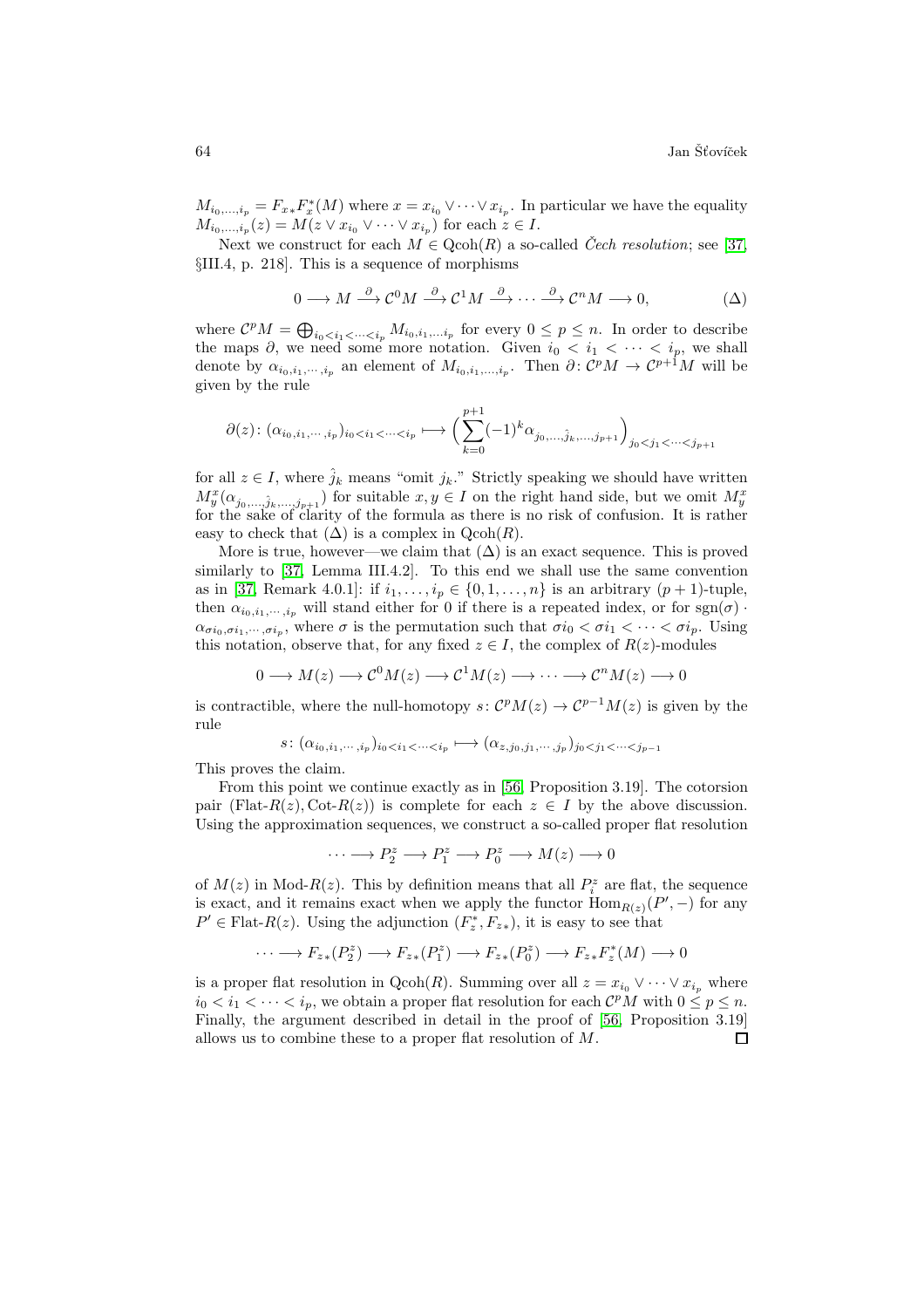For more special flat representations  $R: I \to \text{CommRings}$  we may obtain left hand side classes of complete hereditary cotorsion pairs which are even closer to projective objects. A variety of such candidates and their appropriateness in geometry has been studied in [\[22,](#page-66-5) [23\]](#page-66-0). Here we mention only the simplest of them.

**Definition 8.17.** Let  $R: I \rightarrow \text{CommRings}$  be a flat representation. A module  $M \in \text{Qcoh}(R)$  is called *locally projective* (or vector bundle in [\[13,](#page-66-18) §2]) if  $M(i)$ is a projective  $R(i)$ -module for every  $i \in I$ . We will denote the class of locally projective quasi-coherent sheaves by Vect-R.

**Proposition 8.18.** Let  $R: I \to \text{CommRings}$  be such that  $\text{Qcoh}(R) \stackrel{\cong}{\longrightarrow} \text{Qcoh}(X)$ for a quasi-projective scheme X over an affine scheme (see e.g. Examples  $2.13$ ) and  $2.14$ ). Then  $Qcoh(R)$  has a locally projective generator. In particular, we obtain a functorially complete hereditary cotorsion pair (Vect-R, Vect-R<sup>⊥</sup>).

Proof. The first part follows from [\[69,](#page-68-10) Lemma 2.1.3]. The deconstructibility of Vect-R is obtained by Proposition [8.13](#page-61-1) and the rest is similar as for flat modules.  $\Box$ 

Remark 8.19. Interestingly enough, nothing seems to be known about the class Vect- $R^{\perp}$ , it even seems to lack a name so far.

8.5. Monoidal models for derived categories of quasi-coherent sheaves. We conclude by summarizing our findings regarding the existence of monoidal model structures for  $\mathbf{D}(\mathrm{Qcoh}(R)).$ 

**Theorem 8.20.** Let  $R: I \rightarrow$  CommRings be a continuous flat representation of a finite upper semilattice I (in particular for any quasi-compact separated scheme X there is such an R with  $Qcoh(R) \stackrel{\cong}{\longrightarrow} Qcoh(X)$ ). Then there is a hereditary monoidal model structure on  $(C(Qcoh(R)), \otimes, S^{0}(R), \mathcal{H}om)$  (see Definitions [6.19](#page-45-1) and [8.9\)](#page-59-2) such that

- (1) An object is cofibrant if and only if it is a retract of an  $\{S^n(F) \mid F \in$ Flat-R and  $n \in \mathbb{Z}$ -filtered object.
- (2) The class of trivial objects equals  $W = \mathbf{C}_{ac}(\text{Qcoh}(R)).$
- (3) The class of fibrant objects equals  $\tilde{A}^{\perp}$ , where we use Notation [7.6](#page-50-1) for  $A =$ Flat-R.

If, moreover,  $Qcoh(R) \stackrel{\cong}{\longrightarrow} Qcoh(X)$  for a quasi-projective scheme X over an affine scheme, then there is another hereditary monoidal model structure on the category  $\mathbf{C}(\mathrm{Qcoh}(R))$  such that

- (1) An object is cofibrant if and only if it is a retract of an  $\{S^n(V) \mid V \in$ Vect-R and  $n \in \mathbb{Z}$ -filtered object.
- (2) The class of trivial objects equals  $W = \mathbf{C}_{ac}(\text{Qcoh}(R)).$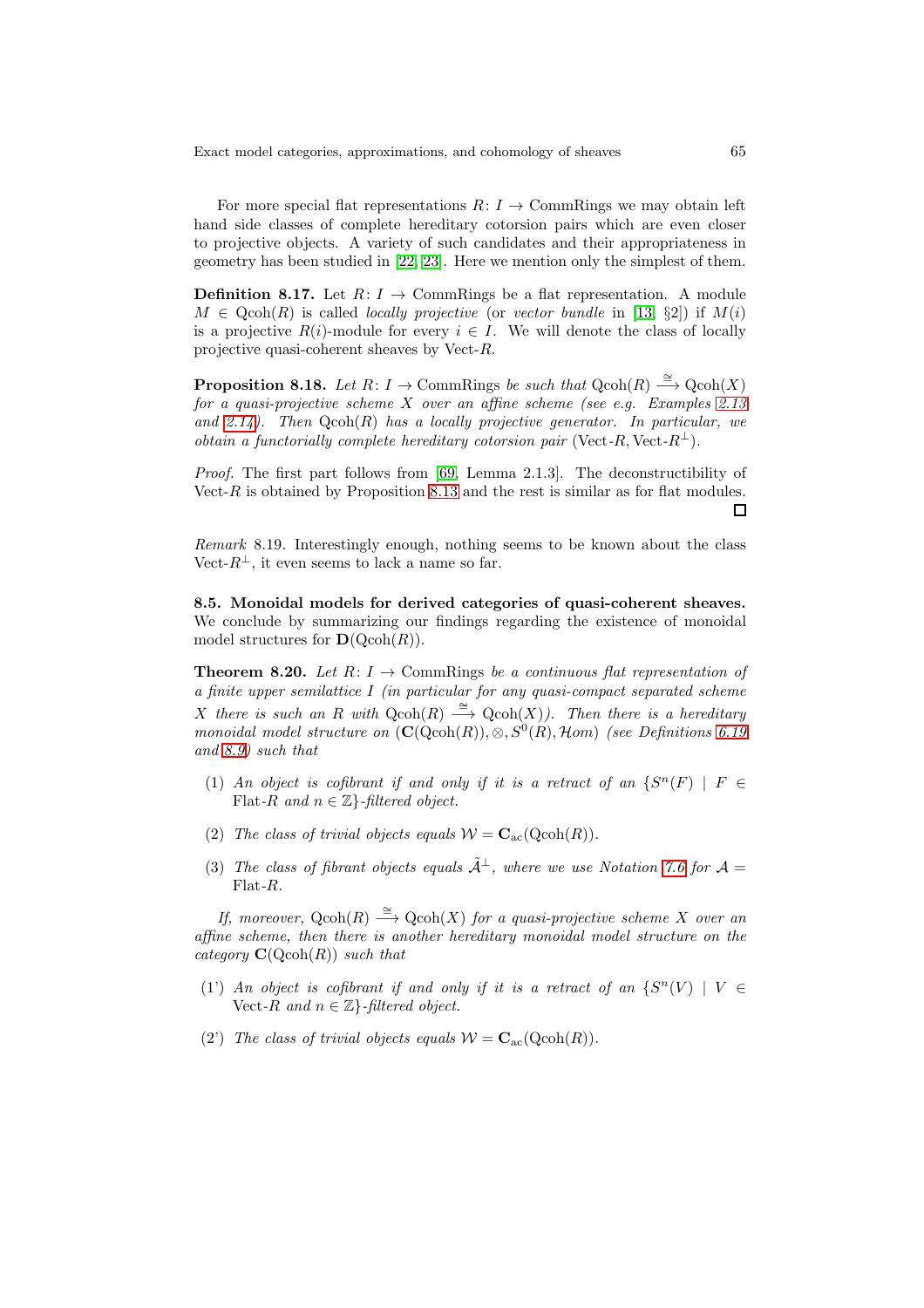(3') The class of fibrant objects equals  $(\tilde{\mathcal{A}}')^{\perp}$ , where we use Notation [7.6](#page-50-1) for  $A' =$  Vect-R.

In both cases,  $\text{Ho} \mathbf{C}(\text{Qcoh}(R))$  is equal to  $\mathbf{D}(\text{Qcoh}(R))$  and the model structures are cofibrantly generated.

*Proof.* In order to construct the hereditary model structures on  $\mathbf{C}(\mathrm{Qcoh}(R))$ , we simply input the two complete hereditary cotorsion pairs  $(Flat-R, Cot-R)$  and (Vect-R, Vect- $R^{\perp}$ ) to Theorem [7.16.](#page-54-0) The fact that the model structures are cofibrantly generated follows, in view of Remark [7.15,](#page-53-3) from the results in §[8.4.](#page-61-0) To prove that the model structures are monoidal, it remains to notice that assumption (3) from Theorem [8.11](#page-60-0) is satisfied whenever every cofibrant complex has all components flat. This follows by analyzing the monoidal structure on  $\mathbf{C}(\mathrm{Qcoh}(R))$ as described in §[8.1](#page-55-1) and boils down to the following well known fact: If a short exact sequence  $\varepsilon: 0 \to X \to Y \to Z \to 0$  of right modules over a ring T has the last term Z flat, then  $\varepsilon \otimes_T U$  is exact for any left T-module U. П

#### <span id="page-65-8"></span>References

- [1] J. Adámek, H. Herrlich, J. Rosický, and W. Tholen. Weak factorization systems and topological functors. Appl. Categ. Structures, 10(3):237–249, 2002. Papers in honour of the seventieth birthday of Professor Heinrich Kleisli (Fribourg, 2000).
- <span id="page-65-7"></span>[2] J. Adámek and J. Rosický. Locally presentable and accessible categories, volume 189 of London Mathematical Society Lecture Note Series. Cambridge University Press, Cambridge, 1994.
- <span id="page-65-11"></span>[3] L. Alonso Tarrío, A. Jeremías López, and J. Lipman. Local homology and cohomology on schemes. Ann. Sci. École Norm. Sup.  $(4)$ , 30 $(1)$ :1–39, 1997.
- <span id="page-65-1"></span>[4] L. Angeleri Hügel, D. Happel, and H. Krause, editors. Handbook of tilting theory, volume 332 of London Mathematical Society Lecture Note Series. Cambridge University Press, Cambridge, 2007.
- <span id="page-65-6"></span>[5] G. Azumaya and A. Facchini. Rings of pure global dimension zero and Mittag-Leffler modules. J. Pure Appl. Algebra, 62(2):109–122, 1989.
- <span id="page-65-2"></span><span id="page-65-0"></span>[6] H. Becker. Models for singularity categories. Preprint, arXiv:1205.4473v1, 2012.
- [7] A. Beligiannis and I. Reiten. Homological and homotopical aspects of torsion theories. Mem. Amer. Math. Soc., 188(883):viii+207, 2007.
- <span id="page-65-3"></span>[8] L. Bican, R. El Bashir, and E. Enochs. All modules have flat covers. Bull. London Math. Soc., 33(4):385–390, 2001.
- <span id="page-65-4"></span>[9] M. Bökstedt and A. Neeman. Homotopy limits in triangulated categories. Compositio Math., 86(2):209–234, 1993.
- <span id="page-65-10"></span><span id="page-65-5"></span>[10] T. Bühler. Exact categories. Expo. Math., 28(1):1–69, 2010.
- [11] C. Casacuberta and A. Neeman. Brown representability does not come for free. Math. Res. Lett., 16(1):1–5, 2009.
- <span id="page-65-9"></span>[12] W. Crawley-Boevey. Locally finitely presented additive categories. Comm. Algebra, 22(5):1641–1674, 1994.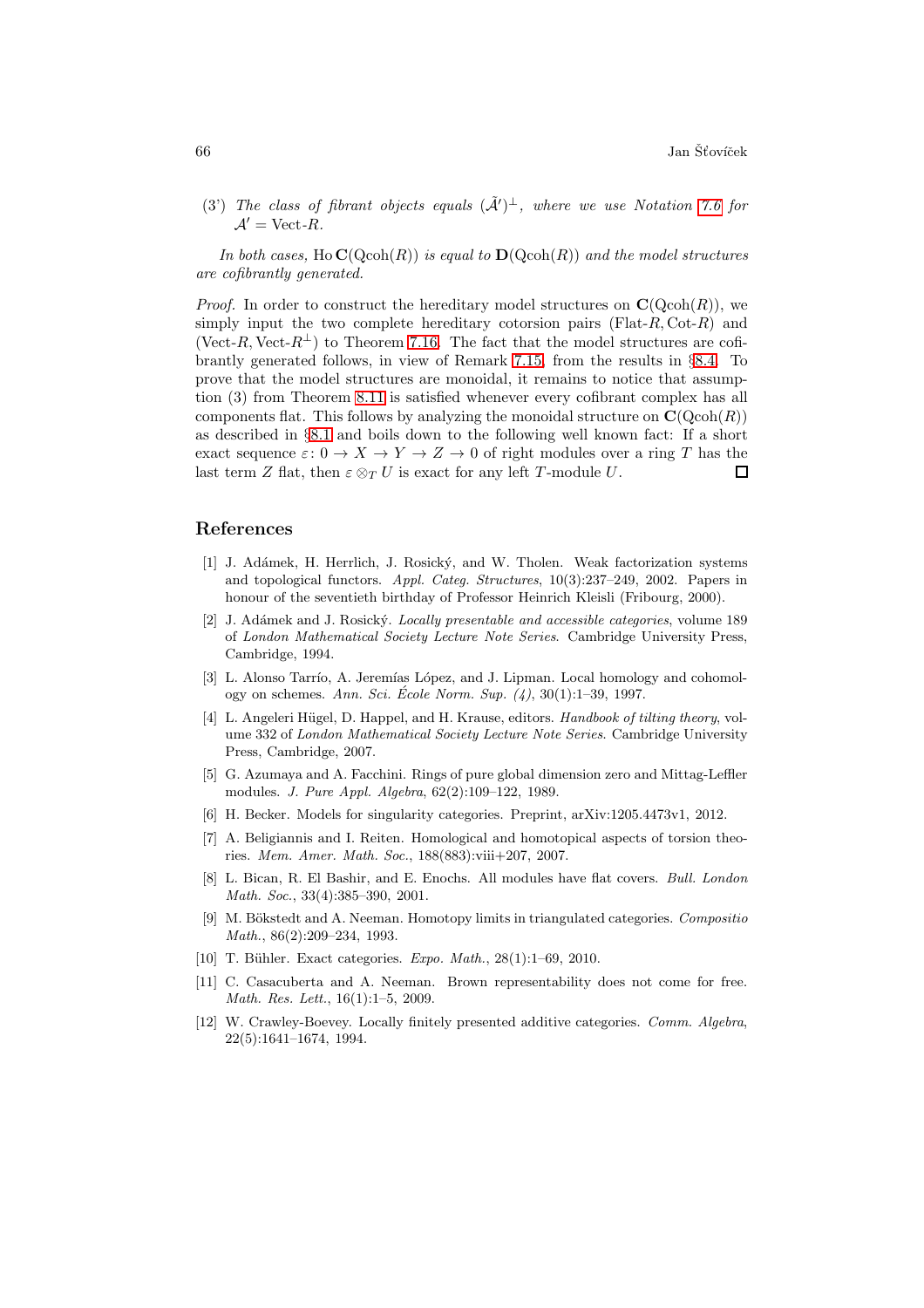- <span id="page-66-18"></span>[13] V. Drinfeld. Infinite-dimensional vector bundles in algebraic geometry: an introduction. In The unity of mathematics, volume 244 of Progr. Math., pages 263–304. Birkhäuser Boston, Boston, MA, 2006.
- <span id="page-66-14"></span>[14] P. C. Eklof and A. H. Mekler. Almost free modules, volume 65 of North-Holland Mathematical Library. North-Holland Publishing Co., Amsterdam, revised edition, 2002. Set-theoretic methods.
- <span id="page-66-6"></span>[15] P. C. Eklof and J. Trlifaj. How to make Ext vanish. Bull. London Math. Soc., 33(1):41–51, 2001.
- <span id="page-66-10"></span><span id="page-66-7"></span>[16] R. El Bashir. Covers and directed colimits. Algebr. Represent. Theory, 9(5):423–430, 2006.
- <span id="page-66-8"></span>[17] E. Enochs and S. Estrada. Relative homological algebra in the category of quasicoherent sheaves. Adv. Math., 194(2):284–295, 2005.
- [18] E. Enochs, S. Estrada, J. R. García Rozas, and L. Oyonarte. Flat covers in the category of quasi-coherent sheaves over the projective line. Comm. Algebra, 32(4):1497– 1508, 2004.
- <span id="page-66-9"></span>[19] E. Enochs and L. Oyonarte. Flat covers and cotorsion envelopes of sheaves. Proc. Amer. Math. Soc., 130(5):1285–1292 (electronic), 2002.
- <span id="page-66-12"></span><span id="page-66-11"></span>[20] E. E. Enochs. Shortening filtrations. Sci. China Math., 55(4):687–693, 2012.
- [21] E. E. Enochs and O. M. G. Jenda. Relative homological algebra. Volume 2, volume 54 of de Gruyter Expositions in Mathematics. Walter de Gruyter GmbH & Co. KG, Berlin, 2011.
- <span id="page-66-5"></span>[22] S. Estrada, P. Guil Asensio, and J. Trlifaj. Descent of restricted flat Mittag-Leffler modules and generalized vector bundles. To appear in Proc. Amer. Math. Soc., arXiv:1110.5364v1, 2011.
- <span id="page-66-0"></span>[23] S. Estrada, P. A. Guil Asensio, M. Prest, and J. Trlifaj. Model category structures arising from Drinfeld vector bundles. Adv. Math., 231(3-4):1417–1438, 2012.
- <span id="page-66-16"></span>[24] P. Freyd. Abelian categories. An introduction to the theory of functors. Harper's Series in Modern Mathematics. Harper & Row Publishers, New York, 1964.
- <span id="page-66-15"></span>[25] P. Gabriel and F. Ulmer. Lokal präsentierbare Kategorien. Lecture Notes in Mathematics, Vol. 221. Springer-Verlag, Berlin, 1971.
- <span id="page-66-17"></span>[26] P. Gabriel and M. Zisman. Calculus of fractions and homotopy theory. Ergebnisse der Mathematik und ihrer Grenzgebiete, Band 35. Springer-Verlag New York, Inc., New York, 1967.
- <span id="page-66-1"></span>[27] J. Gillespie. The flat model structure on  $Ch(R)$ . Trans. Amer. Math. Soc., 356(8):3369–3390 (electronic), 2004.
- <span id="page-66-2"></span>[28] J. Gillespie. The flat model structure on complexes of sheaves. Trans. Amer. Math. Soc., 358(7):2855–2874 (electronic), 2006.
- <span id="page-66-4"></span><span id="page-66-3"></span>[29] J. Gillespie. Kaplansky classes and derived categories. Math. Z., 257(4):811–843, 2007.
- [30] J. Gillespie. Cotorsion pairs and degreewise homological model structures. Homology, Homotopy Appl., 10(1):283–304, 2008.
- <span id="page-66-13"></span>[31] J. Gillespie. Model structures on exact categories. J. Pure Appl. Algebra, 215(12):2892–2902, 2011.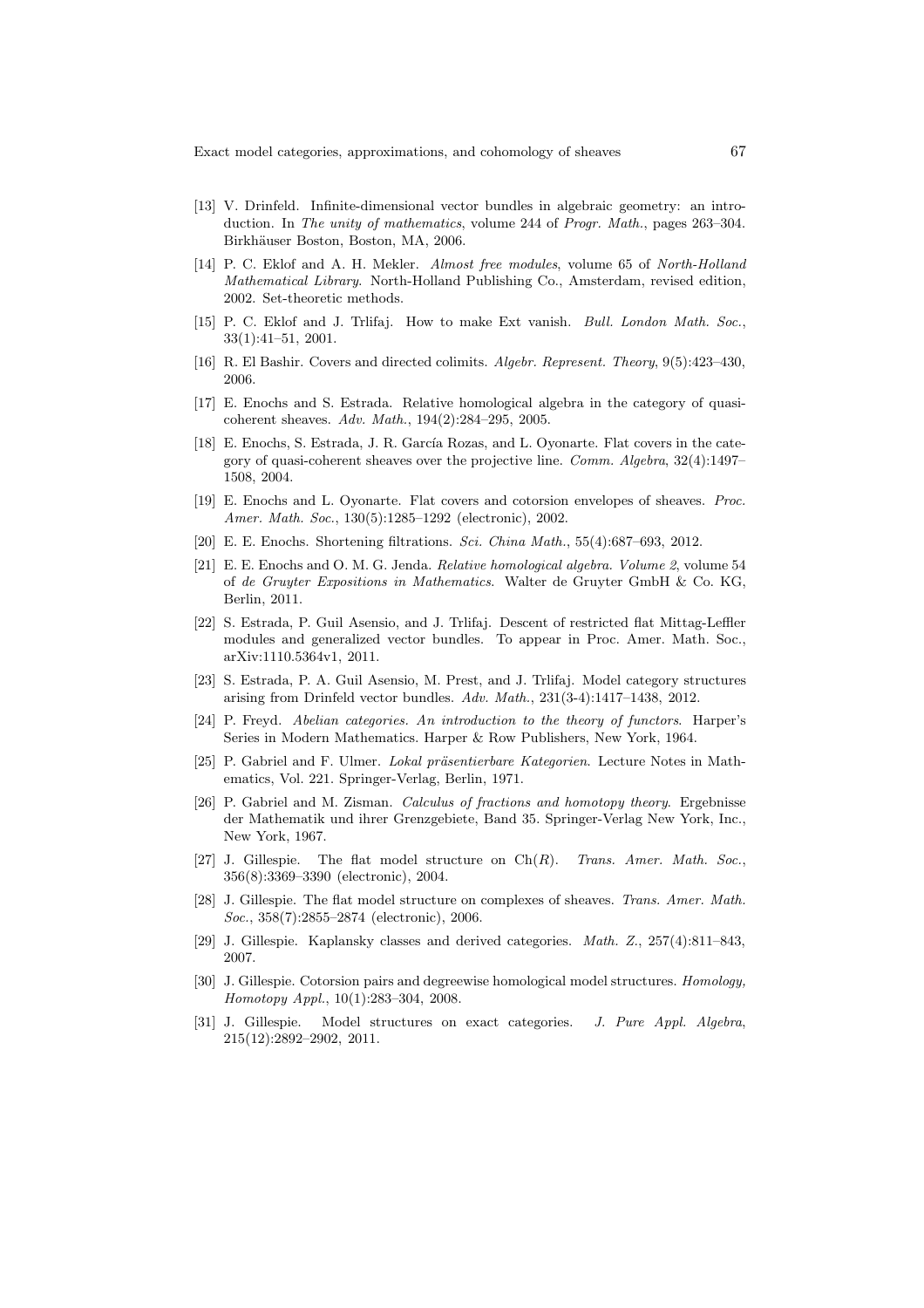- <span id="page-67-6"></span>[32] R. Göbel and J. Trlifaj. Approximations and endomorphism algebras of modules, volume 41 of de Gruyter Expositions in Mathematics. Walter de Gruyter GmbH & Co. KG, Berlin, 2006.
- <span id="page-67-12"></span><span id="page-67-10"></span>[33] U. Görtz and T. Wedhorn. Algebraic geometry I. Advanced Lectures in Mathematics. Vieweg + Teubner, Wiesbaden, 2010. Schemes with examples and exercises.
- <span id="page-67-16"></span>[34] A. Grothendieck. Sur quelques points d'algèbre homologique. Tôhoku Math. J.  $(2)$ , 9:119–221, 1957.
- [35] D. Happel. Triangulated categories in the representation theory of finite-dimensional algebras, volume 119 of London Mathematical Society Lecture Note Series. Cambridge University Press, Cambridge, 1988.
- <span id="page-67-18"></span>[36] R. Hartshorne. Residues and duality. Lecture notes of a seminar on the work of A. Grothendieck, given at Harvard 1963/64. With an appendix by P. Deligne. Lecture Notes in Mathematics, No. 20. Springer-Verlag, Berlin, 1966.
- <span id="page-67-11"></span>[37] R. Hartshorne. Algebraic geometry. Springer-Verlag, New York, 1977. Graduate Texts in Mathematics, No. 52.
- <span id="page-67-1"></span>[38] P. S. Hirschhorn. *Model categories and their localizations*, volume 99 of *Mathematical* Surveys and Monographs. American Mathematical Society, Providence, RI, 2003.
- <span id="page-67-4"></span>[39] H. Holm. Gorenstein homological algebra. PhD thesis, University of Copenhagen, 2004. Available at <http://www.math.ku.dk/~holm/download/PhDthesis.pdf>.
- <span id="page-67-8"></span>[40] H. Holm and P. Jørgensen. Covers, precovers, and purity. Illinois J. Math., 52(2):691–703, 2008.
- <span id="page-67-0"></span>[41] M. Hovey. Model categories, volume 63 of Mathematical Surveys and Monographs. American Mathematical Society, Providence, RI, 1999.
- <span id="page-67-2"></span>[42] M. Hovey. Cotorsion pairs, model category structures, and representation theory. Math. Z., 241(3):553–592, 2002.
- <span id="page-67-3"></span>[43] M. Hovey. Cotorsion pairs and model categories. In Interactions between homotopy theory and algebra, volume 436 of Contemp. Math., pages 277–296. Amer. Math. Soc., Providence, RI, 2007.
- <span id="page-67-14"></span>[44] T. Jech. Set theory. Springer Monographs in Mathematics. Springer-Verlag, Berlin, 2003. The third millennium edition, revised and expanded.
- <span id="page-67-5"></span>[45] P. Jørgensen. The homotopy category of complexes of projective modules. Adv. Math., 193(1):223–232, 2005.
- <span id="page-67-13"></span>[46] B. Keller. Chain complexes and stable categories. Manuscripta Math., 67(4):379–417, 1990.
- <span id="page-67-7"></span>[47] B. Keller. Deriving DG categories. Ann. Sci. École Norm. Sup.  $(4)$ , 27(1):63–102, 1994.
- <span id="page-67-17"></span>[48] H. Krause. Derived categories, resolutions, and Brown representability. In Interactions between homotopy theory and algebra, volume 436 of Contemp. Math., pages 101–139. Amer. Math. Soc., Providence, RI, 2007.
- <span id="page-67-9"></span>[49] J. Lurie. Higher topos theory, volume 170 of Annals of Mathematics Studies. Princeton University Press, Princeton, NJ, 2009.
- <span id="page-67-15"></span>[50] S. Mac Lane. Homology. Die Grundlehren der mathematischen Wissenschaften, Bd. 114. Academic Press Inc., Publishers, New York, 1963.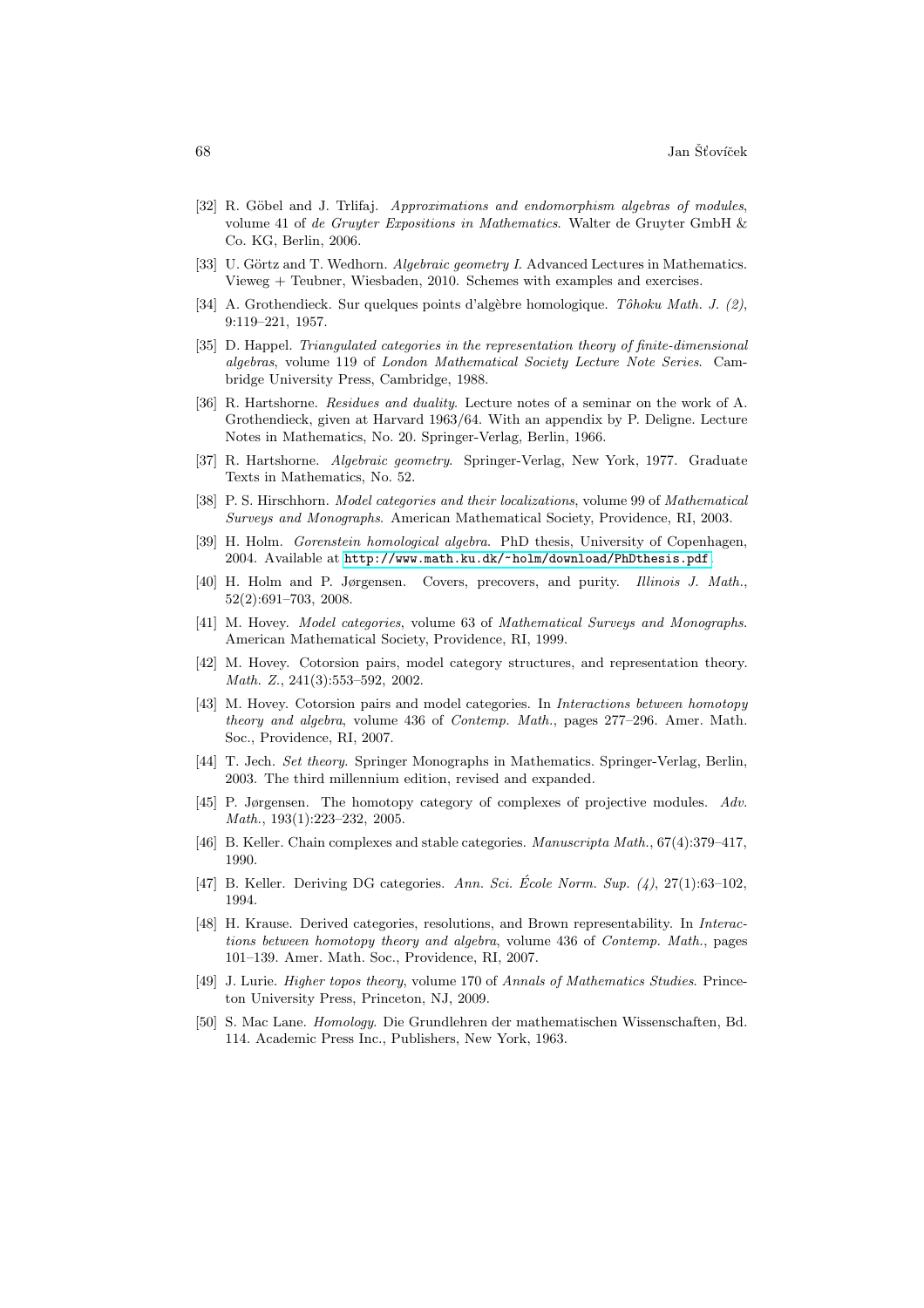- <span id="page-68-15"></span><span id="page-68-12"></span>[51] S. Mac Lane. Categories for the working mathematician, volume 5 of Graduate Texts in Mathematics. Springer-Verlag, New York, second edition, 1998.
- <span id="page-68-18"></span>[52] M. Makkai. Rearranging colimits: A categorical lemma due to Jacob Lurie. Available at <http://www.math.mcgill.ca/makkai/Various/Binder1.pdf>, 2008.
- [53] G. Maltsiniotis. Le théorème de Quillen, d'adjonction des foncteurs dérivés, revisité. C. R. Math. Acad. Sci. Paris, 344(9):549–552, 2007.
- <span id="page-68-16"></span>[54] H. Matsumura. Commutative ring theory, volume 8 of Cambridge Studies in Advanced Mathematics. Cambridge University Press, Cambridge, second edition, 1989. Translated from the Japanese by M. Reid.
- <span id="page-68-13"></span><span id="page-68-2"></span>[55] B. Mitchell. The full imbedding theorem. Amer. J. Math., 86:619-637, 1964.
- [56] D. Murfet. The Mock Homotopy Category of Projectives and Grothendieck Duality. PhD thesis, Australian National University, 2007. Available at <http://www.therisingsea.org/thesis.pdf>.
- <span id="page-68-3"></span>[57] A. Neeman. The homotopy category of flat modules, and Grothendieck duality. Invent. Math., 174(2):255–308, 2008.
- <span id="page-68-4"></span>[58] A. Neeman. Dualizing complexes—the modern way. In Cycles, motives and Shimura varieties, Tata Inst. Fund. Res. Stud. Math., pages 419–447. Tata Inst. Fund. Res., Mumbai, 2010.
- <span id="page-68-5"></span>[59] A. Neeman. Some adjoints in homotopy categories. Ann. of Math.  $(2)$ , 171 $(3)$ :2143– 2155, 2010.
- <span id="page-68-0"></span>[60] D. G. Quillen. Homotopical algebra. Lecture Notes in Mathematics, No. 43. Springer-Verlag, Berlin, 1967.
- <span id="page-68-17"></span>[61] M. Raynaud and L. Gruson. Critères de platitude et de projectivité. Techniques de "platification" d'un module. Invent. Math., 13:1–89, 1971.
- <span id="page-68-9"></span><span id="page-68-8"></span>[62] J. Rosický. Flat covers and factorizations. *J. Algebra*,  $253(1):1-13$ ,  $2002$ .
- [63] W. Rump. Flat covers in abelian and in non-abelian categories. Adv. Math., 225(3):1589–1615, 2010.
- <span id="page-68-7"></span>[64] L. Salce. Cotorsion theories for abelian groups. In Symposia Mathematica, Vol. XXIII (Conf. Abelian Groups and their Relationship to the Theory of Modules, IN-DAM, Rome, 1977), pages 11–32. Academic Press, London, 1979.
- <span id="page-68-1"></span>[65] M. Saorín and J. Šťovíček. On exact categories and applications to triangulated adjoints and model structures. Adv. Math., 228(2):968–1007, 2011.
- <span id="page-68-14"></span>[66] B. Stenström. Rings of quotients. Springer-Verlag, New York, 1975. Die Grundlehren der Mathematischen Wissenschaften, Band 217, An introduction to methods of ring theory.
- <span id="page-68-11"></span>[67] J. Šťovíček. Deconstructibility and Hill lemma in Grothendieck categories. To appear in Forum Math., doi:10.1515/FORM.2011.113, preprint at arXiv:1005.3251v2, 2010.
- <span id="page-68-6"></span>[68] J. Šťovíček and D. Pospíšil. On compactly generated torsion pairs and the classification of co-t-structures for commutative noetherian rings. Preprint, arXiv:1212.3122v1, 2012.
- <span id="page-68-10"></span>[69] R. W. Thomason and T. Trobaugh. Higher algebraic K-theory of schemes and of derived categories. In The Grothendieck Festschrift, Vol. III, volume 88 of Progr. Math., pages 247–435. Birkhäuser Boston, Boston, MA, 1990.